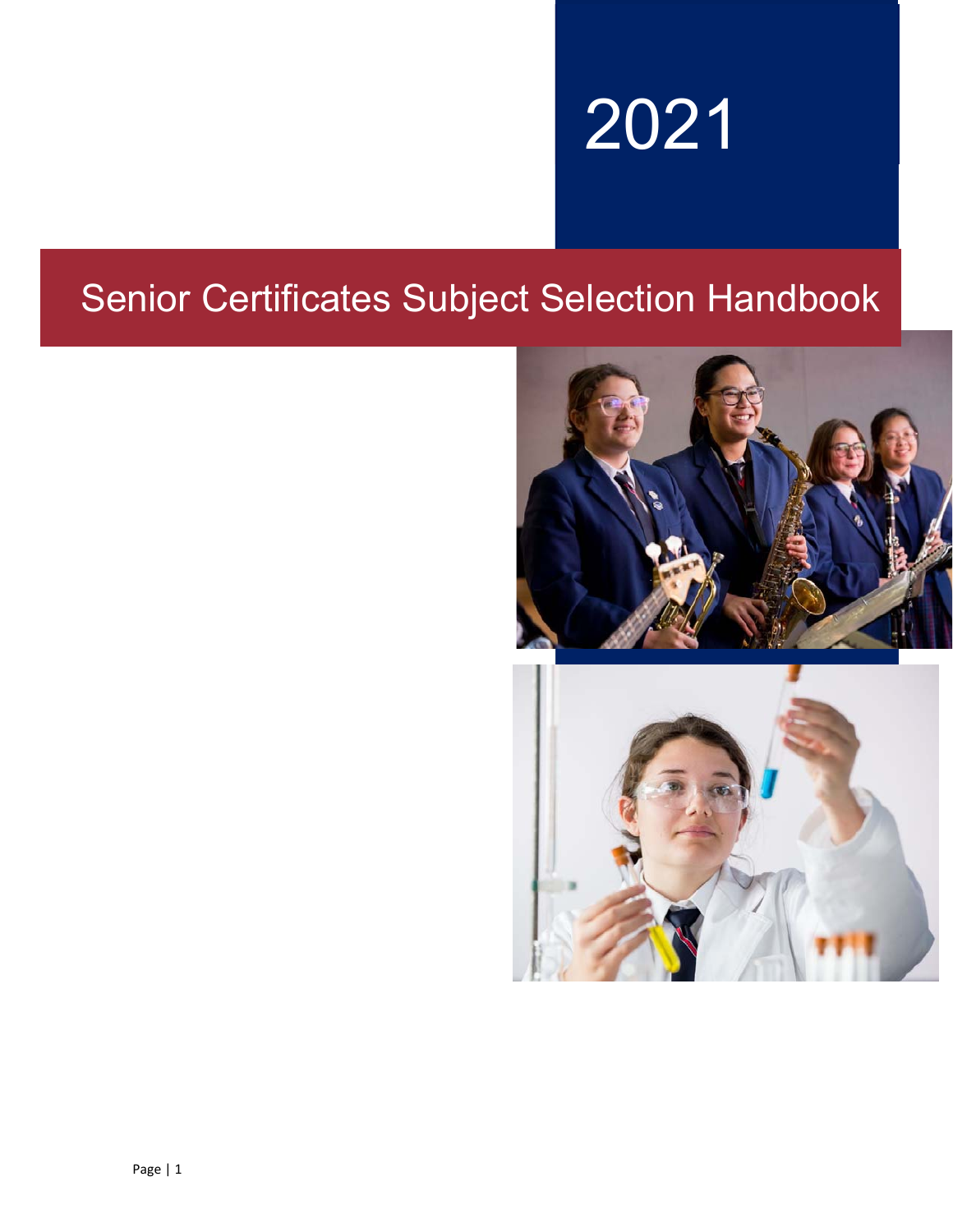# TABLE OF CONTENTS

| <b>INTRODUCTION</b>                              | 3         |
|--------------------------------------------------|-----------|
| <b>SENIOR YEARS PROGRAMS AT MARIAN COLLEGE</b>   | 4         |
| Key Dates and Processes                          | 5         |
| Some advice about Pathways Planning              | 6         |
| Victorian Certificate of Education (VCE)         | 7         |
| Victorian Certificate of Applied Learning (VCAL) | 8         |
| Vocational Education and Training (VET)          | 9         |
| <b>Individual Programs</b>                       | 10        |
| <b>VCE SUBJECTS</b>                              |           |
| Religious Education                              | $12 - 18$ |
| Studies in English                               | $19 - 22$ |
| <b>Studies in Visual Arts</b>                    | $23 - 28$ |
| <b>Studies in Performing Arts</b>                | $29 - 33$ |
| Studies in Health and Physical Education         | $34 - 37$ |
| <b>Studies in Humanities</b>                     | $38 - 52$ |
| Languages other than English                     | $53 - 56$ |
| <b>Studies in Mathematics</b>                    | $57 - 62$ |
| <b>Studies in Science</b>                        | $63 - 72$ |
| <b>Studies in Technology</b>                     | $73 - 78$ |
| <b>VET SUBJECTS</b>                              | $79 - 85$ |
| <b>VCAL SUBJECTS</b>                             | $86 - 87$ |

| <b>KEY CONTACTS</b><br>Assistant to the Principal<br>- Learning and Teaching | Ms Jane Goddard        | jgoddard@mariansw.catholic.edu.au   |
|------------------------------------------------------------------------------|------------------------|-------------------------------------|
| <b>VCE Coordinator</b>                                                       | Ms Anne Daunt          | adaunt@mariansw.catholic.edu.au     |
| <b>VET Coordinator</b>                                                       | Ms Genevieve O'Keeffe  | gokeeffe@mariansw.catholic.edu.au   |
| <b>Applied Learning Coordinator</b>                                          | Mr Adam Spinks         | aspinks@mariansw.catholic.edu.au    |
| Senior Pathways Coordinator                                                  | Ms Mary Ferrie         | mferrie@mariansw.catholic.edu.au    |
| Careers and Pathways Leader                                                  | Ms Daniela Mariani     | dmariani@mariansw.catholic.edu.au   |
| Year 10 Level Leader                                                         | Ms Catherine Callaghan | ccallaghan@mariansw.catholic.edu.au |
| Year 11 Level Leader                                                         | Ms Pasqualina Piccione | ppiccione@mariansw.catholic.edu.au  |
| Year 12 Level Leader                                                         | Mr Adrian Bratovic     | abratovic@mariansw.catholic.edu.au  |
| Learning Leaders                                                             | Ms Anna Ciccone        | aciccone@mariansw.catholic.edu.au   |
|                                                                              | Mr Vito Milana         | vmilana@mariansw.catholic.edu.au    |
|                                                                              | Mr Dan Mogg            | dmogg@mariansw.catholic.edu.au      |
|                                                                              | Ms Suzanne Matejin     | smatejin@mariansw.catholic.edu.au   |
|                                                                              | Ms Brigid Whelan       | bwhelan@mariansw.catholic.edu.au    |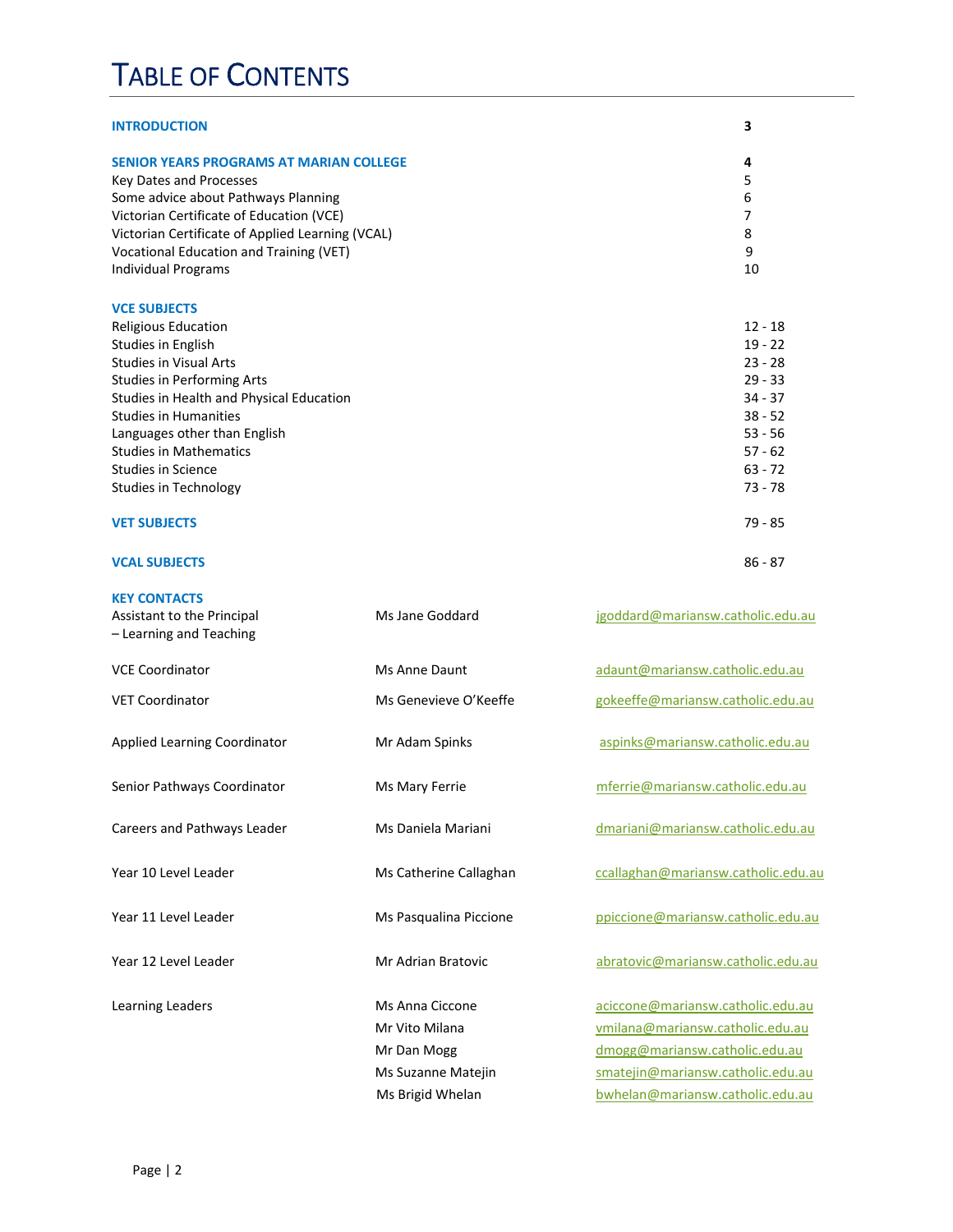#### **FROM THE PRINCIPAL**

*Encouraging students to stay at school, strive for success and find fulfillment in their chosen field of study and work is an important task not only for schools but also for the one community. Young people who access further education and training beyond secondary school are equipping themselves for participation in a rewarding and purposeful future. When they understand and embrace the view that learning is not just for a particular phase in life but is lifelong they build their capacity for participation and flexibility in a global community. For young women this is particularly important, as many will choose to be a parent and take time out of the paid workforce. Re‐entering the workforce is made easier with an array of skills and an attitude that embraces learning as a constant companion throughout life's journey.* 

*At Marian College, the core curriculum from Years 7 to 9 equips students for the Senior Years and beyond by consolidating literacy and numeracy skills and developing understandings about the global community and our place within it. These skills are developed within a supportive environment where each student's sense of self and spirit are nurtured. In a school of this size, each young person is known to staff and peers. Their successes are built upon. They are secure in the knowledge that her capacity will be stretched but there is always somebody to assist if they require support.* 

*At Marian College we describe the phase of education from Years 10 to 12 as 'Pathways' and it is characterized by a high degree of personalisation. The elective program at Year 10 encourages students to further explore their options and abilities. At Year 10 or 11, some students will decide to undertake a VET unit that will contribute to her ATAR score and give some credit towards TAFE courses. Some will enrol in a VCAL certificate. Others will be encouraged to accelerate their VCE program, in either one or two studies, to optimise their capacity in areas that they are especially talented in. These students may go on to an enhancement course at university during Year 12 and complete a first year subject of a Bachelor course. Whatever their chosen pathway, options abound for students to create a program that is suited to the need, interests and talents of each individual.* 

*For some students, university is the desired initial pathway to a career, for others it is TAFE or an apprenticeship. Some students may choose to enter the workforce immediately after completing Year 12. Whatever the pathway of choice, we are confident that the learning experiences from Year 7 to 10 will provide students with a firm foundation from which to make positive choices about their future.* 

*The exploration of options and pathways requires thorough research and careful planning which each individual student is strongly recommended to undertake. Each student should reflect on her strengths and interests so that learning programs are selected which are relevant and rewarding to the individual. Programs which ensure a student's interest is maintained and which are at the same time challenging provide a solid foundation for attaining personal excellence. Every student will be supported in her exploration and research with advice on prerequisites for further education and work.* 

*Our hope is that students continue in their quest to become confident learners, accomplished in a variety of skills. We provide opportunities for them to dream new and exciting futures for the world and the skills to balance studies with a rich family life, part‐time work, recreation and committed friendships. In the spirit of a Kildare Education Ministry education in the Brigidine Tradition, we expect and encourage all students to contribute to the school and the wider community, enhancing their capacity to develop into the best person they can be while contributing to a supportive society that builds the dignity and integrity of each individual.* 

*With every best wish,* 

Raymout Pisani

*Raymond Pisani Principal*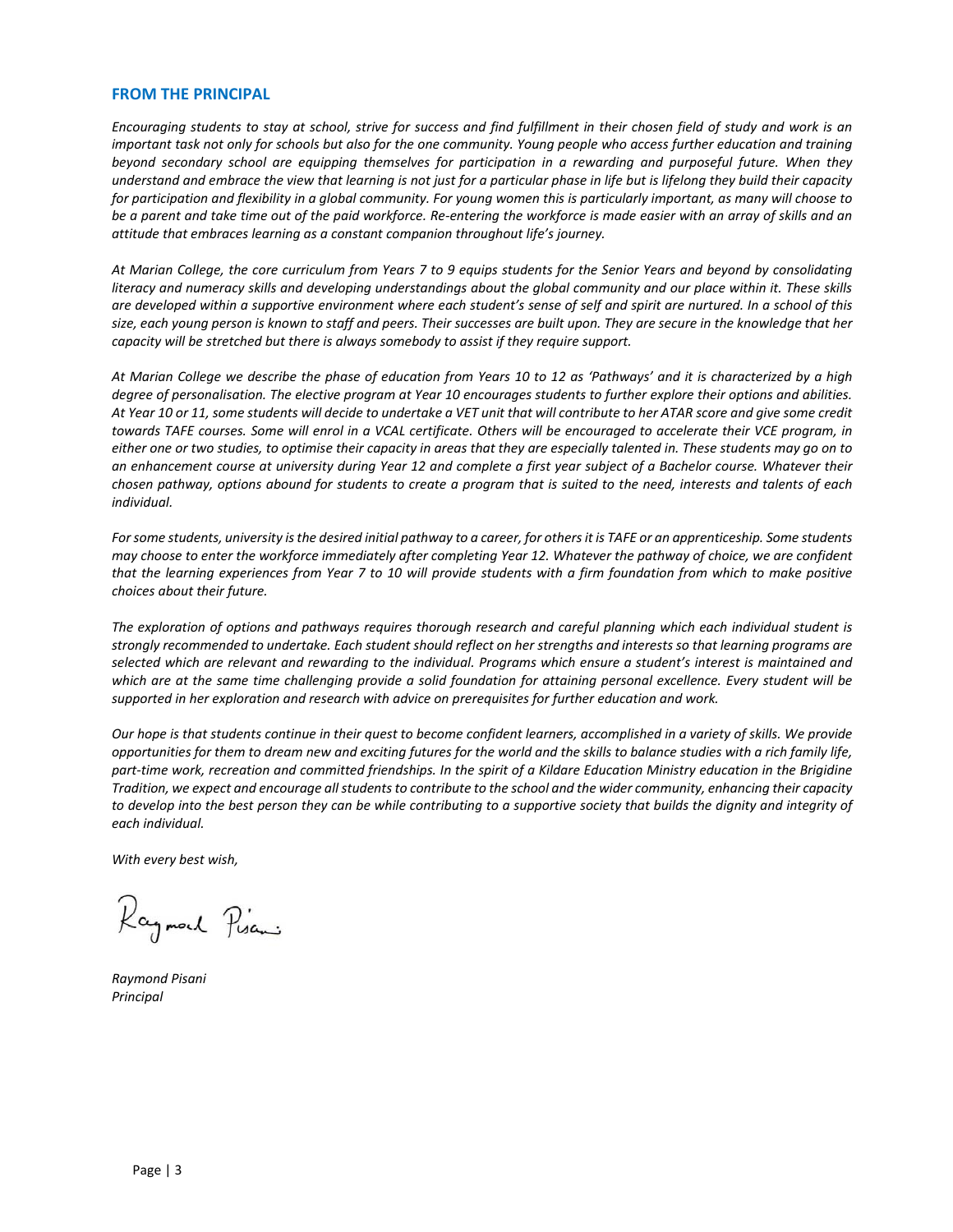# PLANNING AND SELECTING YOUR SENIOR YEARS PROGRAM

The Senior Years Programs at Marian College provide the opportunity for students to follow a personalised pathway. The term "pathways" describes the different options that are available to you as you move into the senior years at secondary school and beyond. There are many options available to you at Years 11 and 12 and very often the options you select are influenced by what you would like to do when you finish secondary school. This may mean going on to study at university, a TAFE College or with a private provider. It may be taking on a traineeship or apprenticeship or moving into full‐time work. The program of study you select at Years 11 and 12 needs to be designed to allow you to achieve the goals you have set for yourself.

Many of you may not yet have decided which "pathway" is the right one for you. In this case you need to select a program of studies that keeps your options open and your pathways flexible. Your teachers will be able to provide you with advice. You also need to be investigating and researching the options available to you.

All Year 10 students will have completed the Morrisby Profile and will have a personal appointment with one of our Careers and Pathways Leaders, to review the results and use this to guide pathways and subject selection. Year 11 students may also visit the Careers Office to make an appointment with a Careers and Pathways Leader. In the following section you will find some advice about how you can go about your pathways planning and the activities the school offers to guide you in this planning.

In Years 11 and 12 at Marian College there are two senior certificates to choose from. These are:

- **VCE –** Victorian Certificate of Education
- **VCAL –** Victorian Certificate of Applied Learning

In addition, a **VET Certificate** (Vocational Education and Training) can be included as part of either VCE or VCAL.

Each of these programs and their requirements are explained in the following sections of this Handbook. Take the time to read each section and note down your questions. You should then discuss these with your subject selection mentor, Learning Leader, relevant coordinator or Career and Pathways Leader. Copies of all forms and information are available on the SEQTA Subject Selection Portal Page.

Web Preferences will be used for the subject selection process. All details for the process of logging-on and entering preferences online will be provided, including the student access code and password. This may be done at school or at home. Homeroom/Mentor Teachers, Careers and Pathways Leaders and other selected staff will provide mentoring for students through the process during this time.

Once you have entered your correct and final preferences, you should validate and then print out the preference receipt. This must be signed by a parent/guardian and required staff. **Students may not be allocated to their subject preferences if they are not entered by the deadline and the CareMonkey acknowledgement is not signed.** 

In addition to this process, students wishing to pursue **acceleration studies** (Units 1/2 in Year 10, Units 3/4 in Year 11, including VET Studies) should collect an application form from the Learning and Teaching Office (Units 3/4) or complete the Acceleration Survey Monkey (Units 1/2). Approval for acceleration will be based upon students meeting a stringent set of criteria. Details of criteria are available on the application forms. **Students will not be considered for acceleration studies if the deadline is not met.**

For students considering a **VCAL Pathway**, application forms should be completed on Survey Monkey. Students choosing, or being recommended for, a VCAL Pathway will then be sent a separate CareMonkey letter and will be required to make an appointment with the Applied Learning Coordinator.

Please note the key dates and processes are outlined in the table on the following page.

*Unfortunately in 2020, a number of events including Year 10 Work Experience, tertiary and careers expos and university*  visits have been cancelled due to COVID 19.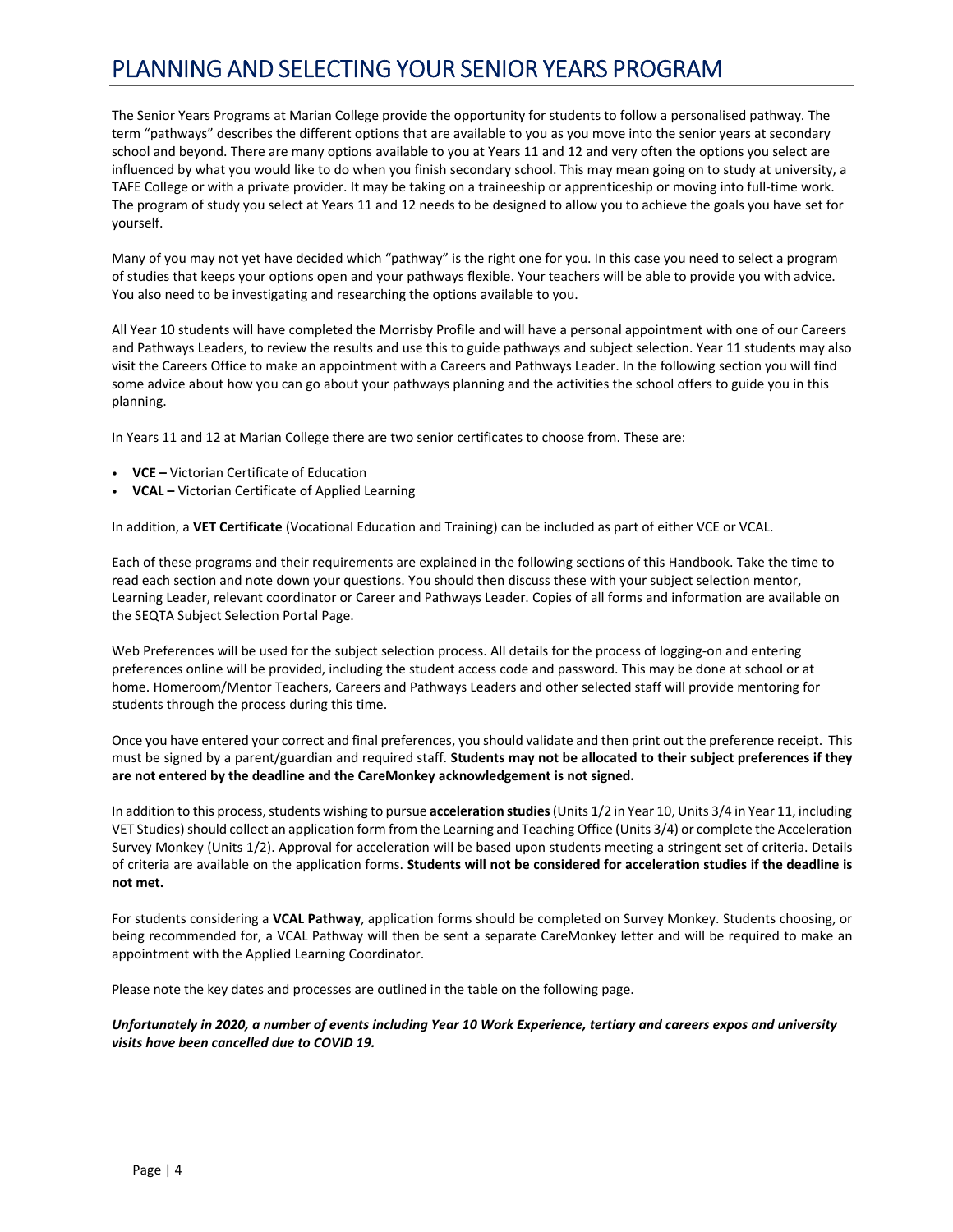# KEY DATES AND PROCESSES

| Date                                             | <b>Activity/Process</b>                                                                                                                                 |  |
|--------------------------------------------------|---------------------------------------------------------------------------------------------------------------------------------------------------------|--|
| <b>Friday 5 June</b>                             | Morrisby Profile Assessments completed by Year 10 students.                                                                                             |  |
| $9$ June $-31$ July                              | One-to-one Morrisby Mentoring Session for Year 10 students with Pathways Leaders.                                                                       |  |
| Friday 17 July                                   | Senior Certificates Subject Selection Handbook (2021) available on SEQTA Engage and Learn<br>Portal Pages and College Website.                          |  |
| Friday 17 July                                   | Letter sent (SEQTA Message, CareMonkey) to all Year 9, 10 and 11 students about subject<br>selection process.                                           |  |
| Monday 20 July                                   | VCAL Applications Open Online (via Survey Monkey).                                                                                                      |  |
| Monday 20 July                                   | Applications for Acceleration - Year 11 (current Year 10) VCE and VCE VET Unit 3/4 Studies<br>2021 open.                                                |  |
| TBA                                              | BVC/IMVC Portal opens for VET enrolment.                                                                                                                |  |
| Monday 27 July                                   | Marian College Parent and Student Subject Selection Information Sessions via Webinar.                                                                   |  |
| 29 July - 14 August                              | Pastoral Care Periods - subject selection information and mentoring processes.                                                                          |  |
| Friday 31 July                                   | Deadline for VCAL Applications.                                                                                                                         |  |
| From Friday 31 July                              | Letters sent to potential VCAL students. Students to book appointments with Applied<br>Learning Coordinator to discuss this option.                     |  |
| From Friday 31 July                              | VCAL 2021 Interviews commence with Applied Learning Coordinator.                                                                                        |  |
| <b>Monday 3 August</b>                           | Acceleration applications close.                                                                                                                        |  |
| <b>Friday 7 August</b>                           | Web Preferences Module opens for student preferences for Year 10 into 11 and 11 into 12<br>2021. Students receive username and password via email.      |  |
| Date TBC                                         | Parent Teacher Student Conferences (remote) - opportunity discussions around subject<br>recommendations and choices for 2021. VCAL interviews continue. |  |
| Monday 17 August 9<br>am                         | Web Preferences Module closes for entry of selections for Years 11 and 12 2021.                                                                         |  |
| <b>Tuesday 18 August</b>                         | Deadline for submission of signed printed receipts to collection box outside Learning and<br>Teaching Office.                                           |  |
| <b>Wednesday 19 August</b><br>- Monday 24 August | Follow-up interviews for students who are "not recommended" for selected subjects.                                                                      |  |
| <b>Monday 24 August</b>                          | Letters sent to any students insisting on enrolling in subjects against College<br>recommendation.                                                      |  |
| <b>After timetable</b><br>constructed            | Counselling for students who have not been able to gain a place in selected choices (or<br>reserves) due to clashes and/or subjects not running.        |  |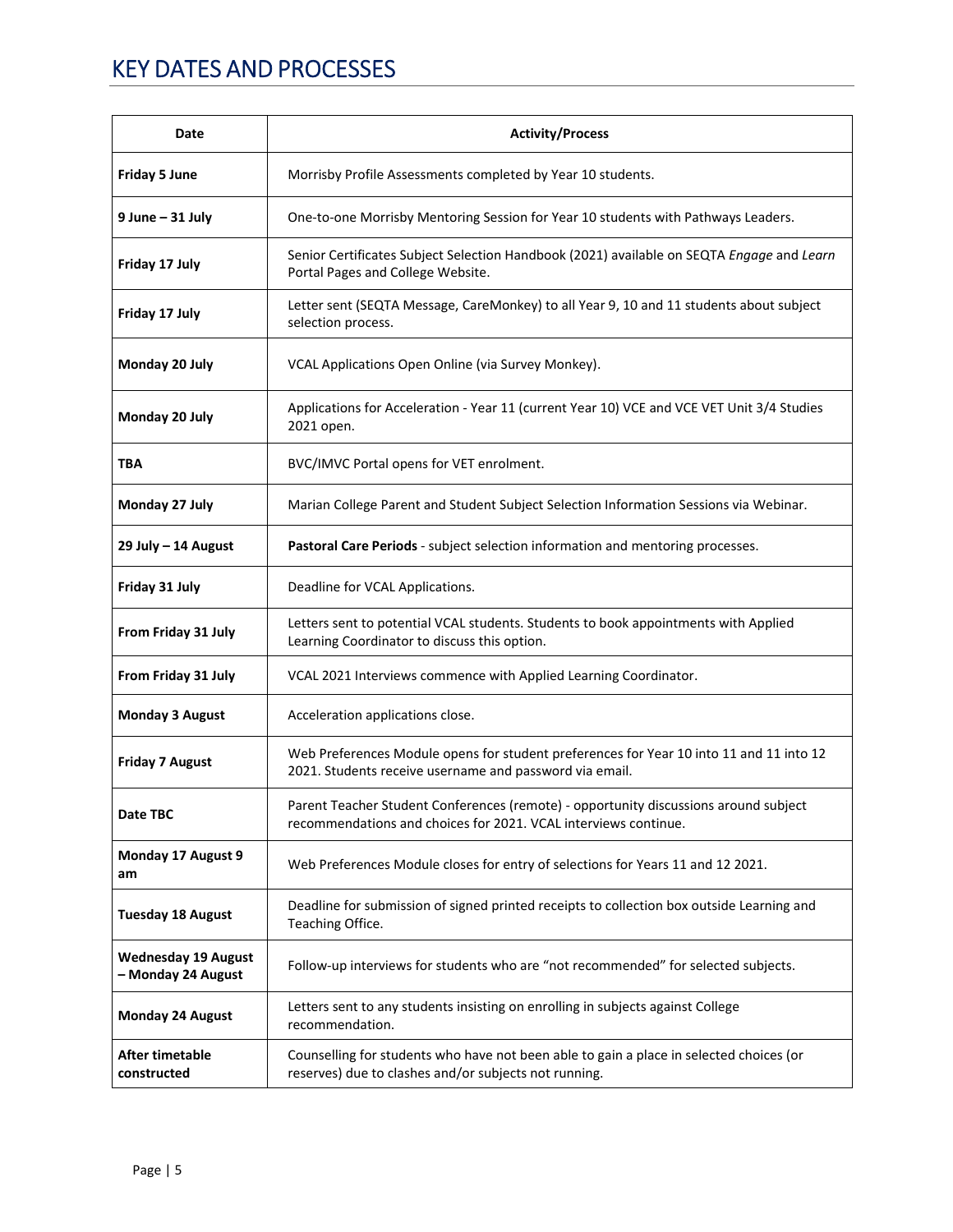# SOME ADVICE ABOUT PATHWAYS PLANNING

Planning your pathway requires an active effort from you to do some thinking and reflecting about what you enjoy learning, your strengths and skills, how you learn best and what you are interested in doing and/or studying when you complete secondary school. You need to do your research and ask for assistance.

At Marian College, you will find many activities and resources provided to help you think about your future directions. There are also some things you can do yourself. Please note that these may be offered in alternative formats in 2020 due to COVID 19.

#### **IN YEAR 10:**

- Read the weekly Careers News on the Careers Portal Page on SEQTA *Learn*, containing information about universities, TAFEs and private providers of tertiary courses
- Participate in the Marian College Year 10 Pathways Programs and information sessions
- Participate in an individual interview to review your Morrisby Profile and Year 11 subject selection
- Use the Job Guide to extend your knowledge of possible career options
- Update your resume
- Consider taking an optional Summer School Course to prepare for Units 1 & 2

#### **IN YEAR 11:**

- Read the weekly Careers News on the Careers Portal Page on SEQTA *Learn*, containing information about Universities, TAFEs and private providers of tertiary courses
- Participate in the Marian College Pathways Programs and information sessions
- Attend year level assemblies to receive information about VTAC, TAFE and private providers
- Attend Open Days for Universities, TAFEs and private providers
- Attend Career Expos as advertised
- Participate in an individual interview for Year 12 subject selection with your Mentor Teacher
- Update your resume
- Consider taking an optional Summer School Course to prepare for Units 3 & 4

#### **IN YEAR 12:**

- Read the weekly Careers News on the Careers Portal Page on SEQTA *Learn*, containing information about universities, TAFEs and private providers of tertiary courses
- Add websites to your 'favourites' list
- Participate in the Marian College Pathways Programs and information sessions
- Attend year level assemblies to receive information about VTAC, TAFE and private providers
- Attend the Marian College VTAC Information Evening
- Attend Open Days for Universities, TAFEs and private providers
- Attend Career Expos as advertised and check holiday programs offered at various institutions
- Update your resume
- Attend an individual interview with the Careers and Pathways Leader in Term 3 (if you have not done so)
- Ask for assistance with your VTAC application if required
- Ask for assistance with your VTAC Change of Preference in December/January if required

#### **ONE FINAL POINT**

It is very important to engage in the broader life of the school and participate in at least one or two of the cocurricular/social justice activities offered by the College. It is also vital that you continue to pursue any outside interests you may have. These activities help you to maintain a good balance between your study, personal development and social life. They also enable you to build a comprehensive resume and in some cases contribute to your application for tertiary courses, scholarships, university colleges or employment.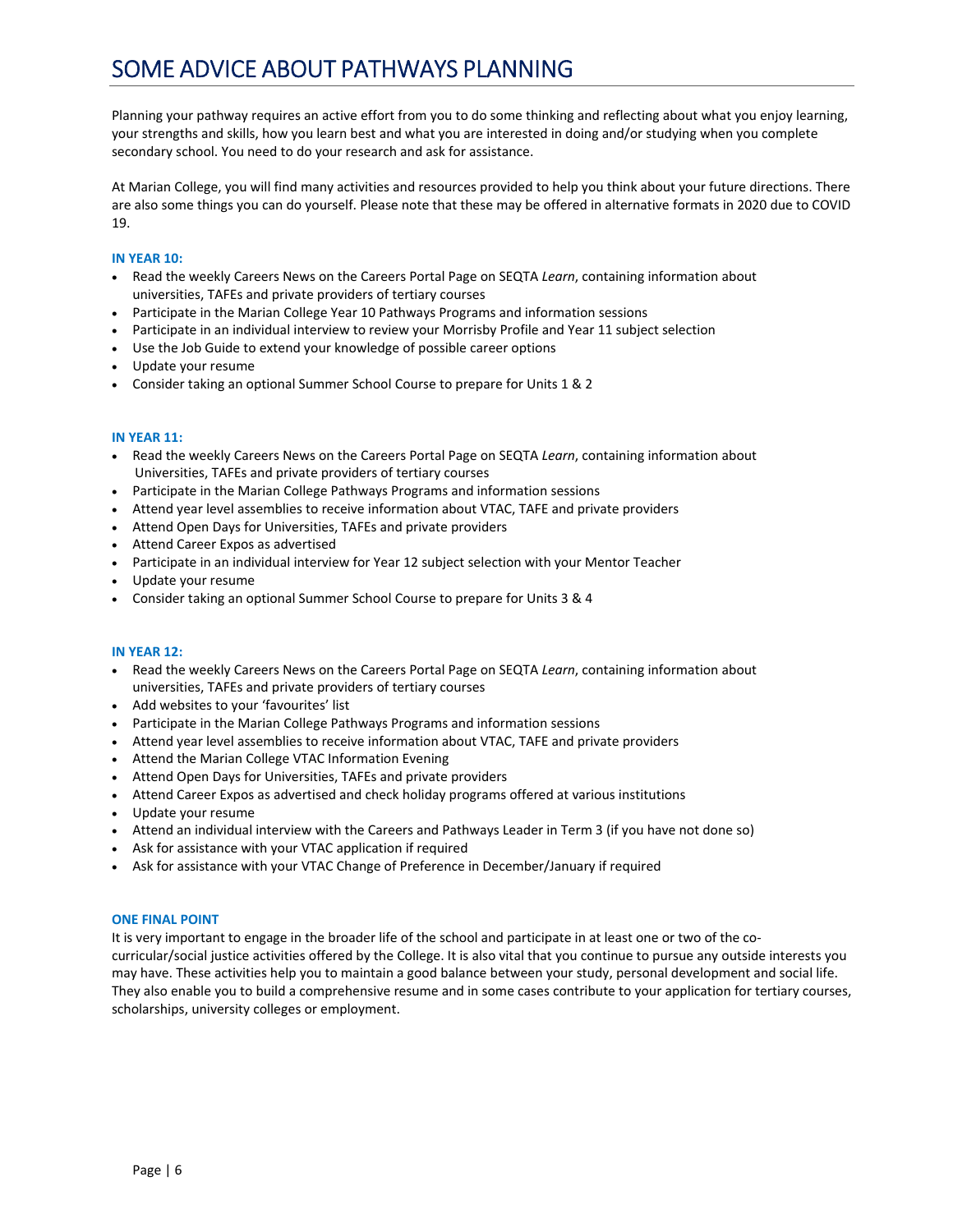# VCE AT MARIAN COLLEGE

Studying at Year 11 and 12 to gain your Victorian Certificate of Education (VCE) is one option for your senior studies at Marian College. The requirements to gain your VCE are set by the Victorian Curriculum and Assessment Authority (VCAA) and are outlined further on in this section. A VCE Program is made up of semester length units taken over a minimum of two years. Marian College offers a wide range of subjects that you can choose from in putting together your program of studies.

#### **WHAT YOU HAVE TO STUDY**

In order to qualify for the Victorian Certificate of Education you must satisfactorily complete a minimum of 16 units which must include:

- 3 units from the English group, including a Unit 3 & 4 sequence
- 3 additional sequences of Units 3 & 4

Please note to gain an ATAR (Australian Tertiary Admissions Rank) you must have successfully completed four Unit 3 & 4 sequences, one of which must be English.

An unscored VCE may be available, upon application, for Year 12 students. It is important to note that this does not provide an ATAR but may be the most suitable option for some students.

The VCE units offered by Marian College for 2021 are outlined further on in this booklet.

#### **IN YEAR 11**

- Each Year 11 student must complete 12 units ‐ 6 units each semester.
- Students must satisfactorily complete 9 units over Year 11 to progress into Year 12
- English Units 1 & 2 or Literature Units 1 & 2 or English Language Units 1 & 2 are compulsory.
- At least two of the units you complete must be Religious Education Units. Please refer to the Religious Education section of this handbook for a more detailed explanation of the Religious Education requirements in the senior years.
- In most cases, it is recommended that students complete the Unit 1 & 2 sequence of a study, before completing Units 3 & 4. However, in some cases both units are not able to be offered. In these circumstances, the unit that provides the best background for the Unit 3 & 4 sequence will be offered.
- Students who have shown particular aptitude in a subject area may elect to study one or two Unit 3 & 4 sequences in Year 11. You can find out more about this in the Individual Programs section of this Handbook.
- Students are **not** to do more than **two portfolio subjects** (Media, Studio Arts, Food Studies, Product Design & Technology, Visual Communication and Design) in one year.

#### **IN YEAR 12**

- Year 12 students study up to 11 units across the year. These include an English sequence and four other sequences of your choice. Students must study a minimum of five units a semester, unless they have been approved for a Reduced Academic Load (see Individual Programs).
- At least one of the units you complete, over the year, must be a Religious Education unit. Please refer to the Religious Education section of this handbook for a more detailed explanation of the Religious Education requirements in the senior years.
- Students who have shown particular aptitude and interest in a subject area may complete a Higher Education Study as part of their Year 12 Program. You can find out more about this in the Individual Programs section of this Handbook.
- Students are **not** to do more than **two portfolio subjects** (Media, Studio Arts, Food Studies, Product Design & Technology, Visual Communication and Design) in one year.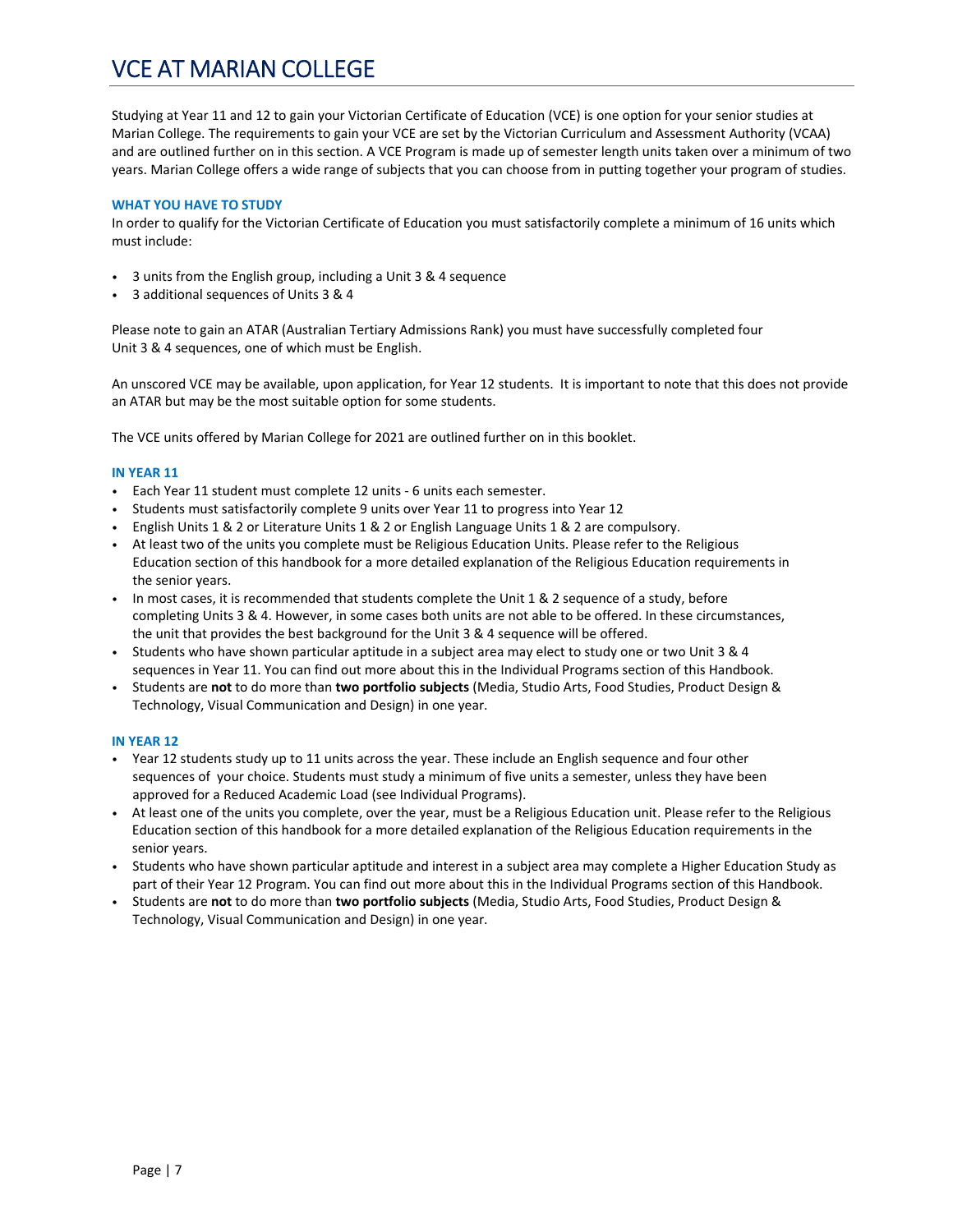# VCAL AT MARIAN COLLEGE

The Victorian Certificate of Applied Learning (VCAL) is an accredited Year 11 & 12 Program designed to provide "hands on" learning for senior students. Students who complete VCAL studies do so with the intention of completing TAFE studies, gaining an apprenticeship or traineeship or directly entering the workforce after they leave school. VCAL students may also enter universities via an alternative pathway.

VCAL provides students with the opportunity to undertake their course requirements at the level that best suits their abilities and needs. Below is a description of each of the three levels at which VCAL is awarded.

#### **FOUNDATION VCAL**

Students learn under close supervision with high levels of direction. Knowledge and employability skills development are supported by a strong emphasis on literacy and numeracy skills, along with preparatory learning about the workplace.

#### **INTERMEDIATE VCAL**

Learning is reasonably autonomous in regard to planning and work activities, but conducted under supervision. Knowledge and employability skills development leads to independent learning, confidence and a high level of transferable skills.

#### **SENIOR VCAL**

Learning is autonomous in regard to planning and work activities. Knowledge and employability skills development leads to a high level of interpersonal skills, independent action and achievement of tasks that require decision‐making and leadership.

#### **REQUIRED UNITS FOR SATISFACTORY ACHIEVEMENT**

A student must satisfactorily complete a minimum of 10 units to be awarded the VCAL. It is possible to complete two VCAL Levels in a two year program.

The award level that a student receives is determined by the level of achievement of outcomes in the following strands: Literacy – Reading and Writing Literacy – Oral Communication

Personal Development Skills

Students, parents and teachers will discuss the VCAL level that best meets an individual student's needs on enrolment. A parent/guardian, the student and VCAL teacher will meet at subject selection time to individualise the student's program.

#### **VCAL COURSE DESCRIPTION**

The VCAL Program is an integrated program which combines Religious Education and Pastoral Care with the four required VCAL strands. These strands are Literacy, Numeracy, Personal Development and Work‐Related Skills. Outcomes are achieved in conjunction with investigating themes of relevance and interest to students. Examples of themes that have been explored are:

- cyber‐safety
- community
- managing personal finances
- the world of work
- running a small business

Employability skills are developed through the VET courses, work placements and short courses that are undertaken as part of VCAL. Examples of these work‐related courses are:

- Food Handler's Certificate
- Certificate II in Retail
- Barista Course Level One

*Please note that satisfactory completion of a VET course is a compulsory requirement for students who wish to complete VCAL at Intermediate or Senior Level.*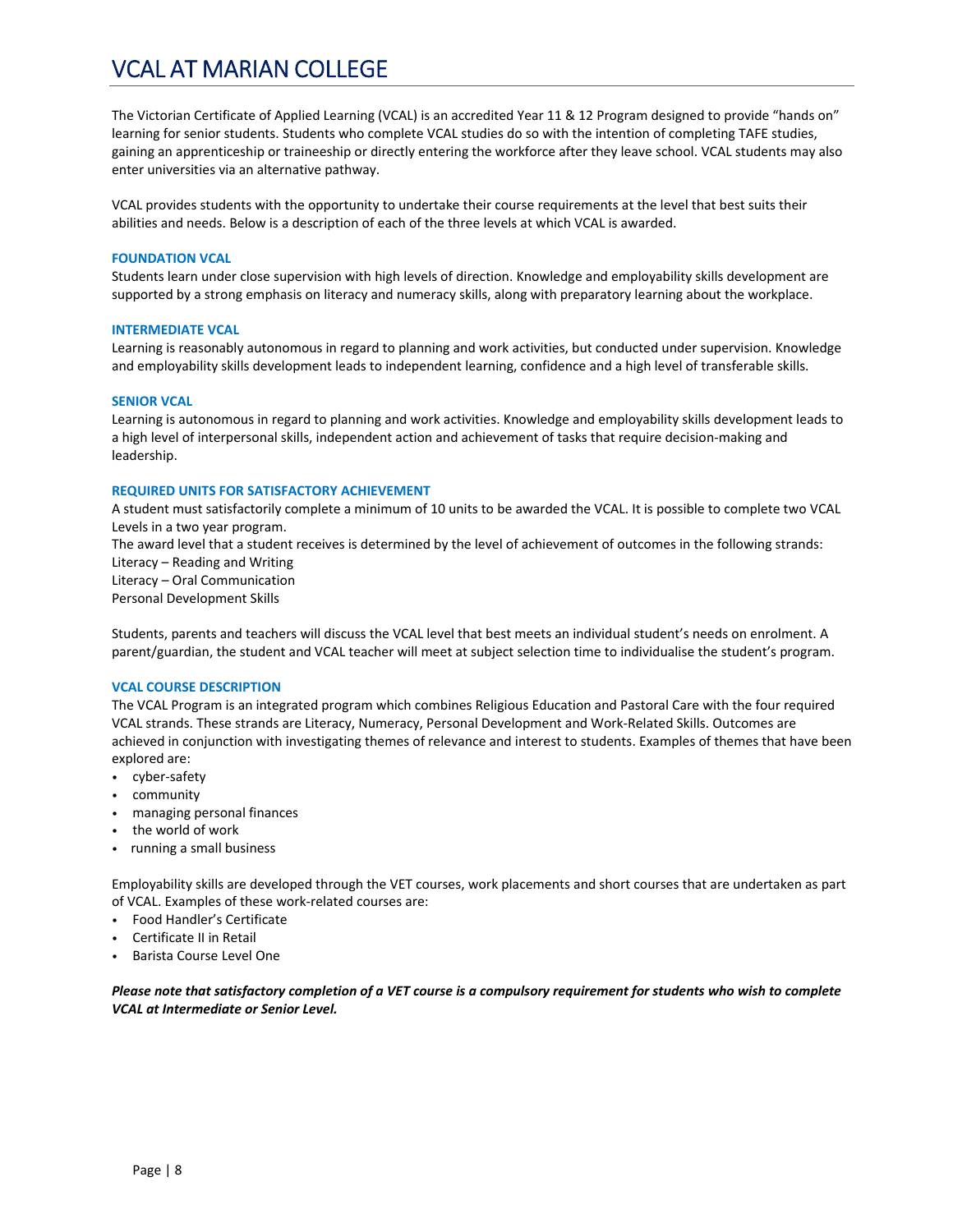# VET STUDIES AT MARIAN COLLEGE

Vocational Education and Training (VET) in the VCE or VCAL allows students to include vocational studies within their senior secondary certificate.

- VET is usually a two‐year program
- VET enables students to complete a nationally recognized vocational qualification and the Victorian Certificate of Education (VCE) or Victorian Certificate of Applied learning (VCAL) at the same time.
- VET allows students to go directly into employment or receive credit towards further study.
- Important Industry Specific Skills and workplace skills are learnt through the VET program.

#### **HOW DOES VET WORK?**

A VET in Schools Program is usually made up of VCE VET Units which are delivered by Marian College, a registered training organisation, or another school within the Brimbank (BVC) or Inner Melbourne (IMVC) Cluster.

#### **STRUCTURED WORKPLACE LEARNING (SWL)**

Structured Workplace Learning SWL) is an essential component of VET. Students are responsible for both finding a SWL opportunity and for completing and returning the Structured Workplace Learning Agreement Form three weeks prior to commencing Structured Workplace Learning. Students undertake work with an employer that enables them to demonstrate acquired skills and knowledge in an industry setting. During the SWL, a student will have specific tasks to undertake in order to demonstrate competence. Students will be regularly monitored and may be assessed on the job.

#### **CONTRIBUTION TO THE VCE**

VET can be fully incorporated into the VCE:

- VET programs usually have a Unit 1 4 structure
- Of the 16 units that make up the VCE, an unlimited number can be VET
- Up to three sequences other than English, can be approved VCE VET Unit 3 & 4 sequences
- Scored VCE VET Programs contribute directly to the ATAR with a Study Score derived from those VET studies with scored assessment. These programs include VET Sport & Recreation and Hospitality (Kitchen Operations).
- Unscored VCE VET programs may be counted as fifth or sixth studies and the increment will be 10% of the lowest of the primary four ATAR subject study scores
- For more information you can access the VCAA website: www.vcaa.vic.edu.au

#### **CONTRIBUTION TO THE VCAL**

- VET contributes to the satisfactory completion of the VCAL Industry Specific Skills
- 100 hours of VET gains one VCAL credit. This usually represents one semester of classes

#### **VET INCREASES STUDENTS' LEARNING POTENTIAL**

- Develops the student's capacity to make decisions and solve problems
- Helps students to gain confidence and improve communication and interpersonal skills through learning in an adult environment
- Matches student interest and career directions through the provision of strong pathways

#### **VET GIVES NATIONAL QUALIFICATIONS AND SKILLS**

- Upon successful completion of the program, students are awarded a nationally accredited vocational training certificate
- VET qualification articulates directly into further education and training at TAFE
- VET provides access to a range of different technologies related to the workplace

#### **VET PREPARES STUDENTS FOR THE WORKFORCE**

- Expands post‐school opportunities and assists the transition from school to work
- Provides the opportunity to trial a career and helps students explore possible areas of interest
- Allows students to develop links with industry employers through which students may be offered work
- Improves employment prospects
- Helps students gain knowledge of employers' expectations and real working conditions
- Develops students' capacity for cooperation, teamwork and leadership skill development

#### *Final acceptance into VET subjects is dependent upon a meeting with the parent/guardian, student and VET Coordinator.*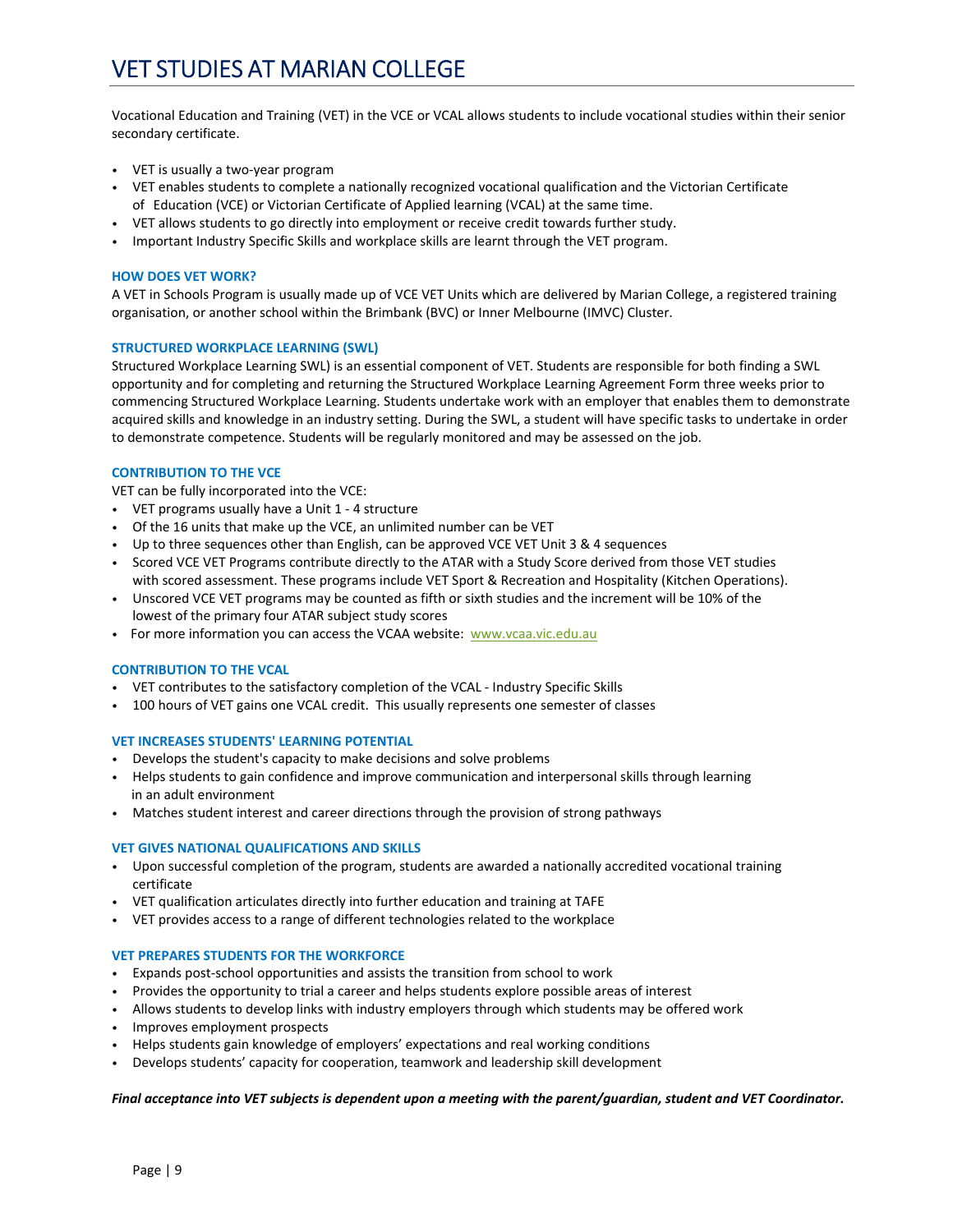#### **There are many ways that students personalise their program of study in the senior years at Marian College. ACCELERATED STUDY**

For Year 11 students there is an option to elect to study one or two **Unit 3 & 4 sequences** if your results and application have been exceptional in Unit 1 & 2 studies and/or your Year 10 subjects. You do not need to have studied a Unit 1 & 2 study at Year 10 to apply for one acceleration Unit 3 & 4 study, although the options may be limited.

For Year 10 students there is an option to elect to study one or two **Unit 1 & 2 sequences** if your results and application have been exceptional in your Year 9 subjects.

Students will need to complete an application form for each study and gain approval. The criteria on which your application will be based are listed, in detail, on the application form. Application forms are available from the Learning and Teaching Office.

#### **HIGHER EDUCATION STUDIES**

Year 12 students may elect to study a first year university subject if they have completed one or more Unit 3 & 4 sequences with excellent results, in Year 11. These subjects are offered by some universities and are sometimes run by schools in the local area. Information about Higher Education Studies usually becomes available to schools in September. Further information will be made available at that time.

#### **EXTERNAL STUDIES**

Some students may be completing a VET course outside the school through their place of employment. Others may be studying a language or some other VCE subject externally or via distance education. Students must notify Marian College of their intention to complete subjects externally. Please ensure the VCE Coordinator is made aware of this and it is noted on the subject selection form. **This may not reduce the standard subject load studied at Marian College; however, this will be considered on a case‐by‐case basis.**

#### **REDUCED ACADEMIC LOAD**

Students who have completed two Unit 3 & 4 studies in Year 11, with Scaled Study Scores of 35+ and who meet a specified set of criteria may submit an application for a Reduced Academic Load. The criteria are listed in detail on the application form. Some students may also be approved, based on special circumstances.

#### **UNSCORED VCE**

An unscored VCE may be available, upon application, for Year 12 students. It is important to note that this does not provide an ATAR but may be the most suitable option for some students.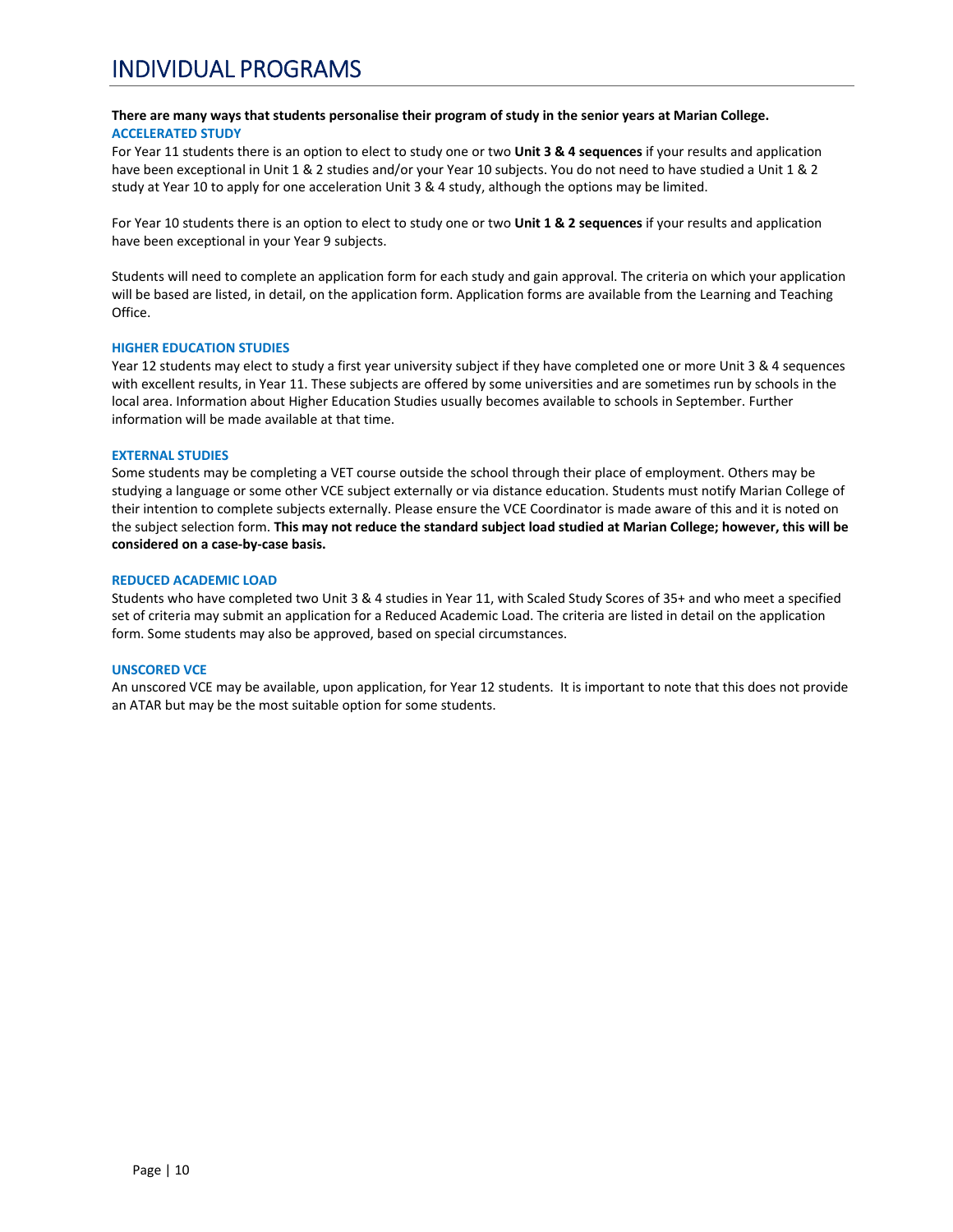#### **RELIGIOUS EDUCATION**

Religion and Society (Units 1, 2, 3 & 4) Texts and Traditions (Units 1, 3 & 4) Art: Religious Education (Unit 1) Music: Religious Education (Unit 1) **ENGLISH** 

#### English (Units 1, 2, 3 & 4) Literature (Units 1, 2, 3 & 4) English Language (Units 1, 2, 3 & 4)

#### **THE ARTS ‐ VISUAL ARTS**

Media (Units 1, 2, 3 & 4) Visual Communication and Design (Units 1, 2, 3 & 4) Studio Arts (Units 1, 2, 3 & 4)

#### **THE ARTS ‐ PERFORMING ARTS**

Theatre Studies (Units 1, 2, 3 & 4) Music Performance (Units 1, 2, 3 & 4) VCE Dance (Units 1, 2, 3 and 4)

#### **HEALTH AND PHYSICAL EDUCATION**

Health and Human Development (Units 1, 2, 3 & 4) Physical Education (Units 1, 2, 3 & 4) VCE VET ‐ Sport and Recreation (Units 1, 2, 3 & 4)

#### **HUMANITIES**

Accounting (Units 1, 2, 3 & 4) Business Management (Units 1, 2, 3 & 4) Legal Studies (Units 1, 2, 3 & 4) History (Units 1 & 2) History: Revolutions (Units 3 & 4) Geography (Units 1, 2, 3 and 4) Australian and Global Politics (Units 1 & 2) Global Politics (Units 3 & 4) VET Small Business

#### **LOTE**

Indonesian (Units 1, 2, 3 & 4) Italian (Units 1, 2, 3 & 4)

#### **MATHEMATICS**

General Mathematics Specialist Mathematics (Units 1, 2, 3 & 4) Further Mathematics (Units 3 & 4) Mathematical Methods (Units 1, 2, 3 & 4)

#### **SCIENCE**

Biology (Units 1, 2, 3 & 4) Environmental Science (Units 1, 2, 3 & 4) Chemistry (Units 1, 2, 3 & 4) Physics (Units 1, 2, 3 & 4)

Psychology (Units 1, 2, 3 & 4)

#### **TECHNOLOGY**

Applied Computing and Data Analytics (Units 1,2,3,4) Food Studies (Units 1, 2, 3 & 4) Product Design & Technology – Textiles (Units 1, 2, 3 & 4) VCE VET Hospitality (Units 1, 2, 3 & 4)

*Please note that all units (1, 2, 3 & 4) may not be offered each year. For example, Units 3 & 4 of a study may not be offered if a Unit 1 & 2 class has not operated the previous year.*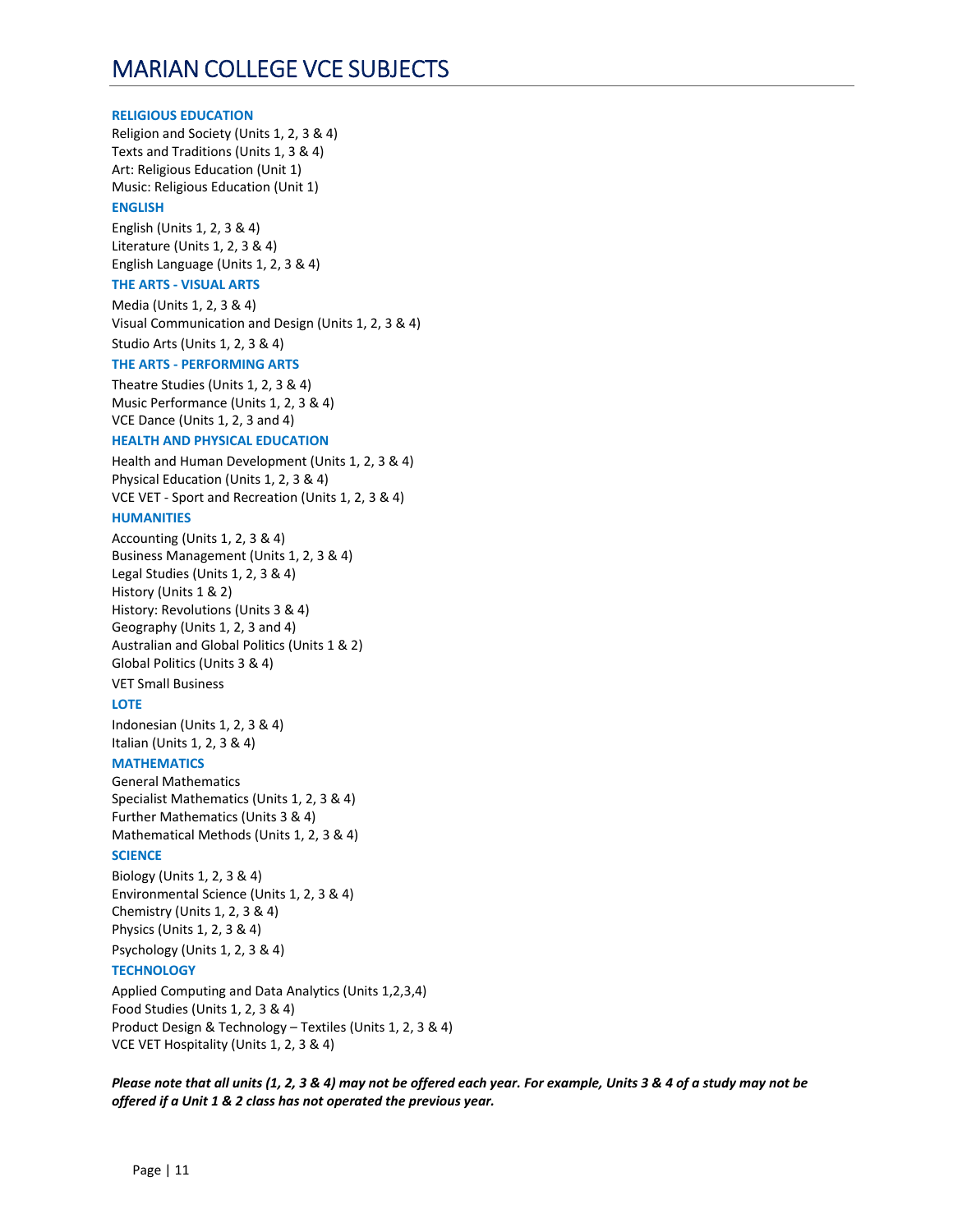# RELIGIOUS EDUCATION AT MARIAN COLLEGE

Marian College is a Kildare Ministries College in the Brigidine tradition. We seek to build an environment that nurtures and strengthens our students as they grow towards fullness in Christ. Religious Education holds an integral place in this overall goal and is central to the College's broader curriculum. In VCE or VCAL students select particular units from those offered.

**All students are expected to undertake a minimum of three (3) units of Religious Education within their VCE.** Year 11 students must complete two units; one each semester. Year 12 students have the option of undertaking Units 3 & 4 Religion and Society, Units 3 & 4 Texts and Traditions or Unit 2 Religion and Society. Students are reminded of the value of undertaking Units 3 & 4 in terms of gaining a sequential study and a contribution to their ATAR. If you choose Units 3 & 4 you are committing to study this subject throughout the entire year.

Year 11 students who wish to undertake a Unit 3 & 4 Study must complete an acceleration application. The Unit 2 Religion and Society study offered to Year 12 students will be conducted for two periods per week over three terms.

In 2021 the following units will be offered to Year 11 students:

- VCE Religion and Society Unit 1
- VCE Texts and Traditions Unit 1
- VCE Art: Religious Education Unit 1\*
- VCE Music: Religious Education Unit 1#
- VCE Religion and Society Units 3 & 4
- VCE Texts and Traditions Units 3 & 4

\* This subject satisfies the requirements of VCE Art Unit 1.

# This satisfies the requirements of VCE Music Unit 1. You may complete both Unit 1 Music Performance and Unit 1 Music: Religious Education, but you cannot be credited with two units by VCAA.

In 2021 the following units will be offered to Year 12 students

- VCE Religion and Society Unit 2 Ethics (over three terms)
- VCE Religion and Society Units 3 & 4
- VCE Texts and Traditions Units 3 & 4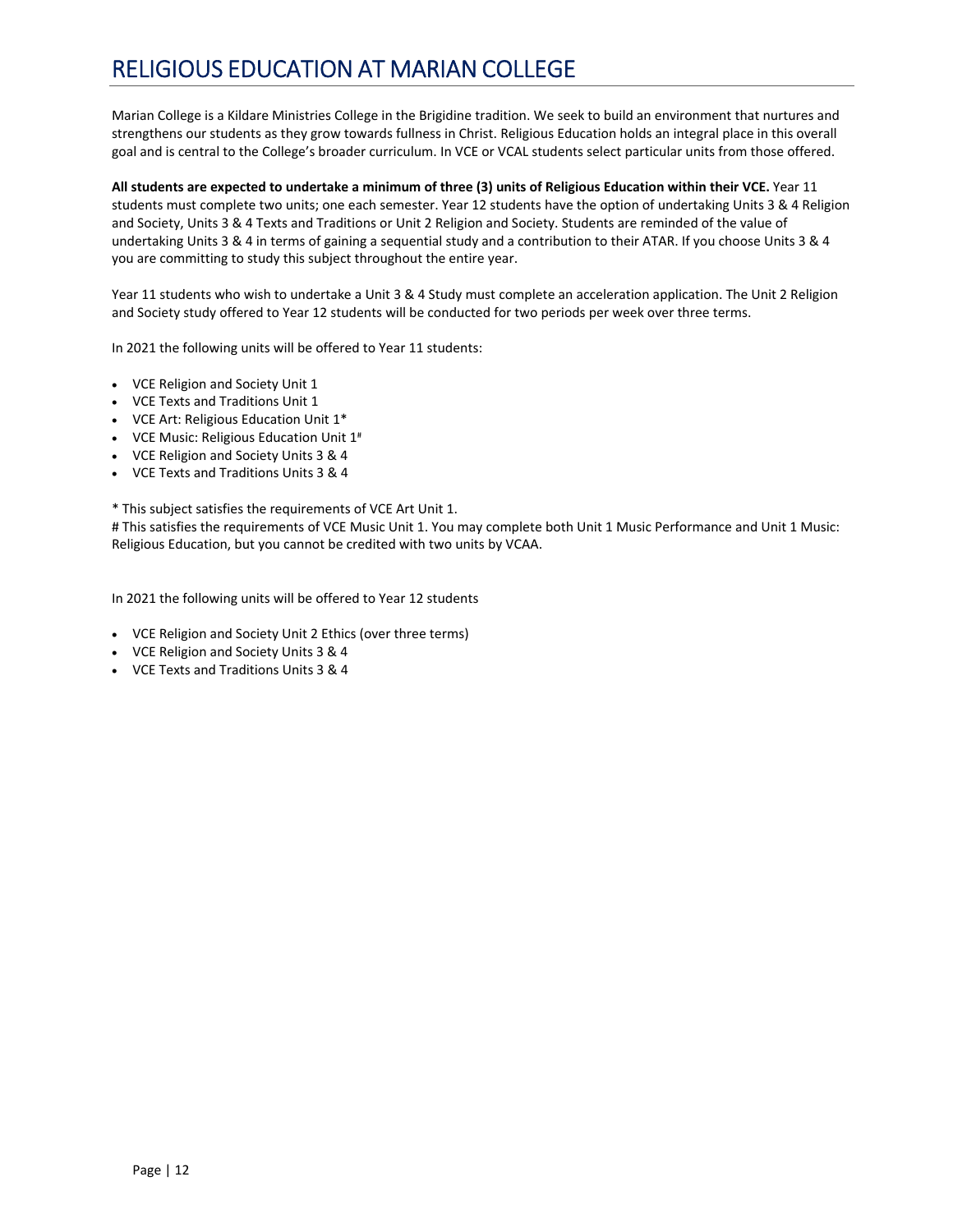# RELIGION AND SOCIETY

#### **WHY STUDY RELIGION AND SOCIETY?**

Religion and Society is designed for students who are interested in the great questions of life. It seeks to develop understanding and promote open inquiry without bias towards one tradition in particular.

#### **DESCRIPTION**

In VCE Religion and Society, students undertake a general study of religion and its interaction with society in the past and the present. They study specific religious traditions or denominations in societies where multiple worldviews coexist and consider individual experiences of members as they engage with their religion. This study respects and encourages an open and objective inquiry, without partiality towards any one religion.

#### **Unit 2 Religion and Society: Ethics will be offered over three terms to Year 12 students.**

#### **ASSESSMENT**

#### UNIT 1

A variety of tasks will be used as School‐Assessed Coursework for Unit 1. These can include class activities, research, interview, oral presentation, multimedia format for reports, flow charts, essays etc. There will also be an Examination at the end of each unit which will contribute to the overall assessment of the unit.

#### UNIT 2

A variety of tasks will be used as School‐Assessed Coursework for Unit 2. These can include class activities, debates, research, report in multimedia format, interview, oral presentation, flow charts etc.

#### UNITS 3 & 4

The VCAA specifies the assessment procedures for students undertaking scored assessment in Units 3 and 4. Designated assessment tasks are provided in the details for each unit in VCE study designs. The student's level of achievement in Units 3 and 4 will be determined by School‐Assessed Coursework (SACs) as specified in the VCE study designs, and external assessment. The VCAA will report the student's level of achievement on each assessment component as a grade from A+ to E or UG (ungraded). To receive a Study Score the student must achieve two or more graded assessments and receive S for both Units 3 and 4.

Percentage contributions to the study score in VCE Religion and Society are as follows:

- Unit 3 School‐Assessed Coursework: 25 per cent
- Unit 4 School‐Assessed Coursework: 25 per cent
- End‐of‐Year Examination: 50 per cent

#### **WHERE DOES RELIGION AND SOCIETY LEAD TO?**

Religion and Society is a study that enhances students analytical, reasoning and writing skills, which are desired attributes for academic study and the work place. It enhances both self‐awareness and a compassionate understanding of others. Therefore, it would be valued in areas of employment, which involve working with people.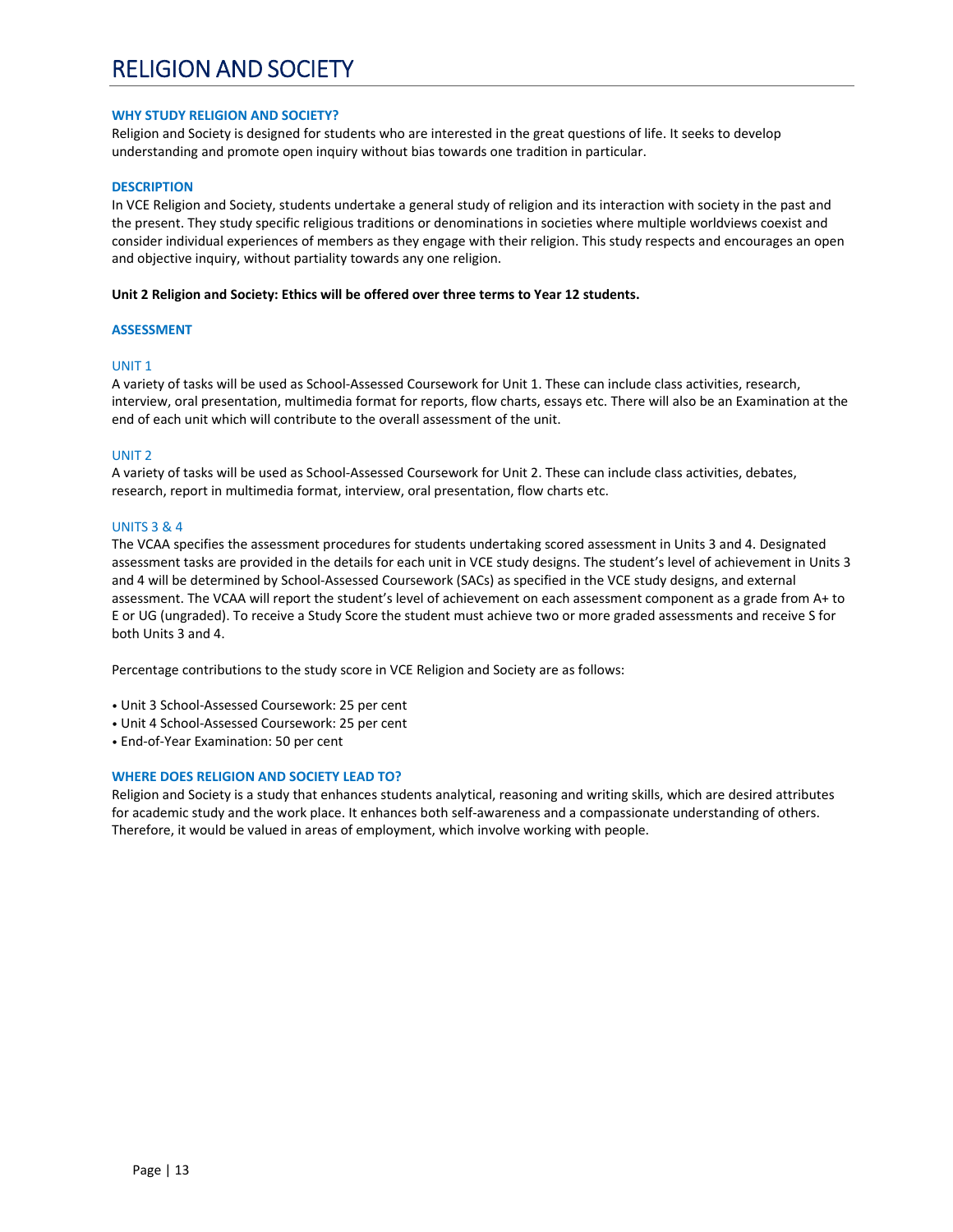#### **UNIT 1 : THE ROLE OF RELIGION IN SOCIETY**

A range of examples are studied throughout the unit. For all areas of study, students explore detailed examples from more than one religion. These may be from one or more than one of the groups below. In addition, for Areas of Study 1 and 2 further shorter illustrative examples should be selected for study from across all the groups below:

- Spiritual and religious ideas in Prehistory (associated with, for example, Lascaux, Gobekli Tepe, Stonehenge, Jericho)
- Religions of ancient civilisations (for example, Sumerian, Mesopotamian, Babylonian, Egyptian, Canaanite, Roman, Greek)
- Asian religions (for example, Buddhism, Hinduism, Sikhism, Jainism, Taoism, Confucianism, Shintoism)
- Abrahamic religions (for example, Judaism, Christianity and Islam).

#### **UNIT 3: THE SEARCH FOR MEANING**

In this unit students study the purposes of religion generally and then consider the religious beliefs developed by one or more than one than one religious tradition or denomination in response to the big questions of life. Students study how particular beliefs within one or more than one religious tradition or denomination may be expressed through the other aspects of religion, and explore how this is intended to foster meaning for adherents. Students then consider the interaction between significant life experience and religion. Religious tradition/s or denomination/s are to be selected from one or more than one of the following religious traditions: Buddhism, Christianity, Hinduism, Islam and Judaism.

#### **UNIT 2: RELIGION & ETHICS**

Ethics is concerned with discovering the perspectives that guide practical moral judgment. Studying ethics involves identifying the arguments and analysing the reasoning, and any other influences, behind these perspectives and moral judgments. An important influence on ethical perspective is the method of ethical decision‐making, made up of concepts, principles and theories.

In this unit students study in detail various methods of ethical decision‐making in at least two religious traditions and their related philosophical traditions. They explore ethical issues in societies where multiple worldviews coexist, in the light of these investigations.

#### **UNIT 4: RELIGION, CHALLENGE & CHANGE**

This unit focuses on the interaction over time of religious traditions and the societies of which they are a part. For a large part of human history religion has been a truth narrative, offering a means for finding answers to the big questions of life.

Students explore challenge for religious traditions generally over time and then undertake a study of challenge and change for one or more than one religious tradition or denomination. Religious tradition/s or denomination/s are to be selected from one or more than one of the following: Buddhism, Christianity, Hinduism, Islam, Judaism.

Spiritual and religious ideas in Prehistory (associated with, for example, Lascaux, Gobekli Tepe, Stonehenge, Jericho) Religions of ancient civilisations (for example, Sumerian, Mesopotamian, Babylonian, Egyptian, Canaanite, Roman, Greek) Asian religions (for example, Buddhism, Hinduism, Sikhism, Jainism, Taoism, Confucianism, Shintoism) Abrahamic religions (for example, Judaism, Christianity and Islam).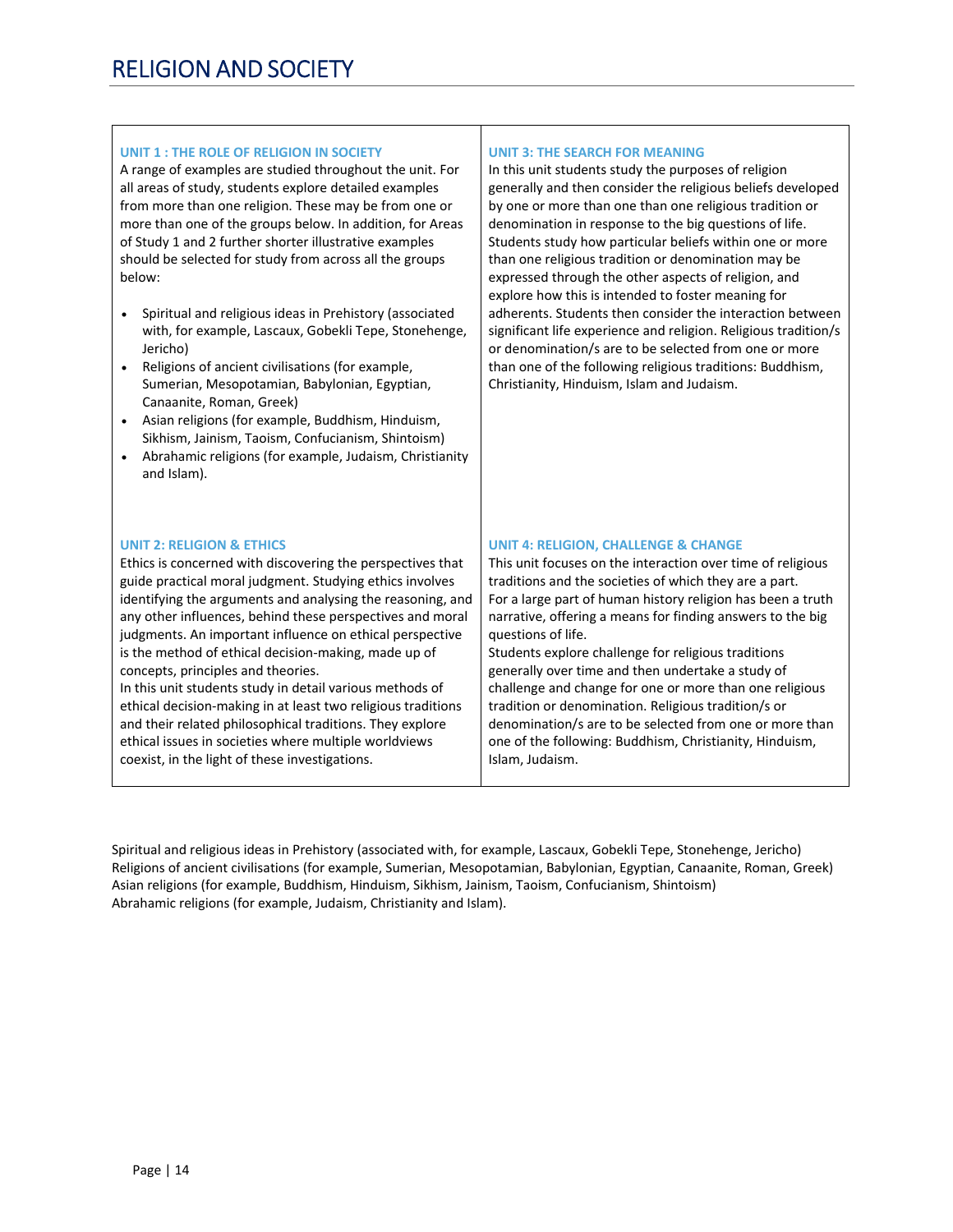# TEXT AND TRADITIONS

#### **WHY STUDY TEXTS AND TRADITIONS?**

Students who study Texts and Traditions will gain insight into the writings of the Hebrew Scriptures and the New Testament. Anyone who is interested in Literature and/or History will be fascinated by the way writers speak to their audience and address their concerns as well as the problems those ancient people encountered in their daily lives. They will learn about the early communities for whom these writings were written and they will learn to interpret the language and themes found in scripture.

#### **DESCRIPTION**

#### UNIT 1

In this unit, students examine the place of texts and their literary forms within a religious tradition. Story‐telling is one of the major literary forms in religious traditions; other forms include law, prophecy, sacred songs, reflection and instruction. Students explore the importance of texts at the source of a tradition and how their meaning for the earlier and continuing tradition might be found and described. The process of searching for and giving expression to the meaning of text is called exegesis. This unit introduces students to basic methods of exegesis to bring about a deeper awareness of how texts came about, and the meaning of texts to the religious tradition. This unit also explores how texts have been used by people both within and beyond the religious tradition to bring meaning to issues or ideas in a new cultural setting. This unit requires the study of texts in a variety of literary forms. The texts may come from one religious tradition or from a range of religious traditions.

#### UNITS 3 & 4

The texts of a particular religious tradition are foundational in that they recount, for example, specific events, narratives, laws, prophetic pronouncements and teachings that describe the beginnings and initial development of a religious tradition. In this unit students explore the society and culture from which the tradition being studied was formed. They seek an understanding of the historical background that lent shape and content to the texts themselves.

Students develop an understanding of how the chosen set text is a response to particular social, cultural, religious, political and historical needs and events. They explore the formation of the text itself, the intended audience of that text, and the message or teaching found within the text. As a means to gaining an understanding of the content and message of a text, students become familiar with the nature of exegetical methods being used today by scholars in the religious tradition of their particular text. The first exegetical method students are introduced to in Units 3 and 4 is called sociocultural criticism. The premise this is based on is that an understanding of the original social, cultural, religious, political and historical experience or situation at the time of the formation of the text can lead to a more accurate understanding of the original intention of the text. The second exegetical method used in Units 3 and 4 is literary criticism which seeks to classify texts according to form, considers their structure and literary forms and techniques, and attempts to establish authorship, date, and audience.

The traditions approved for study in Units 3 and 4 are Christianity, Islam and Judaism.

#### **ASSESSMENT**

#### UNIT 1

Procedures for the assessment of levels of achievement in Unit 1 are a matter for school decision. Assessment of levels of achievement for these units will not be reported to the VCAA. Schools may choose to report levels of achievement using grades, descriptive statements or other indicators.

#### UNITS 3 & 4

The VCAA specifies the assessment procedures for students undertaking scored assessment in Units 3 & 4. Designated assessment tasks are provided in the details for each unit in the VCE study designs. The student's level of achievement in Units 3 and 4 will be determined by School‐Assessed Coursework (SACs) as specified in the VCE study designs, and the End‐ of‐Year Examination.

#### **WHERE DOES TEXTS AND TRADITIONS LEAD TO?**

Students who have studied Texts and Traditions are often sought after by universities. The skills of analysis and synthesis are really desired by universities and these are developed thoroughly in this study. Students who have studied Texts and Traditions could opt for a wide variety of courses.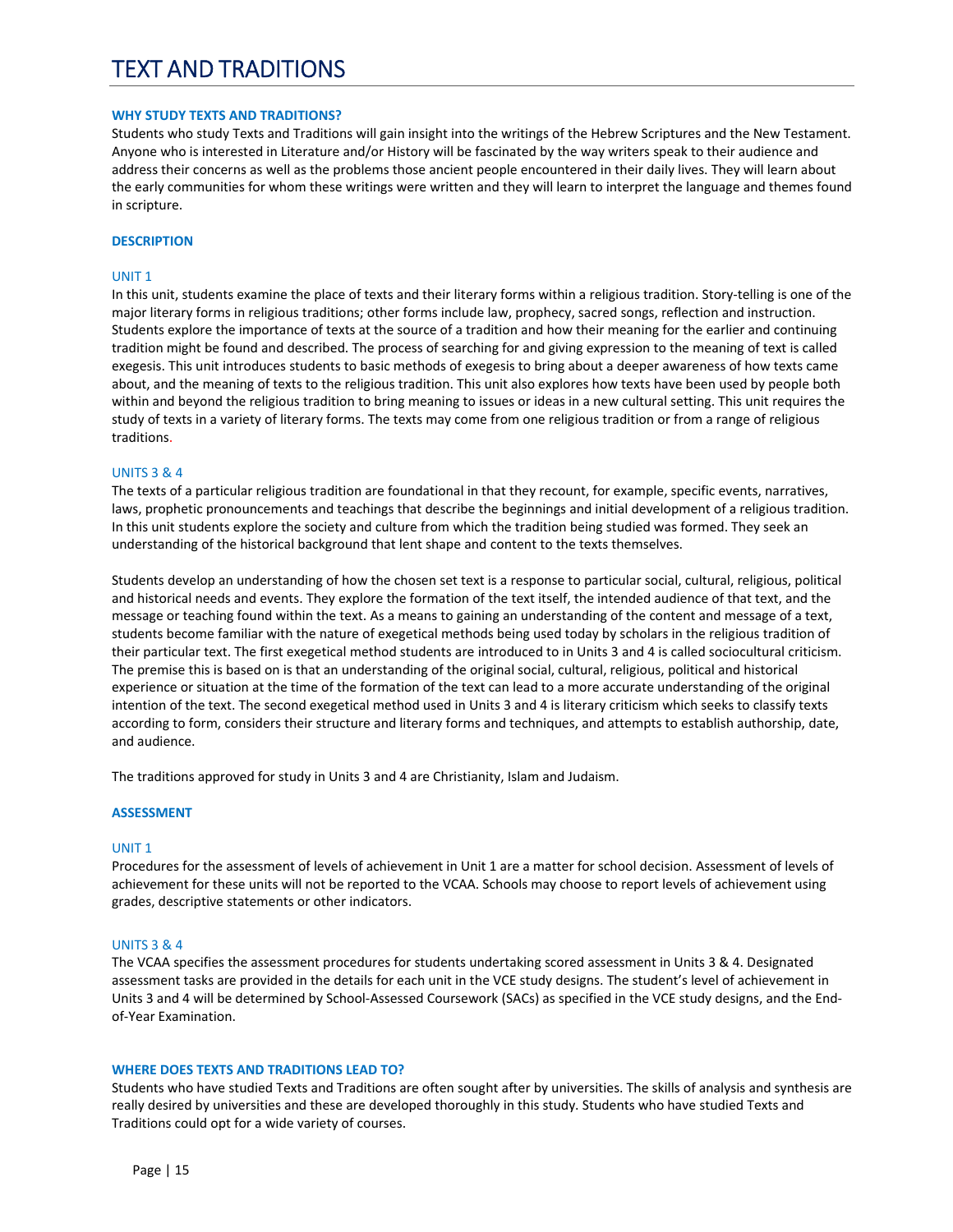#### **UNIT 1**

Students cover background material about life in Ancient Times. They then explore the variety of narrative styles in Scripture: both the Hebrew Scriptures as well as the New Testament. They learn basic skills in analysis of the Scripture narratives and learn to use commentaries and other biblical research tools. Finally they examine artistic interpretations of biblical texts – art works, film and adaptations for childrens' bible stories.

#### **UNIT 3**

Students learn about the historical period in which Luke's Gospel is set. They learn about literary techniques used by the writer as well as details about the writer himself, the place of writing and the community for whom he wrote. They then explore set passages in detail and learn how to interpret the meaning and themes of these chapters.

#### **UNIT 4**

Students continue to explore the rest of the set chapters. They then conduct a careful study of one theme emerging from the six chapters. Finally, they study the theology of a contemporary issue that has emerged from this Gospel. Term 4 is set aside for revision and preparation for the End‐of‐Year Examination.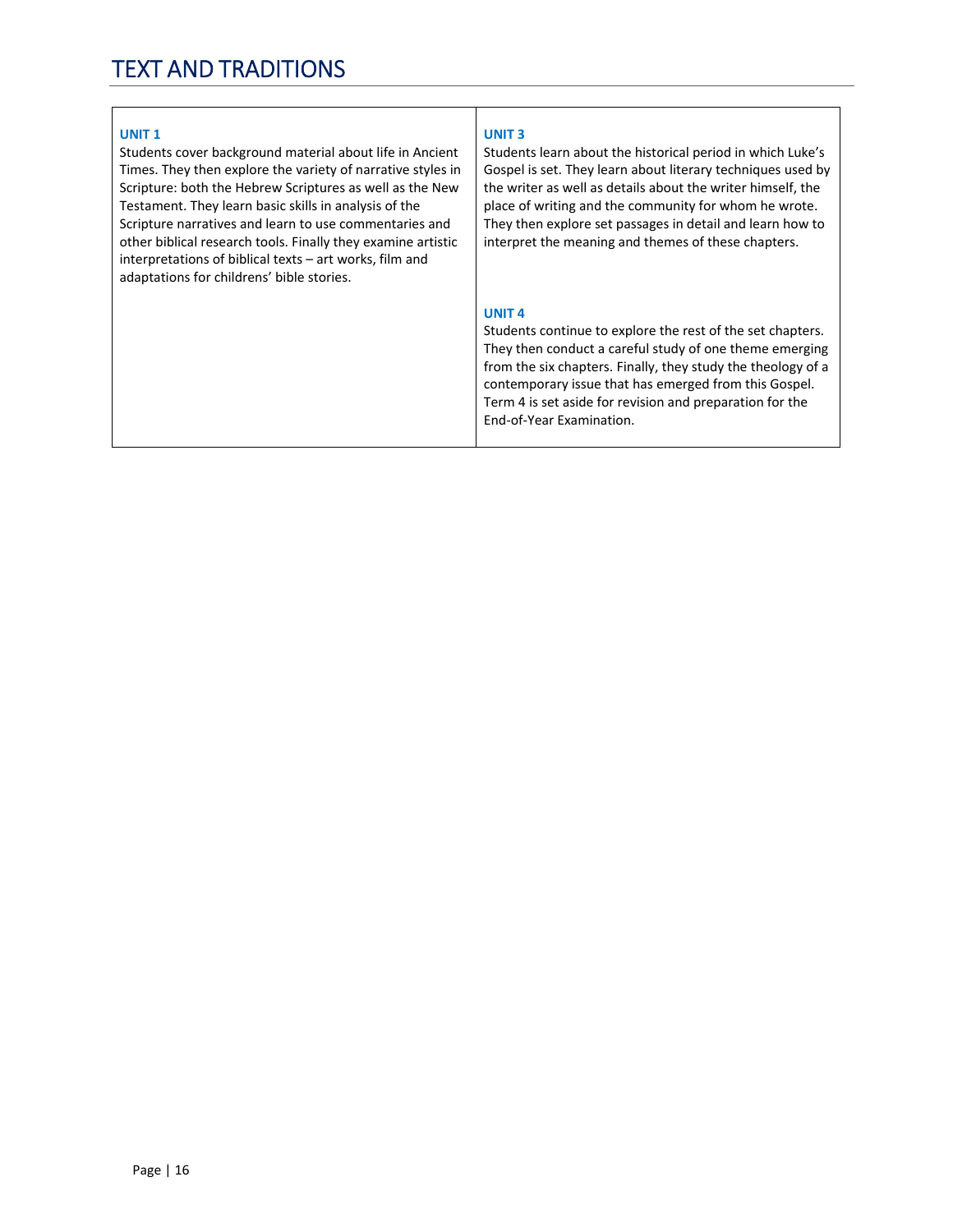#### **WHY STUDY ART: RELIGIOUS EDUCATION?**

This unit gives students who have an interest in art and art appreciation the opportunity to explore their own spirituality and learn technical skills to express that. Students will also investigate and analyse the social context and function of religious art and the interpretation themes in art of the past and the present.

#### **DESCRIPTION?**

This unit focuses on religious artworks and examines how formal qualities such as art elements, materials and techniques communicate meaning. Students examine art works from different societies, cultures and historical periods, and develop their own points of view about the meaning and messages of the religious art studied. In the practical component of the unit students apply the Formal and the Personal Framework to interpret the meaning and messages of religious art and create their own religious art works.

#### **ASSESSMENT**

- Art Journal
- Art Works
- Examination
- Art Work Analysis

#### **This Unit will give students a VCE Unit in Art.**

#### **UNIT 1**

- The focus of this unit is an investigation of the theme "A Tradition of Art and Religion". Students explore a wide range of materials and techniques as tools for translating their perceptions and experience of religion and spirituality into visual form.
- The unit examines how religious art has been created for a cultural context and has a social function. Students examine the interpretation and presentation of belief and issues in past and present religious works.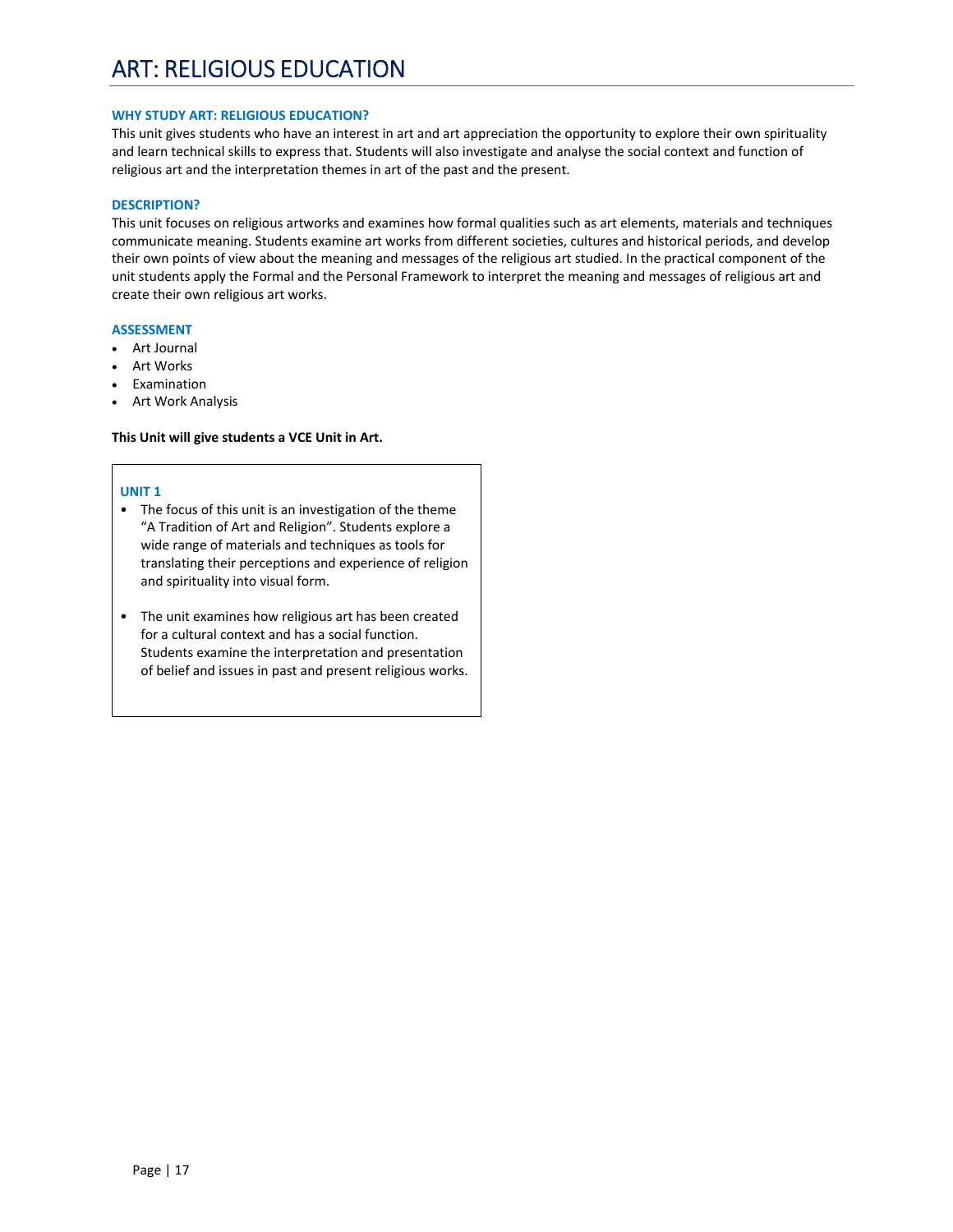#### **WHY STUDY MUSIC: RELIGIOUS EDUCATION?**

This unit gives students who have an interest in music and music appreciation the opportunity to explore their own spirituality and learn technical skills to express that. Students will also investigate and analyse the social context and function of religious music and the interpretation and presentation of social issues and/or themes in music of the past and the present.

#### **DESCRIPTION**

This unit focuses on selection and rehearsal of music to be performed in a liturgical and/or reflective setting, and examines how the aspect of music – such as music styles, elements, and performance techniques, communicate meaning. Students examine musical works from different styles and historical periods. In the practical component of the unit, students prepare a range of group and/or solo pieces for use in College liturgies/assemblies, supported by technical exercises and sightreading. Students also learn music theory in written and practical forms that is relevant to the pieces they are studying and preparing.

#### **ASSESSMENT**

- A listening diary
- A performed repertoire of pieces appropriate for liturgy/reflective occasions.
- A performance of technical work (scales, exercises and sight‐reading)
- Examination of the concepts and skills in written and aural musicianship, and the Genre Study

**This Unit will give students a VCE Unit in Music. You may complete both Unit 1 Music Performance and Unit 1 Music: Religious Education, but you cannot be credited with two units by the VCAA.** 

#### **UNIT 1**

- The focus of this unit is an investigation of the theme "A Study of Music and Religion". Students explore a wide range of styles and techniques as tools for translating their perceptions and experience of religion and spirituality into musical form.
- The unit examines how religious music has been created for a liturgical or reflective context. Students perform, listen, evaluate, and continue developing skills in written oral and aural musicianship.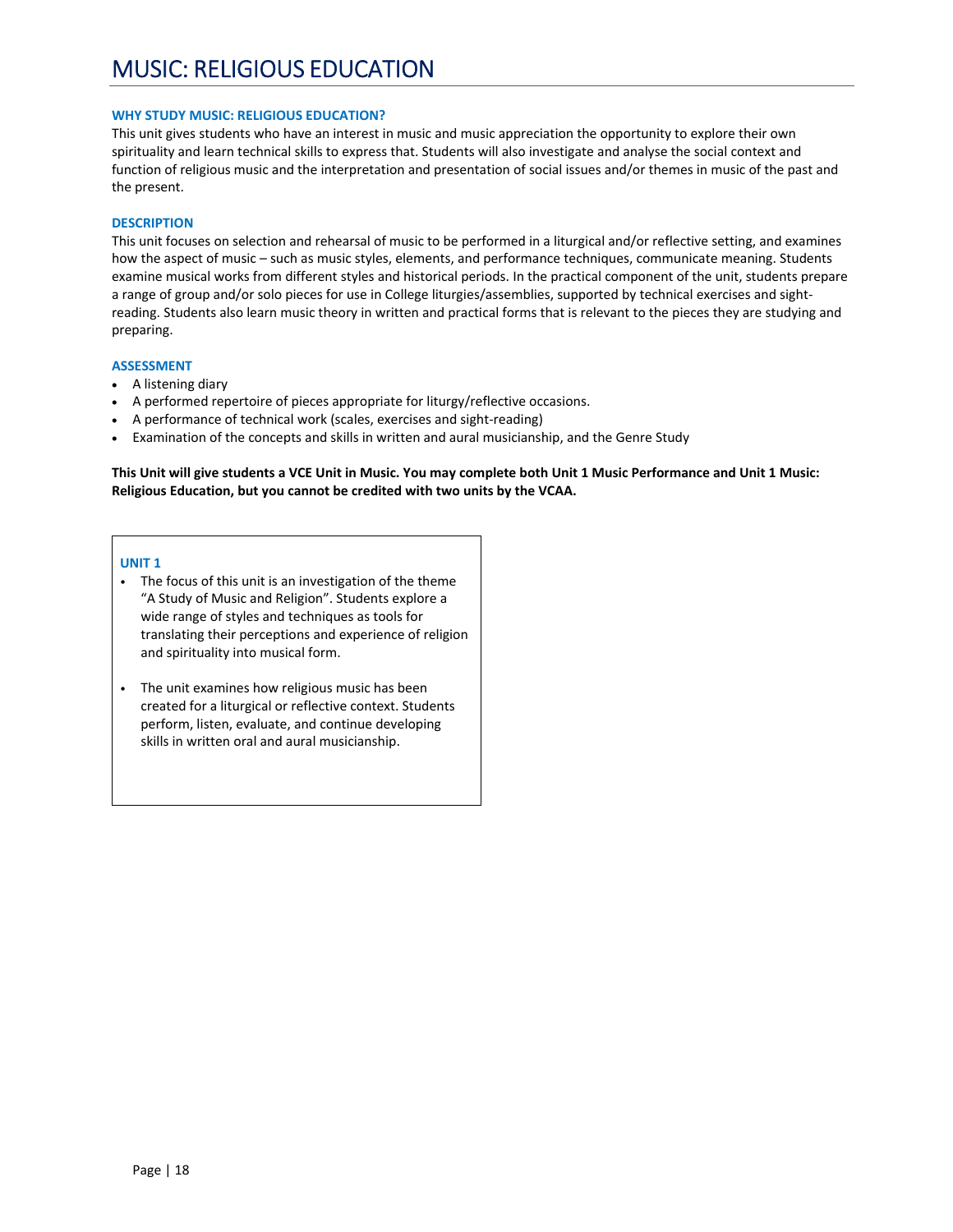#### **WHY STUDY ENGLISH?**

Units 1 & 2 English are an extension of Year 10 English. The subject focuses on developing students' understanding of how to analyse various texts, exploring given contexts in different genres and text types and developing students' confidence in presenting to an audience.

Units 3 & 4 English are built from the learning gained in Units 1 & 2. Students read, explore and compare texts, develop their writing and oral skills and learn to analyse material from the media. Students' knowledge of English can also assist them in other subject areas.

#### **DESCRIPTION**

Prior to commencing the subject, students read/watch/analyse set texts in order to gain an understanding of the main themes, issues and/or character developments. Students are also encouraged to broaden their knowledge of local and national issues by reading and watching current news publications. In Units 1 & 2 students study and compare various texts, one of which is Australian. Throughout the year, students also explore media texts and analyse the language used to persuade different audiences. Units 1 & 2 provide a firm foundation for subsequent studies in English. Students will expand their awareness of the relationship between audience, form and purpose and consolidate their written and verbal skills.

In Unit 3 students study two texts and write responses about them creatively and analytically. Students also conduct a study of an issue where a variety of written and visual media texts are analysed and where students are required to write analytically. In Unit 4, students complete an oral presentation on a contemporary and complex issue. They also write a comparative essay, drawing open two studied texts.

#### **ASSESSMENT**

UNITS 1 & 2 In both Units 1 & 2 students must address three Areas of Study:

- Reading and Creating Texts
- Analysing and Presenting Argument
- Reading and Comparing Texts

Students will complete School‐Assessed Coursework within the classroom setting and mid and End‐of‐Year Examinations.

#### UNITS 3 & 4

In both Units 3 & 4 students must address three Areas of Study:

- Reading and Creating Texts
- Analysing Argument
- Reading and Comparing Texts

School-based assessment in English for Units 3 & 4 contributes 50% to the final assessment. The other 50% of marks will be gained during the End‐of‐Year Examination.

- Unit 3 School‐Assessed Coursework: 25%
- Unit 4 School‐Assessed Coursework: 25%
- End‐of‐Year Examination: 50%

#### **WHERE DOES ENGLISH LEAD TO?**

Most tertiary courses require satisfactory achievement in English. The skills acquired through the study of English are important in all further studies and work positions.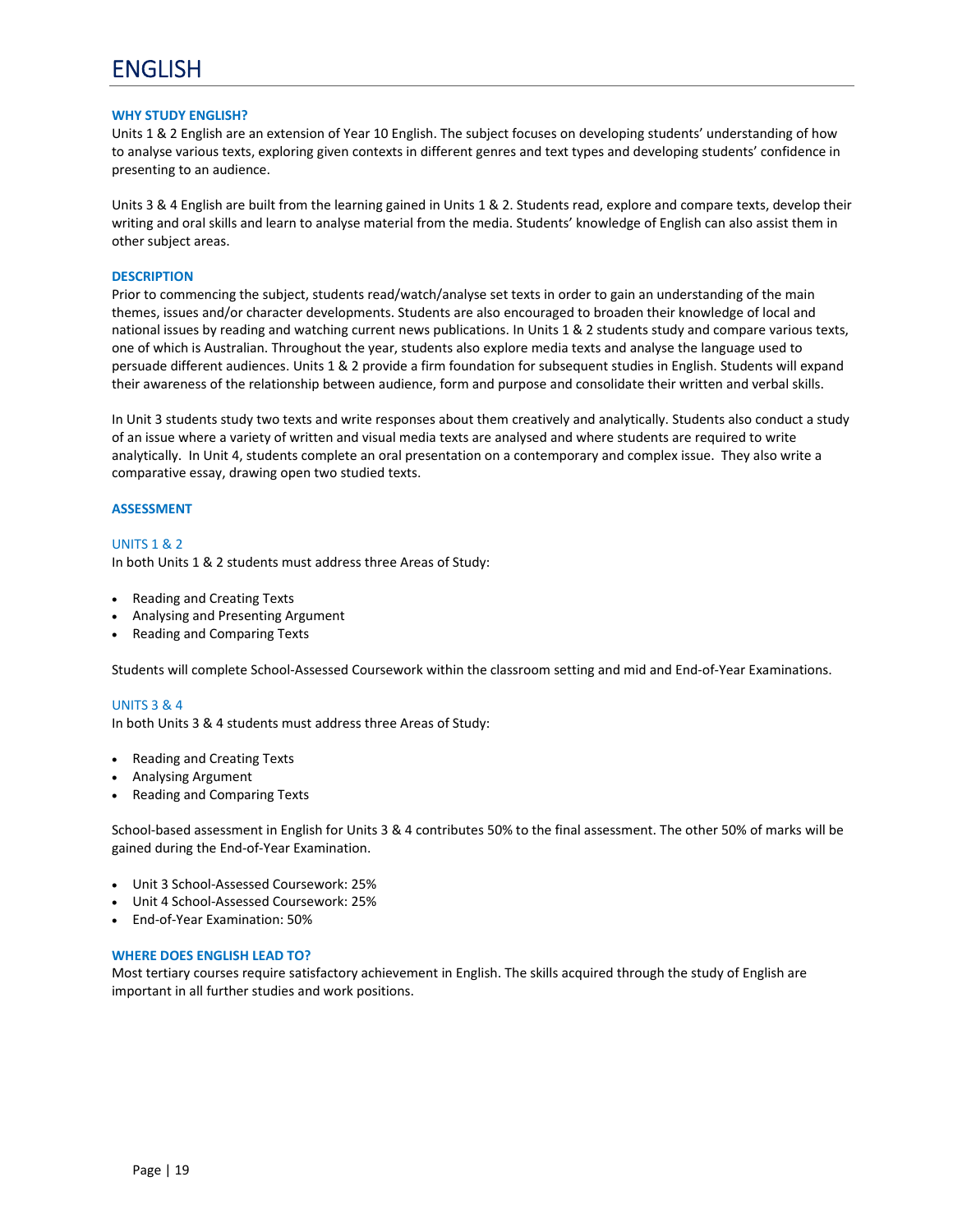#### **UNIT 1**

- Study of two texts
- Oral presentation
- Persuasive language analysis

#### **UNIT 2**

- Study of two texts
- Presentation of an issue media analysis and analytical writing
- Oral presentation

#### **UNIT 3**

- Study of two texts
- Analysis of an issue language analysis and analytical writing

#### **UNIT 4**

- Study of two texts
- Oral presentation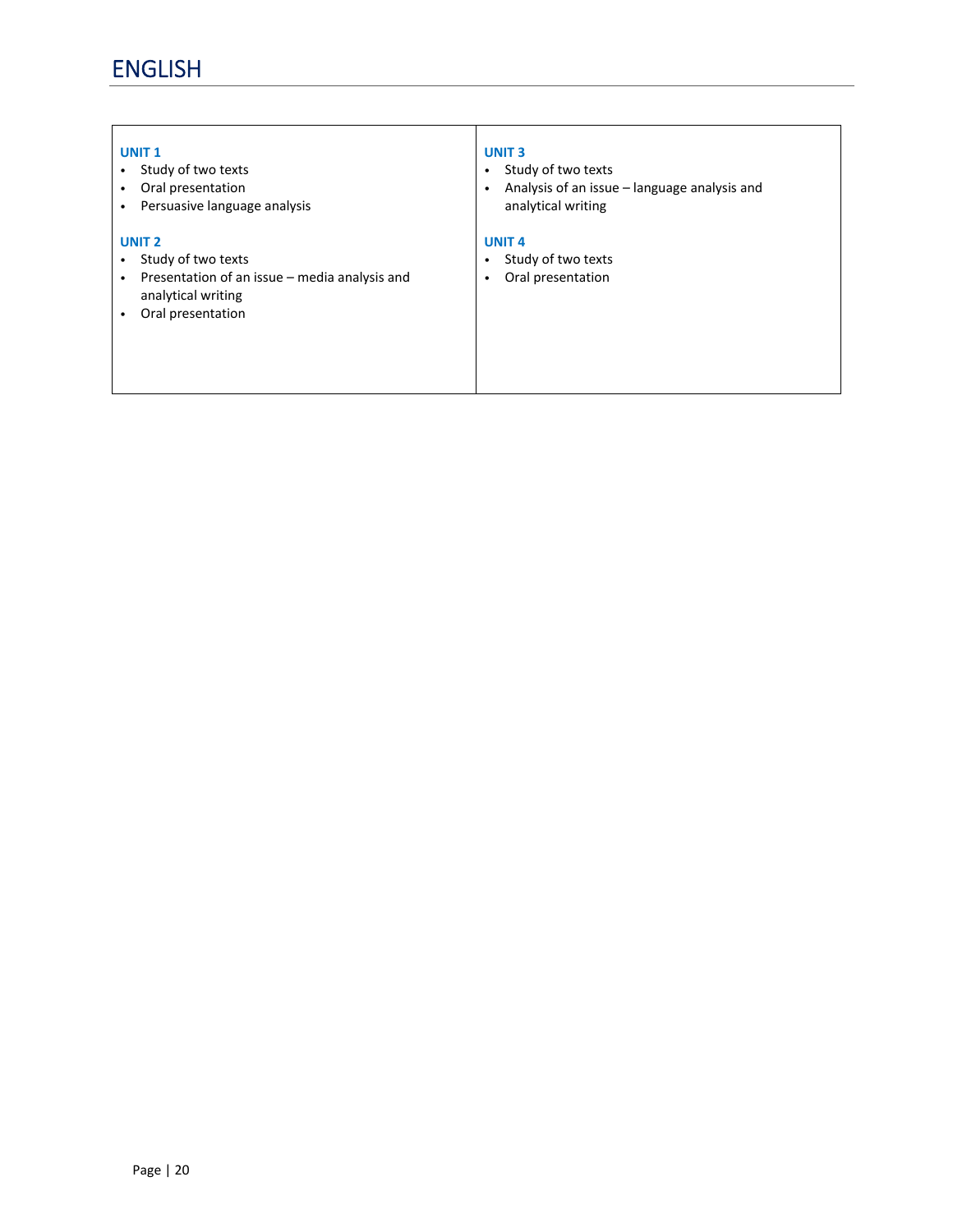# LITERATURE

#### **WHY STUDY LITERATURE?**

The study of Literature enables us to understand how culture develops over time, and how culture shapes the way we see the world and understand human experience. Literature explores many written forms, and increasingly, is encountering innovations in multi‐media formats.

#### **DESCRIPTION**

Literature is the study of human experience encapsulated in words. It includes the works from many historical periods and many different cultures. The study of Literature enhances both self‐awareness and a compassionate understanding of others. Literature expands and consolidates your expertise in the use of written and oral language. The costs associated with completing Literature include the purchase of three texts in Year 12.

#### **ASSESSMENT**

#### UNITS 1 & 2

A variety of tasks will be used as School‐Assessed Coursework for Units 1 & 2. There are two assessment tasks for each unit. These include essays, reviews, and creative writing. There will also be an examination at the end of each unit which will contribute to the overall assessment of the unit.

#### UNITS 3 & 4

The assessment of Units 3 & 4 is determined by the VCAA. There are two assessment tasks for each unit. School‐Assessed Coursework will include essays, text analyses and an extended creative writing task. School‐Assessed Coursework will contribute 50% of the Study Score and the final End‐of‐Year Examination the other 50%.

#### **WHERE DOES LITERATURE LEAD TO?**

Literature can lead to many courses beyond Year 12. It is very useful for any career that entails working with words or dealing with people. Examples include law, journalism, teaching, politics, public relations, academic work in general, creative writing and a career in the Arts (e.g. poetry, playwriting, prose writing, arts administration). You are advised to seek more information from universities, TAFE colleges, private providers and/or the Careers and Pathways Leader.

| <b>UNIT 1: APPROACHES TO LITERATURE</b><br>Why do I have the opinions I do?<br>How do texts reflect the societies that produced<br>them?<br>How do films interpret ideas and experiences? | <b>UNIT 3: FORM AND TRANSFORMATION</b><br>How is meaning created when a text is interpreted for<br>٠<br>performance?<br>What values does a text appear to support, and what<br>$\bullet$<br>viewpoints does it challenge or ignore?<br>Has a published review of a text been accurate and<br>$\bullet$<br>fair? |
|-------------------------------------------------------------------------------------------------------------------------------------------------------------------------------------------|-----------------------------------------------------------------------------------------------------------------------------------------------------------------------------------------------------------------------------------------------------------------------------------------------------------------|
| <b>UNIT 2: CONTEXT AND CONNECTIONS</b>                                                                                                                                                    | <b>UNIT 4: INTERPRETING TEXTS</b>                                                                                                                                                                                                                                                                               |
| Why do I choose to analyse a text in this way?                                                                                                                                            | Can I write an extended creative piece that is linked to                                                                                                                                                                                                                                                        |
| In what ways can I respond to texts from cultures that                                                                                                                                    | $\bullet$                                                                                                                                                                                                                                                                                                       |
| $\bullet$                                                                                                                                                                                 | a text we study?                                                                                                                                                                                                                                                                                                |
| are earlier than mine?                                                                                                                                                                    | Can I closely analyse a text in order to support my                                                                                                                                                                                                                                                             |
| Can I demonstrate my own ideas in an extended piece                                                                                                                                       | $\bullet$                                                                                                                                                                                                                                                                                                       |
| of writing around a given focus?                                                                                                                                                          | interpretation of it?                                                                                                                                                                                                                                                                                           |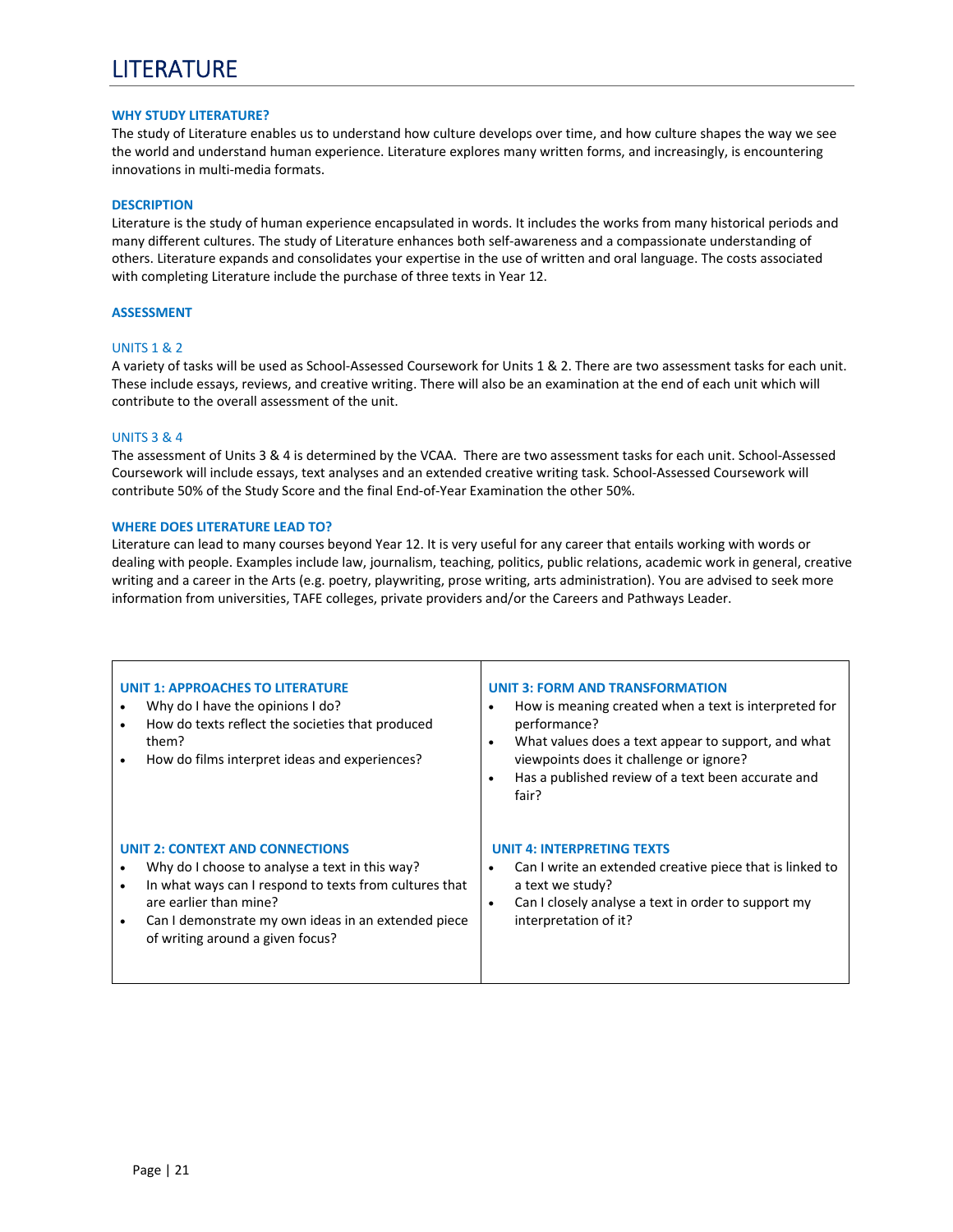### ENGLISH LANGUAGE

#### **WHY STUDY ENGLISH LANGUAGE?**

English Language builds on Marian College students' previous learning about the conventions used by speakers and writers of English. Informed by the discipline of linguistics, it provides students with metalinguistic tools to understand and analyse language use, variation and change.

#### **DESCRIPTION**

The study of English Language explores the ways in which language is used by individuals and groups and reflects our thinking and values. Learning about language helps us to understand ourselves, the groups with which we identify and the society we inhabit. The study of English Language at Marian College enables students to understand the structures, features and discourses of written and spoken texts through the systematic and objective deconstruction of language in use.

#### **ASSESSMENT**

#### UNITS 1 & 2

A variety of tasks will be used as School‐Assessed Coursework for Units 1 & 2. There are three assessment tasks across the two units. These may include essays, case studies, and an analysis of data. There will also be an examination at the end of each unit which will contribute to the overall assessment.

#### UNITS 3 & 4

The assessment of Units 3 & 4 is determined by the VCAA. School‐Assessed Coursework tasks may include essays, text analyses, investigative reports, analytical commentaries and short answer responses. School‐Assessed Coursework will contribute 50% of the Study Score and the final End‐of‐Year Examination the other 50%.

#### **WHERE DOES ENGLISH LANGUAGE LEAD TO?**

English Language is very useful for any career that entails working with words or dealing with people. Examples would be law, journalism, teaching, politics, public relations, academic work in general, creative writing and a career in the Arts. It may also lead to a decision to enrol in Literature in Year 12. You are advised to seek more information from universities, TAFE colleges, private providers and/or the Careers and Pathways Leader.

| <b>UNIT 1: LANGUAGE AND COMMUNICATION</b>                                             | <b>UNIT 3: LANGUAGE VARIATION AND SOCIAL PURPOSE</b>                                                                                                                                                                                                                                                                                                                                                                                                      |
|---------------------------------------------------------------------------------------|-----------------------------------------------------------------------------------------------------------------------------------------------------------------------------------------------------------------------------------------------------------------------------------------------------------------------------------------------------------------------------------------------------------------------------------------------------------|
| The nature and functions of language<br>Language acquisition<br>Relevant metalanguage | In this unit students investigate English Language in<br>contemporary Australian social settings, along a<br>continuum of informal and formal registers. They<br>consider language as a means of social interaction,<br>exploring how through written and spoken texts we<br>communicate information, ideas, attitudes, prejudices and<br>ideological stances.<br>Informal language<br>$\bullet$<br>Formal language<br>$\bullet$<br>Relevant metalanguage |
| <b>UNIT 2: LANGUAGE CHANGE</b>                                                        | <b>UNIT 4: LANGUAGE VARIATION AND CHANGE</b>                                                                                                                                                                                                                                                                                                                                                                                                              |
| English across time<br>Englishes in contact<br>Relevant metalanguage                  | In this unit students focus on the role of language in<br>establishing and challenging different identities.<br>Language variation in Australian Society<br>Individual and group identities<br>$\bullet$<br>Relevant metalanguage                                                                                                                                                                                                                         |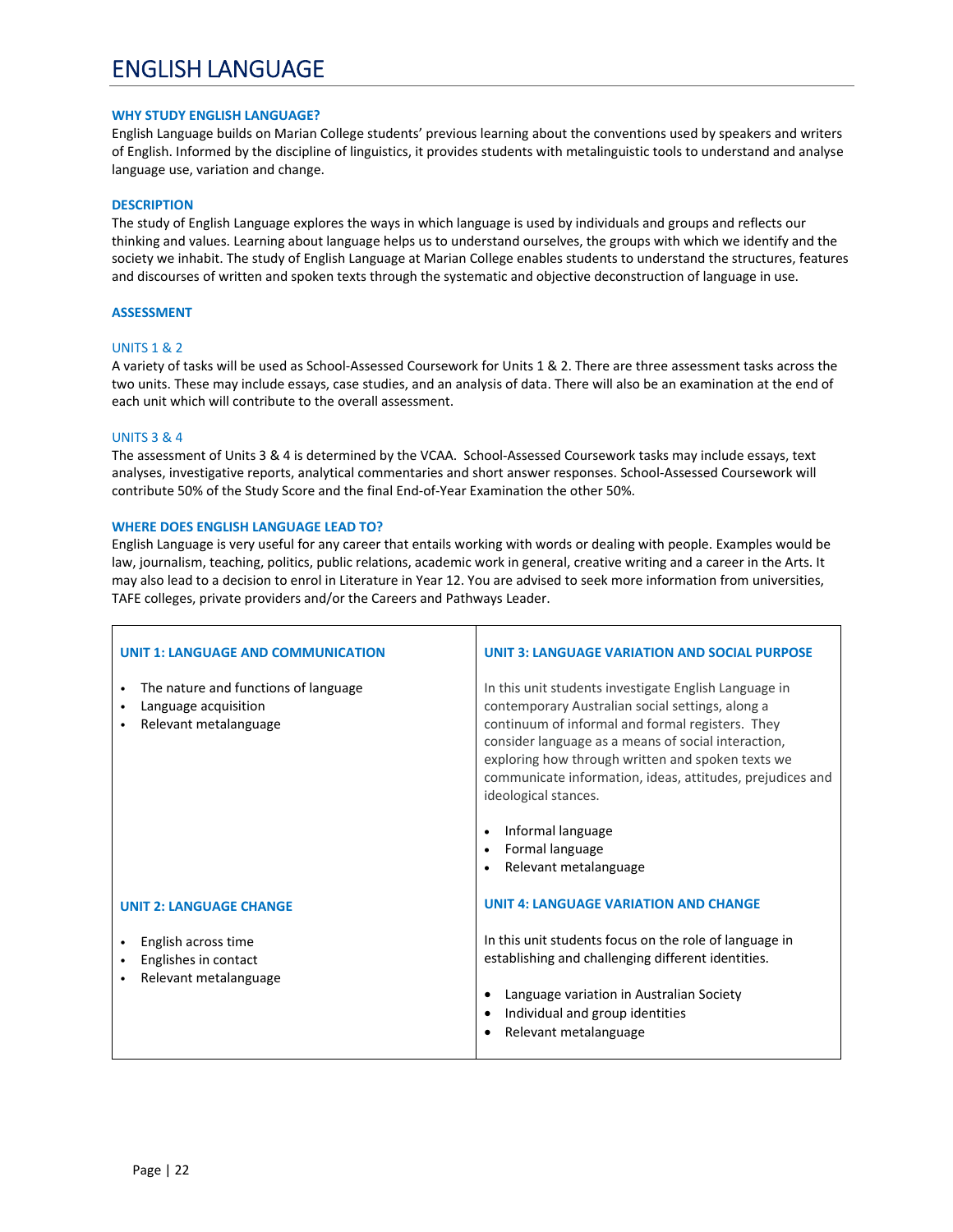#### **WHY STUDY MEDIA?**

Students examine a range of media such as television, newspapers, radio etc. By looking at how these mediums manipulate our opinions and beliefs, students are given greater power to make up their own minds about issues that affect their lives. Students also complete practical production exercises to better understand the way various media actually work.

#### **DESCRIPTION**

Media develops students' skills in two distinct areas. Firstly, it will develop their theoretical understandings of how media products are created and constructed and how it is done so in order to convey a particular meaning. Secondly, it will develop their practical skills in the creation of their own media product. This will include the development of skills in the pre‐production, production and post‐production stages of their chosen medium. This will further extend their understanding of how media communicates.

There are no pre‐requisites for VCE Media. However, students are encouraged to undertake Year 10 Media, before undertaking Unit 1, in order to become familiar with technology. It is strongly recommended that students complete Unit 1 before undertaking a Unit 3 & 4 sequence. Students will require an SD card and a presentation folio in order to undertake this course.

#### **ASSESSMENT**

#### UNIT 1: MEDIA FORMS, REPRESENTATIONS AND AUSTRALIAN STORIES

- Media representations (written analysis)
- Media production (practical work)
- Australian stories in the Media (written analysis, research and presentation)

#### UNIT 2: NARRATIVE ACROSS MEDIA FORMS

- Narrative style and genre (written analysis)
- Narratives in production (practical work)
- Media and change (research and written task)

#### UNIT 3: MEDIA NARRATIVES AND PRE‐PRODUCTION

- Narrative (written analysis)
- Media form research portfolio (written investigation)
- Production exercises (practical work)
- Production design plan (production planning)

#### UNIT 4: MEDIA PRODUCTION AND ISSUES IN THE MEDIA

- Production (practical work)
- Issues in the Media (written analysis)

The assessment for Units 3 & 4 will include School‐Assessed Coursework which contributes 20% to the Study Score, a School‐Assessed Task (comprising a comprehensively planned and produced media product, technical exercises and a research portfolio) which contributes 40% to the Study Score and the End‐of‐Year Examination which will contribute the final 40% to the Study Score. Assessment tasks include a Media Production Design Plan and completed Media Production, a variety of short‐answer questions and analysis essays.

#### **WHERE DOES MEDIA LEAD TO?**

There are an ever-increasing number of courses being offered that directly relate to VCE Media. These range from filmmaking courses to journalism; from multi‐media to sociology. Career opportunities cover all aspects of the creative industries of radio, television, marketing and promotion, new media, media policy, film, higher education, teaching, magazines, advertising, publishing and multi‐media production. VCE Media is at the cutting edge of today's society and it offers many new and exciting opportunities.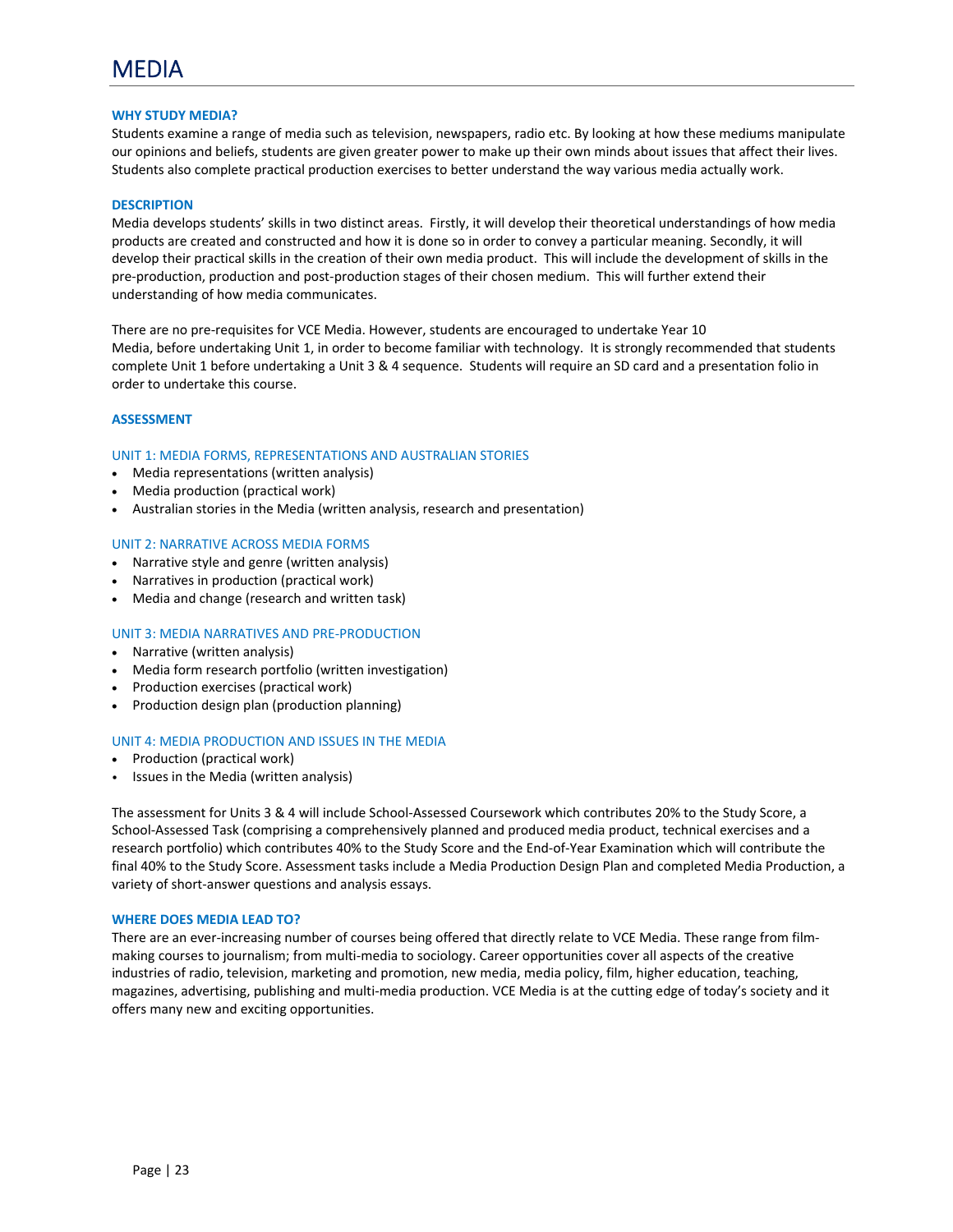| <b>UNIT 3: MEDIA NARRATIVES AND PRE-PRODUCTION</b>                                                                                                                                                                                                                                                                                                                                                                                                                                     |
|----------------------------------------------------------------------------------------------------------------------------------------------------------------------------------------------------------------------------------------------------------------------------------------------------------------------------------------------------------------------------------------------------------------------------------------------------------------------------------------|
|                                                                                                                                                                                                                                                                                                                                                                                                                                                                                        |
| Students will:<br>Analyse how narratives are constructed and<br>distributed, and how they engage, are consumed and<br>are read by the intended audience and present day<br>audiences.<br>Research aspects of a media form and experiment<br>with media technologies and media production<br>processes to inform and document the design of a<br>media production.<br>Develop and document a media production design in a<br>$\bullet$<br>selected media form for a specified audience. |
| UNIT 4: MEDIA PRODUCTION AND ISSUES IN THE MEDIA                                                                                                                                                                                                                                                                                                                                                                                                                                       |
| Students will:                                                                                                                                                                                                                                                                                                                                                                                                                                                                         |
| Produce, refine and resolve a media product designed<br>in Unit 3.<br>Discuss issues of agency and control in the relationship<br>between the media and its audience. To achieve this<br>outcome the student                                                                                                                                                                                                                                                                           |
|                                                                                                                                                                                                                                                                                                                                                                                                                                                                                        |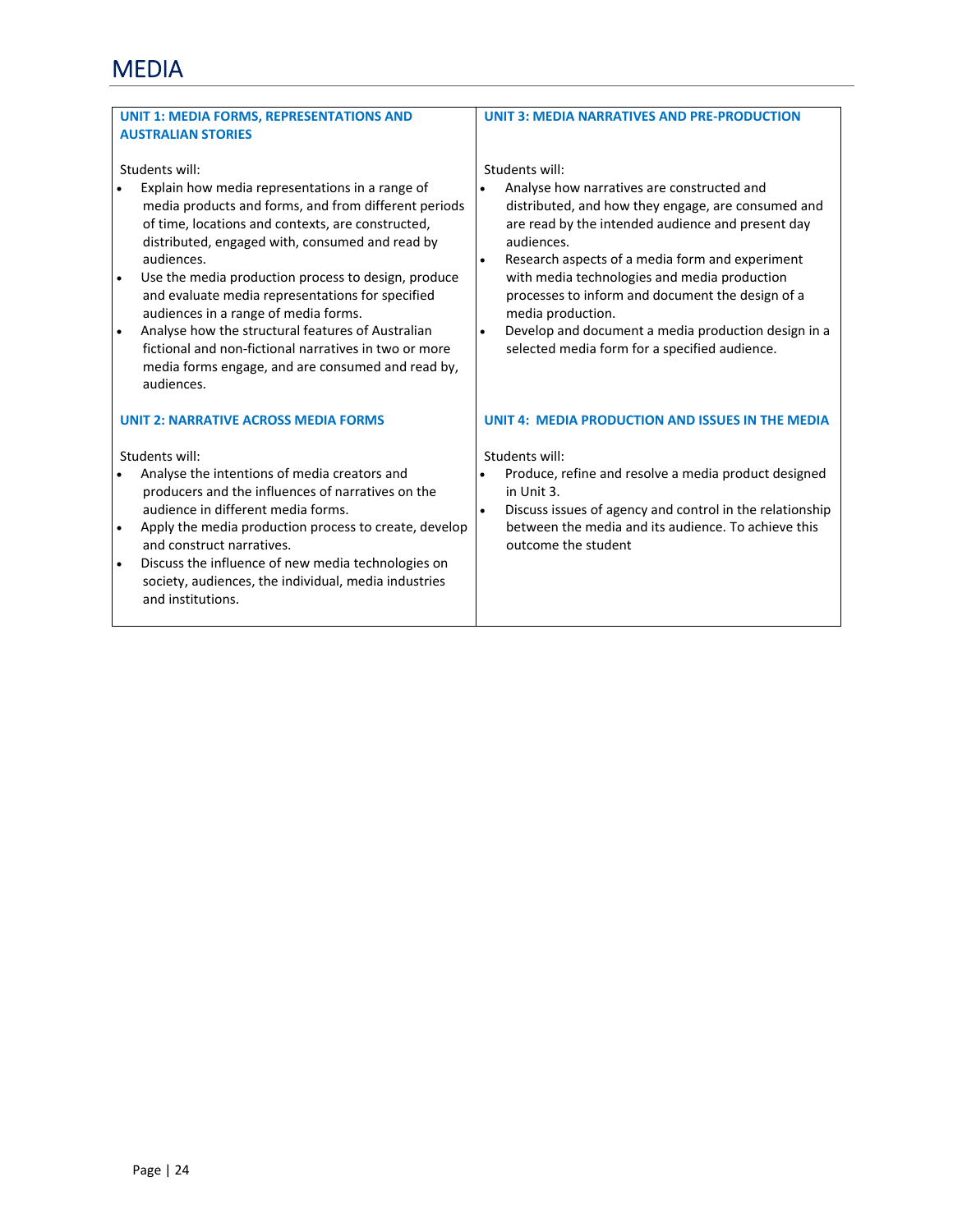#### **WHY STUDY VISUAL COMMUNICATION AND DESIGN?**

Visual Communication Design can inform people's decisions about where and how they live and what they buy and consume. The visual presentation of information influences people's choices on what they need or want. The study provides students with an opportunity to develop an informed, critical and discriminating approach to understanding and using visual communications, and nurtures their ability to think creatively about design solutions.

#### **DESCRIPTION**

Visual Communication is a bridge between an idea and its intended audience. The fields of architecture, engineering, graphic design, industrial design and multimedia design, advertising and marketing, cartography and fashion design use text and/or images to communicate information. The production of visual communications involves the application of a design process in which final presentations are developed in response to needs identified in an initial brief. The design process provides a defined, yet flexible approach, to the development, evaluation and refinement of visual communication solutions.

You learn to:

- draw manually and electronically using different media and materials.
- develop a critical perspective of visual communications
- acquire skills in using design elements and design principles
- learn how to apply different production systems photography, freehand drawing, photo shop/illustrator, printmaking etc.

It is recommended that students complete Units 1 & 2 of this subject to study Units 3 & 4 at Year 12 The costs associated with completing Visual Communication Design are approximately \$150 for visual communication materials; this cost should only occur once at the beginning of Unit 1. Any additional costs are minimal and are related to excursions, printing and the replacement of materials.

#### **ASSESSMENT**

#### UNITS 1 & 2

Unit 1 focuses on using visual language to communicate messages, ideas and concepts. This involves applying design thinking and drawing skills to make messages, ideas and concepts visible and tangible. Students use a range of observational and visualisation drawings to explore their own ideas and concepts.

Unit 2 focuses on the application of visual communication design knowledge, design thinking skills and drawing methods to create visual communications to meet specific purposes in designated design fields. Students use technical drawing conventions to communicate information and ideas associated with the environmental or industrial fields of design. They investigate how typography and imagery are used in visual communication design.

#### UNITS 3 & 4

In Unit 3 students produce:

- a folio of work in response to existing visual communications
- an analysis and evaluation of a range of visual communications
- a discussion of the roles and relationships involved in the design and production of visual communications in the context of professional practice.

School‐Assessed Coursework will contribute 20% to the Unit 3 Study Score and 5% to the Unit 4 Study Score. The School‐ Assessed Task for Unit 4, a folio of work, will contribute 40% to the Study Score. The level of achievement for Units 3 & 4 is also assessed by an End‐of‐Year Examination, which will contribute 35% to the Study Score.

#### **WHERE DOES VISUAL COMMUNICATION DESIGN LEAD TO?**

The study of Visual Communication Design leads to a range of different courses which can be placed in three main categories:

**Communication Design** ‐ Graphic Design, Multimedia Design, Advertising/Marketing, Package/Surface Design and typography.

**Environmental Design ‐** Architectural Design, Drafting, Interior Design, Landscape Design and Cartography. **Industrial/Product Design ‐** Engineering Design, Industrial Design, Furniture Design, Fashion Design.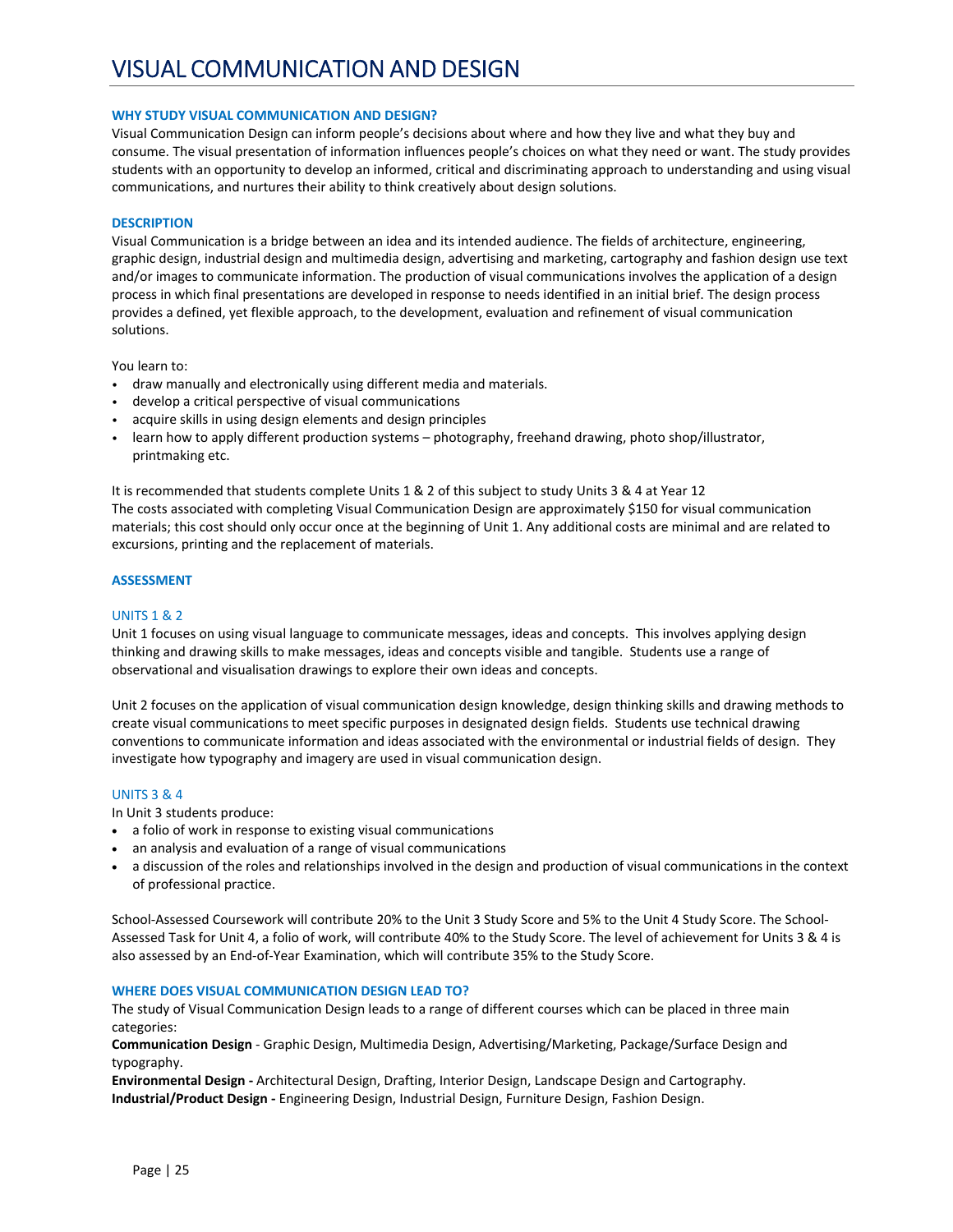#### **UNIT 1: INTRODUCTION TO VISUAL COMMUNICATION DESIGN**

- Manual and/or digital drawing methods
- Observational freehand drawing methods to show
- form, proportion and relationships between
- objects
- Rendering techniques
- One‐point and two‐point perspective
- Use elements and principles to explore visual ideas
- Produce visual communications using the design
- process
- Select and apply design elements and principles
- for visual communications
- Creative drawing for different purposes using a
- range of drawing methods, media and materials
- Describe how visual communications have been
- influenced by past and contemporary practices,
- and by social and cultural practices

#### **UNIT 2: APPLICATIONS TO VISUAL COMMUNICATION DESIGN**

- Manual and/or digital drawing methods and technical drawing conventions
- Two-dimensional third-angle orthogonal drawing
- Three-dimensional drawing methods
- Freehand drawing
- Rendering
- Manipulate type and images to create visual communications
- Digital/electronic image generation to develop visual communications
- Use the design process to develop and refine visual communication solutions
- Select and use materials, methods, media, design elements, design principles and final presentations
- Consider relevant copyright obligations when using the work of others and use appropriate visual communication terminology

#### **UNIT 3: DESIGN THINKING AND PRACTICE**

- Apply the design process to produce a final visual communication presentation that satisfies a specified communication need
- Analyse and evaluate the effectiveness of a range Of visual communications
- Discuss the roles and relationships involved in the design and production of visual communications in the context of professional practice

#### **UNIT 4: DESIGN DEVELOPMENT AND PRESENTATION**

- Complete a design brief (started in Unit 3) describing a client's communication need
- Prepare developmental work that explores design concepts relevant to the requirements of the brief
- Produce two distinct final visual communication presentations that satisfy the requirements of the brief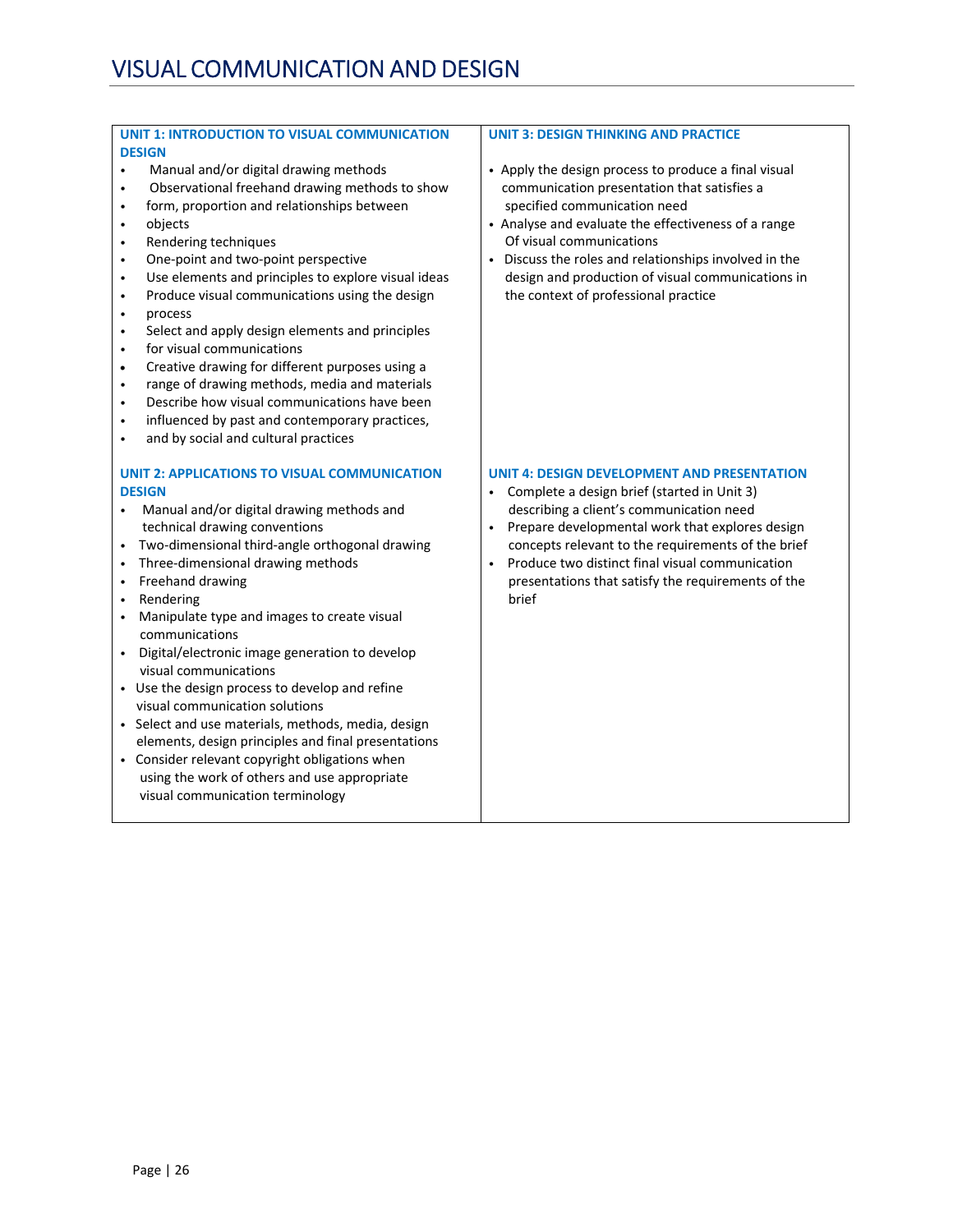# STUDIO ARTS

#### **WHY STUDY STUDIO ARTS?**

Studio Arts is an indispensable subject to study as it enables us to develop our ideas in written and visual form, through imagination, creative behaviour, art production and analytical responses. We learn to express ourselves and our feelings in the society we live in. We explore the world around us and learn to respect the different ways others have of thinking, working and presenting them‐selves. We investigate by taking risks and developing potential solutions to problems. It helps to enhance our reasoning, intuitive thinking and nourish our attitudes of appreciation, positive reinforcement, self- worth, success and achievement.

#### **DESCRIPTION**

Studio Arts focuses on the individual and creative expression of ideas, issues and feelings through the development of subject matter, signs, symbols and formal design elements to create innovative artworks. Students develop skills in a range of studio forms using materials and techniques to create visual imagery and communicate meaning. Students research, discuss and analyse the traditional and contemporary art practice of artists from different times, locations and cultures. Investigate the roles in the arts industry, debate issues in the arts and undertake methods of presentation for tertiary entrance and employment interviews.

A Studio Arts kit will need to be purchased in order to complete the prescribed work in this area of study; the cost varies, depending on the selection of materials and equipment required. A \$10.00 colour printing fee is required for the presentation of images in folios.

It is recommended that all units are completed sequentially including study in Year 10 to continue the development of skills needed in Studio Arts.

#### **ASSESSMENT**

#### UNITS 1 & 2

A folio that explores the design work and methods in the production of artworks in a range of studio forms such as drawing, painting, photography, sculpture and mixed media. Short and extended written responses, research projects and an examination at the end of each unit.

#### UNITS 3 & 4

A folio of exploration in selected studio forms (30%) the production of a body of artworks (30%), short and extended written responses in an End‐of‐Year Examination (30%) SACS (10%) all contribute to the overall Study Score.

#### **WHERE DOES STUDIO ARTS LEAD TO?**

As we live in a visual and technological world there are many opportunities available through the study of Studio Arts. Beyond Year 12, there are design and art courses available at all leading Universities and TAFE Institutions, Apprenticeships and Employment Positions as an Artist, Graphic Designer, Graphic Artist, Gallery Exhibition Designer, Art Critic or Historian, Fashion Designer, Photographer, Multi Media Artist, Art and Set Designer or Animator.

An artist will always be recognized, simply look around your environment and see the creations of the world, it is art and design. The Arts is a growing industry and there are more career pathways and occupations in this field than in any other. Employers always snap up creative people.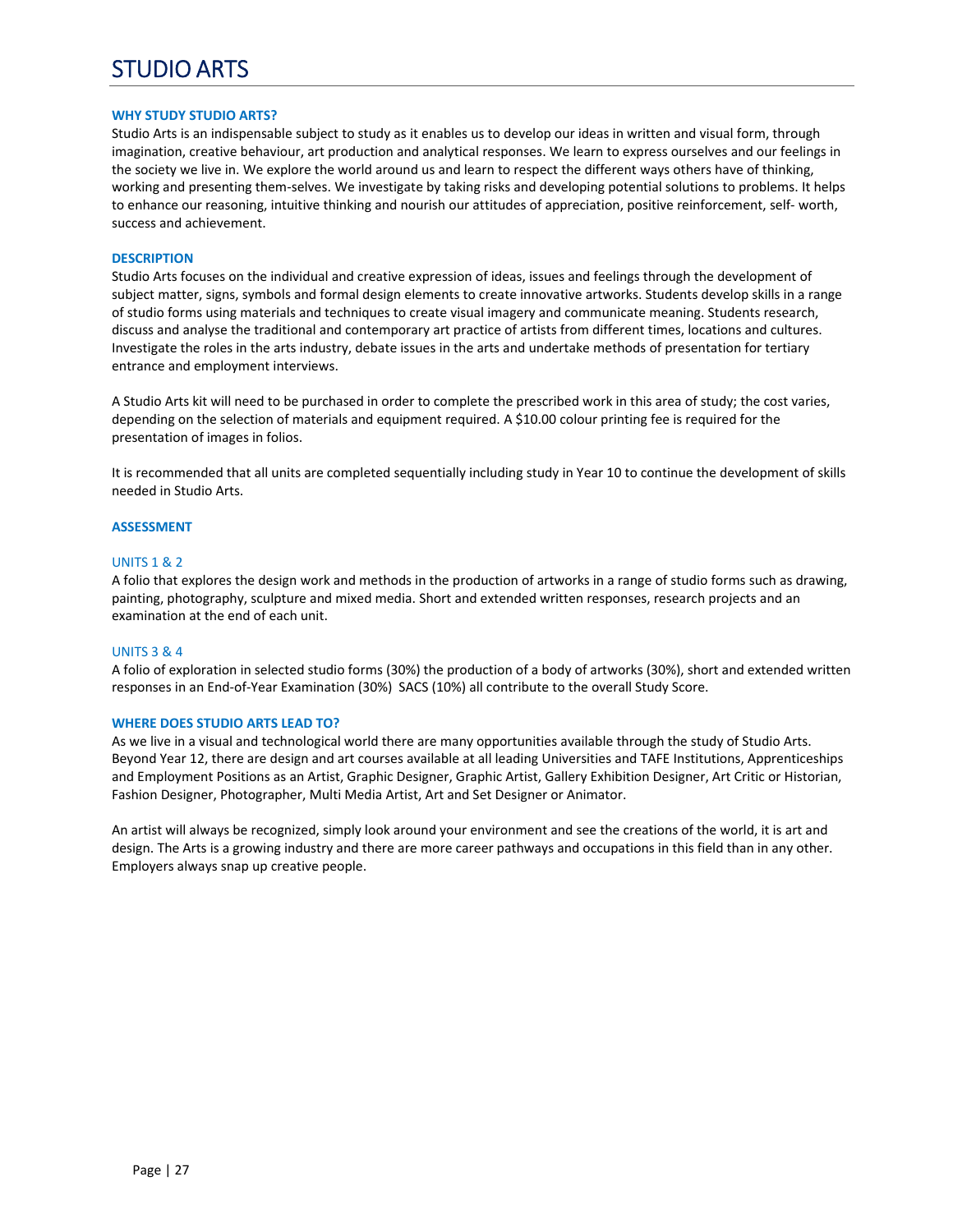#### **UNIT 1**

- Folio exploration, expressing ideas through a design process and developing skills in different Studio Forms such as, drawing, photography, printing, mixed media.
- Analyse the works of artists from different times and cultures and how they express their ideas through visual means.
- Research art movements, historical events and cultural aspects of society that have changed the world we live in.
- Create artworks in various studio forms

#### **UNIT 2**

- Folio exploration, expressing ideas through a design process and developing subject matter and skills in a selection of art forms such as painting, photography, sculpture, performance and installation art, technologies (computer, animation and video).
- Analyse the works of traditional and contemporary artists and their working practices.
- Research galleries and exhibition spaces in the arts industry.

#### **UNIT 3**

- Prepare an exploration proposal and explore a range of ideas, subject matter and visual imagery using selected studio forms in preparation for future artworks.
- Examine the contemporary working practices of artists and discuss how they have communicated ideas in an historical and cultural context.
- Analyse and discuss the legal obligations and ethical considerations involved in using other artists work in the making of new artworks.

#### **UNIT 4**

- Present a cohesive folio of finished artworks based on selected potential directions.
- Prepare a written statement that identifies the folio focus and evaluates the extent to which the finished art works reflect potential directions.
- Examine and explain the preparation of artworks in different exhibition spaces and discuss the various roles, processes and methods involved in the exhibition of art works.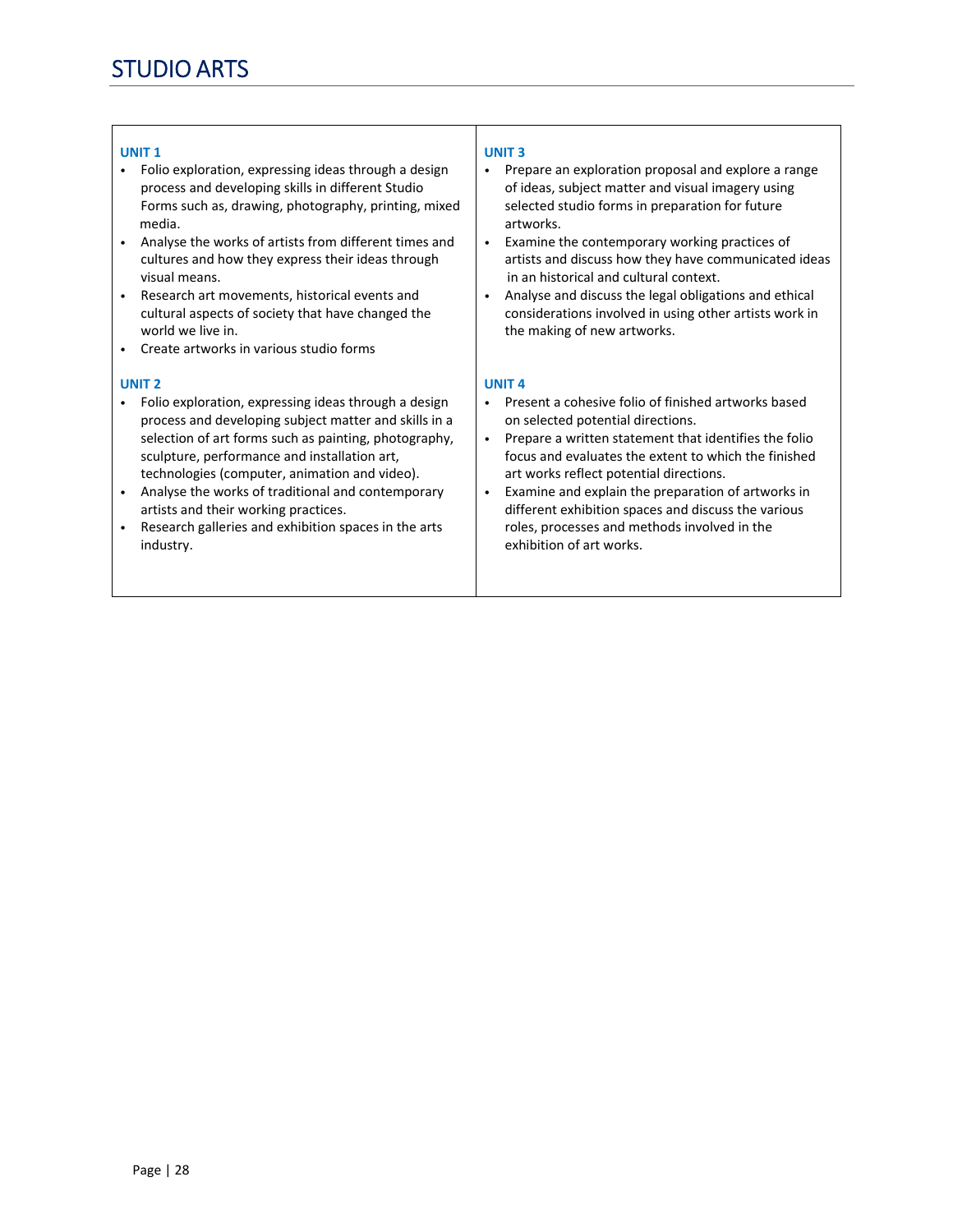# THEATRE STUDIES

#### **WHY STUDY THEATRE STUDIES?**

VCE Theatre Studies is a powerful meeting of Drama and Theatre, producing an expressive balance between the craft of performance and the skills of production. Theatre is a creative discipline that is for the student who is curious, imaginative, likes to be challenged, who is prepared to experiment with new ideas, and who is ready to experiment with performance to communicate the richness of life. Theatre Studies allows students to appreciate and participate in expressions of human experience that lie outside their own emotional, cultural and intellectual experiences. VCE Theatre Studies will prepare you for further studies in performance, but will also develop your personal confidence and ability to effectively interact with people.

#### **DESCRIPTION**

Theatre Studies focuses on the interpretation of play scripts and the production of plays from the pre‐modern era to the present day. Students apply stagecraft including acting, to study the nature, diversity and characteristics of theatre as an art form. This knowledge is applied through use of stagecraft to collaboratively interpret play scripts in performance. Through contribution to the production of plays and play scripts in performance of a monologue, students also develop knowledge and understanding of theatrical styles. This knowledge and understanding is further developed by analysis and evaluation of their own productions and productions by professional theatre practitioners.

Generous commitment to the collaborative work and growth of performances is essential; it must be actively and consistently demonstrated. Participation in theatrical performance is obligatory; support of theatrical productions is expected. Applied stagecraft is a vital component of the course. The evolution of design and technology skills is fundamental; design and stagecraft skills are assessable components in each unit of work.

There are no pre-requisites for VCE Theatre Studies. However, students are encouraged to undertake Year 10 Drama before undertaking Units 1 & 2 Theatre Studies. They are also encouraged to complete Units 1 & 2 before undertaking a 3 & 4 sequence.

#### **ASSESSMENT**

#### UNITS 1 & 2

- rehearsal and performance of plays or excerpts from plays from the pre-modern and modern eras
- use and application of stagecraft to realise these performances, for example, lighting, costume, stage
- design, make‐up, direction, etc.
- theatre history assignments
- identifying the characteristics that defined the modern era in students' own production

#### UNITS 3 & 4

The assessment for units 3 & 4 will include School‐Assessed Coursework which contributes 45% to the Study Score and includes a major group performance. It will also involve an end of year Monologue Performance Examination that contributes 25 % to the Study Score and End‐of‐Year Examination that will contribute 30% to the Study Score. Assessment tasks include: script based group and solo performances, stagecraft folios, analysing your own performance and stagecraft, and analyses of professional theatrical performances.

#### **WHERE DOES THEATRE STUDIES LEAD TO?**

Theatre Studies leads directly to employment in the Arts, Communication and Entertainment Industries. Many tertiary courses are available throughout Australia to prepare young people for specific roles in these industries. Employment opportunities in hundreds of different careers are enhanced through a background in Theatre Studies and Drama. Many occupations, particularly in the tourism and hospitality industries as well as those that involve close contact with the public, actively seek recruits with a drama and theatre background.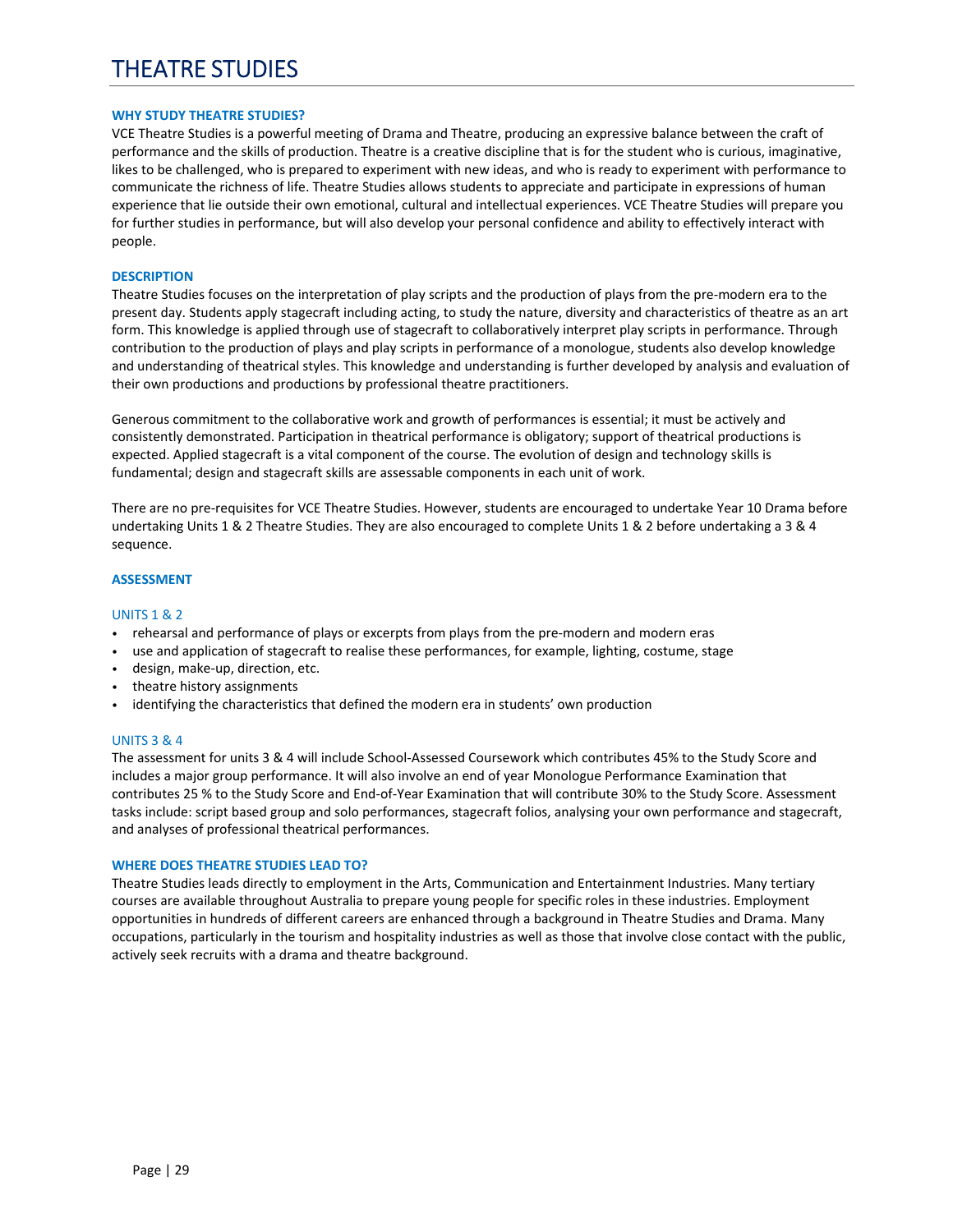#### **UNIT 1: THEATRICAL STYLES OF THE PRE‐MODERN ERA**

This unit focuses on the application of acting and other stagecraft in relation to theatrical styles from the pre‐ modern era. This includes performance analysis of a play from the pre‐modern era in performance.

The Areas of Study are:

- Interpretation of play scripts and production of plays from the pre‐modern era
- Analysing a play in performance

#### Students:

- Identify and describe the distinguishing features of play scripts from the pre‐modern era
- Apply acting and other stagecraft to interpret play scripts from the pre‐modern era
- Analyse a performance of a play script from the premodern era in performance

#### **UNIT 2: AUSTRALIAN IDENTITY**

This unit focuses on studying theatrical styles and stagecraft through working with play scripts in both their written form and in performance with an emphasis on the application of stagecraft. Students work with play scripts from 1920's to the present. This includes performance analysis of a play from the modern era in performance.

The Areas of Study are:

- Interpretation of play scripts and production of plays from the modern era
- Analysing a play in performance

Students*:* 

- Identify and describe the distinguishing features of play scripts from the modern era.
- Apply stagecraft to interpret play scripts from the modern era
- Analyse and evaluate stagecraft in a performance from the modern era

#### **UNIT 3: PLAYSCRIPT INTERPRETATION**

This unit focuses on an interpretation of a play script through the three designated stages of production: planning, development, and presentation. Students specialise in two areas of stagecraft, collaborating on the production of a play script. They analyse the influence of stagecraft on the shaping of the production. Students also attend a required performance and analyse and evaluate the interpretation of the script in the performance.

Students:

- Apply stagecraft to interpret a play script for performance to an audience and demonstrate understanding of the production process
- Analyse the use of stagecraft in the development of a play script, incorporating the specifications appropriate for each stage of the production process
- Analyse and evaluate ways in which a written play script selected from the prescribed playlist is interpreted in its production to an audience

#### **UNIT 4: NON‐NATURALISTIC SOLO PERFORMANCE**

In this unit students study a scene and associated monologue from the Theatre Studies Performance Examination list and develop a theatrical brief that includes either the creation of a character by an actor, stagecraft possibilities, and appropriate research, or a brief in the form of a presentation on associated stagecraft to support the monologue. Students interpret a monologue from a specified scene through acting or another appropriate area of stagecraft. Students attend a performance and analyse and evaluate acting in the production.

Students:

- Present an interpretation of a monologue from a play script
- Develop a theatrical brief that presents an interpretation of a scene
- Analyse and evaluate acting in a production from the prescribed playlist

#### **PLEASE NOTE:**

*Students taking Theatre Studies need to be aware of the time commitment involved. Excursions to the theatre will be planned and these may need to take place during the evening. After‐school rehearsals and/or performances may also be required.*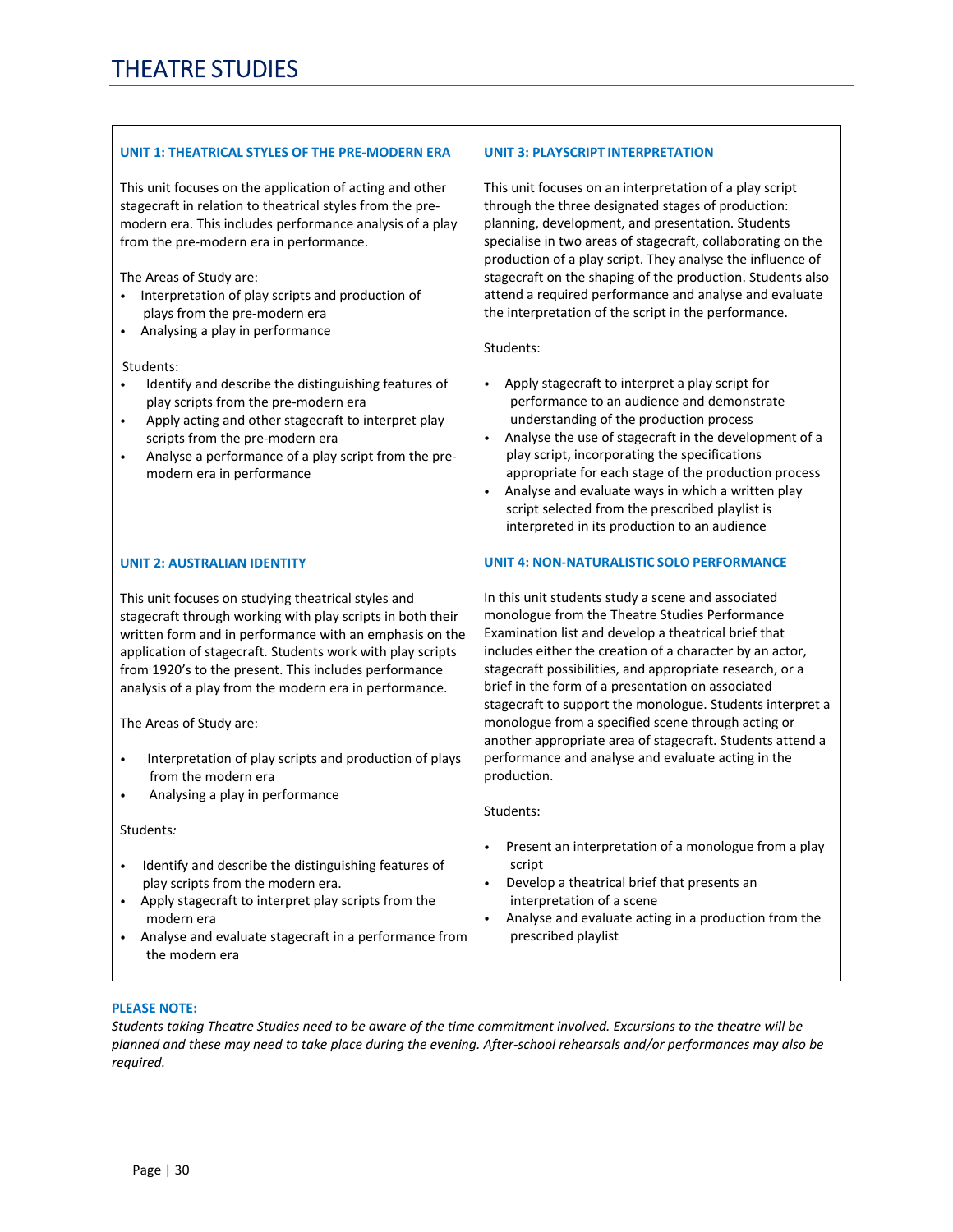#### **WHY STUDY MUSIC PERFORMANCE?**

This is the music subject to take if you are ready to focus on developing your music language skills (reading and writing music, composition, oral skills, aural skills, analysis skills) and your performance skills (as a group or solo performer). It is challenging but with effort you will achieve a great deal as a musician and performer.

#### **DESCRIPTION**

Students explore performance through their own music making and by observing and analysing the music making of other performers. It is recommended that students complete Units 1 and 2 of this subject to study Units 3 and 4. Students learn to develop sound practice routines, and to devise and perform technical work programs. Students also continue their study of music language. Music lessons are strongly recommended.

#### **ASSESSMENT**

#### UNITS 1 & 2

Assessment is school based for Units 1 and 2, and involves the following tasks: performance examinations, score analysis, performance analysis, arranging, written theory test, oral and aural musicianship testing, and a composition folio.

#### UNITS 3 & 4

Assessment in Units 3 and 4 is partly school‐based and partly external. assessment tasks include performance examination, report on factors influencing rehearsal and performance, analytical listening and a music language examination. External assessment takes place at the end of Unit 4, and involves a performance examination and a written/aural music language examination.

Unit 3 School‐Assessed Coursework contributes 20% to the Study Score. Unit 4 School‐Assessed Coursework also contributes 10% to the Study Score. The end‐of‐year Music Language Examination contributes 20% to the Study Score, and the end-of-year Performance Examination contributes the remaining 50% of the Study Score.

#### **WHERE DOES MUSIC PERFORMANCE LEAD TO?**

If you are interested in pursuing a career in music performance, arts administration or teaching, this subject will assist you in preparing for entry to a tertiary institution. Further information is available from universities, TAFE colleges, private providers and/or the Careers and Pathways Leader.

If you are interested in pursuing a career in music performance, arts administration or teaching, this subject will assist you in preparing for entry to a tertiary institution. Further information is available from universities, TAFE colleges, private providers and/or the Careers and Pathways Leader.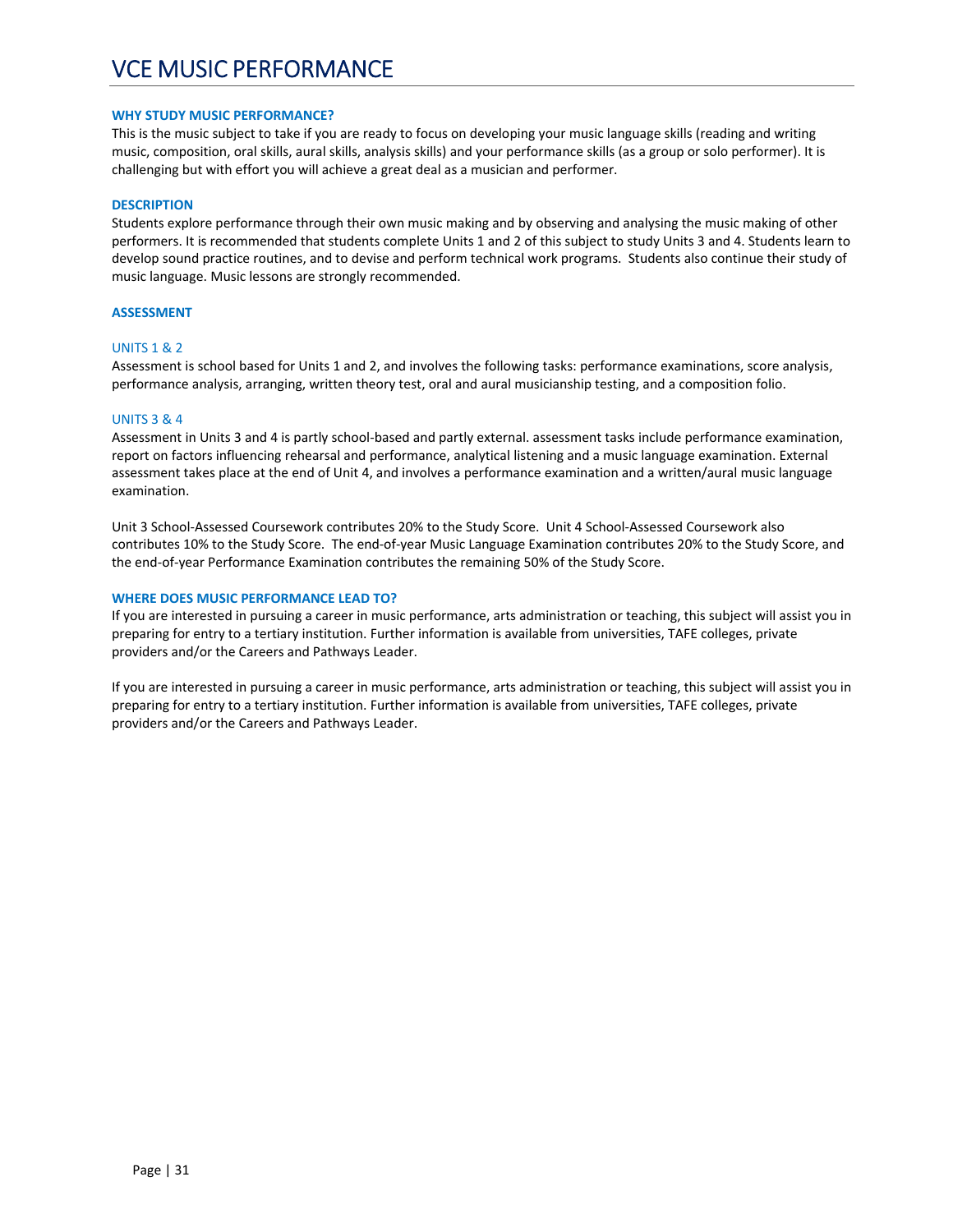#### **UNIT 1**

#### PERFORMANCE

• Students prepare, present and critically evaluate performances of solo and ensemble works. ideally students should be taking lessons with a singing or Instrumental teacher.

#### PREPARING FOR PERFORMANCE

• Students investigate what are the foundations of a good performance. This includes identifying influences On their performances, and information regarding genres and styles. They design and evaluate rehearsals, building in time for scales, exercises and sight‐reading. They learn to balance time allocation between different pieces in their repertoire.

#### MUSIC LANGUAGE

• Students recap their music language from Years 7‐10 and learn new skills in writing, reading, hearing, transcribing and imitating music.

#### **UNIT 2**

#### PERFORMANCE

• Students prepare, present and critically evaluate performances of solo and ensemble works. ideally students should be taking lessons with a singing or Instrumental teacher. Students considering taking units 3 & 4 should start to look at pieces from relevant prescribed list.

#### PREPARING FOR PERFORMANCE

• Students investigate what are the foundations of a good performance. This includes identifying influences on their performances, and information regarding genres and styles. They design and evaluate rehearsals, building in time for scales, exercises (general and specific to pieces being prepared for performance) and sight‐reading. They learn to balance time allocation between different pieces in their repertoire.

#### MUSIC LANGUAGE

• Students consolidate skills learned in Unit 1, adding some new skills and focusing on aural work. Students apply understanding of the elements of music gained in unit 1 to analyse music works with particular reference to musical intent.

#### ORGANISATION OF SOUND

• Students learn to write/compose a melody in relation to a harmonic progression. They perform this on a keyboard, recording and notating their work using appropriate software.

#### **UNIT 3**

#### PERFORMANCE

• Students research, prepare and present performances of solo OR ensemble works, taking some or all of their works from the relevant prescribed list and ensuring that each instrument's criteria are met. Ideally students should be taking lessons with a singing or instrumental teacher.

#### PREPARING FOR PERFORMANCE

• Students prepare a presentation of the scales learned in Music Language, as well as exercises aimed at increasing their skill on their chosen instrument. They identify a challenge then present a scale and exercise relevant to each work in their program discussing how the exercise assists them to over‐ come that challenge

#### MUSIC LANGUAGE

• Students recap music language skills from Units 1 & 2, adding further skills and focusing on aural and oral skills.

#### **UNIT 4**

#### PERFORMANCE

• Students finalise their performances in preparation for their final performance examination. This includes a number of performance runs through to different audiences.

#### PREPARING FOR PERFORMANCE

• Students prepare a presentation of the scales learned in Music Language, as well as exercises aimed at increasing their skill on their chosen instrument. They identify a challenge then present a scale and exercise relevant to each work in their program discussing how the exercises assist them to overcome that challenge.

#### MUSIC LANGUAGE

• Students prepare for the final examination, focusing on aural and transcribing skills.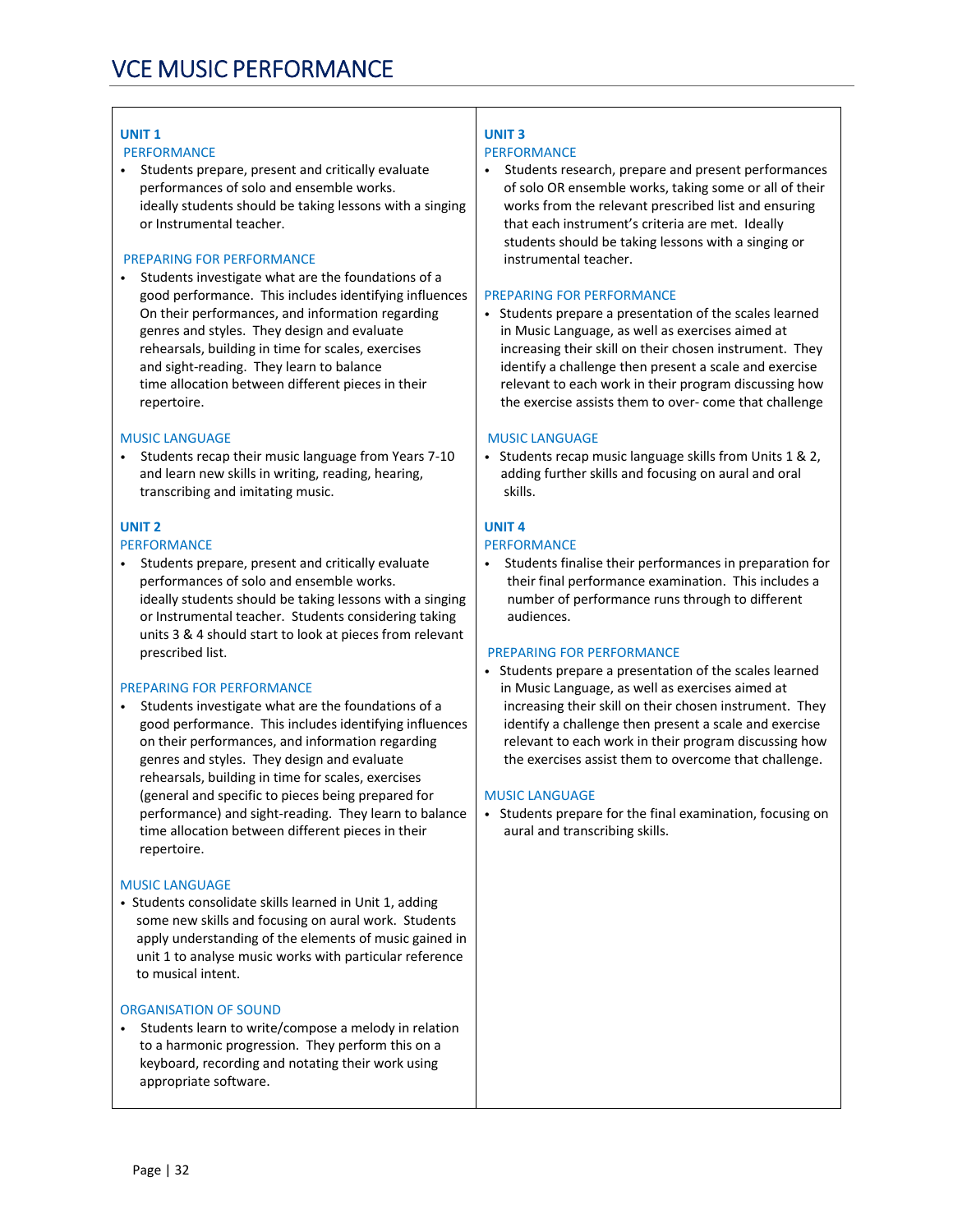# VCE DANCE

#### **WHY STUDY DANCE?**

Dance is the language of movement. VCE Dance is designed to extend your understanding and love of Dance through both the practical and theoretical study of composition and performance. It is an opportunity for you to develop and refine your technical dance skills and compositional skills by exploring a vocabulary of movement. These skills can then be used to communicate ideas to an audience through the medium of dance.

#### **DESCRIPTION**

Dance is designed to develop an appreciation of dance through an exploration of: the relationship between the body and movement, the elements of movement, the elements of dance design, different approaches to choreography, Dance history, human anatomy and safe dance practice.

Movement and choreography are central to the learning process in dance. Dance integrates both the practical and theoretical aspects of the art form within the context of dance making (improvisation & composition).

There are no pre requisites for Units 1, 2 and 3. Students MUST undertake Unit 3 prior to undertaking Unit 4. However, it is recommended that students should have recent dance/movement experience prior to the commencement of VCE Dance. This may be in the Year 10 Dance unit or in dance lessons outside of school.

#### **ASSESSMENT**

#### UNITS 1 & 2

School‐Assessed Coursework will cover the areas of: Principles of Choreography, Technique (solo), Composition (Solo), Learnt Group Dance, Applied Anatomy, Dance History, Dance Analysis. Assessment will be in the form of both written and practical tasks.

#### UNITS 3 & 4

School‐Assessed Coursework (SACs) will be drawn from the areas of: Principles of Choreography, Technique (solo), Composition (Solo), Learnt Group Dance, Applied Anatomy, Dance History, Dance Analysis. Assessment will be in the form of both written and practical tasks.

School‐Assessed Coursework in Units 3 & 4, contributes 25% to the study score. The end‐of‐year external written examination contributes 25% to the Study Score. The end‐of‐year performance examination contributes the remaining 50% of the Study Score.

#### **WHERE DOES DANCE LEAD TO?**

If you are interested in pursuing a career in Dance, Dance Administration, Arts Administration, Theatre, Choreography or teaching, then VCE Dance will assist you to prepare for entry into a tertiary institution or into an entry level position in the Arts Industry. Studies in VCE Dance can also lead into the careers in the rapidly growing Health or Fitness Industries.

#### **UNIT 1**

This unit enables students to explore the potential of the body as an instrument of expression. Students learn to apply knowledge of the safe use and care of the body in the development of their physical skills and body actions.

#### **UNIT 2**

This unit allows students to expand their dance vocabulary by exploring different ways of executing movement to produce contrasting qualities. Students apply their understanding of the expressive capacity of different movement qualities to the learning, composition and performance of dance works.

#### **UNITS 3 & 4**

In these units students develop and refine compositional skills by exploring ways in which the intention of the dance maker can be expressed through the arrangement of movement within a structure and through the use of spatial organization and group structures.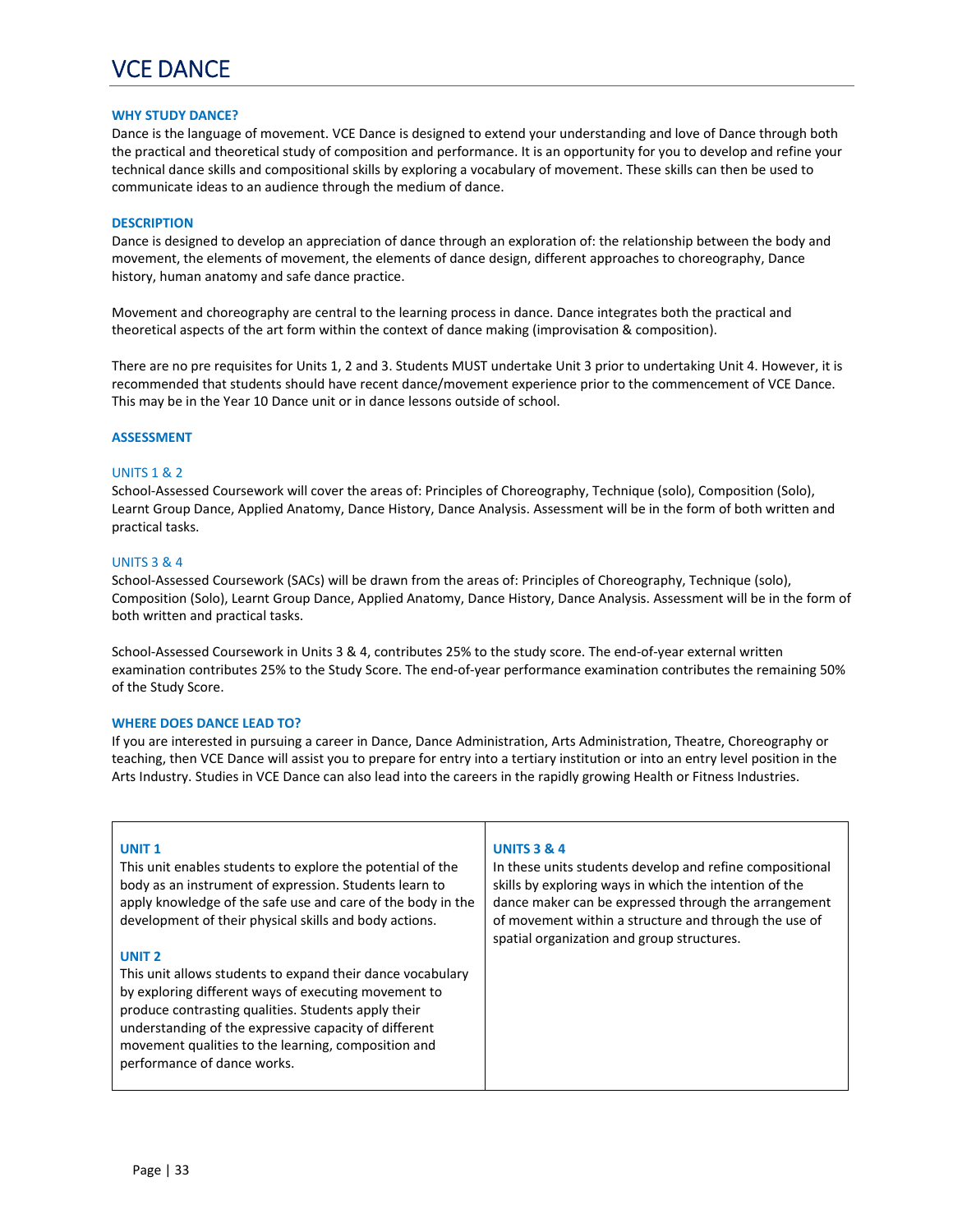# HEALTH AND HUMAN DEVELOPMENT

#### **WHY STUDY HEALTH AND HUMAN DEVELOPMENT?**

This study provides an opportunity for students to investigate health and human development across the lifespan. Students will develop the knowledge, attitudes, values and skills that determine their own health and development, and the health of their local and global communities. The study also promotes the understanding that many factors determine one's health, especially from a socio‐ecological perspective and considers the social, mental / emotional and perspectives of health. Health and Human Development is a theory‐based subject.

#### **DESCRIPTION**

This study looks at health as a dynamic quality that is influenced by a complex interrelationship between individuals and their physical, social, economic and political environments. Human Development is a lifelong process that begins at conception and focus on the ability of individuals to reach their full potential.

By understanding development and the factors influencing it, students are better equipped to critically evaluate policies and programs designed to promote health and development as well as understand choices that are consistent with better health outcomes. This study is also based on the premise that health and development must be promoted at individual, community, national and international levels to truly maximise developmental potential.

To study Health and Human Development at Year 12, it is recommended that you complete Units 1 & 2; however, it is not a pre‐requisite.

#### **ASESSMENT**

#### UNITS 1 & 2

A student's level of achievement will be determined by the school‐based coursework tasks and final examinations.

#### UNITS 3 & 4

The Victorian Curriculum and Assessment Authority will moderate the assessment of all students. Each student's level of achievement will be determined by:

- Unit 3 School‐Assessed Coursework (SAC): 25%
- Unit 4 School‐Assessed Coursework (SAC): 25%
- End‐of‐Year Examination: 50%

#### **WHERE DOES HEALTH AND HUMAN DEVELOPMENT LEAD TO?**

Health and Human Development can lead to many courses of study beyond Year 12 such as TAFE, university, traineeships etc. It is often a recommended subject for Science degrees and diplomas as well as health related courses. Some Examples include: nursing, child care, fitness instructing, personal training, physiotherapy, teaching, social work, osteopathy, occupational therapy and many more. Additional information can be found in the VTAC Guide.

#### **STUDENT STATEMENT**

"Unit 3 and 4 Health and Human Development has been an intriguing and interesting course. We have progressed and explored many study areas, relating to health, development, nutrition and healthy eating. We have thoroughly enjoyed these units and have development many valuable skills and learnt things we did not know"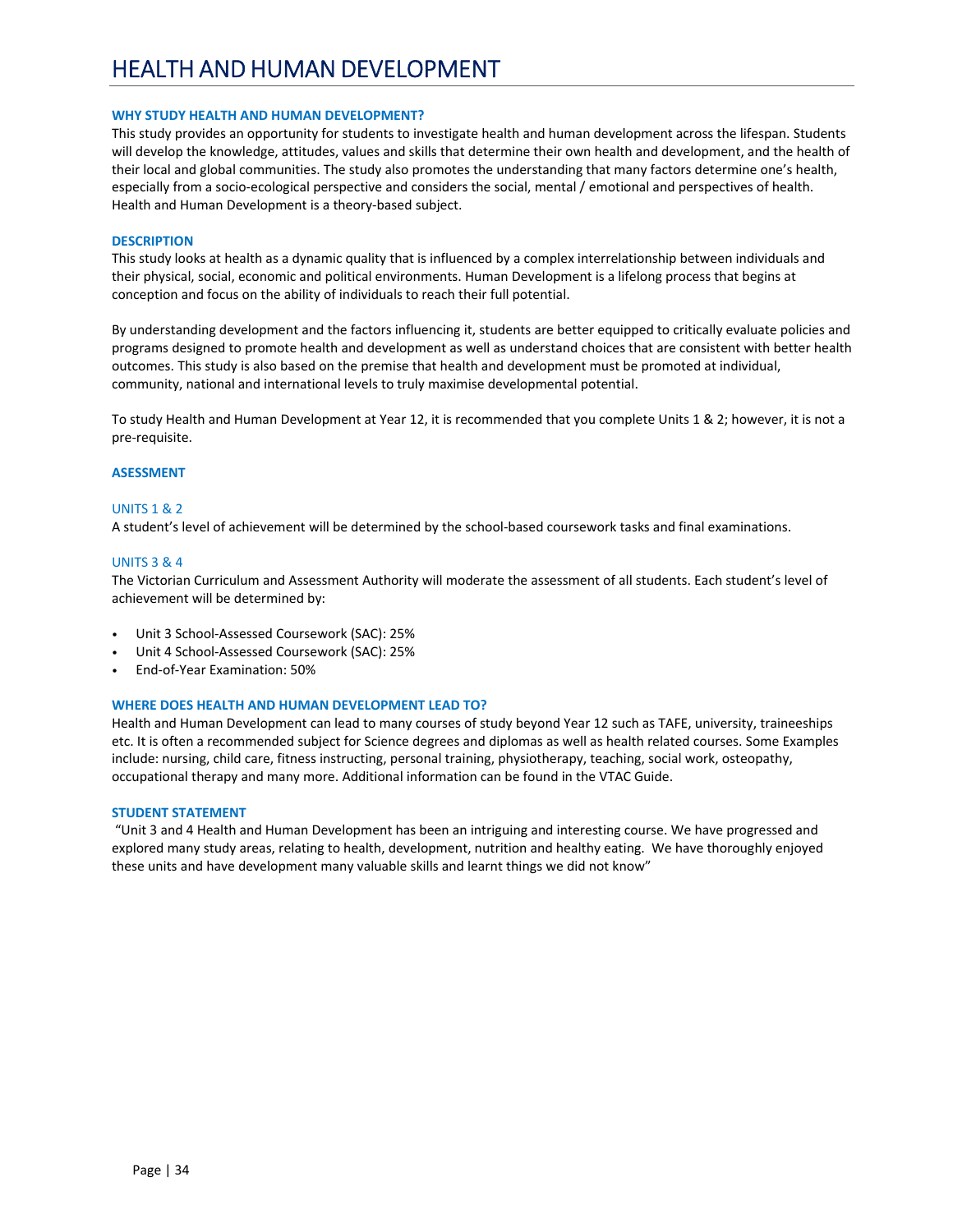#### **UNIT 1: UNDERSTANDING HEALTH AND WELL‐BEING**

This unit looks at health and wellbeing as a concept with varied and evolving perspectives and definitions. In this unit students identify personal perspectives and priorities relating to health and wellbeing, and enquire into factors that influence health attitudes, beliefs and practices, including among Aboriginal and Torres Strait Islanders. Students look at multiple dimensions of health and wellbeing, the complex interplay of influences on health and wellbeing and the indicators used to measure and evaluate health status. With a focus on youth, students consider their own health as individuals and as a cohort. They build health literacy through interpreting and using data, through investigating the role of food, and through extended inquiry into one youth health focus area.

#### **UNIT 2: MANAGING HEALTH AND DEVELOPMENT**

This unit investigates transitions in health and wellbeing, and development, from lifespan and societal perspectives. Students look at changes and expectations that are part of the progression from youth to adulthood. This unit promotes the application of health literacy skills through an examination of adulthood as a time of increasing independence and responsibility, involving the establishment of long‐term relationships, possible considerations of parenthood and management of health‐ related milestones and changes. Students enquire into the Australian healthcare system and extend their capacity to access and analyse health information. They investigate the challenges and opportunities presented by digital media and health technologies, and consider issues surrounding the use of health data and access to quality health care in Promoting the health of all Australians.

#### **UNIT 3: AUSTRALIA'S HEALTH IN A GLOBALISED WORLD**

This unit looks at health, wellbeing and illness as multidimensional, dynamic and subject to different interpretations and contexts. Students begin to explore health and wellbeing as a global concept and to take a broader approach to inquiry. As they consider the benefits of optimal health and wellbeing and its importance as an individual and a collective resource, their thinking extends to health as a universal right. Students look at the fundamental conditions required for health improvement, as stated by the World Health Organization (WHO). They use this knowledge as background to their analysis and evaluation of variations in the health status of Australians. Area of Study 2 focuses on health promotion and improvements in population health over time. Students look at various public health approaches and the interdependence of different models as they research health improvements and evaluate successful programs.

#### **UNIT 4: HEALTH AND HUMAN DEVELOPMENT IN A GLOBAL CONTEXT**

This unit examines health and wellbeing, and human development in a global context. Students use data to investigate health status and burden of disease in different countries, exploring factors that contribute to health inequalities between and within countries, including the physical, social and economic conditions in which people live. Students build their understanding of health in a global context through examining changes in burden of disease over time and studying the key concepts of sustainability and human development. They consider the health implications of increased globalisation and worldwide trends relating to climate change, digital technologies, world trade and the mass movement of people. Area of Study 2 looks at global action to improve health and wellbeing and human development, focusing on the United Nations' (UN's) Sustainable Development Goals (SDGs) and the work of the World Health Organization (WHO). Students also investigate the role of non‐government organisations and Australia's overseas aid program.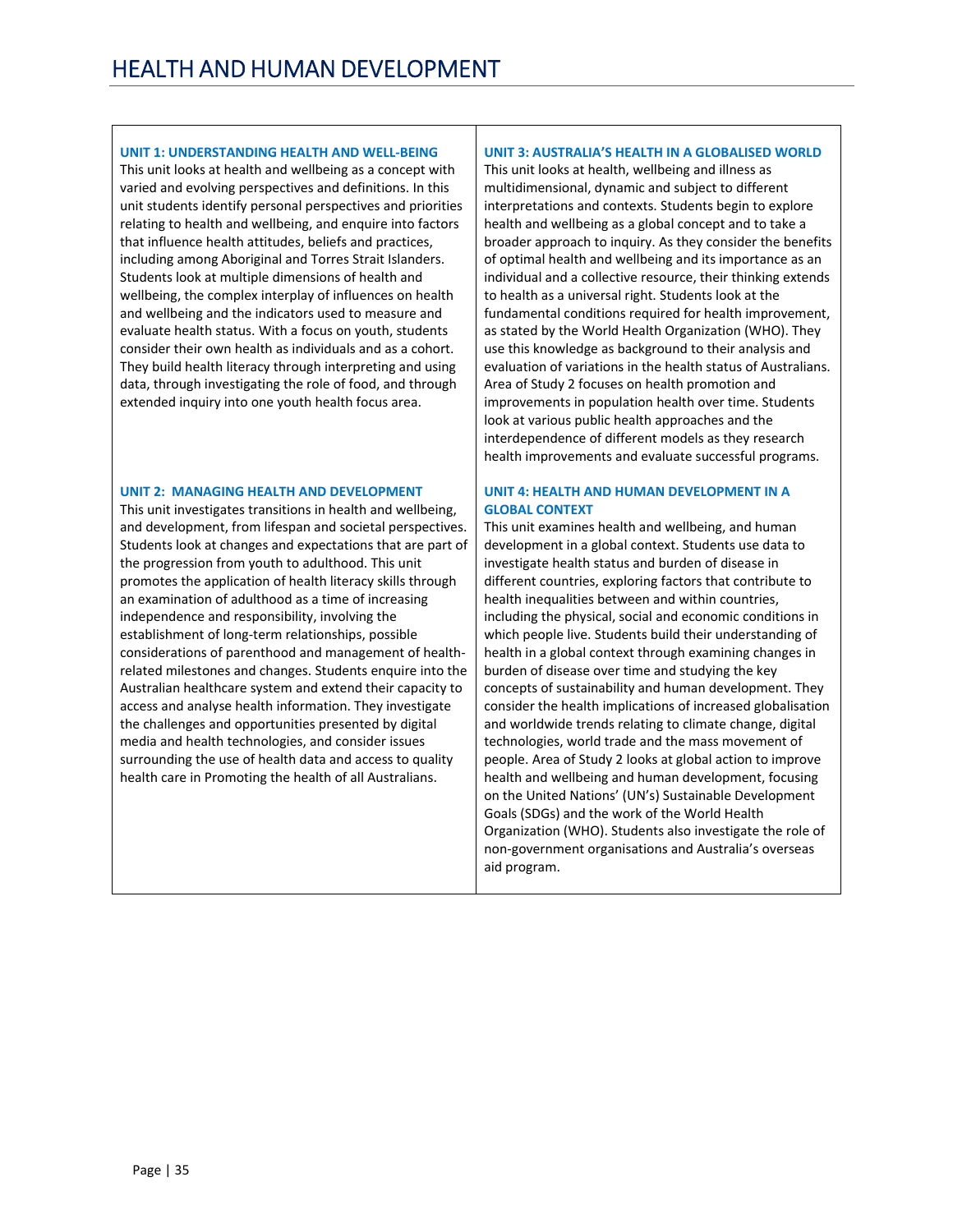# PHYSICAL EDUCATION

#### **WHY STUDY PHYSICAL EDUCATION?**

This study design is relevant to students with a wide range of expectations, particularly those who wish to pursue further formal study at tertiary level, in health science or sports science. The study prepares students for such fields as biomechanics, coaching science, human movement, nursing or physiotherapy, as well as providing valuable knowledge and skills for participating in their own sporting and physical activity pursuits.

#### **DESCRIPTION**

VCE Physical Education explores the complex interrelationships between anatomical, biomechanical, physiological and skill acquisition principles to understand their role in producing and refining movement, and examines behavioural, psychological, environmental and sociocultural influences on performance and participation in physical activity. The assimilation of theoretical understanding and practice is central to the study of VCE Physical Education. Students participate in practical activities to examine the core concepts that underpin movement and that influence performance and participation in physical activity, sport and exercise.

Through integrated physical, written, oral and digital learning experiences, students apply theoretical concepts and reflect critically on factors that affect all levels of performance and participation in sport, exercise and physical activity.

#### **ASSESSMENT**

#### UNITS 1 & 2

Assessment for Unit 1 & 2 could take the form of a written report, test, case study analysis or oral presentation.

#### UNITS 3 & 4

The VCAA specifies the assessment procedures for students undertaking scored assessment in Units 3 and 4. Designated assessment tasks are provided in the details for each unit in VCE Study Design.

The student's level of achievement in Units 3 and 4 will be determined by School‐Assessed Coursework (SACs). The VCAA will report the student's level of achievement on each assessment component as a grade from A+ to E or UG (ungraded). To receive a Study Score the student must achieve two or more graded assessments and receive S for both Units 3 and 4.

Percentage contributions to the Study Score in VCE Physical Education are as follows:

- Unit 3 School‐Assessed Coursework: 25 %
- Unit 4 School-Assessed Coursework: 25 %
- End‐of‐Year Examination: 50 %

#### **WHERE DOES PHYSICAL EDUCATION LEAD TO?**

Physical Education can lead to many courses of study beyond Year 12 such as TAFE, university, traineeships. Some examples include: fitness instructing, personal training, physiotherapy, sports science, teaching and many more. Additional information can be found in the VTAC Guide.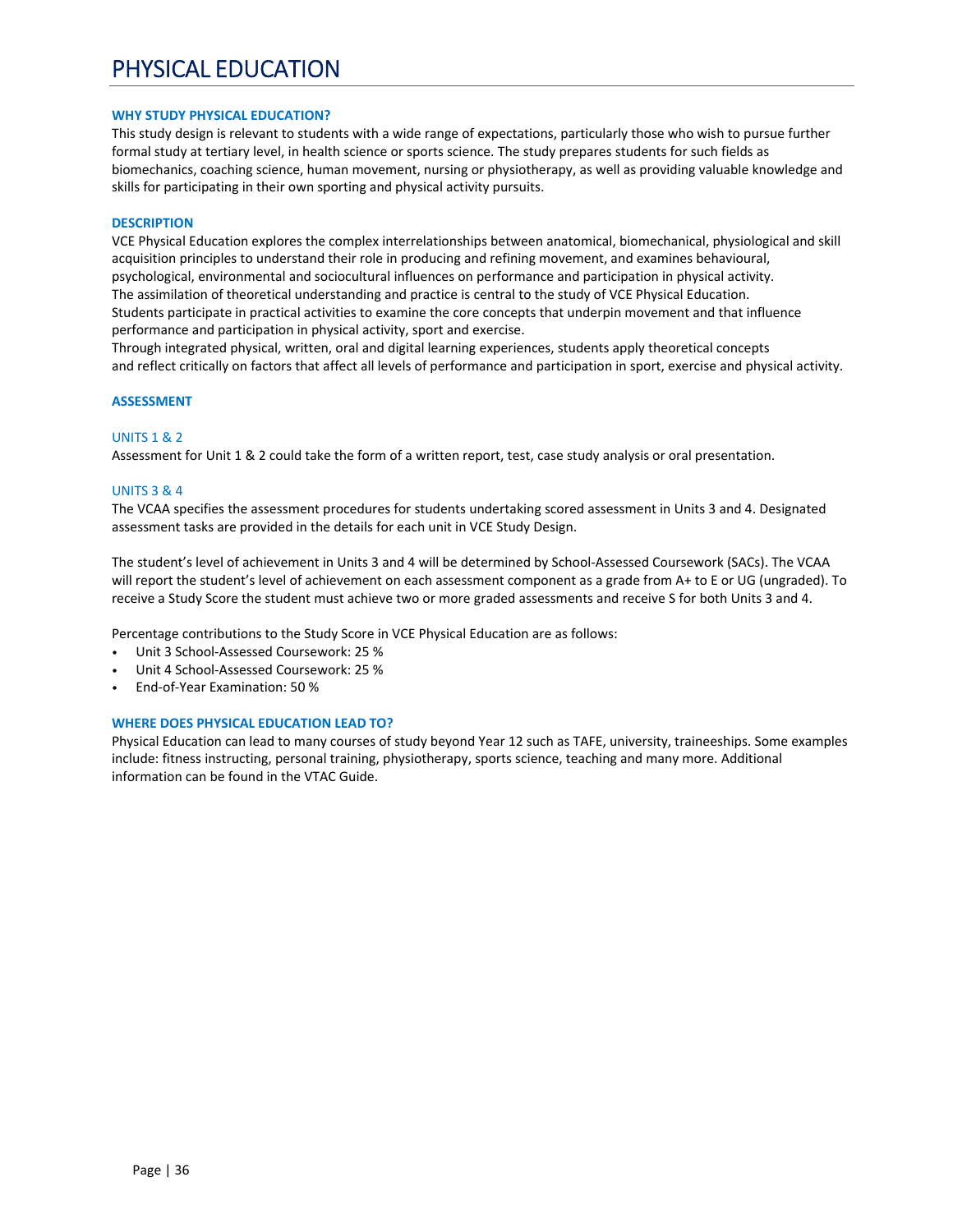# **UNIT 1: THE HUMAN BODY IN MOTION**

In this unit students explore how the musculoskeletal and cardiorespiratory systems work together to produce movement. Through practical activities students explore the relationships between the body systems and physical activity, sport and exercise, and how the systems adapt and adjust to the demands of the activity. Students investigate the role and function of the main structures in each system and how they respond to physical activity, sport and exercise. They explore how the capacity and functioning of each system acts as an enabler or barrier to movement and participation in physical activity. Using a contemporary approach, students evaluate the social, cultural and environmental influences on movement. They consider the implications of the use of legal and illegal practices to improve the performance of the musculoskeletal and cardiorespiratory systems, evaluating perceived benefits and describing potential harms. They also recommend and implement strategies to minimise the risk of illness or injury to each system.

# **UNIT 2: PHYSICAL ACTIVITY, SPORT AND SOCIETY**

This unit develops students' understanding of physical activity, sport and society from a participatory perspective. Students are introduced to types of physical activity and the role participation in physical activity and sedentary behavior plays in their own health and wellbeing as well as in other people's lives in different population groups. Through a series of practical activities, students experience and explore different types of physical activity promoted in their own and different population groups. They gain an appreciation of the level of physical activity required for health benefits. Students investigate how participation in physical activity varies across the lifespan. They explore a range of factors that influence and facilitate participation in regular physical activity. They collect data to determine perceived enablers of and barriers to physical activity and the ways in which opportunities for participation in physical activity can be extended in various communities, social, cultural and environmental contexts. Students investigate individual and population‐based consequences of physical inactivity and sedentary behavior. They then create and participate in an activity plan that meets the physical activity and sedentary behavior guidelines relevant to the particular population group being studied. Students apply various methods to assess physical activity and sedentary behavior levels at the individual and population level, and analyse the data in relation to physical activity and sedentary behavior guidelines. Students study and apply the social‐ecological model and/or the Youth Physical Activity Promotion Model to critique a range of individual‐ and settings‐based strategies that are effective in promoting participation in some form of regular physical activity.

# **UNIT 3: MOVEMENT SKILLS AND ENERGY FOR PHYSICAL ACTVITY**

This unit introduces students to the biomechanical and skill acquisition principles used to analyse human movement skills and energy production from a physiological perspective. Students use a variety of tools and techniques to analyse movement skills and apply biomechanical and skill acquisition principles to improve and refine movement in physical activity, sport and exercise. They use practical activities to demonstrate how correct application of these principles can lead to improved performance in physical activity and sport. Students investigate the relative contribution and interplay of the three energy systems to performance in physical activity, sport and exercise. In particular, they investigate the characteristics of each system and the interplay of the systems during physical activity. Students explore the causes of fatigue and consider different strategies used to postpone fatigue and promote recovery.

# **UNIT 4: TRAINING TO IMPROVE PERFORMANCE**

In this unit students analyse movement skills from a physiological, psychological and sociocultural perspective, and apply relevant training principles and methods to improve performance within physical activity at an individual, club and elite level. Improvements in performance, in particular fitness, depend on the ability of the individual and/ or coach to gain, apply and evaluate knowledge and understanding of training. Students analyse skill frequencies, movement patterns, heart rates and work to rest ratios to determine the requirements of an activity. Students consider the physiological, psychological and sociological requirements of training to design and evaluate an effective training program. Students participate in a variety of training sessions designed to improve or maintain fitness and evaluate the effectiveness of different training methods. Students critique the effectiveness of the implementation of training principles and methods to meet the needs of the individual, and evaluate the chronic adaptations to training from a theoretical perspective.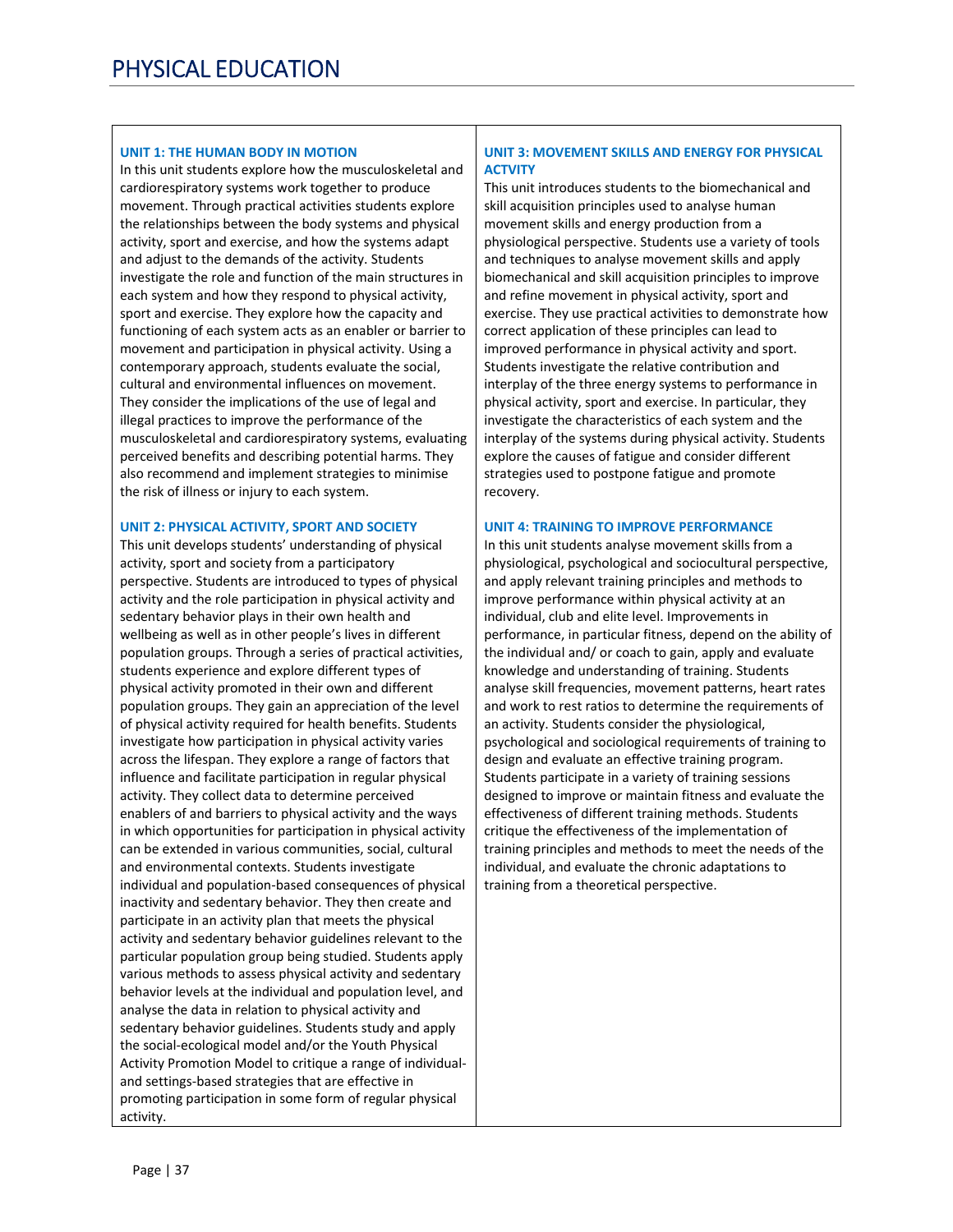# ACCOUNTING

### **WHY STUDY ACCOUNTING**

Accounting is a very practical subject that focuses on the skills needed in managing cash and finances of a small business. The skills developed through the completion of VCE Accounting are invaluable as they can be applied to personal finances and investment.

Accounting involves modelling, forecasting and providing advice to stakeholders through the process of collecting, recording, reporting, analysing and interpreting financial and non-financial data and accounting information. This data and information is communicated to internal and external stakeholders and is used to inform decision‐making within the business with a view to improving business performance. Accounting plays an integral role in the successful operation and management of businesses.

## **DESCRIPTION**

Accounting involves the recording and reporting of the financial data of a business, in order to enable effective decisions to be made by those who have a stake or interest in that business. VCE Accounting is concerned with the daily operations of businesses, and involves:

- The collection of data that identify transactions (such as receipts and invoices)
- Recording the data
- Preparing accounting reports
- Analysing and interpreting those reports
- develop skills in the use of ICT in an accounting system
- develop an understanding of ethical considerations in relation to business decision‐making

In addition to the textbook and workbook, you will also need to bring a calculator to every lesson. There are no prerequisites for entry to Unit 1, 2 & 3. However, to study Accounting at Year 12 it is highly recommended that you complete Accounting Units 1 & 2. Students must undertake unit 3 prior to undertaking unit 4.

## **ASSESSMENT**

### UNITS 1 & 2

In Unit 1, assessment will be largely based on manual exercises and tests. The content covered in Unit 2 is assessed through manual exercises, exercises using Information and Communications Technology (ICT) and tests. There will also be an examination at the end of each unit which will contribute to the overall assessment of the unit.

## UNITS 3 & 4

The assessment for Units 3 & 4 is determined by the VCAA. School-Assessed Coursework will include manual exercises, structured questions and tests. School‐Assessed Coursework will contribute 25% for each unit. The End‐of‐Year Examination contributes 50% to the Study Score.

## **WHERE DOES ACCOUNTING LEAD TO?**

Accounting can lead to many avenues of study beyond Year 12, including commerce, business, actuarial studies, banking and finance, business administration, information systems, financial planning and financial management. VCE Accounting also provides useful skills for setting up and running small businesses. For more information on what courses are available access the VTAC guide and contact universities, TAFE colleges, private providers and the Careers and Pathways Leader.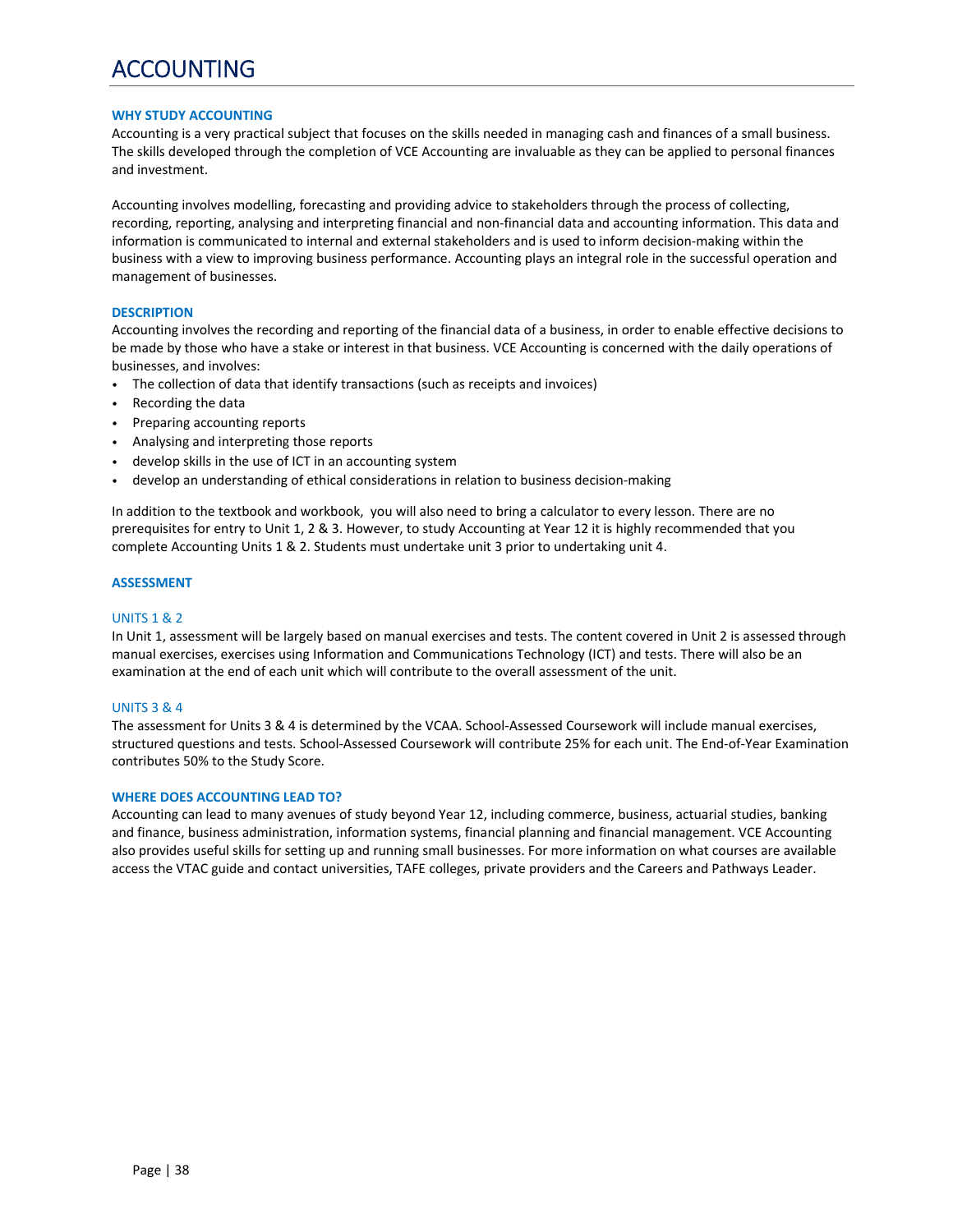# ACCOUNTING

- reasons for establishing a business
- resources required to establish a business such as internal and external sources of finance
- factors that lead to the success or failure of a business • the accounting elements: assets, liabilities, owner's
- equity, revenues and expenses
- price setting methods
- accounting reports and information
- ethical considerations when making decisions

#### **UNIT 3: FINANCIAL ACCOUNTING FOR A TRADING BUSINESS**

- documents used by a business to record financial transactions
- the effect of transactions on the accounting equation
- characteristics of the General Ledger
- the GST Clearing account
- the General Journal and General Ledger and their use in recording transactions
- inventory cards
- internal control procedures
- financial indicators
- non‐financial information available to assist analysis and decision‐making
- strategies to improve management ethical considerations when making business decisions

## **UNIT 2: ACCOUNTING AND DECISION‐MAKING FOR A TRADING BUSINESS**

- characteristics of a trading business
- accounting assumptions and qualitative characteristics as applicable
- documents used by a business to record financial transactions
- indicators to measure business success
- the purpose and use of special journals
- the purpose and use of inventory cards
- historical and budgeted accounting reports
- reporting of inventory
- ethical considerations when undertaking decisionmaking related to inventory.

### **UNIT 4: RECORDING, REPORTING, BUDGETING AND DECISION‐MAKING**

- indicators and other relevant information to measure business performance
- the recording of transactions in the General Journal and General Ledger and preparation of classified accounting reports using manual methods and ICT
- the purchase, depreciation and disposal of noncurrent assets: recording and reporting
- the implications of alternative methods of depreciation on accounting reports
- the recording and reporting of balance day adjustments
- accounting for bad and doubtful debts
- characteristics and use of classified accounting reports
- the effect of transactions on the accounting reports
- ethical considerations in relation to business decision- making and the recording and reporting of financial information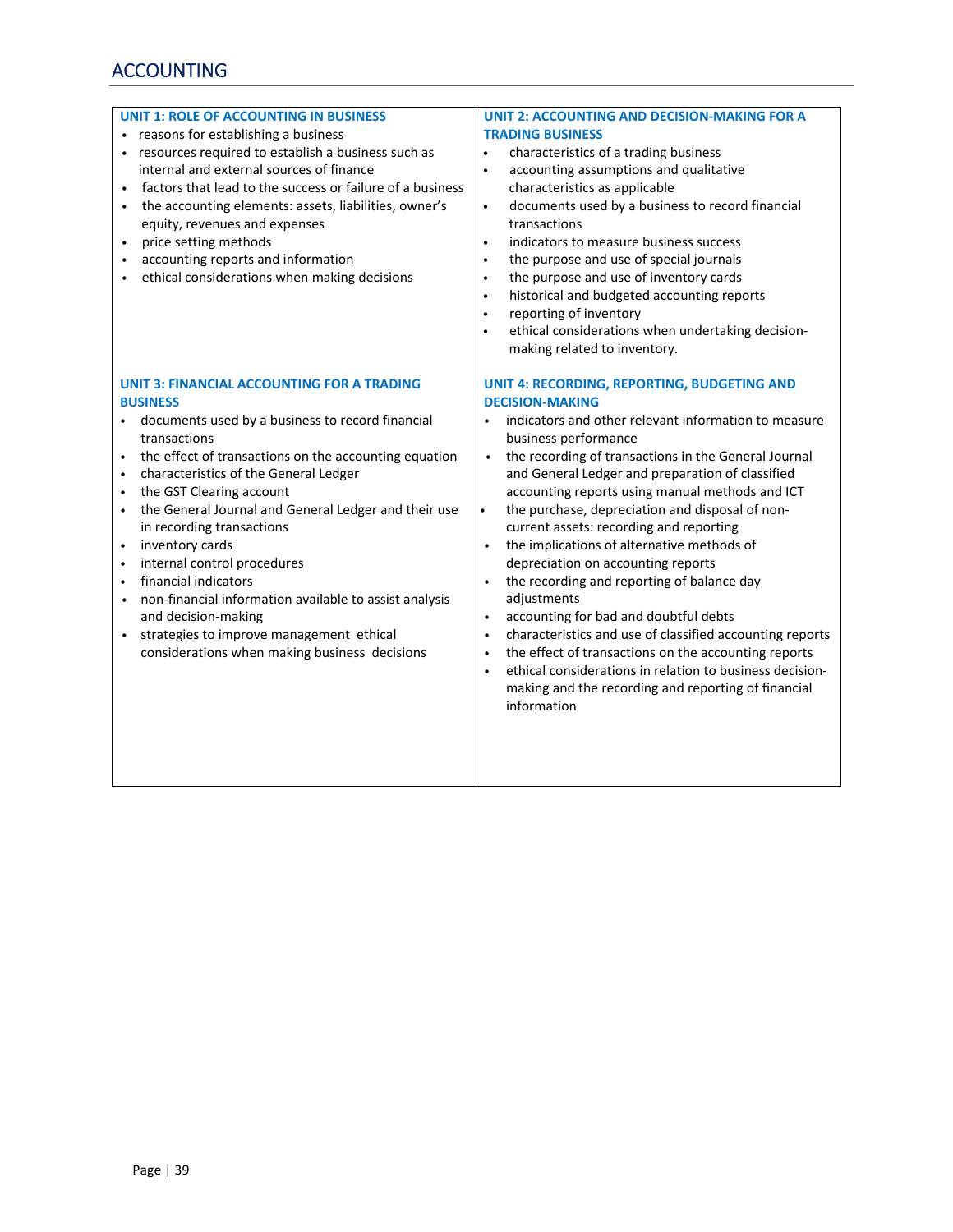# BUSINESS MANAGEMENT

#### **WHY STUDY BUSINESS MANAGEMENT?**

Business Management involves looking at theories on how small, medium and large scale organisations are effectively managed, and applying these to real life scenarios. In completing this subject, you will develop business knowledge and skills, enhance your confidence, and learn how to participate effectively and become socially responsible and ethical members of the business community.

#### **DESCRIPTION**

Business Management is the study of how people at various levels within a business organisation manage resources to achieve the objectives of the organisation. Each unit examines different management theories and tests them through the examination of real business scenarios. Business Management enables an understanding of the challenges, complexity and rewards that come from the management of organisations and provides insight into the operations of businesses of all sizes.

There are no prerequisites for entry to Unit 1, 2 and 3. Students must undertake Unit 3 prior to undertaking Unit 4.

#### **ASSESSMENT**

## UNITS 1 & 2

A variety of tasks will be used as School‐Assessed Coursework for Units 1 & 2. There are three assessment tasks. These tasks will include a case study, test, and analytical exercises. There is a semester examination for each unit.

#### UNITS 3 & 4

The assessment for Units 3 & 4 will be based on a variety of tasks. School‐Assessed Coursework will include case study analyses, tests, analytical exercises and media analyses. School‐ Assessed Coursework will contribute 25% for each unit and there will be an End‐of‐Year Examination contributing 50% to the Study Score.

#### **WHERE DOES BUSINESS MANAGEMENT LEAD TO?**

The study of Business Management leads to opportunities across all facets of the business and management field such as small business owner, project manager, human resource manager, operations manager etc. Further study can lead to specialization in areas such as marketing, public relations and event management.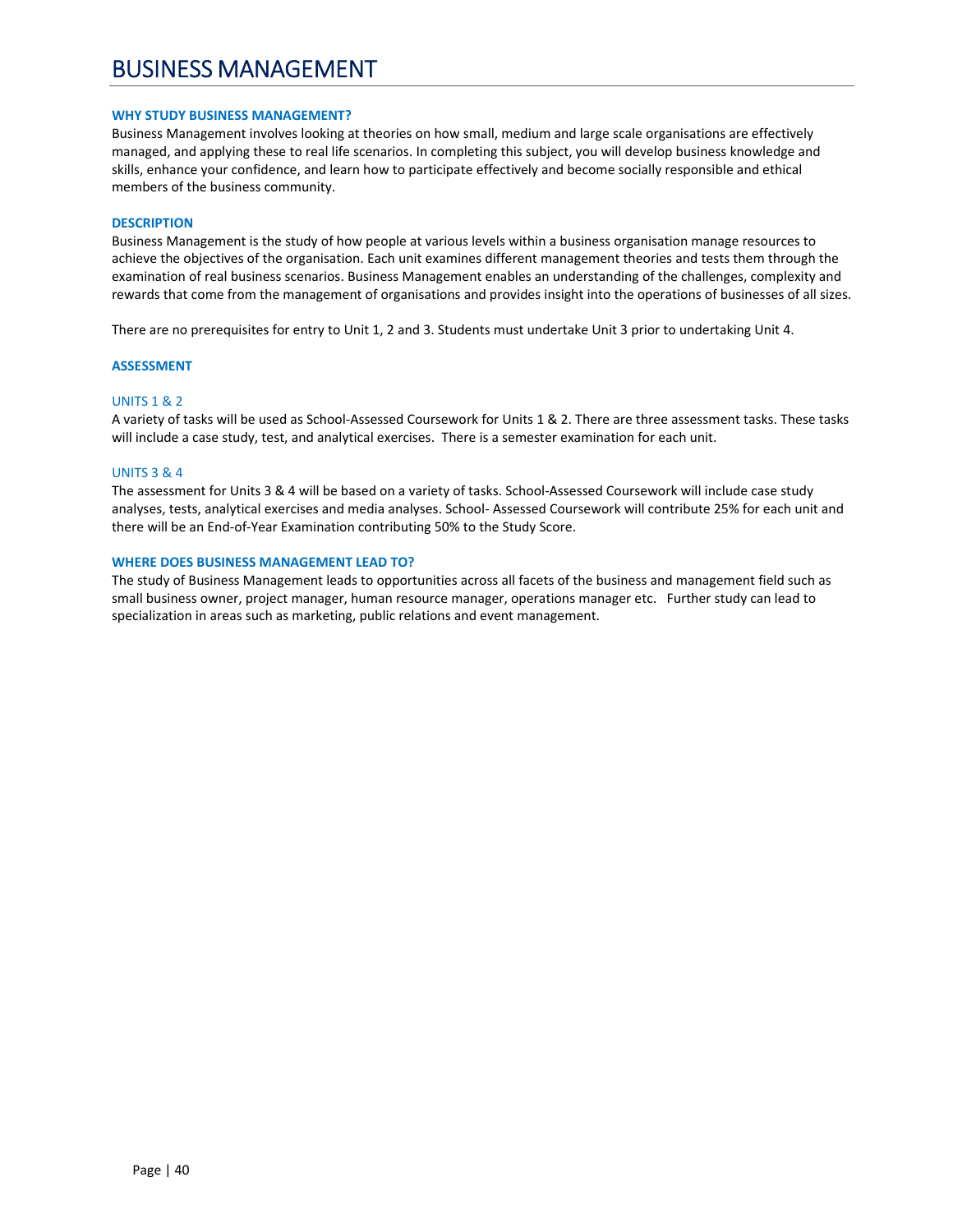# **UNIT 1: PLANNING A BUSINESS, UNDERSTANDING FOUNDATIONS & ANALYSING STAKEHOLDERS**

Did you know that small business make up the vast majority of all businesses in the Australian economy? Unit 1 focuses on:

- Analysing different stakeholder groups
- Explaining and applying a set of business concepts to a range of businesses.
- Understanding the types of businesses and the foundations that allow them to operate.
- Explaining and applying the day to day activities associated with the operation of large scale organisations.

# **UNIT 2: ESTABLISHING A BUSINESS**

Communication is an important aspect of everyday life, but in the business world it could mean success or failure. Unit 2 focuses on:

- Operations management, the engine rooms of a business to deliver a product or service.
- Change management. Understand how businesses respond and undertake change.
- Corporate social responsibility. Understand the areas of business functions that take part in ethical decision making for internal and external business environments

## **UNIT 3: MANAGING A BUSINESS**

Large organisations play an important role in Australia by creating employment, wealth and income. Unit 3 focuses on:

- Human resource management factors involved in managing human resources, the employment cycle, employee relations
- Internal environments of large scale organisations management structure, corporate culture, key management roles, management styles and skills
- Operations management

## **UNIT 4: TRANSFORMING A BUSINESS**

Modern managers need to be able to effectively manage human resources and change.

Unit 4 focuses on:

- The management of change concept of organisational change, tactics for effective change management, change issues such as social responsibility, business ethics, globalisation and technological development
- Evaluate the effectiveness of a variety of strategies Used by managers to implement change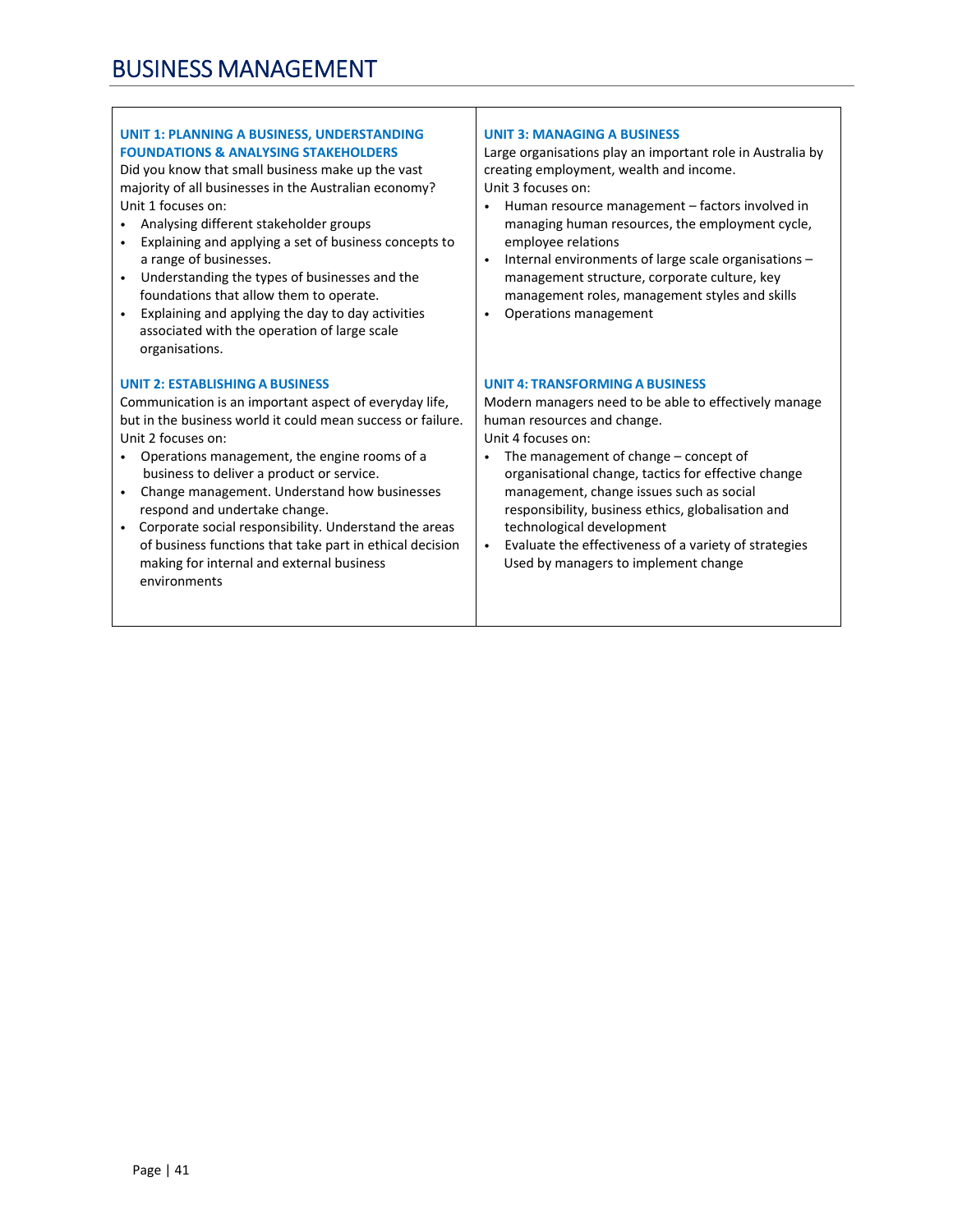# LEGAL STUDIES

#### **WHY STUDY LEGAL STUDIES?**

Studying Legal Studies will enable students to become active and informed citizens by providing them with valuable insights into their relationship with the law and the legal system. They develop knowledge and skills that enhance their confidence and ability to access and participate in the legal system. Students come to appreciate how legal systems and processes aim to achieve social cohesion, and how they themselves can create positive changes to laws and the legal system. VCE Legal Studies equips students with the ability to research and analyse legal information and apply legal reasoning and decisionmaking skills, and fosters critical thinking to solve legal problems. Further study in the legal field can lead to a broad range of career opportunities such as lawyer, paralegal, legal secretary and careers in the courtroom.

#### **DESCRIPTION**

Legal Studies provides students with the ability to examine the aims of criminal and civil law. Criminal law is aimed at maintaining social order and infringing criminal law can result in charges. Civil law deals with the infringement of a person's or group's rights and breaching civil law can result in litigation. When rights are infringed, a case or dispute may arise which needs to be determined or resolved, and sanctions or remedies may be imposed. Students will focus on the enforcement of criminal law and civil law, the methods and institutions that may be used to determine a criminal case or resolve a civil dispute, and the purposes and types of sanctions and remedies and their effectiveness.

Students will consider the Magistrates' Court, County Court and Supreme Court within the Victorian court hierarchy, as well as other Victorian legal institutions and bodies available to assist with cases. Students explore matters such as the rights available to an accused and to victims in the criminal justice system, the roles of the judge, jury, legal practitioners and the parties, and the ability of sanctions and remedies to achieve their purposes. They will investigate the extent to which the principles of justice are upheld in the justice system and discuss recent reforms to enhance the ability of the justice system to achieve the principles of justice.

Students will be required to develop an understanding of institutions that make and reform our laws, and the relationship between the Australian people, the Australian Constitution and law-making bodies. Students explore how the Australian Constitution establishes the law‐making powers of the Commonwealth and state parliaments, and protects the Australian people through structures that act as a check on parliament in law‐making. Students develop an understanding of the significance of the High Court in protecting and interpreting the Australian Constitution. They investigate parliament and the courts, and the relationship between the two in law-making, and consider the roles of the individual, the media and law reform bodies in influencing law reform.

#### **ASSESSMENT**

## UNITS 1 & 2

A variety of tasks will be designed as School‐Assessed Coursework for Units 1 and 2. These include a folio of exercises, structured questions, classroom presentations, role‐plays, debates and reports.

#### UNITS 3 & 4

The assessment for Units 3 and 4 is determined by VCAA. School‐Assessed Coursework may include a combination of a folio of exercises, essay, structured questions, case study, report in a written format or essay. The End‐of‐Year Examination contributes 50% to the Study Score.

#### **WHERE DOES LEGAL STUDIES LEAD TO?**

Legal Studies can lead a variety of courses beyond Year 12. Completing Legal Studies will prepare you for many businesses and/or commerce related degrees as well as those courses leading to careers within the legal profession. Further study in the legal field can lead to a broad range of careers opportunities such as a lawyer, paralegal, legal secretary and careers in the courtroom.

## **STUDENT COMMENT**

*Studying Legal Studies in Year 11 has not only taught us to understand the legal system and how it works but has also benefited our development of English techniques. Learning about the subject has helped us grasp the understandings of everyday life and our surroundings that we need to recognise. Having valuable and useful teachings in our class only makes us appreciate the subject, be prepared for Year 12 and encourage people to study law.*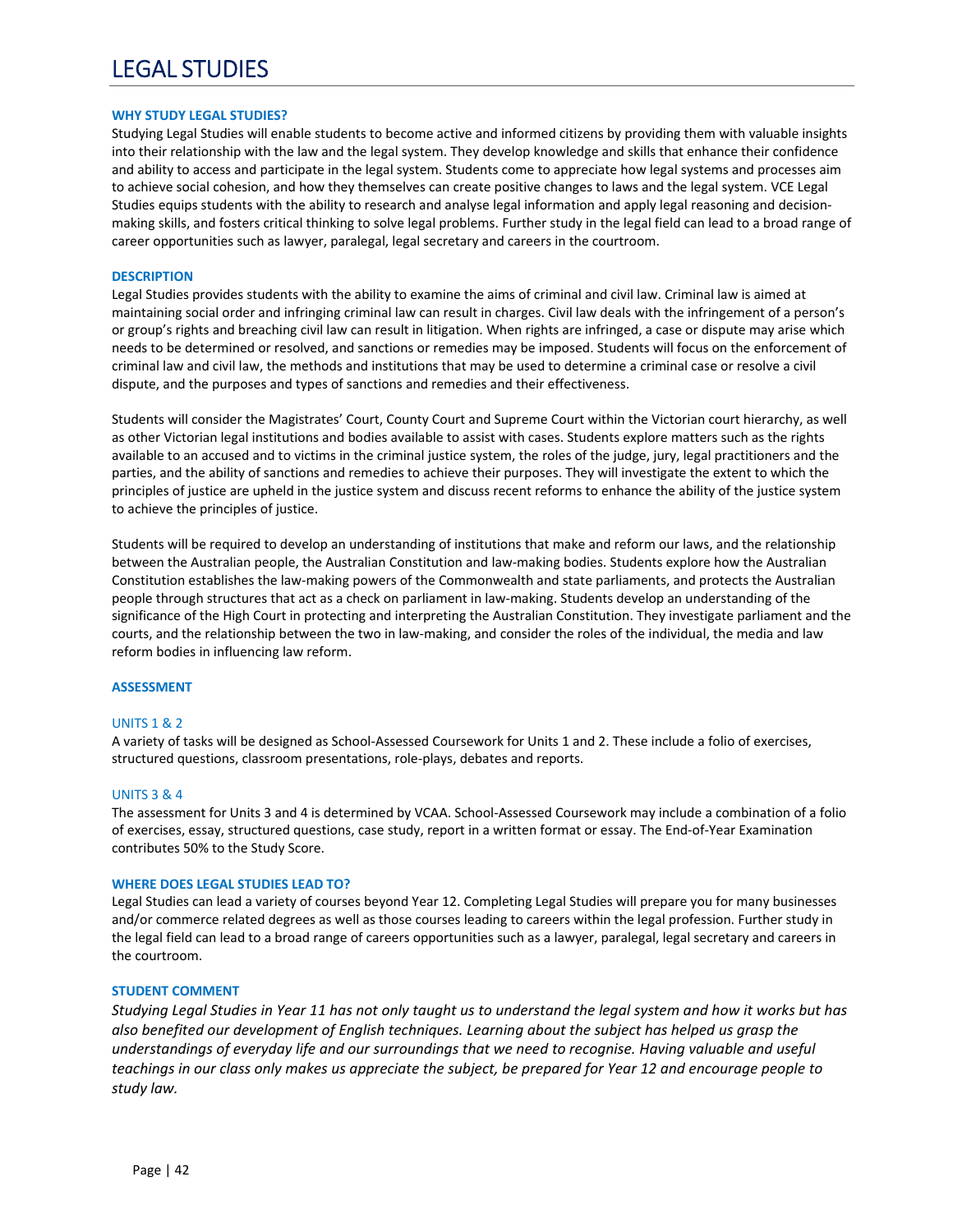# LEGAL STUDIES

### **UNIT 1: GUILT AND LIABILITY**

- the role of individuals, laws and the legal system in achieving social cohesion and protecting the rights of individuals
- the principles of justice: fairness, equality and access
- characteristics of an effective law, such as it reflects society's values; is enforceable; is known; is clear and understood; and is stable
- sources of law such as common law and statute law
- an overview of the relationship between parliament and the courts
- types of law such as criminal law and civil law
- the distinction and relationship between criminal law and civil law
- an overview of, and reasons for, the Victorian court hierarchy.
- the purposes and key concepts of criminal law
- Distinguish the types of crimes, and indictable and summary offences, using examples
- the purposes and types of civil law, including key concepts

## **UNIT 2: SANCTIONS, REMEDIES AND RIGHTS**

- the principles of justice: fairness, equality and access
- institutions that enforce criminal law, such as the police and delegated bodies
- the balance between institutional powers and individual rights
- an overview of the jurisdictions of the Victorian courts
- the role of the jury in a criminal and civil case
- the purposes of sanctions: punishment, deterrence, denunciation, protection and rehabilitation
- types of sanctions such as fines, community correction orders and imprisonment
- methods used to resolve a civil dispute such as mediation, conciliation and arbitration
- the purposes of remedies
- an overview of the ways in which rights are protected in Australia
- one Australian case that has had an impact on the protection of rights in Australia, including:

## **UNIT 3: RIGHTS AND JUSTICE**

- the principles of justice: fairness, equality and access
- key concepts in the Victorian criminal justice system, including: the distinction between summary offences and indictable offences, the burden of proof, the standard of proof and the presumption of innocence
- the rights of an accused, including the right to be tried without unreasonable delay, the right to a fair hearing, and the right to trial by jury
- the role of institutions available to assist an accused, including Victoria Legal Aid and Victoria
- the purposes of committal proceedings
- the reasons for a Victorian court hierarchy in determining criminal cases, including specialisation and appeal
- the responsibilities of key personnel in a criminal trial, including the judge, jury, parties and legal practitioners
- the purposes of sanctions: rehabilitation, punishment, deterrence, denunciation and protection
- factors that affect the ability of the criminal justice system to achieve the principles of justice including in relation to costs, time and cultural differences
- recent reforms and recommended reforms to enhance the ability of the criminal justice system to achieve the principles of justice
- key concepts in the Victorian civil justice system
- factors to consider when initiating a civil claim, including negotiation options, costs, limitation of actions, the scope of liability and enforcement issues
- discuss the role of key personnel in a civil trial
- explain the purposes of pre-trial procedures, using examples
- the methods used to resolve civil disputes, including mediation, conciliation and arbitration, and their appropriateness
- the purposes of remedies
- recent and recommended reforms to enhance the ability of the civil justice system to achieve the principles of justice.

## **UNIT 4: THE PEOPLE AND THE LAW**

- the roles of the Crown and the Houses of Parliament (Victorian and Commonwealth) in law‐making
- the role of the Commonwealth Constitution
- the role of the High Court in interpreting the Australian Constitution
- the significance of one High Court case interpreting sections 7 and 24 of the Australian Constitution
- the significance of one referendum in which the Australian people have protected or changed the Australian Constitution
- the significance of one High Court case which has had an impact on the division of constitutional law‐ making powers
- factors that affect the ability of parliament to make law
- the roles of the Victorian courts and the High Court in law‐making
- the relationship between courts and parliament in law‐making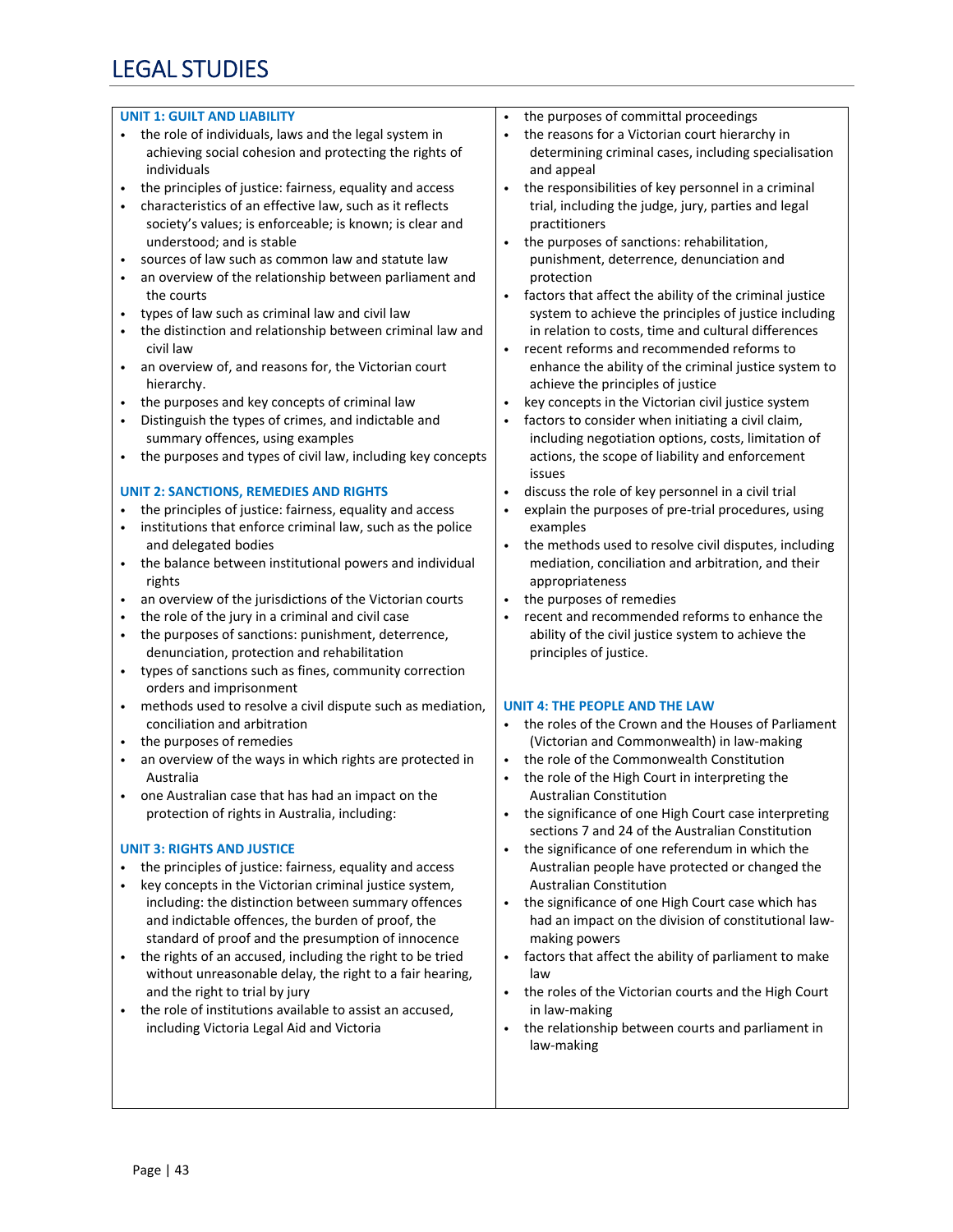### **WHY STUDY HISTORY?**

History is the exploration of the past, the telling of other peoples' stories. It is a subject that moves beyond the facts of what has happened in years gone by to an investigation of why these things happened, who caused them and how did they change the world. It is about trying to make sense of the past.

#### **DESCRIPTION**

In Unit 1, students explore the nature of political, social and cultural change in the period between the world wars! They look at the dominant ideologies and the effects of the economic crisis as factors leading to armed conflict.

In Unit 2, students examine the impact of the Cold War and challenges to existing political, economic and social arrangements in the second half of the twentieth Century. Students also look at the influence of the United Nations, the formation of the new countries, the rise of terrorism and its global nature. New social movements challenged existing social values. Among these are civil rights, feminism and the protection of the environment.

#### **ASSESSMENT**

#### UNIT 1 & 2

Assessment tasks will be two of the following each semester:

- an historical inquiry
- an analysis of primary sources
- an analysis of historical interpretations
- an essay

The two tasks that were not chosen in Unit 1 will be completed in Unit 2. By the end of the year you complete each of the four tasks listed above.

#### **WHERE DOES HISTORY LEAD TO?**

Studying History can lead to a whole range of courses and careers including archaeology, anthropology, history, sociology and politics. It can help in all professions that require you to understand the complexities of people and their actions including teaching, nursing, counselling, management and business.

In addition to these pathways, History also offers students the opportunity to develop a wide range of skills that can be applied to all areas of life – understanding complex information, making meaning from disconnected events and ideas, figuring out problems with limited information, interpreting evidence to form an argument. These skills will allow students to develop confidence in their ability to think as well as coming to a better understanding of their own view of the world.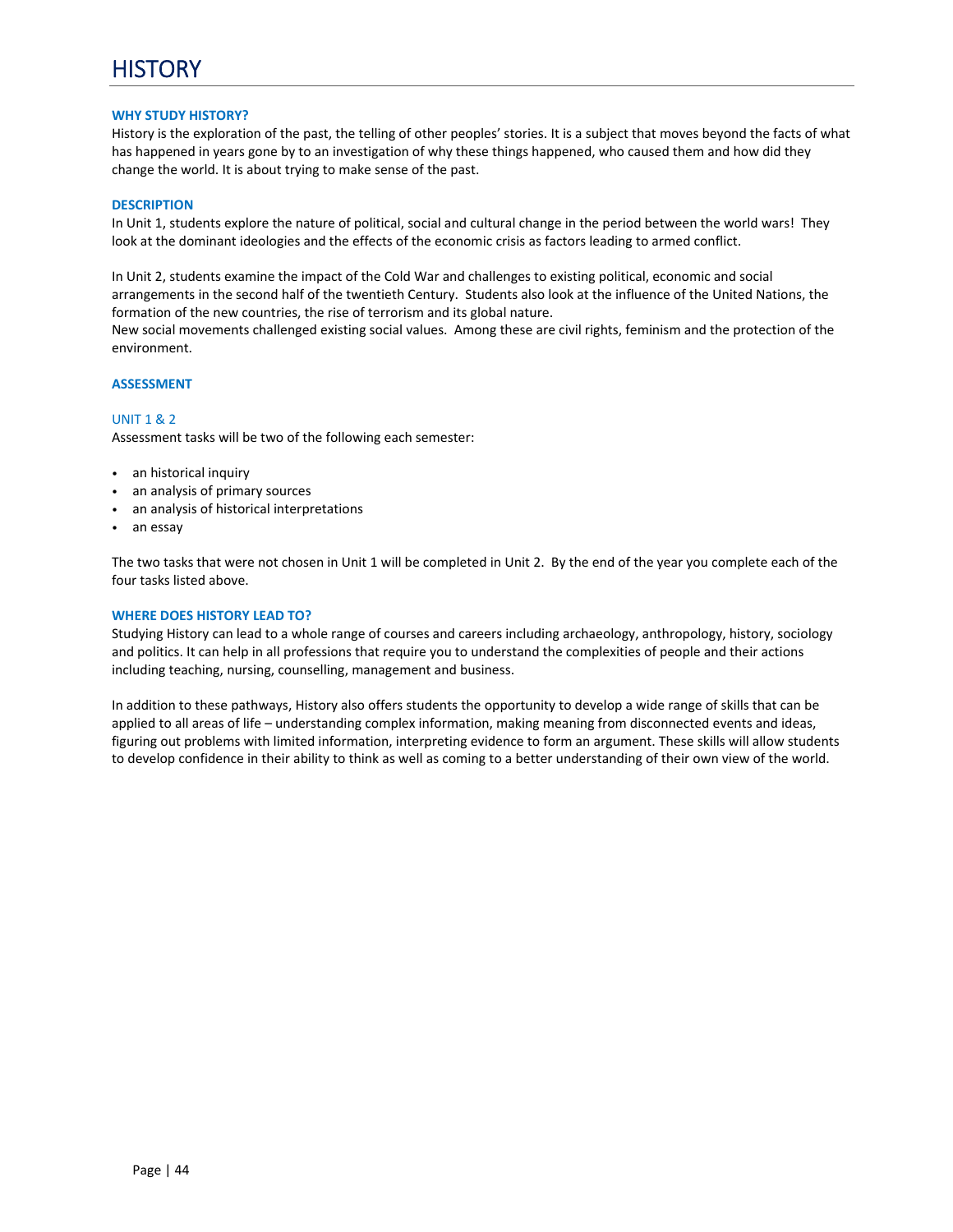# **UNIT 1:**

## TWENTIETH CENTURY HISTORY 1918 ‐ 1939

In Unit 1 students explore the nature of political, social and cultural change in the period between the world wars.

### IDEOLOGY AND CONFLICT

Students explore the events, ideologies and movements of the period after World War One; the emergence of conflict; and the causes of World War Two. They investigate the impact of the treaties which ended the Great War and which redrew the map of Europe and broke up the former empires of the defeated nations. They consider the aims, achievements and limitations of the League of Nations.

#### SOCIAL AND CULTURAL CHANGE

Students focus on the social life and cultural expression in the 1920s and 1930s and their relation to the technological, political and economic changes of the period. Students explore particular forms of cultural expression from the period in one or more of the following contexts: Italy, Germany, Japan, USSR and/ or USA.

# **UNIT 2:**

## TWENTIETH CENTURY HISTORY 1945 – 2000

In Unit 2 students explore the nature and impact of the Cold War and challenges and changes to existing political, economic and social arrangements in the second half of the twentieth century.

#### COMPETING IDEOLOGIES

In this area of study students focus on causes and consequences of the Cold War; the competing ideologies that underpinned events, the effects on people, groups and nations, and the reasons for the end of this sustained period of ideological conflict.

#### CHALLENGE AND CHANGE

In this area of study students focus on the ways in which traditional ideas, values and political systems were challenged and changed by individuals and groups in a range of contexts during the period 1945 to 2000. Students explore the causes of significant political and social events and movements, and their consequences for nations and people.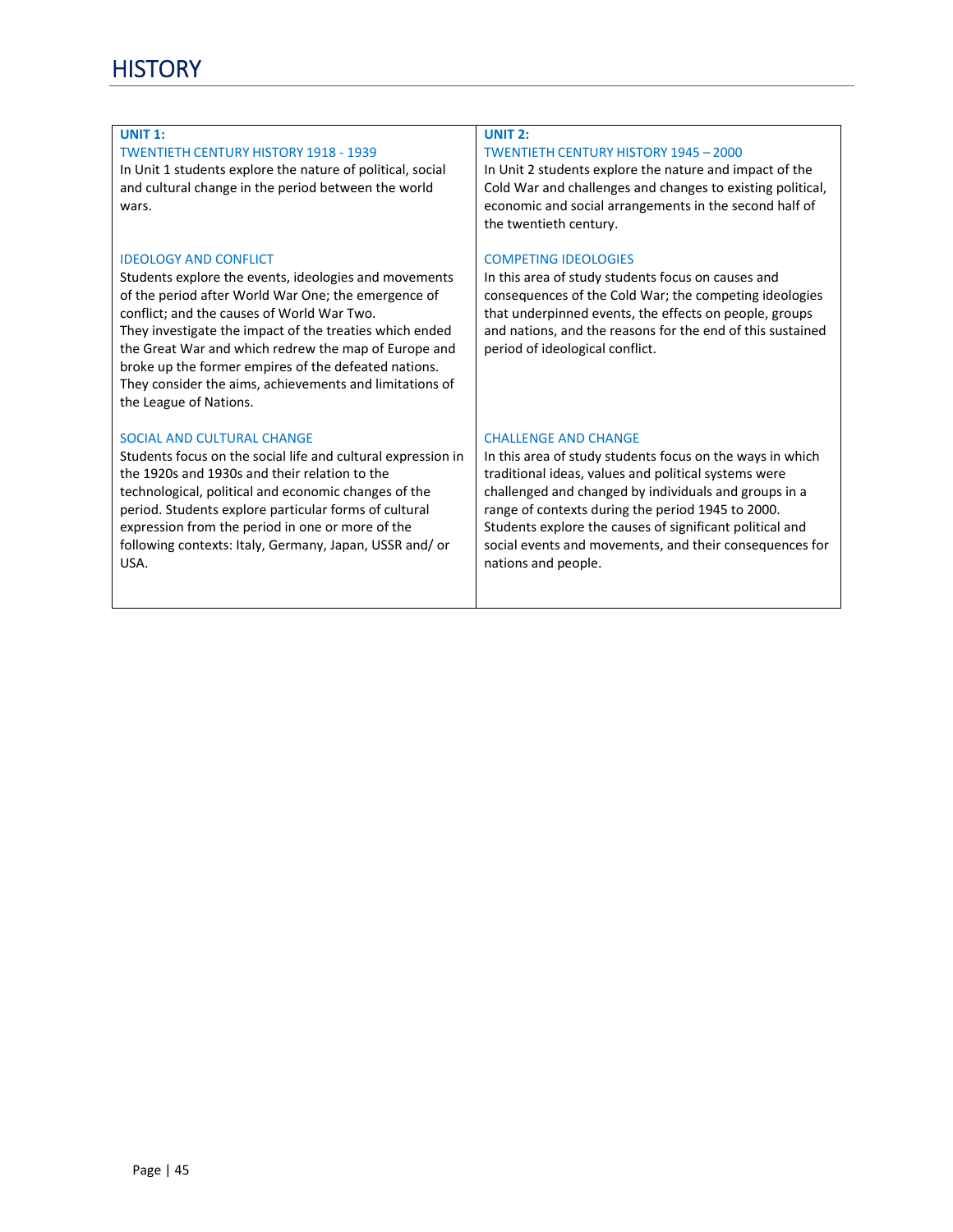# HISTORY REVOLUTIONS

### **WHY STUDY THE HISTORY OF REVOLUTIONS?**

The study of history brings the past into the present and gives you the context to events shaping the world today. Knowing about history gives you a way of seeing things, asking questions rather than simply accepting that this is how it is, being aware that things have changed and that they can change, or be changed, again. It means learning the kinds of questions to ask and where to look for answers; how to find and assess evidence, how to recognise interpretations of what happened and to weigh them against one another; how to communicate what you find out, clearly and accurately, in written and in spoken form. You need to be able to read and write reasonably well in order to get the most benefit from your study of history.

The study of Revolutions is both interesting and exciting. Revolutions in history have been reconsidered and debated by historians. The study of a revolution considers different perspectives and the reasons why different groups have made different judgements of the history of the revolution.

#### **DESCRIPTION**

Two revolutions are studied; one for Unit 3 and one for Unit 4. The Revolutions studied are the Russian and the French. Both units are structured in the same way:

Area of Study 1: Causes of Revolution Area of Study 2: Consequences of Revolution

#### **ASSESSMENT**

#### UNITS 3 & 4

School‐based assessment in History for Units 3 & 4 contributes 50% to the final assessment. The End‐of‐Year Examination contributes the other 50%.

The four assessment tasks are spread across the two units. They are:

- an historical inquiry
- an analysis of primary sources
- an evaluation of its historical interpretation
- an essay

Percentage contributions to the Study Score are as follows: Unit 3 School‐Assessed Coursework – 25% Unit 4 School‐Assessed Coursework – 25% End‐of‐Year Examination – 50%

#### **WHERE DOES A STUDY OF HISTORY LEAD TO?**

History offers you the opportunity to gain a wide range of skills attractive to employers in the twenty-first century. You learn the key skills of research, writing, analysis and presentation, plus written and verbal communication skills necessary for success in a wide range of occupations in business, industry, government, education and the law.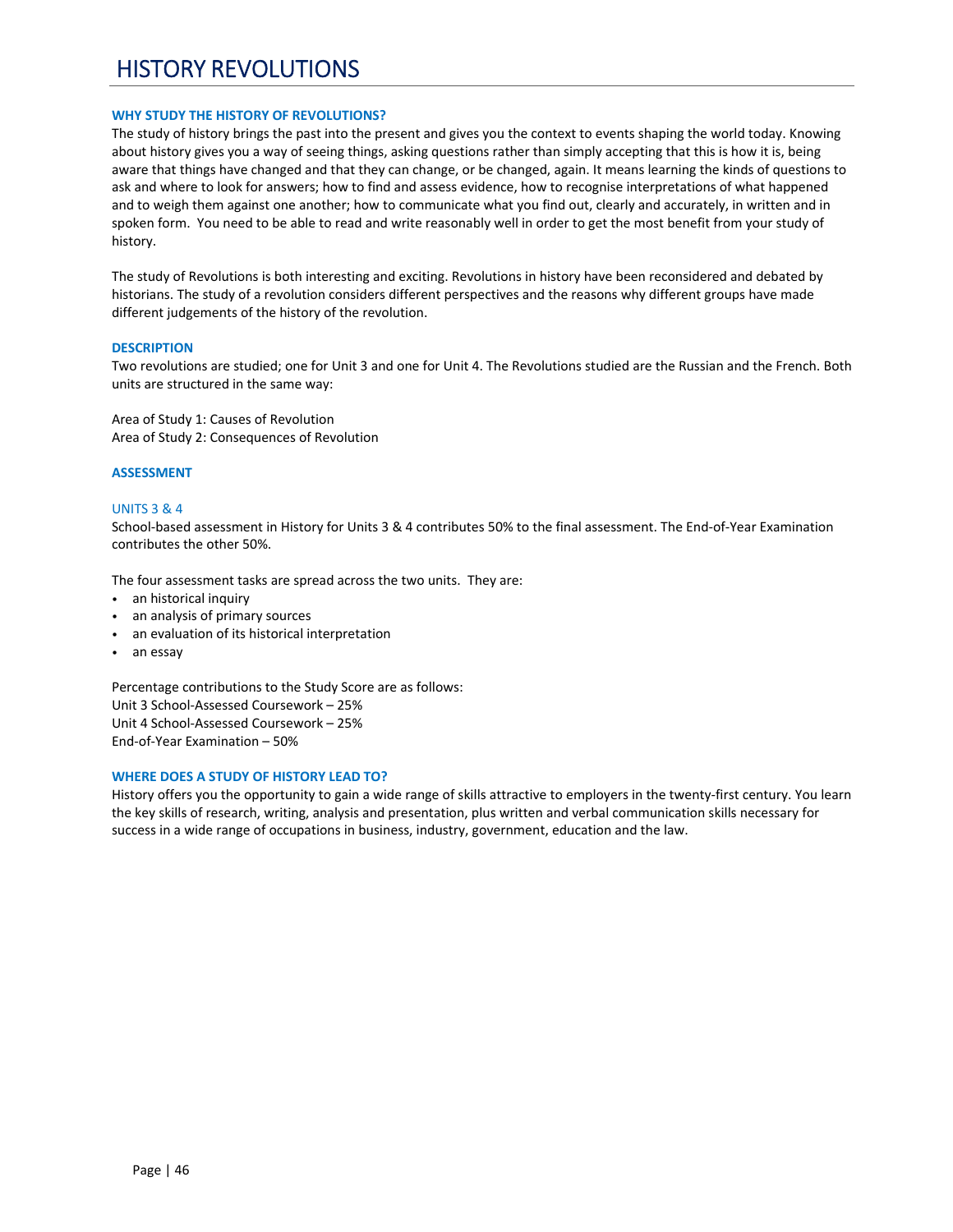# **UNIT 3: FRENCH REVOLUTION UNIT 4: RUSSIAN REVOUTION**

Both Unit 3 and 4 look at causes and consequences of these Revolutions.

- What were the significant causes of revolution?
- How did the actions of popular movements and particular individuals contribute to triggering a revolution?
- To what extent did social tensions and ideological conflicts contribute to the outbreak of revolution? Students analyse of the long-term causes and shortterm triggers of revolution. They evaluate how revolutionary outbreaks are caused by the interplay of significant events, ideas, individuals and popular movements and assess how these were directly or indirectly influenced by the social, political, economic and cultural conditions.
- How did the consequences of revolution shape the new order?
- How did the new regime consolidate its power?
- How did the revolution affect the experiences of those who lived through it?
- To what extent was society changed and revolutionary ideas achieved?

Revolutionary ideologies emerged in opposition to the existing and dominant order, such as Leninism in Russia. These ideologies were used by individuals and movements to justify revolutionary action and change.

- In the French Revolutions, the degree to which the influence of enlightenment thinking was instrumental in promoting change in the French Society.
- In Russia, the extent Marxist ideas challenged autocracy is considered

Revolutions can be caused by the motivations and the intended and unintended actions of individuals who shape and influence the course of revolution.

Individuals that had a significant impact on the course of revolution including:

- Louis XVI and Emmanuel Joseph Sieyès in France,
- Tsar Nicholas II and Lenin in Russia

Students analyse the consequences of the revolution and evaluate the extent to which it brought change to society. The significant challenges that confronted the new regime after the initial outbreak of revolution are examined.

Students evaluate the success of the new regime's responses to these challenges and the extent to which the consequences of revolution resulted in dramatic and wide reaching social, political, economic and cultural change, progress or decline.

Students evaluate historical interpretations about the success of the revolution, the new regime's consolidation of power, their compromise of revolutionary ideology and the degree of change brought to the society.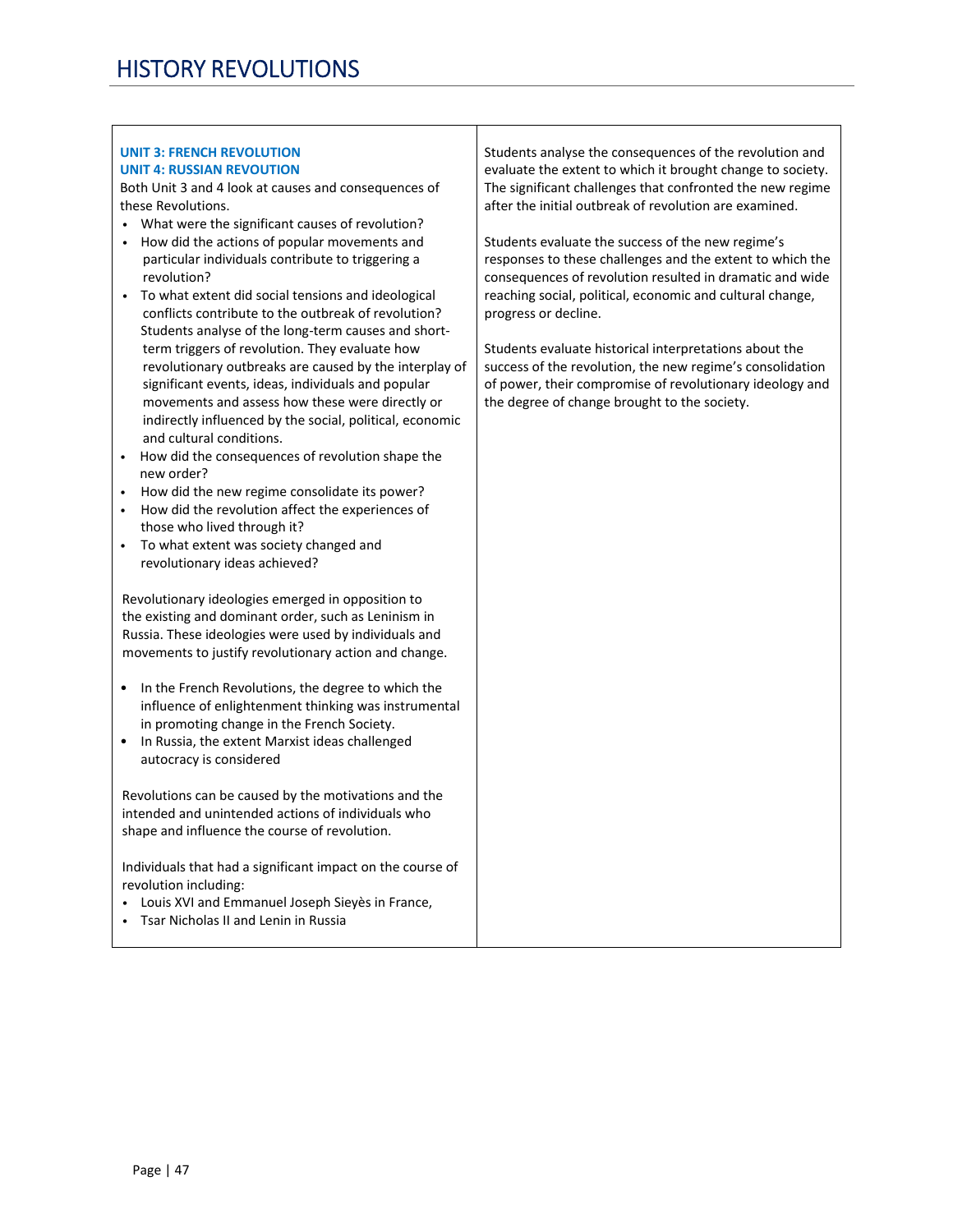# **GEOGRAPHY**

#### **WHY STUDY GEOGRAPHY?**

VCE Geography enables students to examine natural and human phenomena, how and why they change, their interconnections and the patterns they form across the Earth's surface. In doing so, they develop a better understanding of their own place and its spaces and those in other parts of the world. These spatial perspectives, when integrated with historical, economic, ecological and cultural perspectives, deepen understanding of places, environments and human interactions with these.

In VCE Geography students develop a range of skills, many of which employ spatial and digital technologies.

Investigative skills develop students' ability to conduct geographic study and inquiry including the collection of primary data through observation, surveys, fieldwork, and the collection of data and information from relevant secondary sources. Interpretative and analytical skills enable students to interpret information presented in a variety of formats including maps, graphs, diagrams and images. These skills encourage students to critically evaluate information for its validity and reliability. Presentation and communication skills enable students to communicate their knowledge and understanding in a coherent, creative and effective manner, with the use of appropriate geographic terminology.

#### **DESCRIPTION**

The study of Geography is a structured way of exploring, analysing and understanding the characteristics of places that make up our world. Geographers are interested in key questions concerning places and geographic phenomena: What is there? Where is it? Why is it there? What are the effects of it being there? How is it changing over time and how could, and should, it change in the future? How is it different from other places and phenomena? How are places and phenomena connected? Students explore these questions through fieldwork and investigation of a wide range of secondary sources. These methods underpin the development of a unique framework for understanding the world, enabling students to appreciate its complexity, the diversity and interactions of its environments, economies and cultures, and the processes that helped form and transform them.

## **ASSESSMENT**

#### UNITS 1 & 2

All assessments at Units 1 and 2 are school‐based. For these units students are required to demonstrate two outcomes for each unit. As a set these outcomes encompass the areas of study in the units. Suitable tasks for assessment in these units are:

fieldwork report

a*nd at least one of:* 

- structured questions
- case study
- report
- folio of exercises.

#### UNITS 3 & 4

The assessment for Units 3 & 4 is determined by the VCAA. School-Assessed Coursework will include a fieldwork report, structured questions and an analysis of geographic data. School‐Assessed Coursework will contribute 25% for each unit. The End‐of‐Year Examination contributes 50% to the Study Score.

#### **WHERE DOES GEOGRAPHY LEAD TO?**

There are a broad range of careers open to a geography graduate. You could do anything from working in the war room of a royal navy vessel, to working with the environment agency, running housing schemes, or working almost anywhere is the public sector.

With further qualifications or training, you could also teach geography, do urban design or town planning, or become a chartered surveyor. Other options include: geological assistant, development analyst, country or rural planner, environmental consultant, cartographer, recycling manager, weather analyst, GIS analyst, park ranger, travel agent, soil conservationist, landscape architect, water/land manager, or a range of careers in the tourism area.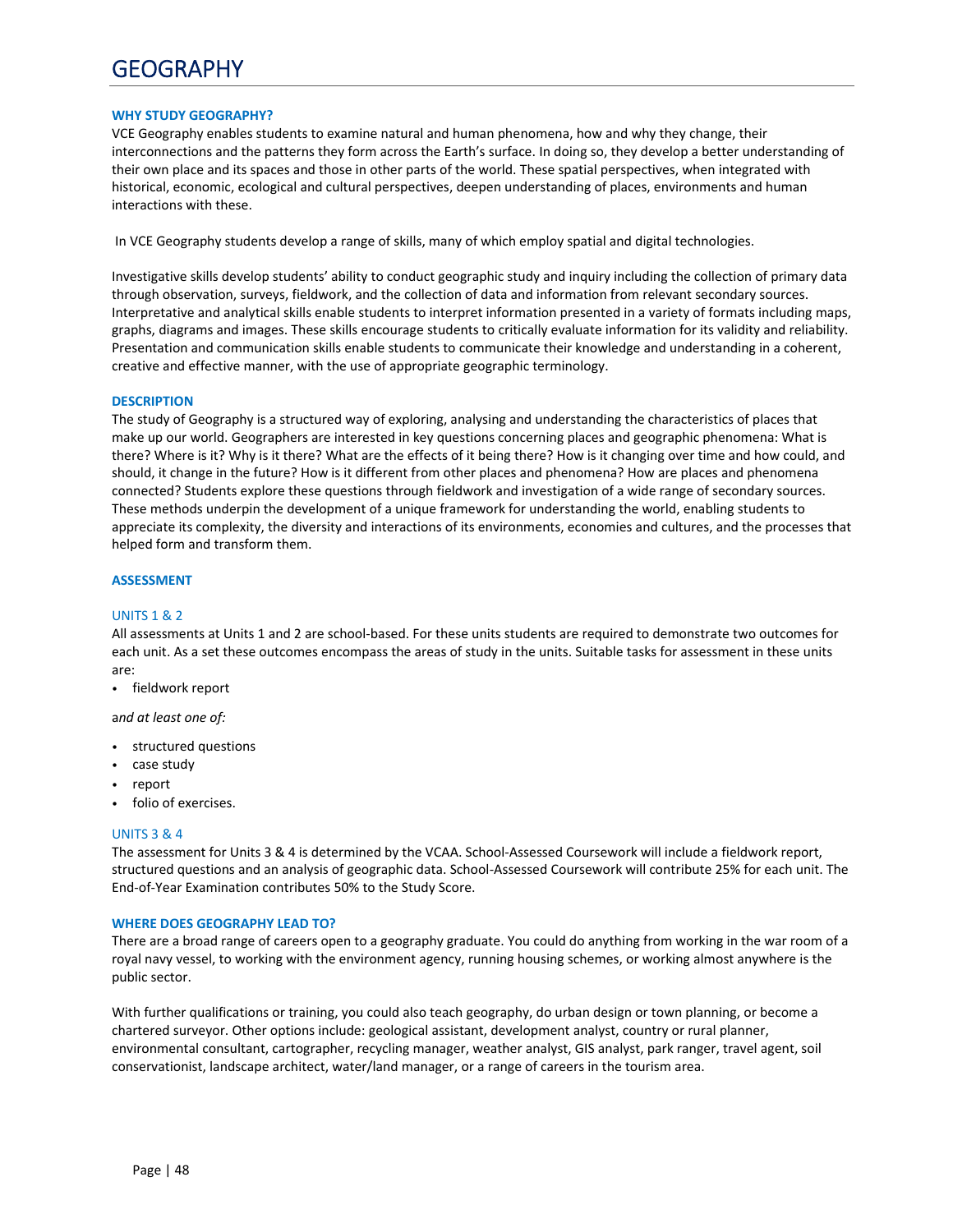### **UNIT 1: HAZARDS AND DISASTERS**

Students examine the processes involved with hazards and hazard events, including their causes and impacts, human responses to hazard events and interconnections between human activities and natural phenomena. This unit investigates how people have responded to specific types of hazards, including attempts to reduce vulnerability to, and the impact of, hazard events. Students undertake fieldwork in this unit

# **UNIT 2: TOURISM**

In this unit students investigate the characteristics of tourism, with particular emphasis on where it has developed, its various forms, how it has changed and continues to change and its impacts on people, places and environments. They select contrasting examples of tourism from within Australia and elsewhere in the world to support their investigations.

Students undertake fieldwork in this unit

## **UNIT 3: CHANGING THE LAND**

This unit focuses on two investigations of geographical change: change to land cover and change to land use. Land cover includes biomes such as forest, grassland, tundra and wetlands, as well as land covered by ice and water. Land cover is the natural state of the biophysical environment developed over time as a result of the interconnection between climate, soils, landforms and flora and fauna and, increasingly, interconnections with human activity.

# **UNIT 4: HUMAN POPULATION – TREND AND ISSUES**

Students investigate the geography of human populations. They explore the patterns of population change, movement and distribution, and how governments, organisations and individuals have responded to those changes in different parts of the world.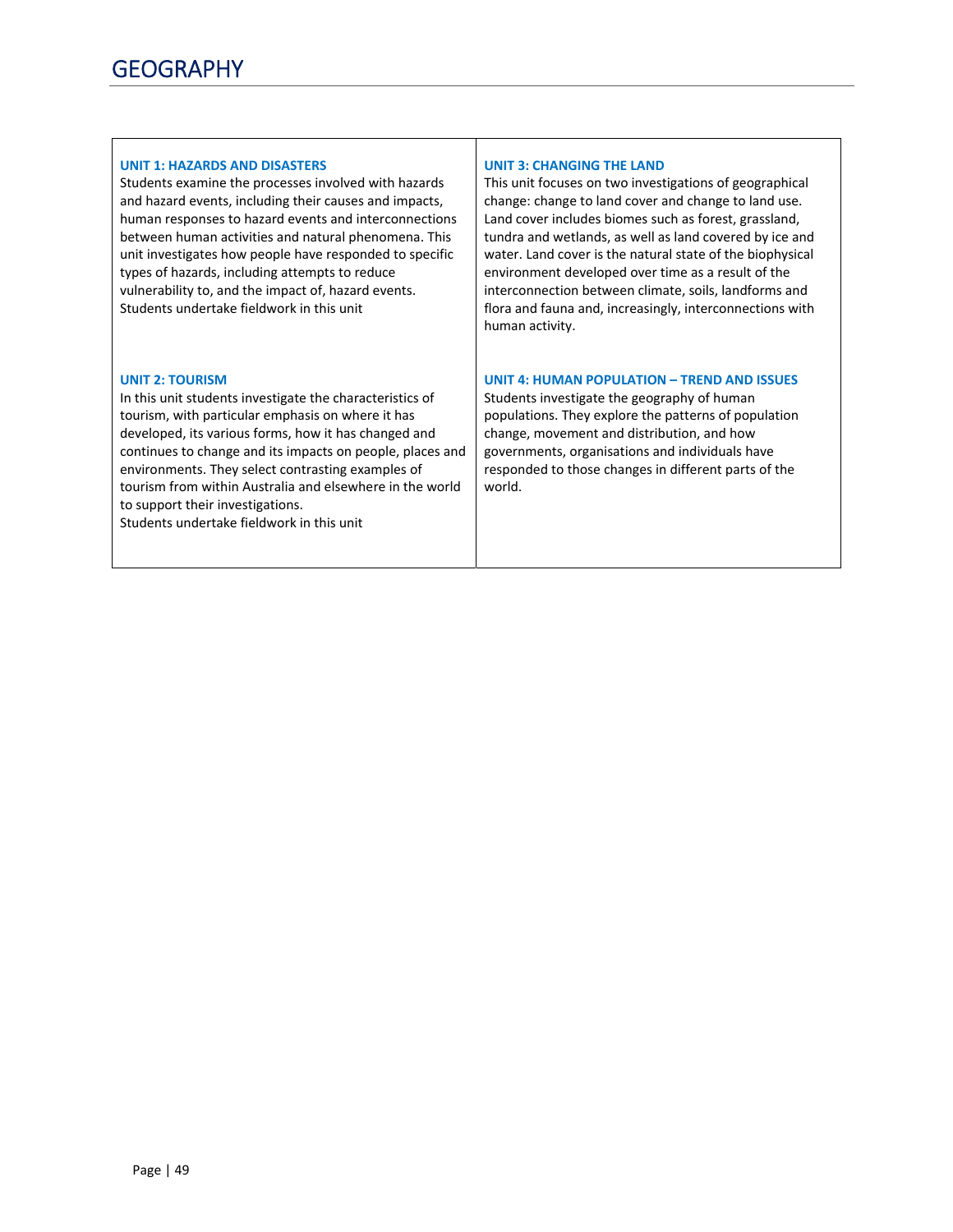# AUSTRALIAN AND GLOBAL POLITICS

### **WHY STUDY AUSTRALIAN AND GLOBAL POLITICS?**

Students study Australian and Global Politics in order to develop a better understanding of the world in which they live ‐ switch on the news and politics is frequently the main focus. However, VCE Global Politics is not just about politicians. It is also about bigger issues like the power, world trade, globalisation, human rights and global conflicts. In VCE Global Politics Studies students consider questions such as:

'Why are some countries poorer than others?' 'What are the reasons behind terrorist attacks?' 'Does the United Nations work?' 'What are the International Monetary Fund and the World Trade Organisation and what do they do? Do they help or hinder developing nations?' 'What does China want?' 'Are human rights universal?' 'Why did 9/11 happen?'

Global Politics allows students to develop a sound understanding of current affairs as well as increasing their historical and economic knowledge.

#### **DESCRIPTION**

Students do not need to have completed Units 1 & 2 before commencing Units 3 & 4, as the subject matter is not strictly sequential. Good reading, writing and analytical skills are important to be able to satisfy outcomes in this subject, as well as a general interest in finding out more about current affairs and what factors make the world the way it is today.

#### **ASSESSMENT**

#### UNIT 1

Key Ideas in Politics, and the ways these work

- Examine Australian politics, and contrast this with one non-democratic system overseas
- Essay, issue analysis, research assignment

#### UNIT 2

- Globalisation, the way it functions and the key ideas that lead to it
- Structured report, oral presentation, and essay.

## UNIT 3 & 4

Tasks: one or more of the following:

- Multimedia
- Essay
- Short answer questions
- Case study
- Report
- Short answer questions

Percentage contributions to the Study Score are as follows:

- Unit 3 school assessed course work 25%
- Unit 4 school assessed course work 25%
- End of year examination 50%

#### **WHERE DOES AUSTRALIAN AND GLOBAL POLITICS LEAD TO?**

Students who have an interest in how societies are structured will benefit from completing Global Politics. Global Politics will benefit any student who is interested in a career that requires a knowledge of politics e.g. journalism, law, teaching, business, economics, history, and of course, those interested in working in a career for government departments or becoming a political representative themselves.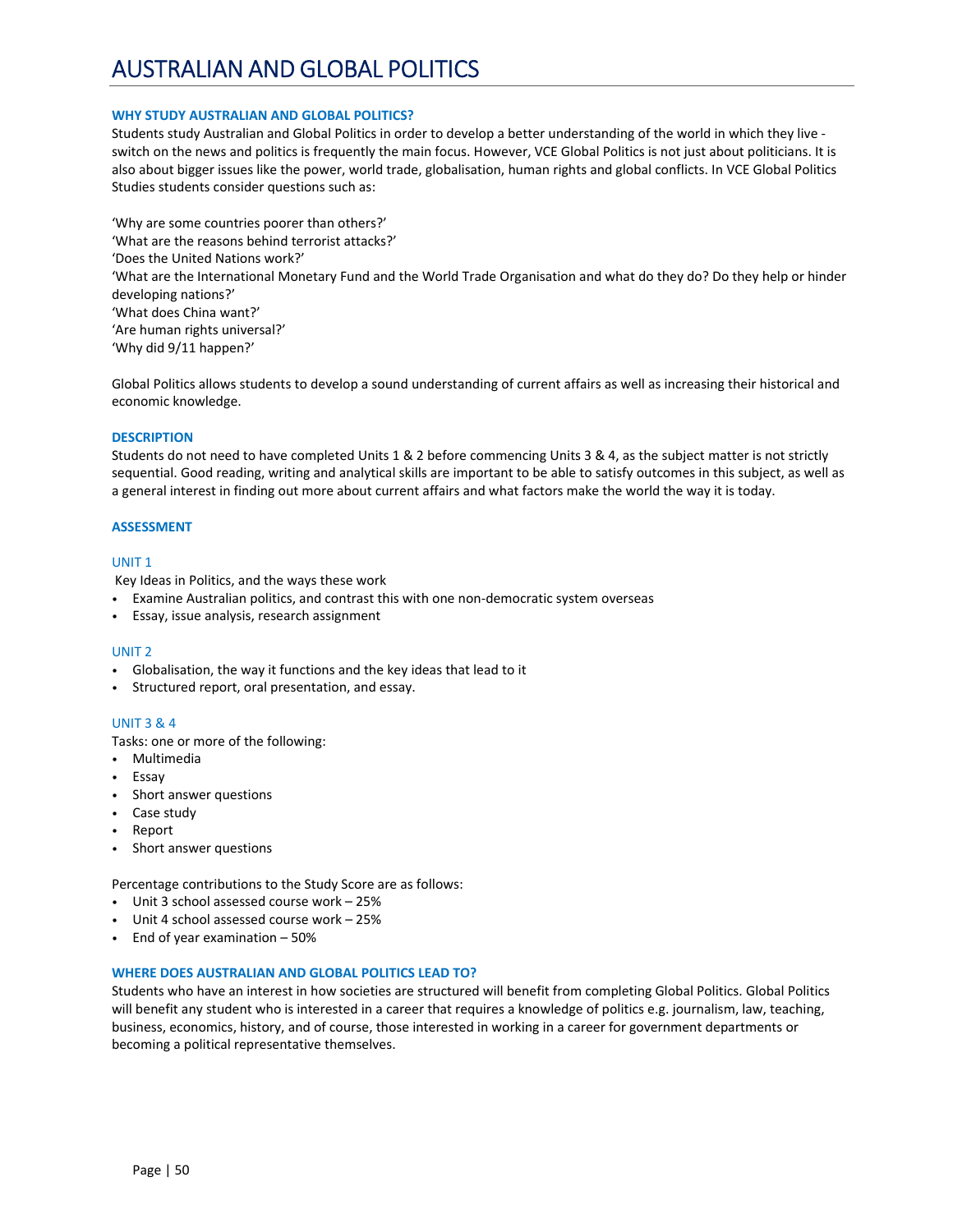# **UNIT 1: THE NATIONAL CITIZEN**

In this unit students are introduced to the study of politics as the exercise of power by individuals, groups and nation‐ states. Students examine the reasons why people seek political power, the characteristics of successful political activists and leaders, and the political ideas that motivate them.

- What is politics?
- What do the terms conservatism, communism, socialism, and fundamentalism mean?
- In what ways do individuals and groups gain and exercise political power? What are the most significant features of the way politics is practised
- in Australia? What opportunities exist for younger Australians to participate in the Australian political system?
- What are the differences between various types of governments – democracies, theocracies, dictatorships, monarchies and republics?
- What types of leadership styles do politicians employ? eg. dictatorial, populist, pragmatic, consultative, charismatic.

# **UNIT 2: THE GLOBAL CITIZEN**

This unit focuses on the contemporary international community. They explore the many ways our lives have been affected by increased connectedness of the world through the process of globalization.

- What is globalization?
- Are we global citizens?
- Is there an international community?
- How effective is the international community in managing cooperation, conflict and instability?
- What challenges do key global actors such as the United Nations and NGOs, face in resolving issues such as war, conflict, environmental challenges and people movement?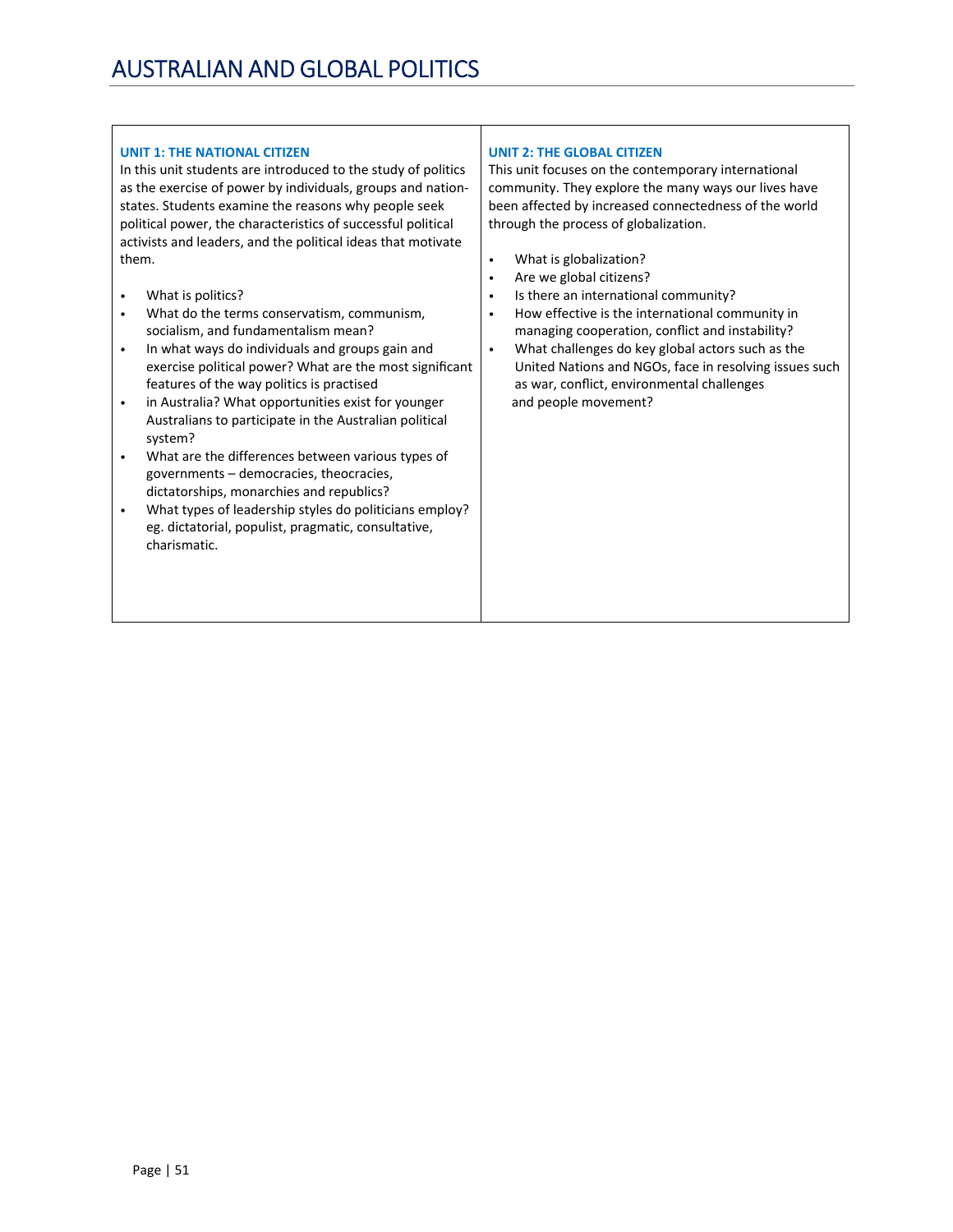| <b>UNIT 3: GLOBAL ACTORS POWER IN ASIA PACIFIC</b>                                                           | <b>UNIT 4: ETHICAL ISSUES GLOBAL CHALLENGES</b>                        |
|--------------------------------------------------------------------------------------------------------------|------------------------------------------------------------------------|
| In this unit, students investigate the key global powers and                                                 | In this unit, students investigate the challenges facing the           |
| their aims. The Unit focuses on contemporary events                                                          | global community in the 21 <sup>st</sup> century. The unit focuses on  |
| within the last 10 years.                                                                                    | contemporary events within the last 10 years.                          |
|                                                                                                              |                                                                        |
| What is globalisation?<br>$\bullet$                                                                          | What are ethics?<br>$\bullet$                                          |
| What do the United Nations, International<br>$\bullet$                                                       | What are human rights?<br>$\bullet$                                    |
| Monetary Fund, World Trade Organization and<br>$\bullet$                                                     | Are human rights universal? Do all cultures agree<br>$\bullet$         |
| International Criminal Court do?<br>$\bullet$                                                                | on the same shared values?                                             |
| Are their actions effective?<br>$\bullet$                                                                    | What human rights are protected under<br>$\bullet$                     |
| Why doesn't the world act and stop the violence in<br>$\bullet$                                              | International human rights law?                                        |
| Syria?                                                                                                       | What responsibility does the global community<br>$\bullet$             |
| Why can't the UN stop the war in Syria?<br>$\bullet$                                                         | have to protect human rights?                                          |
| How free is global trade?<br>$\bullet$                                                                       | Why is torture a subject of debate, particularly in<br>$\bullet$       |
| How could the World Trade Organization reduce<br>$\bullet$                                                   | the US?                                                                |
| poverty in African and Asia? Why doesn't it?                                                                 | Why did President George Bush have to cancel a<br>$\bullet$            |
| Are the governments of the Western world<br>$\bullet$                                                        | Visit to Switzerland to avoid being arrested?                          |
| responsible for third world poverty?                                                                         | Is banning the burqa protecting human rights or<br>$\bullet$           |
| How do American ideals - such as the Washington<br>$\bullet$<br>Consensus - influence the rest of the world? | abusing them?                                                          |
| Are states still the most powerful global actors?<br>$\bullet$                                               | What is development?<br>$\bullet$                                      |
| What is sovereignty?<br>$\bullet$                                                                            | What actions against poverty has the UN taken? Have<br>$\bullet$       |
| Is sovereignty important?<br>$\bullet$                                                                       | These been successful?                                                 |
| How do transnational corporations such as Wal-<br>$\bullet$                                                  | What are the causes of conflict in the post WWII<br>$\bullet$          |
| Mart and Shell affect human rights and the<br>$\bullet$                                                      | world?<br>Can war ever be 'just'?                                      |
| environment?<br>$\bullet$                                                                                    | $\bullet$<br>What factors have contributed to the rise of<br>$\bullet$ |
| Which is more powerful - Wal-Mart or the<br>$\bullet$                                                        | international terrorism? E.g. groups such as ISIS.                     |
| <b>United States?</b><br>$\bullet$                                                                           | What are the effects of international terrorism?<br>$\bullet$          |
| How does the rise of China affect all of us?<br>$\bullet$                                                    | How successful have various terrorist groups been<br>$\bullet$         |
| What is the issue with China and Tibet?<br>$\bullet$                                                         | In the pursuit of their goals?                                         |
| Why are there 80,000 riots a year in<br>$\bullet$                                                            | Why can't the UN stop the war in Syria? Why can't the<br>$\bullet$     |
| China?<br>$\bullet$                                                                                          | UN stop the war in Syria?                                              |
| Why is social harmony an important goal of the<br>$\bullet$                                                  |                                                                        |
| Chinese Communist Party?                                                                                     |                                                                        |
| Why does China have 20 cities, built to house millions,<br>$\bullet$                                         |                                                                        |
| which are uninhabited?                                                                                       |                                                                        |
| Why is China engaging with disputes in the<br>$\bullet$                                                      |                                                                        |
| South China Seas with Vietnam, Japan and the<br>$\bullet$                                                    |                                                                        |
| Philippines?                                                                                                 |                                                                        |
|                                                                                                              |                                                                        |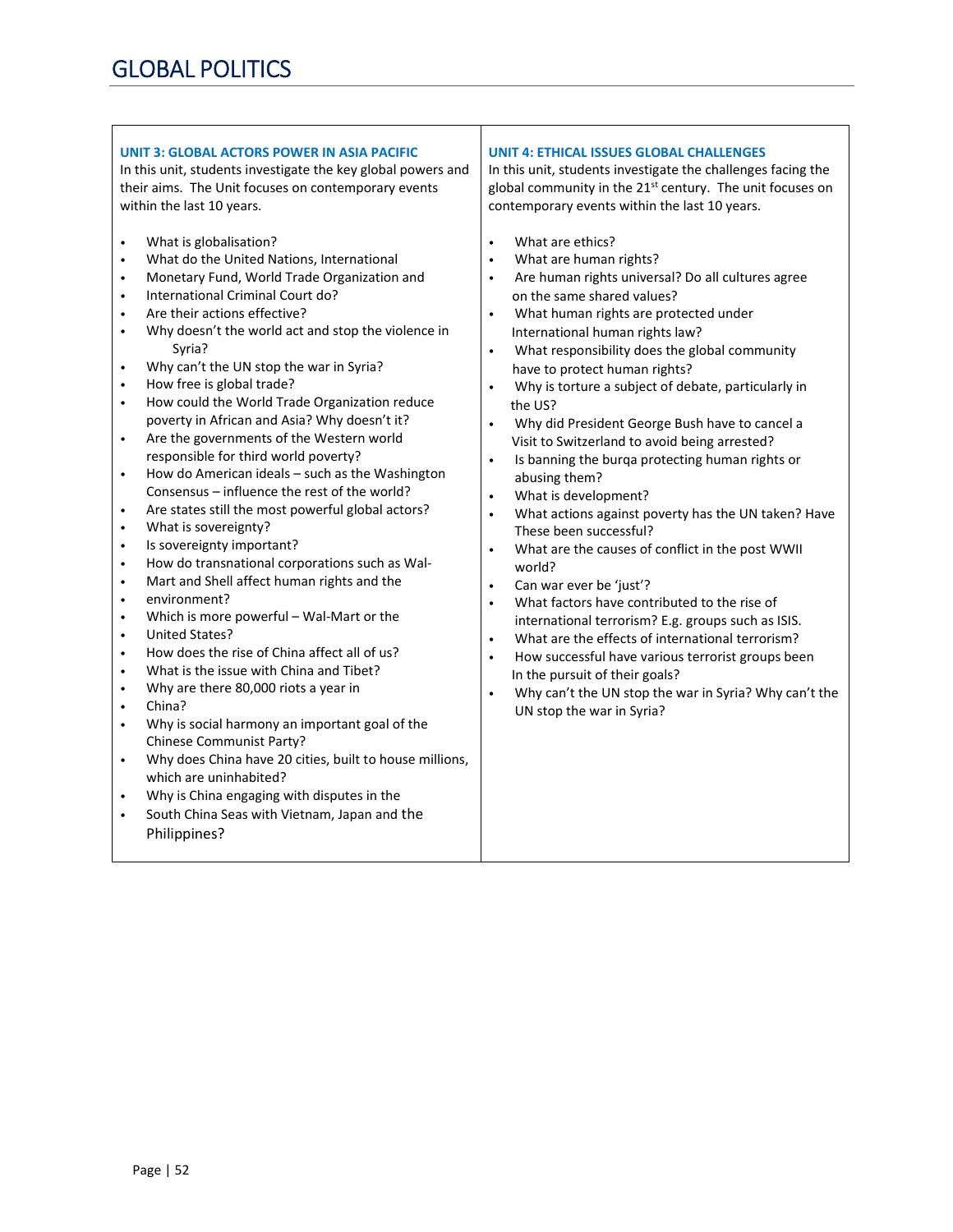# LOTE: INDONESIAN

## **WHY STUDY LOTE (INDONESIAN)?**

Language learning makes the world much smaller; when linked with the new information highway the world becomes one giant classroom providing:

- the chance to experience another culture
- the chance to communicate with people from other countries
- the chance to travel
- the chance to pursue a wide range of career options
- a greater understanding of how languages work, especially English
- the added bonus of a Study Score adjustment for Language studies.

## **DESCRIPTION**

The study of Indonesian incorporates three prescribed themes of *The Individual, Indonesian Speaking Communities & the World around us.* These will be integrated into a number of learning experiences, including conversations, interviews, films, pop songs, poetry, cooking, excursions, as well as set written, oral and aural tasks.

The costs associated with studying Indonesian include the purchase of a dictionary and set text that will be used throughout Units  $1 - 4$ . Students will participate in a number of excursions – allow approximately \$15 per year.

#### *To study Indonesian at Units1, 2, 3 or 4 it is essential that you have successfully completed the previous unit/s.*

## **ASSESSMENT**

## UNIT 1 & 2

There are a variety of written, oral and aural assessment tasks, as part of the School‐Assessed Coursework. These include conversation or interviews, role plays, viewing and analysing films, reading articles and researching on the internet. There will also be an Examination at the end of each semester.

## UNIT 3 & 4

The assessment is determined by VCAA. School‐Assessed Coursework at Unit 3 and Unit 4 will contribute 25% respectively to the final assessment. The Oral Examination will contribute 12.5% and the End‐of‐Year Written Examination will contribute 37.5%.

## **WHERE DOES LOTE (INDONESIAN) LEAD TO?**

Languages open up many different career options as well as contribute to personal development. Many employers actually advertise for applicants with a second language. Career options include: trade, hospitality, retail & tourism. Large corporations value employees with a second language and offer inducements such as further study & travel promotion. Students should seek more information from universities, TAFE colleges, private providers and/or the Careers and Pathways Leader.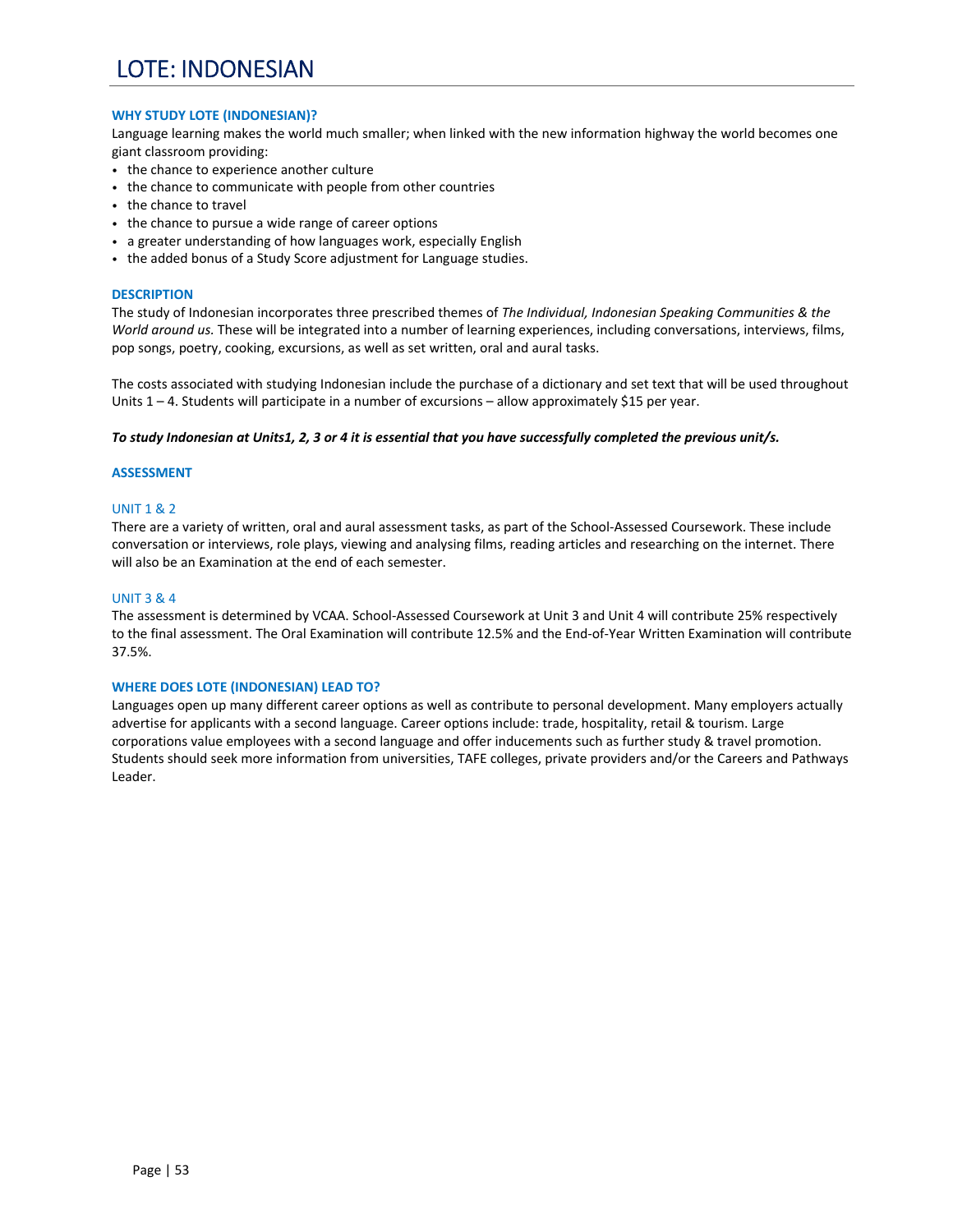# LOTE: INDONESIAN

# **UNIT 1**

You will explore issues related to the Individual and Indonesian speaking communities including personal identity and lifestyle and Culture heritage through the following topics:

- Personal Identity: Cultural Identity
- Lifestyles: Teenager life
- Lifestyles: Rural and urban life

# **UNIT 2**

You will explore issues related to Indonesian speaking communities including traditional art, music, religious & community celebrations and environmental issues through the following topics:

- Environmental Issues: Wildlife protection
- Global and contemporary society: Globalisation
- Cultural heritage: traditional arts and entertainment.

# **UNIT 3**

You will look at areas of the world around us such as global and contemporary society, Communication and media, education and aspirations as well as social issues, through the following topics:

- Education and Aspirations: Future aspirations
- Communication and media: Social Media
- Global and contemporary society: Social Issues

# **UNIT 4**

You will look at Indonesian Speaking Communities and the Changing World through the following topics:

- Environmental Issues: Water Pollution
- Cultural heritage: traditions and celebrations of different ethnic in Indonesia.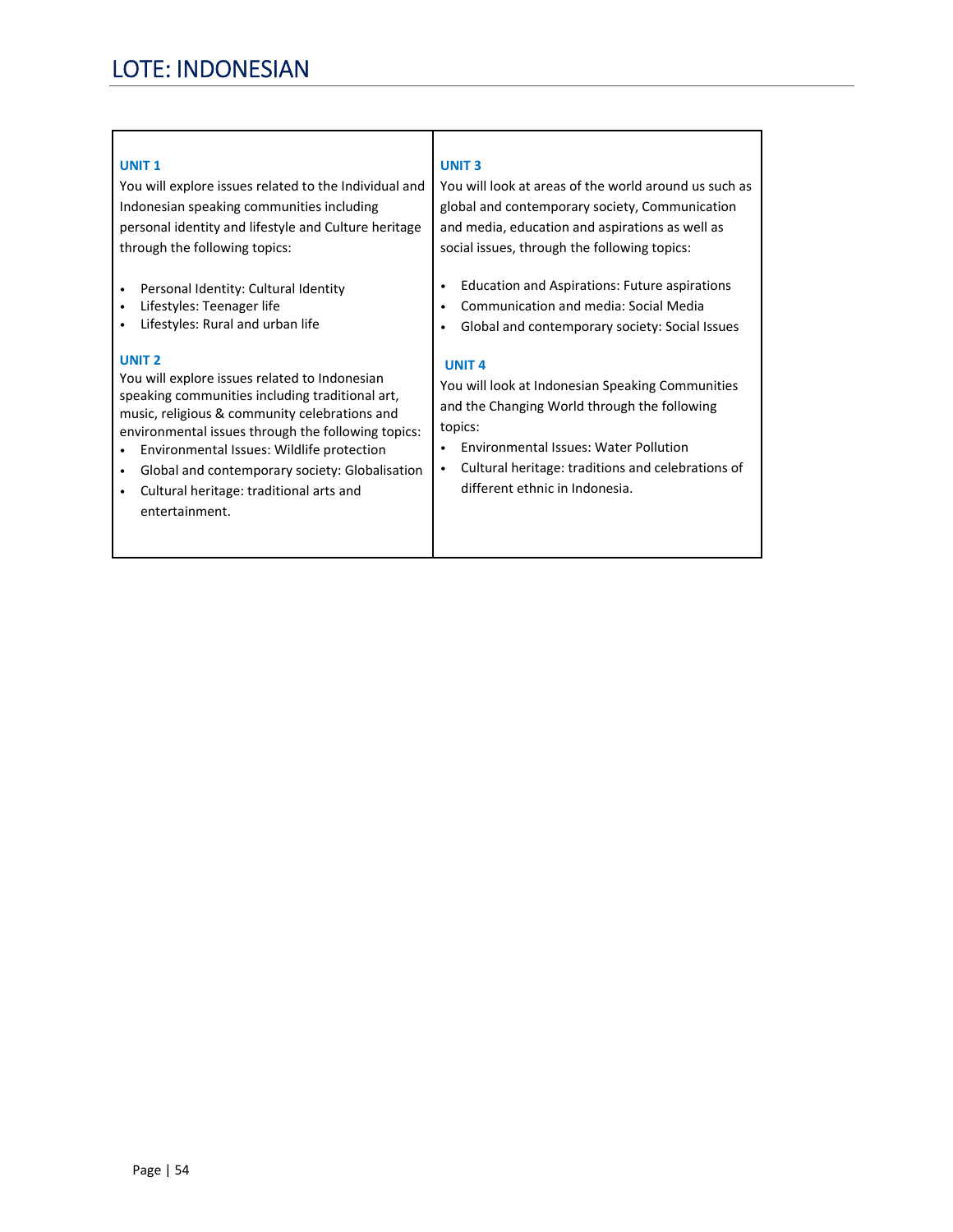# LOTE: ITALIAN

### **WHY STUDY LOTE (ITALIAN)?**

Language learning makes the world much smaller. When linked with the new information highway, the world becomes one giant classroom providing:

- the chance to experience another culture
- the chance to communicate with people from other countries
- the chance to travel
- the chance to pursue a wide range of career options
- a greater understanding of how languages work, especially English
- the added bonus of a Study Score adjustment for Language studies.

#### **DESCRIPTION**

The study of Italian incorporates three prescribed themes of *The Individual, Italian Speaking Communities* and *The World Around Us.* These are integrated into a number of learning experiences, including conversations, interviews, films, pop songs, poetry, cooking, excursions, as well as set written, oral and aural tasks and use of online computer programs.

The costs associated with studying Italian include the purchase of a set text, Esplora Senior 1, plus the retention of the dictionary and verb book from Year 10. As well, students will participate in a number of excursions.

#### *To study Italian at Units 1, 2, 3 or 4, it is essential that you have successfully completed the previous units*

#### **ASSESSMENT**

#### UNITS 1 & 2

There are a variety of written, oral and aural assessment tasks, as part of the School‐ Assessed Coursework. These include interviews, role plays, viewing and analysing films, reading articles and researching on the internet. Also included is an Examination at the end of each semester.

#### UNITS 3 & 4

The assessment is determined by VCAA. School‐Assessed Coursework at Unit 3 and Unit 4 will contribute 25% respectively to the final assessment. The End-of-Year Oral Examination and Written Examination will together contribute 50%.

#### **WHERE DOES LOTE (ITALIAN) LEAD TO?**

Languages open up many different career options as well as personal development. Many employers actually advertise for applicants with a second language. Career options include: trade, hospitality, retail, tourism. Large corporations value employees with a second language and offer inducements such as further study, travel promotion. Students should seek more information from universities, TAFE colleges, private providers and/or the Careers Coordinator.

#### **STUDENT COMMENT:**

*Studying Italian has been one of my greatest choices in regards to my VCE studies. Not only is it amazing and beautiful to study, it has actually aided me in many of my other subjects, such as English, where I have been able to link knowledge of topics such as grammar and current events learnt in Italian to those skills being learnt in English; there are many girls in my year level, in fact, who now regret not continuing with the language. Studying Italian also allowed me to travel to Italy for three weeks, which is honestly the best thing I have ever done in my life. My knowledge of the language improved, as well as my cultural knowledge; it really was amazing to be able to travel to a foreign country, speak the language and be understood by the locals: Italian is most definitely a subject I recommend studying*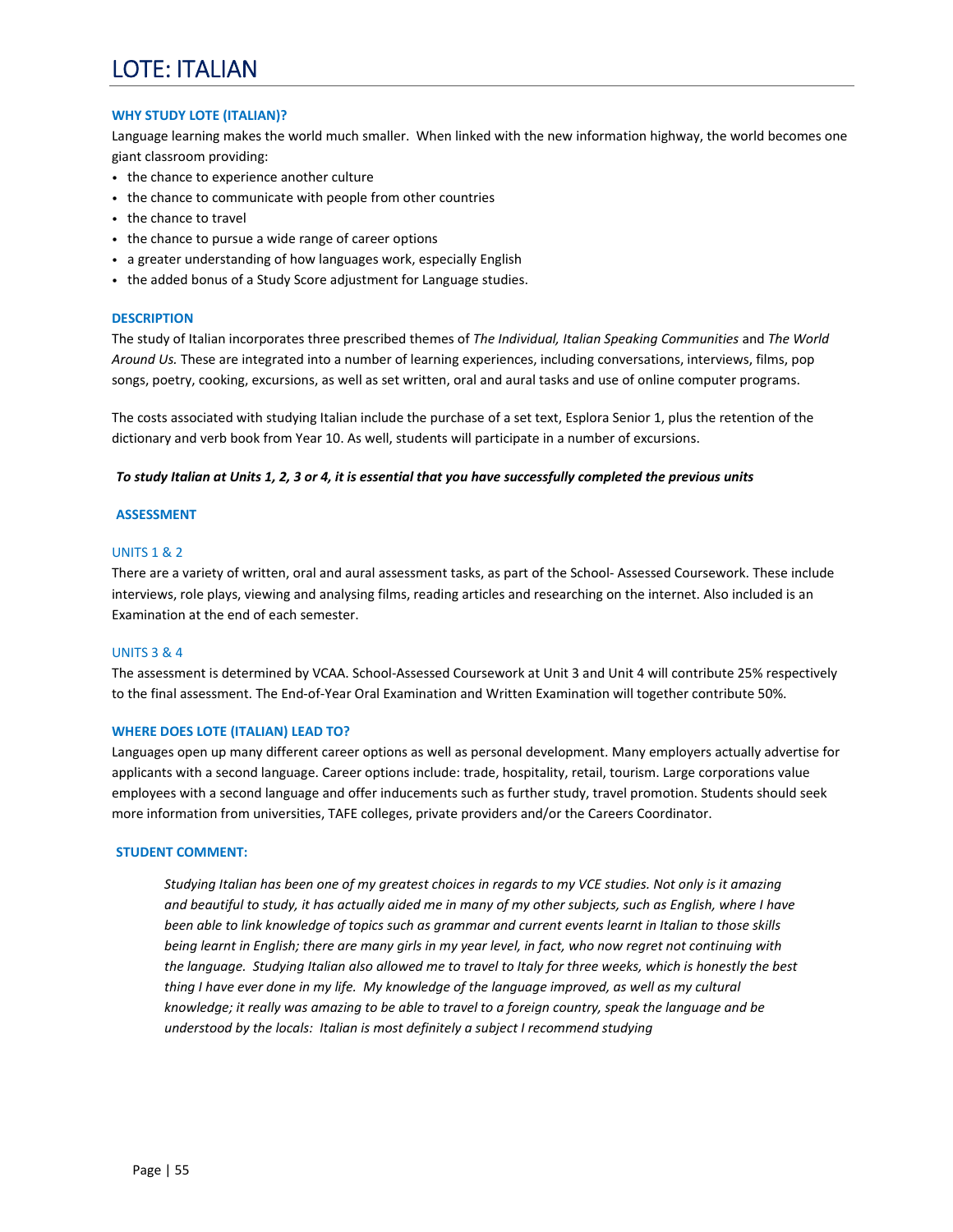# LOTE: ITALIAN

# **UNIT 1**

You will explore issues related to the Individual and Italian Speaking Communities including sports & hobbies, Italian films, pop songs, fashion through the following topics:

- Family & Relationships
- Personal Identity
- Italian Passions
- World of Work
- School Life

# **UNIT 2**

You will explore issues related to Italian Speaking Communities through the following topics:

- Pastimes Cinema
- Tourism
- Italian History
- Festivals

# **UNIT 3**

You will continue to explore issues within the themes of Individual, Italian Speaking Communities and the Changing World. Through the following topics:

- Text study of an Italian Novel
- Health
- The Environment

# **UNIT 4**

Unit 4 includes a 'detailed study' of a particular topic. This prepares the student for part of the final oral Examination. The remaining topics continue to focus on the 'Changing World" and include :‐

- Technology
- Recent Migration into Australia

Throughout Units 3 and 4, students undertake preparation for the end of year oral and written exams.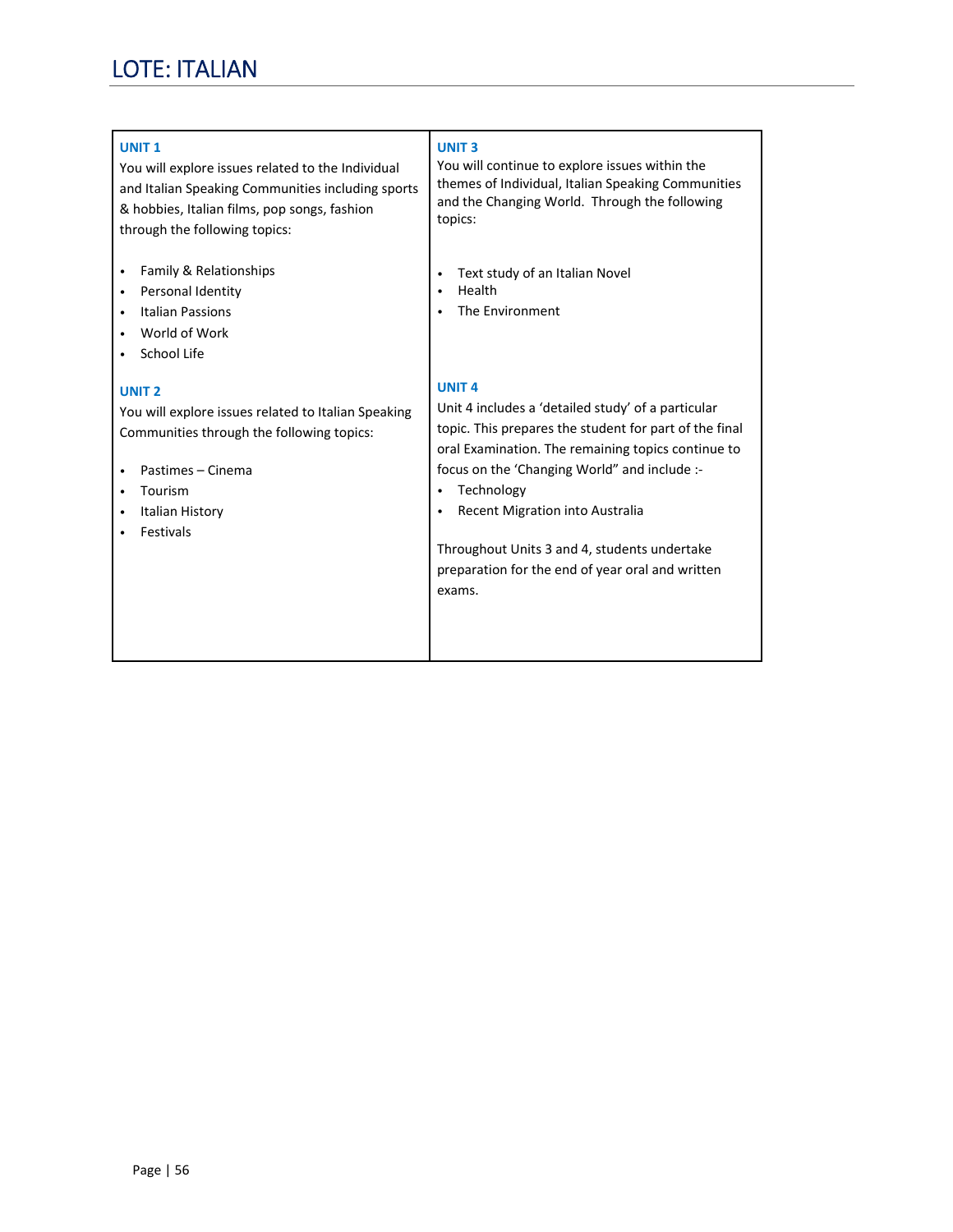### **WHY STUDY GENERAL MATHEMATICS?**

The study of General Mathematics enables students to process and analyse information and to apply rules to solve a range of problems. It allows students to think in logical and analytical ways and to set work out neatly. General Mathematics is a good choice for students who want to study Mathematics in Year 11 but aren't interested in Mathematical Methods. Studying General Mathematics enables them to undertake Further Mathematics Units 3 and 4, if they choose to continue with Mathematics in Year 12.

### **DESCRIPTION OF THE SUBJECT**

General Mathematics includes core topics in the area of Statistics and Business Mathematics, modules on, Functions and Graphs, Linear Programming and Matrices. Emphasis is given to the application of technology and the interpretation of results.

All students undertaking General Mathematics need to have a CAS (computer algebra system) calculator. These are used extensively throughout the course and are allowed to be used in Examinations in Units 1 and 2. The recommended calculator for purchase is the Texas Instruments TI‐Nspire CAS, which is also used in Mathematical Methods and should be retained from Year 10. The price is approximately \$210.

#### **ASSESMENT**

## UNITS 1 & 2

Assessment of Units 1 and 2 involves a series of topic tests to confirm students' understanding of skills practice and standard applications. Students will also undertake problem solving and modelling exercises, and complete investigative projects to determine satisfactory completion of prescribed outcomes. Students are allowed to use calculators and a bound reference book for all assessment tasks.

Assessment tasks, class activities and other set tasks are used to determine satisfactory completion of the unit.

#### **WHERE DOES GENERAL MATHEMATICS LEAD TO?**

Students who study General Mathematics can choose to study Further Mathematics Units 3 and 4. Students who do not intend to study a Unit 3 and 4 Mathematics are recommended to study Units 1 & 2 Mathematics as many employers like to see that their potential employees have a minimum standard of mathematics skill. Also, some university courses require a Year 12 sequence or two units of VCE Mathematics, for example primary teaching courses. In the long term, Mathematics can lead to careers in finance and business, computing and gaming, telecommunications, defence, health and science, to name just a few. Please check the VTAC Guide or see the Careers and Pathways Coordinator or your Mathematics Teacher for advice.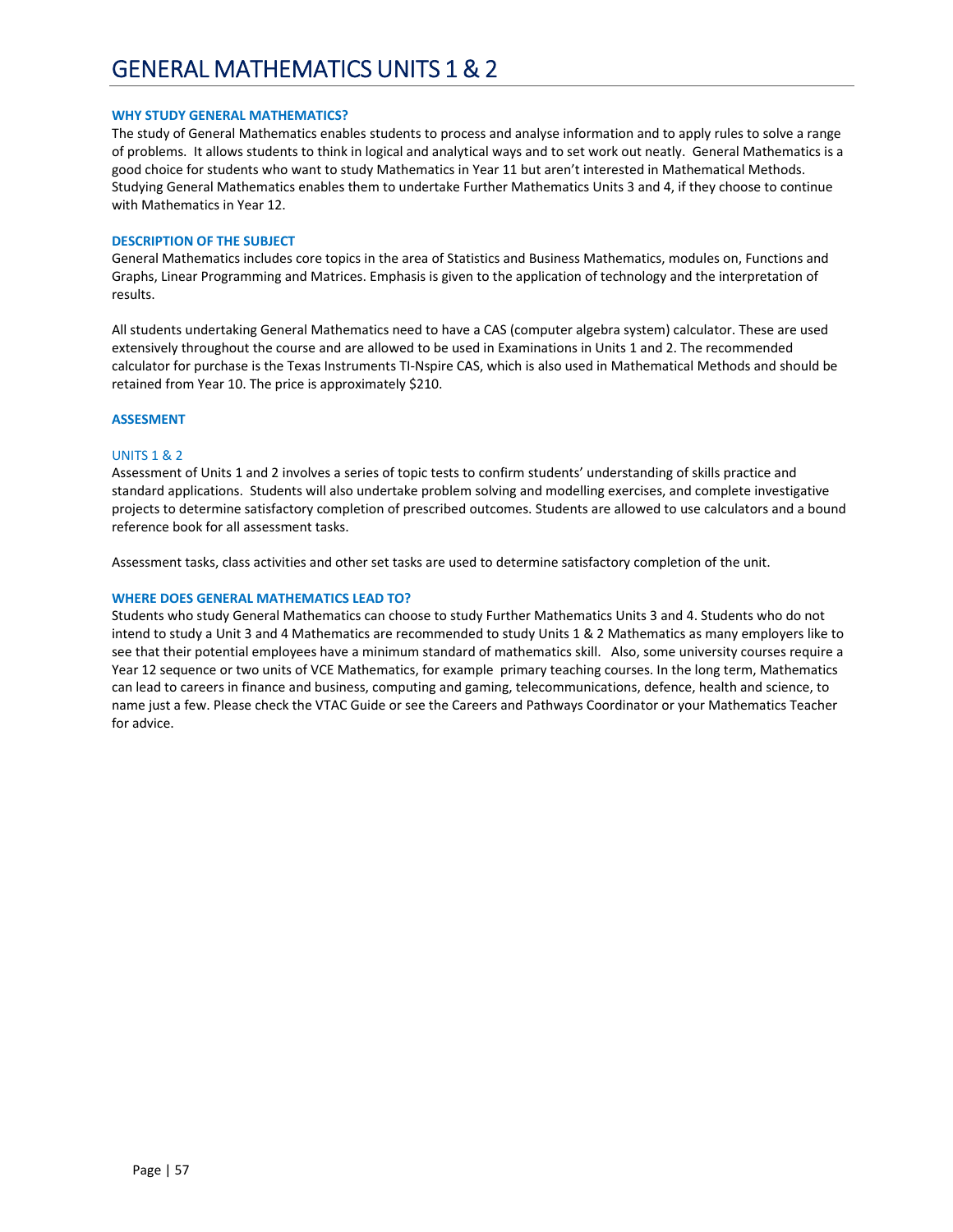| <b>UNIT1</b>                                                     | <b>UNIT 2</b>                                        |
|------------------------------------------------------------------|------------------------------------------------------|
| Statistics: Univariate Data includes: "Investigating and         | Business Mathematics Include: "Financial Arithmetic" |
| comparing data distributions"                                    | <b>Arithmetic Techniques</b><br>$\bullet$            |
| Types of data, tables and graphs                                 | <b>Making Money</b><br>$\bullet$                     |
| Mean, median, mode                                               | Taxation<br>$\bullet$                                |
| Range, quartiles, standard deviation                             | <b>Investing and Borrowing</b><br>$\bullet$          |
|                                                                  | Profit and Loss and Inflation<br>$\bullet$           |
| Statistics Bivariate Data Includes: "Investigating               | Break-even analysis<br>$\bullet$                     |
| relationships between two numerical variables".                  | Hire-Purchase<br>$\bullet$                           |
| Scatter plots                                                    | Depreciation<br>$\bullet$                            |
| Correlation                                                      |                                                      |
|                                                                  | Discrete Mathematics:                                |
| Linear regression: "Linear Graphs and Models"                    | <b>Matrices</b><br>٠                                 |
| <b>Graphs and Relations:</b>                                     | Matrix Algebra<br>$\bullet$                          |
| Simplifying, expanding and solving linear equations<br>$\bullet$ | Problem Solving using matrices<br>$\bullet$          |
| Transposition and substitution                                   | Number patterns and recursion<br>$\bullet$           |
| Simultaneous equations<br>$\bullet$                              |                                                      |
| Graphing linear equations<br>$\bullet$                           | Sequences: "Number Patterns and Recursion"           |
| Equations of straight lines<br>$\bullet$                         | Arithmetic sequences                                 |
| Parallel and perpendicular lines<br>$\bullet$                    | Geometric sequences<br>$\bullet$                     |
|                                                                  |                                                      |
| Linear Programming includes: "Inequalities and Linear            |                                                      |
| Programming"                                                     |                                                      |
| Graphing in equations                                            |                                                      |
| Maximum and minimum points<br>$\bullet$                          |                                                      |
| Using intersections of half planes<br>$\bullet$                  |                                                      |
| Variables, constraints                                           |                                                      |
| Linear programming solutions                                     |                                                      |
|                                                                  |                                                      |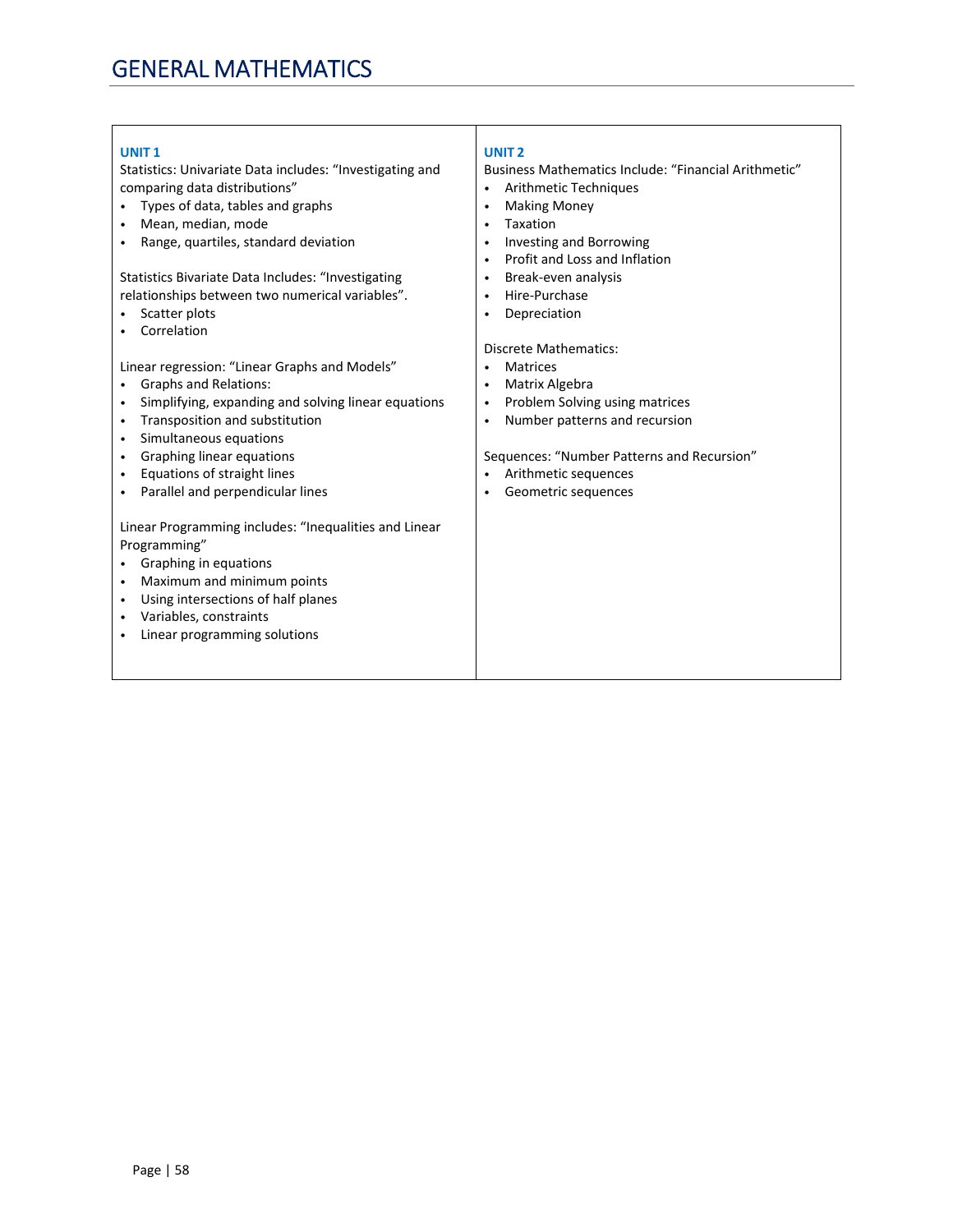# SPECIALIST MATHEMATICS: UNITS 1 & 2

#### **WHY STUDY SPECIALIST MATHEMATICS?**

Specialist Mathematics 1 & 2 should be chosen along with Mathematical Methods to give the students a thorough preparation for Specialist Mathematics 3 & 4, or to help them decide whether or not to choose Specialist Mathematics. It would also be beneficial for all students intending to choose Mathematical Methods 3 & 4 and Further Mathematics 3 & 4 in Year 12.

#### **DESCRIPTION**

Specialist Mathematics Units 1 & 2 course supplements both the Mathematical Methods and General Mathematics for Further courses. This study must be taken together with Mathematical Methods 1 & 2.

The main focus for the course is algebraic skills and techniques, along with problem solving strategies. Students should have strong basic algebraic and analytical skills. The topics covered will prepare students if they choose to do Mathematical Methods 3 & 4 in combination with either Further Mathematics or Specialist Mathematics, or if they choose only Mathematical Methods 3 & 4.

All students undertaking Specialist Mathematics Units 1 & 2 need to have a CAS (computer algebra system) calculator. These are used extensively throughout the course and are allowed to be used in Examinations in Units 3 & 4. The recommended calculator for purchase is the Texas Instruments TI‐ Nspire, which is also used in Mathematical Methods and should be retained from Year 10.

#### **ASSESSMENT**

#### UNITS 1 & 2

Assessment in Units 1 & 2 is entirely school‐based and consists of unit examinations, tests and investigative projects. In all assessment tasks, students are required to satisfy prescribed outcomes.

Assessment tasks, class activities and other set tasks are used to determine satisfactory completion of the unit.

#### **WHERE DOES SPECIALIST MATHEMATICS UNIT 1 & 2 LEAD TO?**

Specialist Mathematics Unit 1 and 2 is recommended for students wanting to study Mathematical Methods 3 & 4 with Specialist Mathematics 3 & 4 and/or Further Mathematics 3 & 4. It must be taken in addition to Mathematical Methods 1 & 2.

In the long term, Mathematics can lead to careers in finance and business, computing and gaming, telecommunications, defence, engineering and technology, health and science, to name just a few.

| <b>UNIT1</b>                                    | <b>UNIT 2</b>                                   |
|-------------------------------------------------|-------------------------------------------------|
| Arithmetic and number:                          | Geometry, measurement and trigonometry:         |
| Number systems and recursion                    | Vectors in the plane                            |
|                                                 |                                                 |
| Geometry, measurement and trigonometry:         | Graphs of linear and non-linear relations:      |
| Geometry in the plane and proof                 | Graphs of non-linear relations                  |
|                                                 | Kinematics<br>٠                                 |
|                                                 |                                                 |
| Statistics:                                     |                                                 |
| Simulation, sampling and sampling distributions | Algebra and structure:                          |
|                                                 | Transformations, trigonometry and matrices<br>٠ |
| Arithmetic and number:                          |                                                 |
| Principles of counting                          |                                                 |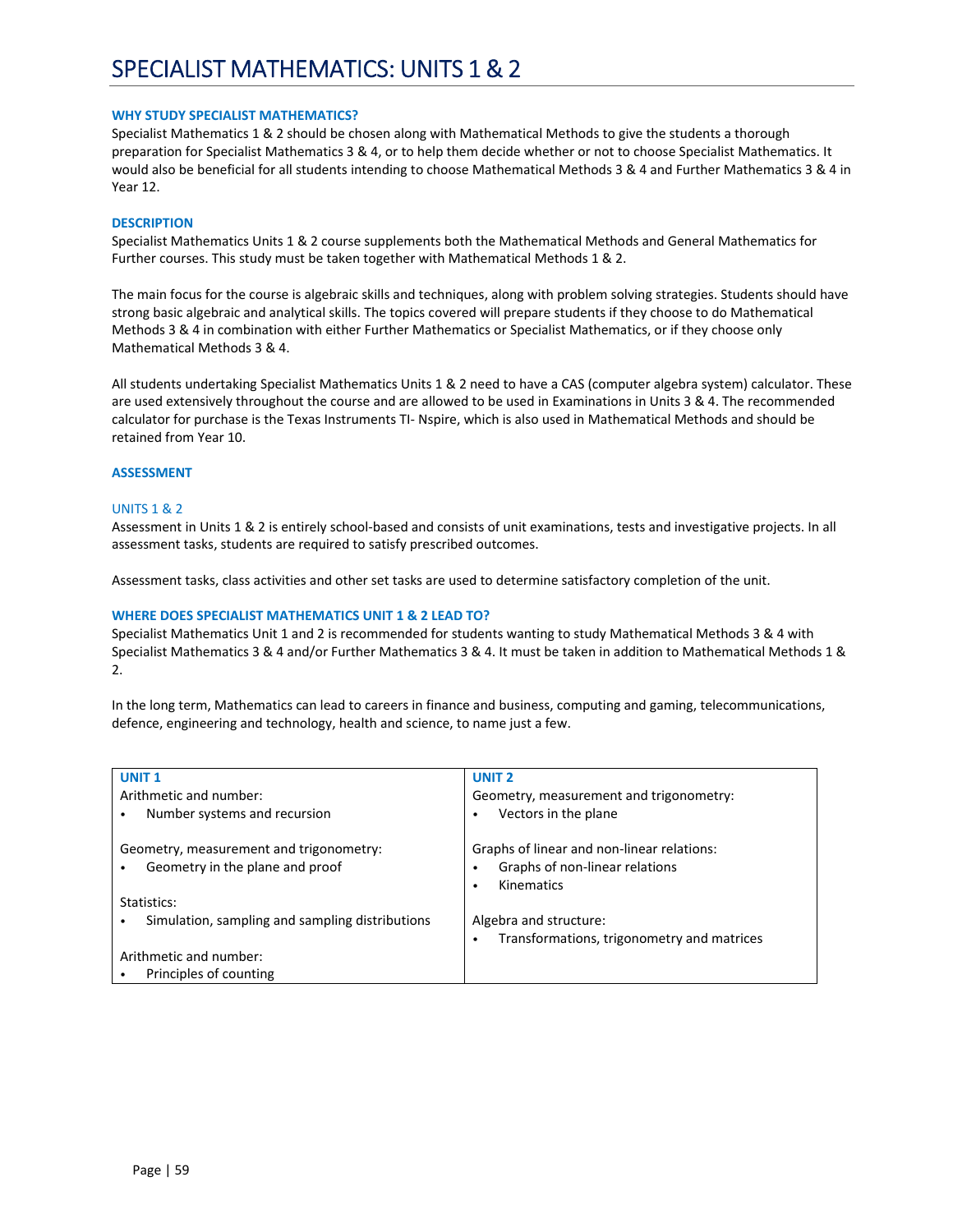# SPECIALIST MATHEMATICS: UNITS 3 & 4

### **WHY STUDY SPECIALIST MATHEMATICS?**

Specialist Mathematics 3 and 4 is a preferred subject for many tertiary courses including engineering, surveying, architecture and other courses requiring the highest level of Mathematics in the VCE. Specialist Mathematics is studied in conjunction with Mathematical Methods 3 and 4. Students who study Specialist Mathematics are expected to have well advanced algebraic skills and very high competence in all areas of mathematics.

#### **DESCRIPTION**

Areas of study include coordinate geometry, algebra, differential and integral calculus, vectors in two and three dimensions, kinematics, complex numbers, and circular functions and their inverses.

The recommended calculator is the Texas Instruments TI‐ Nspire, which should be retained from Year 11. The price is approximately \$200.

#### **ENTRANCE REQUIREMENTS**

Students intending to do Specialist Mathematics should have completed both Mathematical Methods 1 and 2 and Specialist Mathematics Unit 1 and 2. They should also have either completed or be concurrently enrolled in Mathematics Methods 3 and 4. It is highly recommended that students should study Physics (3 & 4) while studying this subject for a better understanding.

#### **ASSESSMENT**

#### UNITS 3 & 4

Assessment is mandated by the VCAA and made up of the End‐of‐Year Examination and School‐ Assessed Coursework in Units 3 & 4.

There are two externally set Examinations at the end of the year, each covering all areas of studies. Examination 1: 22%, Short Answer, 1 hour, calculator free/notes free; Examination 2: 44%, Multiple Choice/Analysis Questions, 2 hours, access to notes and calculator.

School‐Assessed Coursework: 34%, 3 tasks including 1 Application Task, 1 Modeling Task and 1 Problem Solving task where students are required to satisfy prescribed outcomes.

Students must maintain satisfactory results for both units to receive a Study Score for the course.

## **WHERE DOES SPECIALIST MATHEMATICS LEAD TO?**

Specialist Mathematics leads to a variety of engineering courses – civil, mechanical, chemical, and aeronautical and other courses including medical radiation, mathematics and science teaching courses, and courses in robotics, and photonics.

| <b>UNIT3</b>                                          | <b>UNIT4</b>                                           |
|-------------------------------------------------------|--------------------------------------------------------|
| Unit 3 covers complex numbers, vectors, trigonometry, | Unit 4 covers more integral calculus, kinematics,      |
| differential and integral calculus, trigonometry, and | differential equations, vector calculus and mechanics. |
| coordinate geometry.                                  | Statistics and Probability are also covered.           |
|                                                       |                                                        |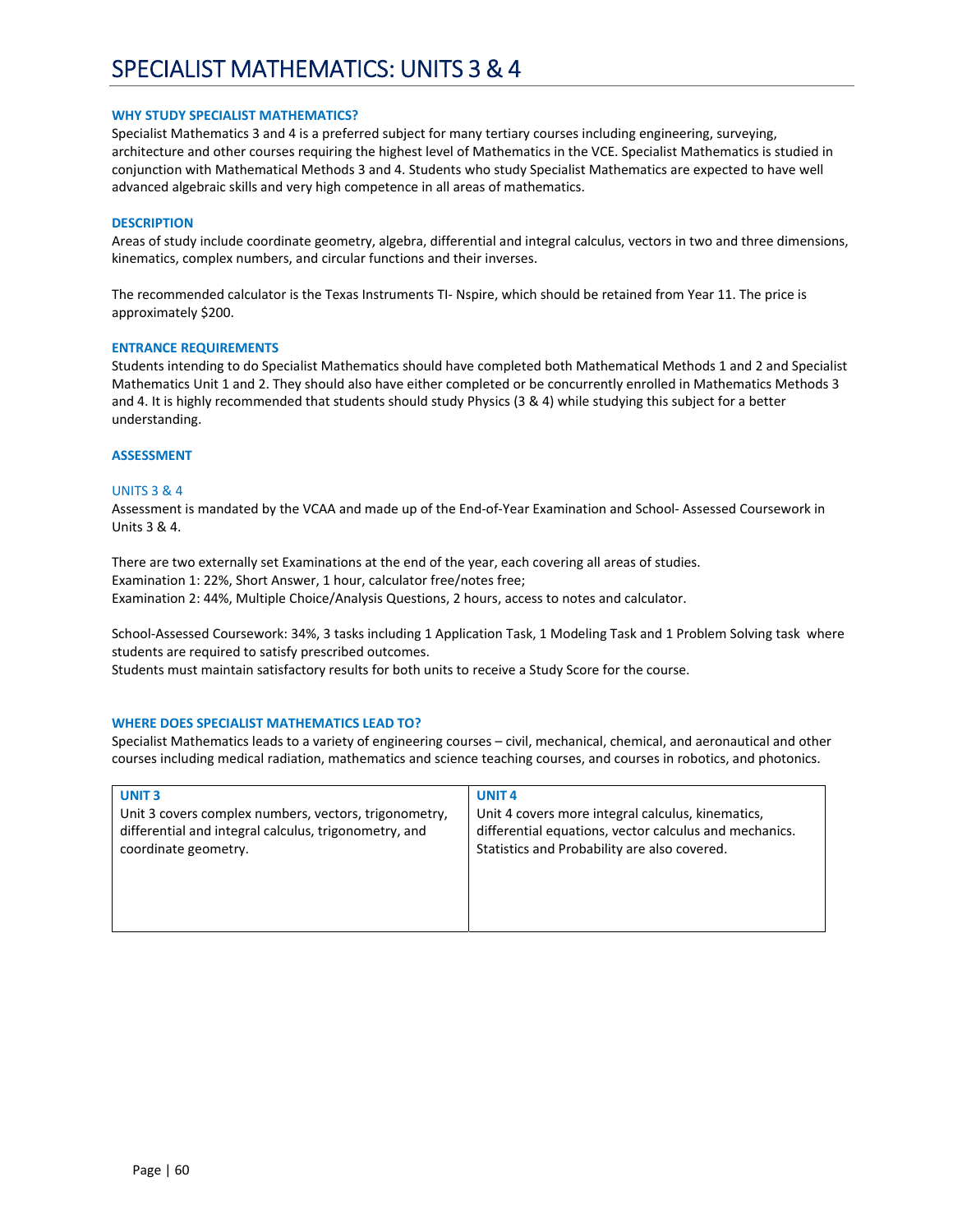### **WHY STUDY FURTHER MATHEMATICS?**

Further Mathematics is a good choice for a student wanting to pursue a mathematics subject in year 12 It satisfies some university prerequisite requirements and works well in combination with Accounting, Economics, Business Studies or Psychology. Students who are proficient at Mathematics may like to broaden their skills and capitalise on their strengths by doing both Further Mathematics and Mathematical Methods.

#### **DESCRIPTION**

Further Mathematics includes a Core Unit for Unit 3 and two modules for Unit 4. Students will further develop the skills and understanding they have gained from General Mathematics in the fields of statistics, graphing and linear modelling, business‐related mathematics and matrices. Emphasis is given to the application of technology and the interpretation of results. It is highly recommended that students complete Units 1 & 2 of General Mathematics or Mathematical Methods before studying Further Mathematics at Year 12. Students will need a TI‐Nspire CAS Calculator, which should be retained from Year 11.

#### **ASSESSMENT**

#### UNITS 3 & 4

Assessment is mandated by the VCAA and made up of written examinations and School‐Assessed Coursework.

There are two End‐of‐Year Examinations Examination 1 ‐ multiple choice; Examination 2 ‐ extended response questions each is worth 34% and covering all four modules.

School‐Assessed Coursework is set by school and consists of four tasks, one in each topic, assessed in class and/or timetabled after school sessions throughout the year. These include an extended application task on statistics and problemsolving and modelling tasks for each of the 3 remaining topics. Students are required to satisfactorily complete prescribed outcomes for each assessment task.

## **WHERE DOES FURTHER MATHEMATICS LEAD TO?**

Many university courses require a Unit 3 & 4 Mathematics sequence as a prerequisite. In addition, the statistics element of Further Mathematics is beneficial for studies such as Psychology, and the statistics and business-related mathematics modules give a foundation of skills for many business courses. Students are encouraged to seek advice on mathematical prerequisites from universities, TAFE colleges, private providers and/or the Careers Leader.

| <b>UNIT3</b><br>Data Analysis:<br><b>Representing Data</b><br>Data Analysis<br>Modeling linear associations<br><b>Time Series</b> | UNIT <sub>4</sub><br><b>Graphs and Relations includes:</b><br>Linear graphing<br>Break even analysis<br>٠<br>Linear programming<br>Non-linear graphs<br>٠ |
|-----------------------------------------------------------------------------------------------------------------------------------|-----------------------------------------------------------------------------------------------------------------------------------------------------------|
| <b>Recursion and Financial Modeling</b><br>Depreciation<br>Loans and Investments<br>Annuities and Perpetuities                    | Matrices Includes:<br>Matrix, addition and subtraction<br>٠<br>Using Matrices to solve simultaneous Equations<br>٠<br><b>Transition Matrices</b><br>٠     |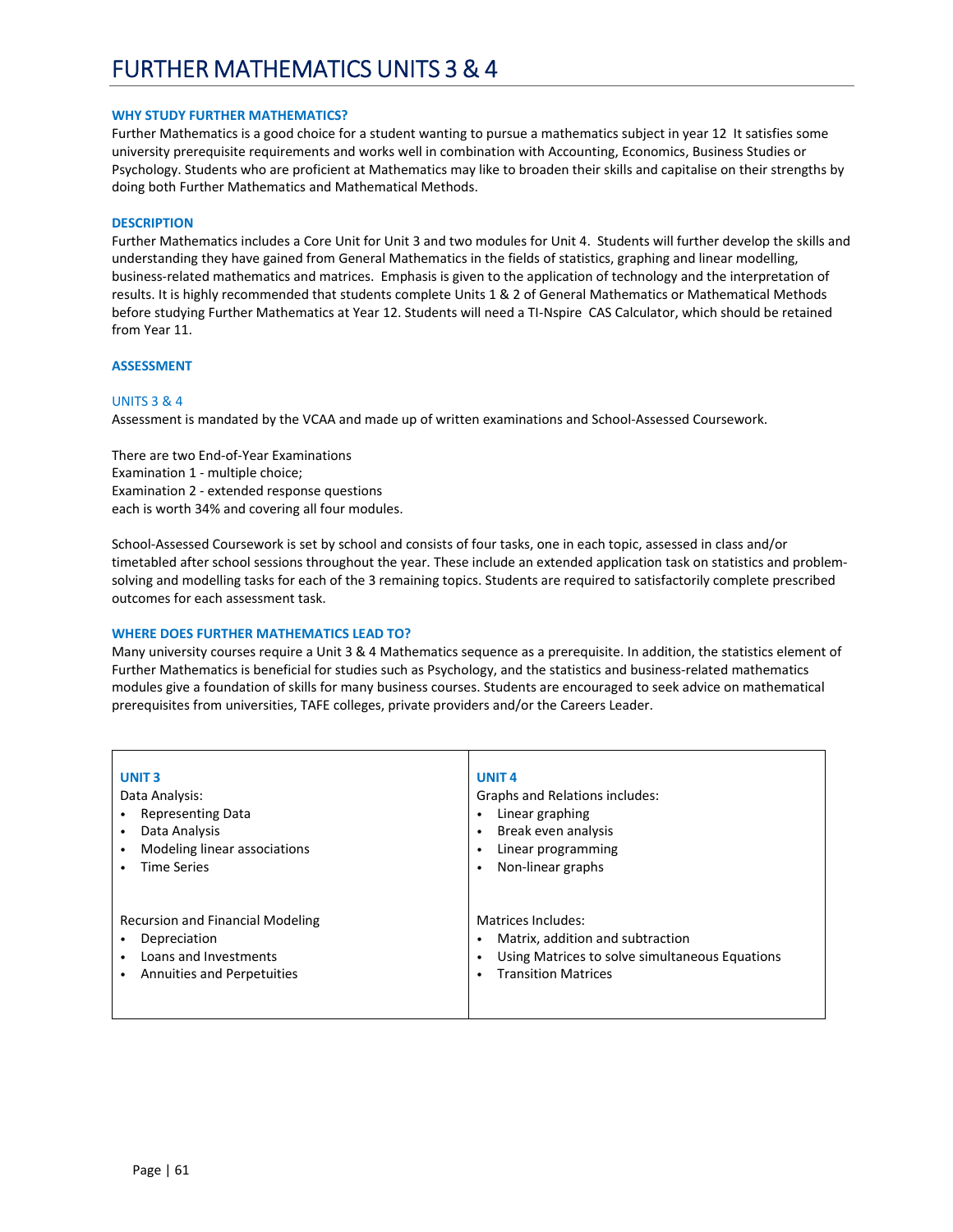# MATHEMATICAL METHODS

### **WHY STUDY MATHEMATICAL METHODS?**

Mathematical Methods is a good choice for the student who enjoys Mathematics and is confident in all strands of Mathematics, especially in the area of algebra and graphs drawn on the Cartesian Plane.

Many tertiary institutions list Mathematical Methods as a prerequisite study for certain specific courses. You should only consider Unit 1 and 2 Mathematical Methods if you are averaging over 75% in year 10 Mathematics.

#### **DESCRIPTION**

The main emphasis in Mathematical Methods is the study of functions and their graphs, coordinate geometry and analytical algebra and calculus, and a substantial part of the course is devoted to probability. Students will be expected to have strong algebraic skills as well as the ability to apply these skills to complex problem solving situations. It is recommended that students must achieve at **least a B** average in Year 10 Mathematics before considering doing Mathematics Methods.

Appropriate choice and application of technology is one of the outcomes of this study. As such, knowledge and competence in using calculators are required. All students undertaking Mathematical Methods need to have a CAS (computer algebra system) calculator. These are used extensively throughout the course and are allowed to be used in Examinations in Units 3 and 4. The prescribed calculator for purchase is the Texas Instruments TI‐Nspire, which is also used in General Mathematics and should be retained from Year 10. The price is approx. \$200.

#### **ASSESSMENT**

#### UNITS 1 & 2

Assessment in Units 1& 2 is entirely school‐based and consists of unit Examinations, tests and application/analysis tasks. The Examinations will be structured similarly to those of Units 3 and 4.

#### UNITS 3 & 4

Assessment is mandated by the VCAA and made up of written examinations and School-Assessed Coursework in Units 3 & 4. There are two externally set End‐of‐Year Examinations, each covering all areas of studies. Examination 1: 22%, Short Answer, 1 hour, calculator free/notes free; Examination 2: 44%, Multiple Choice/Analysis Questions, 2 hours, access to notes and calculator.

School‐Assessed Coursework: 34%: 3 tasks including modelling, problem‐solving and application tasks where students are required to demonstrate satisfactory completion of prescribed outcomes.

School‐Assessed Coursework and other set tasks are used to determine satisfactory completion of the units. For Units 3 and 4, students must obtain a satisfactory result for both units to receive a Study Score for the course.

#### **WHERE DOES MATHEMATICAL METHODS LEAD TO?**

Units 1 & 2 are a prerequisite for Mathematical Methods 3 & 4, while Units 3 & 4 are a requirement for Specialist Mathematics 3 & 4. Students from Methods 1 & 2 can also continue to Further Mathematics 3 & 4. Mathematical Methods is traditionally a prerequisite for science-based courses such as Engineering (although this does vary for different tertiary institutions) as well as some other courses, such as Business/Commerce.

| <b>UNIT1</b><br><b>Functions and Graphs</b><br>Algebra<br>Probability<br>٠                | <b>UNIT3</b><br><b>Functions and Graphs</b><br>$\bullet$<br>Algebra<br>٠<br>Differentiation Techniques and<br>$\bullet$<br>Applications |
|-------------------------------------------------------------------------------------------|-----------------------------------------------------------------------------------------------------------------------------------------|
| UNIT <sub>2</sub><br>Calculus<br><b>Circular functions</b><br>Logarithms and Exponentials | <b>UNIT4</b><br>Anti-differentiation and<br>٠<br>Applications<br>Probability and statistics<br>$\bullet$                                |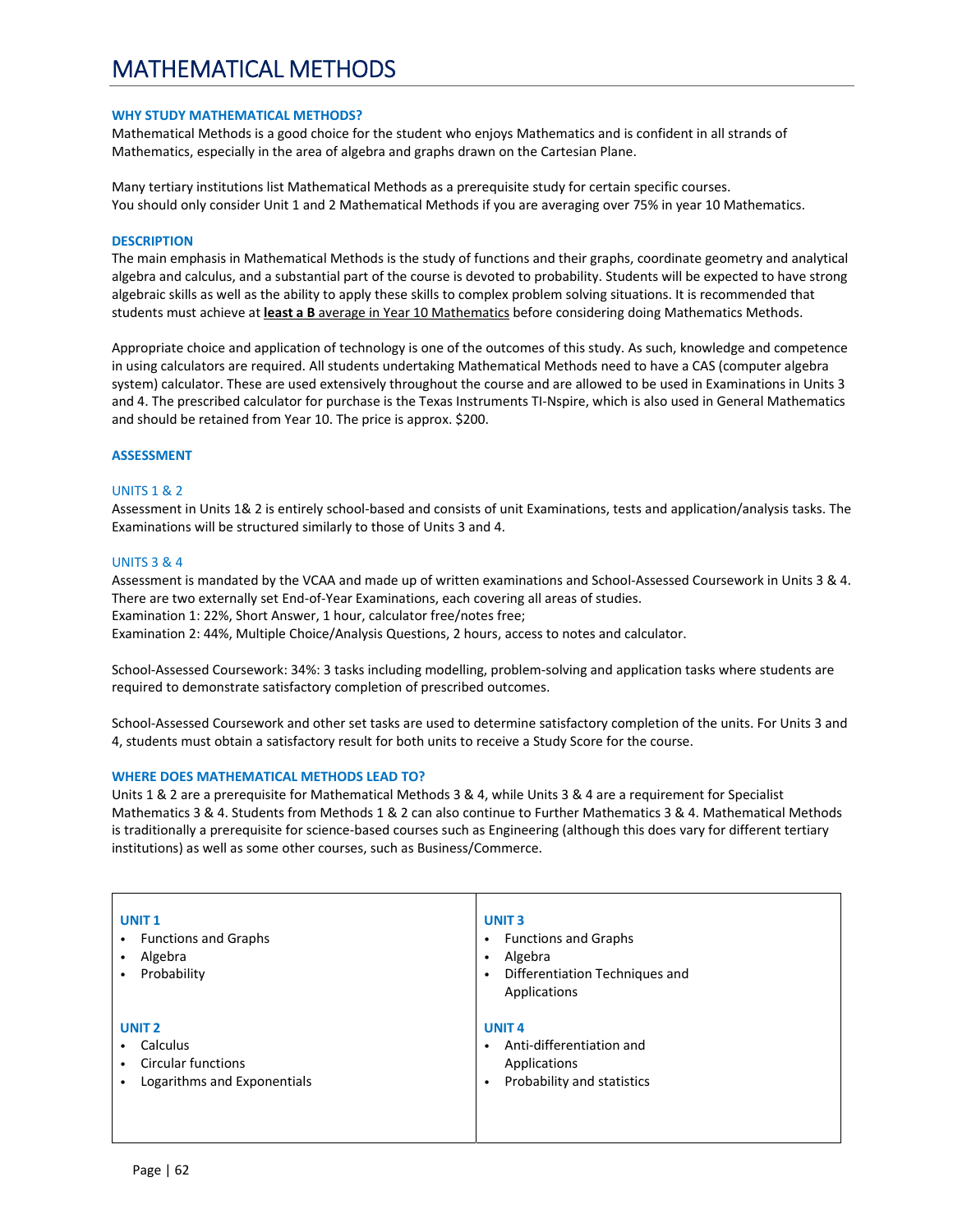### **WHY STUDY BIOLOGY?**

The study of Biology is the study of all living organisms, and the environments in which they live. It is relevant to all students as it allows them the opportunity to gain an understanding of themselves and where they fit into the scheme of all living things which at the same time provides them with a better understanding of the modern advances in technology that have aided their survival.

#### **DESCRIPTION**

Biology provides students with the opportunity to gain a greater understanding of how they function as a living organism and fit into the environment around them. It includes looking at similarities, differences and the interactions between organisms and between organisms and their environment. It also allows the investigation of continuity of life, diversity and change. An extensive study of modern biotechnology is also involved with the need for students to develop their own opinions and thoughts on such matters as genetic engineering and medical research.

It would be recommended that a student intending to study Biology Units 3 & 4, do at least one of or both Units 1 & 2. (if completing one unit, Unit 1 is preferred).

#### **ASSESSMENT**

#### UNIT 1 & 2

A variety of tasks will be used as assessment tasks for Units 1 & 2. These include practical activities, Student designed experiments power point presentation, annotated posters, data analysis, research investigations, fieldwork, tests, etc. An examination will take place at the end of each unit which will provide valuable experience and preparation for Units 3 & 4.

#### UNIT 3 & 4

The assessment of Units 3 & 4 is determined by VCAA. School‐Assessed Coursework will include tests, practical activities, oral presentations and research investigations. Unit 3 School‐Assessed Coursework contributes 16% towards the study score and Unit 4 School‐Assessed Coursework contributes 24%. The End‐of‐Year Examination contributes 60%.

#### **WHERE DOES BIOLOGY LEAD TO?**

Biology can lead to many courses beyond Year 12 in both the scientific and medical area of research. It would assist students when entering science degrees and diplomas as well as medical, health related and technology courses such as nursing.

All students are advised to check the VTAC Guide for information regarding the prerequisites for courses that they may wish to pursue.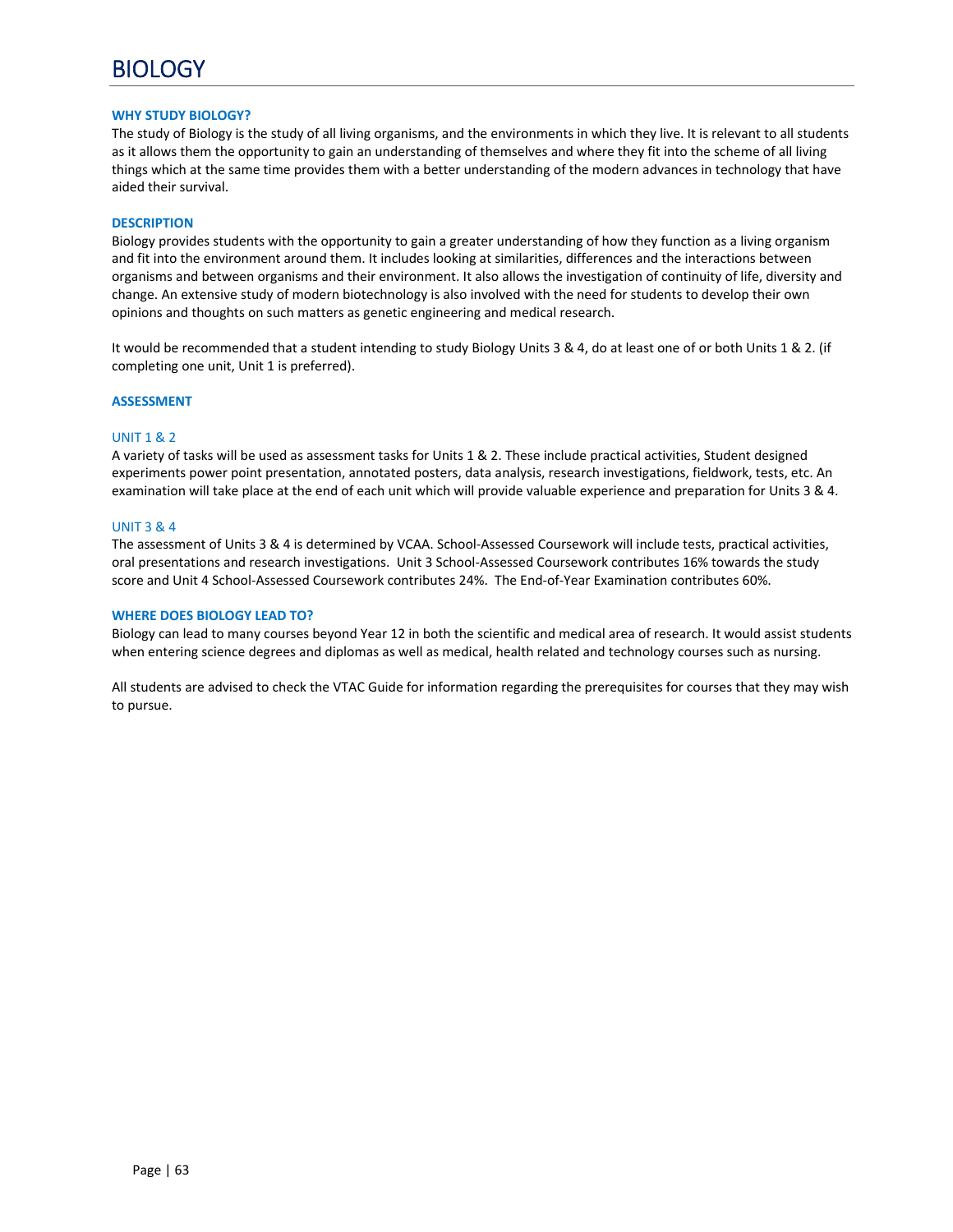# **UNIT 1: HOW DO LIVING THINGS STAY ALIVE?**

The unit explores how organisms function through the of study of cell structure and functioning; how the plasma membrane controls the movement of substances; and how organisms obtain nutrients and water, exchange gases, source energy and remove wastes. The study of how living systems sustain life is examined via the concepts of adaptations, homeostasis, classification, biodiversity, and ecology

# OUTCOME 1

 Investigate and explain how cellular structures and systems function to sustain life.

## OUTCOME 2

Explain how various adaptations enhance the survival of an individual organism, investigate the relationships between organisms that form a living community and their habitat, and analyse the impacts of factors that affect population growth.

# OUTCOME 3

Design and undertake an investigation related to the survival of an organism or species, and draw conclusions based on evidence from collected data

## **UNIT 2: HOW IS THE CONTINUITY OF LIFE MAINTAINED?**

How reproduction maintains the continuity of life is explored through the study the cell cycle, mitosis and meiosis, comparisons of asexual and sexual reproduction and the role and nature of stem cells.

The examination of how in‐ heritance explained is investigated via the nature of genes, interpreting patterns of inheritance and predict outcomes of genetic crosses; epigenetics, genetic issues and the social and ethical implications of genetic applications.

# OUTCOME 1

Compare asexual and sexual reproduction, explain how changes in the cell cycle may impact on cell or tissue function and identify the role of stem cells in cell growth, differentiation and medical therapies.

## OUTCOME 2

Apply an understanding of genetics to patterns of inheritance, genetic crosses, pedigrees, and identify the implications of genetic screening.

## OUTCOME 3

Investigate and communicate an issue in genetics and/or reproductive science.

# **UNIT 3: HOW DO CELLS MAINTAIN LIFE?**

This unit focuses on the cell as a complex chemical system, examining the plasma membrane, DNA and proteins, gene expression, photosynthesis and cellular respiration and the role of enzymes. How cells communicate is explored via the role of signalling molecules, stimulus‐response model and the signal transduction of information to initiate a response. Antigens and how they elicit an immune response, the nature of immunity, and how malfunctions in signalling pathways cause various disorders are also examined.

# OUTCOME 1

Explain the dynamic nature of the cell in terms of key cellular processes including regulation, photosynthesis and cellular respiration, and analyse factors that affect the rate of biochemical reactions.

# OUTCOME 2

Apply a stimulus‐response model to explain how cells communicate with each other, outline immune responses to invading pathogens, distinguish between the different ways that immunity may be acquired, and explain how malfunctions of the immune system cause disease.

# **UNIT 4: HOW DOES LIFE CHANGE AND RESPOND TO CHALLENGES OVER TIME?**

How species are related is studied through changes to genetic material over time, evidence for biological evolution, natural selection and technological advances, particularly in molecular biology. The human fossil record is explored to identify major trends that have led to a complex interrelationship between biology and culture. The impact of human culture & technological applications on biological processes is examined incorporating genetic molecular tools and techniques and gene technologies. Social and ethical implications are also explored.

# OUTCOME 1

Analyse evidence for evolutionary change, explain how relatedness between species is determined, and elaborate on the consequences of biological change in human evolution.

## OUTCOME 2

Describe how tools and techniques can be used to manipulate DNA, explain how biological knowledge is applied to biotechnical applications, and analyse the interrelationship between scientific knowledge and its applications in society.

## OUTCOME 3

Design and undertake a practical investigation related to cellular processes and/or biological change and continuity over time, and present methodologies, findings and conclusions in a scientific poster.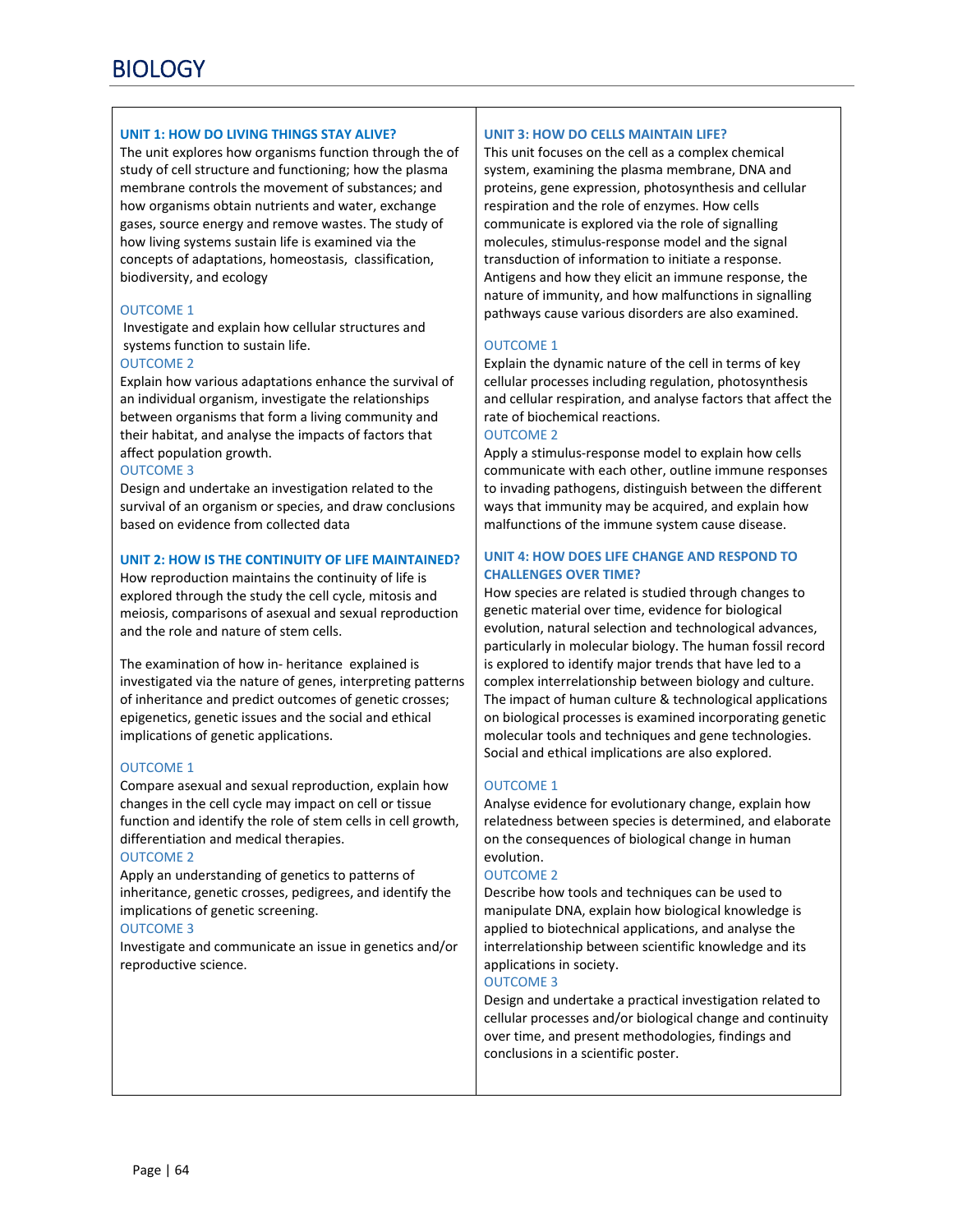# ENVIRONMENTAL SCIENCE

#### **WHY STUDY ENVIRONMENTAL SCIENCE?**

VCE Environmental Science enables students to explore the challenges that past and current human interactions with the environment present for the future by considering how Earth's atmosphere, biosphere, hydrosphere and lithosphere function as interrelated systems.

 In undertaking this study, students examine how environmental actions affect, and are affected by, ethical, social and political frameworks. In VCE Environmental Science students develop a range of inquiry skills involving practical experimentation and research, analytical skills including critical and creative thinking, and communication skills. Students use scientific and cognitive skills and understanding to analyse contemporary issues related to environmental science, and communicate their views from an informed position.

#### **DESCRIPTION**

In VCE Environmental Science, Earth is understood as a set of four interdependent systems: the atmosphere, biosphere, hydrosphere and lithosphere. The study explores how the relationships between these systems produce environmental change over a variety of time scales. Students investigate the extent to which humans modify their environments and the consequences of these changes in local and global contexts with a focus on pollution, biodiversity, energy use and climate change; they explore the conceptual, behavioural, ethical and technological responses to these changes.

Students will also examine data related to environmental monitoring over various time scales, case studies, research, models, frameworks and theories to understand how knowledge in environmental science has evolved and continues to evolve in response to new evidence and discoveries.

It is recommended that Units 1 & 2 be completed in sequence, before commencing Units 3 & 4.

#### **ASSESSMENT**

#### UNIT 1 & 2

A variety of tasks will be used as assessment tasks for Units 1 & 2.

These can include practical activities and reports and logbook, a model of energy concepts, short answer responses, media investigation and tests. Field work and practical work is a central component of learning and assessment. There will also be an examination at the end of each unit.

## UNIT 3 & 4

The assessment of Units 3 & 4 is determined by VCAA. The End‐of‐Year Examination will be 2 hours.

School‐Assessed Coursework will be selected from practical activities, reports, posters, oral presentations, instrumental analysis and tests and analysis of data collected during field work.

School Assessed Coursework will contribute 20% for Unit 3 and 30% for Unit 4, and the End‐of‐Year Examination contributing 50% to the Study Score.

## **WHERE DOES ENVIRONMENTAL SCIENCE LEAD TO?**

VCE Environmental Science provides for continuing study pathways within the field and leads to a range of careers. Diverse areas of employment range from design, including landscape or building architecture, agriculture (which is an emerging field, with strong employment opportunities), engineering and urban planning, environmental consultancy and advocacy, which may involve employment in air, water and/or soil quality monitoring and control, construction, mining and property management, teaching, business and water quality engineering. Environmental scientists also work in cross‐disciplinary areas such as bushfire research, environmental management and conservation, geology and oceanography.

All students are advised to check the VTAC Guide for information regarding the pre‐requisite for the course they may wish to pursue.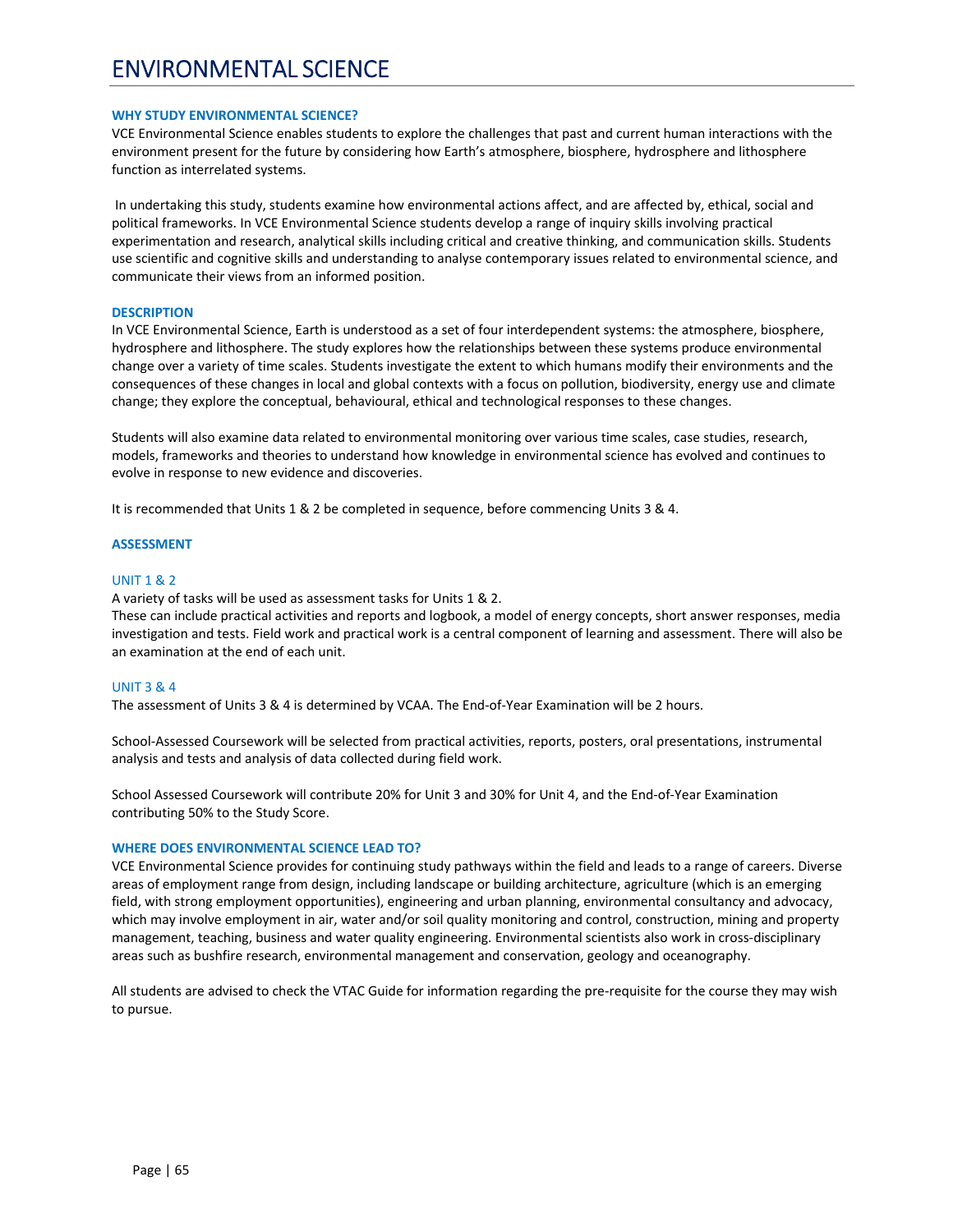# **UNIT 1: HOW ARE EARTH'S SYSTEMS CONNECTED?**

- To compare the processes and timeframes for obtaining the key inputs required for life on Earth, describe strategies for the minimisation of waste product outputs, and explain how Earth's four systems interact to sustain life.
- To be able to describe the flow of matter and energy, nutrient exchange and environmental changes in ecosystems across Earth's four systems over different time scales.
- In this area of study students design and conduct a practical investigation into the monitoring of ecosystems or their components and/ or change in ecosystems.

# **UNIT 2: HOW CAN POLLUTION BE MANAGED?**

- To be able to compare a selected pollutant that result in bioaccumulation with an air‐ or water‐borne pollutant, with reference to their sources, characteristics and dispersal, explain how they can be measured and monitored, and describe treatment options.
- To be able to compare the sources, nature, transport mechanism, effects and treatment of three selected pollutants, with reference to their actions in the atmosphere, biosphere, hydrosphere and lithosphere.
- To be able to investigate and communicate a substantiated response to an issue involving the management of a selected pollutant of local interest.

# **UNIT 3: IS MAINTAINING BIODIVERSITY WORTH SUSTAINED EFFORT?**

Australia is one of seventeen countries described as being 'mega diverse' in terms of its terrestrial and marine life. Although this group of countries accounts for 10 per cent of the global surface, they contain more than 70 per cent of the biodiversity on the planet. In this area of study students examine biodiversity as a means of investigating the management of a single Earth system – the biosphere. They examine the categories of biodiversity, the role of biodiversity in sustaining ecosystems, the provision of ecosystem services for human well‐being and the strategies employed to counteract threats, both natural and human induced, so as to maintain biodiversity. Students investigate through field work and practical activities how biodiversity is measured. They examine the effectiveness of management strategies in the context of a selected threatened endemic species, based on scientific evidence, to ensure sustainability of biodiversity.

# **UNIT 3 (CONTINUED)** OUTCOME 1

On completion of this unit the student should be able to explain the importance of Earth's biodiversity, analyse the threats to biodiversity, and evaluate management strategies to maintain biodiversity in the context of one selected threatened endemic species.

# OUTCOME 2

On completion of this unit the student should be able to explain the principles of sustainability and environmental management and analyse and evaluate a selected environmental science case study.

# **UNIT 4: HOW CAN THE IMPACTS OF HUMAN ENERGY USE BE REDUCED?**

In this unit students analyse the social and environmental impacts of energy production and use on society and the environment. They explore the complexities of interacting systems of water, air, land and living organisms that influence climate, focusing on both local and global scales, and consider long‐term consequences of energy production and use. Students examine scientific concepts and principles associated with energy, compare efficiencies of the use of renewable and non‐renewable energy resources, and consider how science can be used to reduce the impacts of energy production and use. They distinguish between natural and enhanced greenhouse effects and discuss their impacts on living things and the environment, including climate change.

## OUTCOME 1

On completion of this unit the student should be able to compare the advantages and disadvantages of a range of energy sources, evaluate the sustainability of their use, and explain the impacts of their use on society and the environment.

# OUTCOME 2

 On completion of this unit the student should be able to explain the causes and effects of changes to Earth's climate, compare methods of measuring and monitoring atmospheric changes, and explain the impacts of atmospheric changes on living things and the environment.

# **OUTCOME 3 PRACTICAL INVESTIGATION**

 On completion of this unit the student should be able to design and undertake a practical investigation related to biodiversity or energy use from an environmental management perspective, and present methodologies, findings and conclusions in a scientific poster.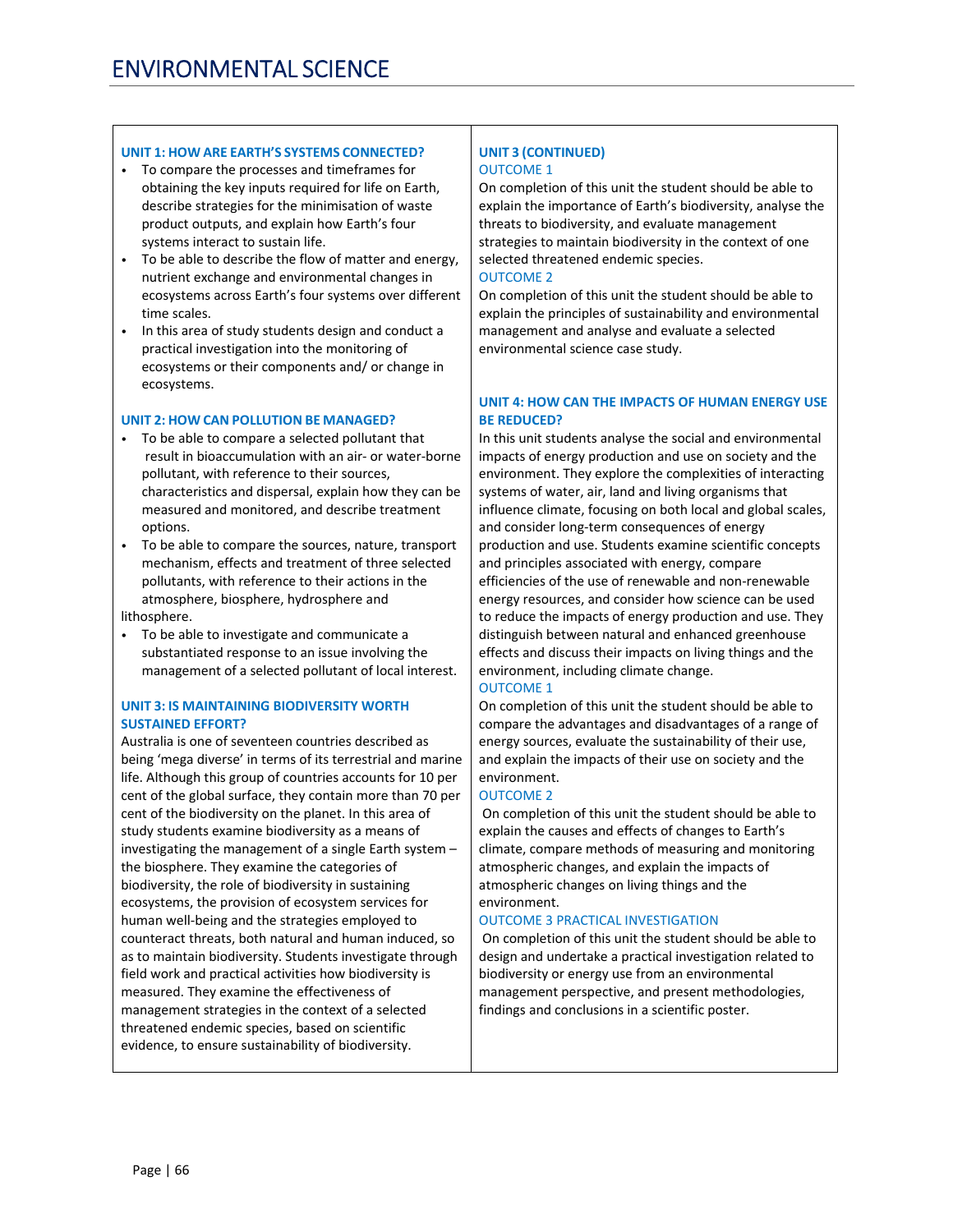# **CHEMISTRY**

#### **WHY STUDY CHEMISTRY?**

The study of chemistry enables us to understand the chemical processes that have led to new drugs, synthetic materials, biotechnology, microelectronics, new forms of food preservation, fuels, transportation and communication systems. Chemical processes are important in improving human health, preventing environmental problems and rehabilitating degraded environments. Chemistry in the future will play a role in answering some of the unexplained phenomena such as the language of the brain and the evolution of climate.

#### **DESCRIPTION**

Chemistry is the study of the application of chemical knowledge to technology and society. It includes understanding the processes behind the recycling of polyethenes, the structure and reactions of detergents and the special significance of water as a solvent. It also includes the evaluation of the environmental impact of human activity on the biosphere. The investigation of quality control is also introduced, including a range of analytical techniques. The relationship between the production and the use of energy in non‐living and living systems is also analysed. Furthermore, a variety of analytical techniques are used to analyse products in the laboratory, such as volumetric analyses using acid-base techniques, redox titrations and gravimetric techniques. Organic chemical pathways are also investigated. Molecular models and laboratory investigations are made to observe the properties and reactions of different homologous series and functional groups. The role of organic chemicals are studied in the development of medicines

It is recommended that Units 1 & 2 be completed in sequence, before commencing Units 3 & 4.

It is highly recommended that students complete the Year 10 Extension Physics/Chemistry and Further Science electives before enrolling in VCE Chemistry or Physics. Students should also gain at least a B+ average across all subjects in Year 10 Science to study VCE Chemistry and/or Physics.

#### **ASSESSMENT**

#### UNITS 1 & 2

A variety of tasks will be used as Assessment Tasks for Units 1 & 2. These can include practical activities and reports, scientific poster, maps, , short answer responses, multimedia presentations and tests. There will also be an Examination at the end of each unit.

## UNITS 3 & 4

The assessment of Units 3 & 4 is determined by VCAA. School‐Assessed Coursework will be selected from practical activities, reports, scientific poster, instrumental analysis and tests. School‐ Assessed Coursework will contribute 16% for Unit 3, and 24% for Unit 4. There will be an End‐of‐Year Examination contributing 60% to the Study Score.

#### **WHERE DOES CHEMISTRY LEAD TO?**

Chemistry can lead to many courses of study beyond Year 12. It is often recommended for many Science degrees and diplomas as well as medical, health‐related, engineering and technology courses. At some tertiary institutions it can be a pre-requisite study for some courses. Check the VTAC guide for more details and technology courses. Some fields of endeavor include agriculture, art, biochemistry, dietetics, engineering, environmental studies, food, forensic science, forestry, horticulture, law, medicine, oceanography, pharmacy, sports science, teaching and winemaking.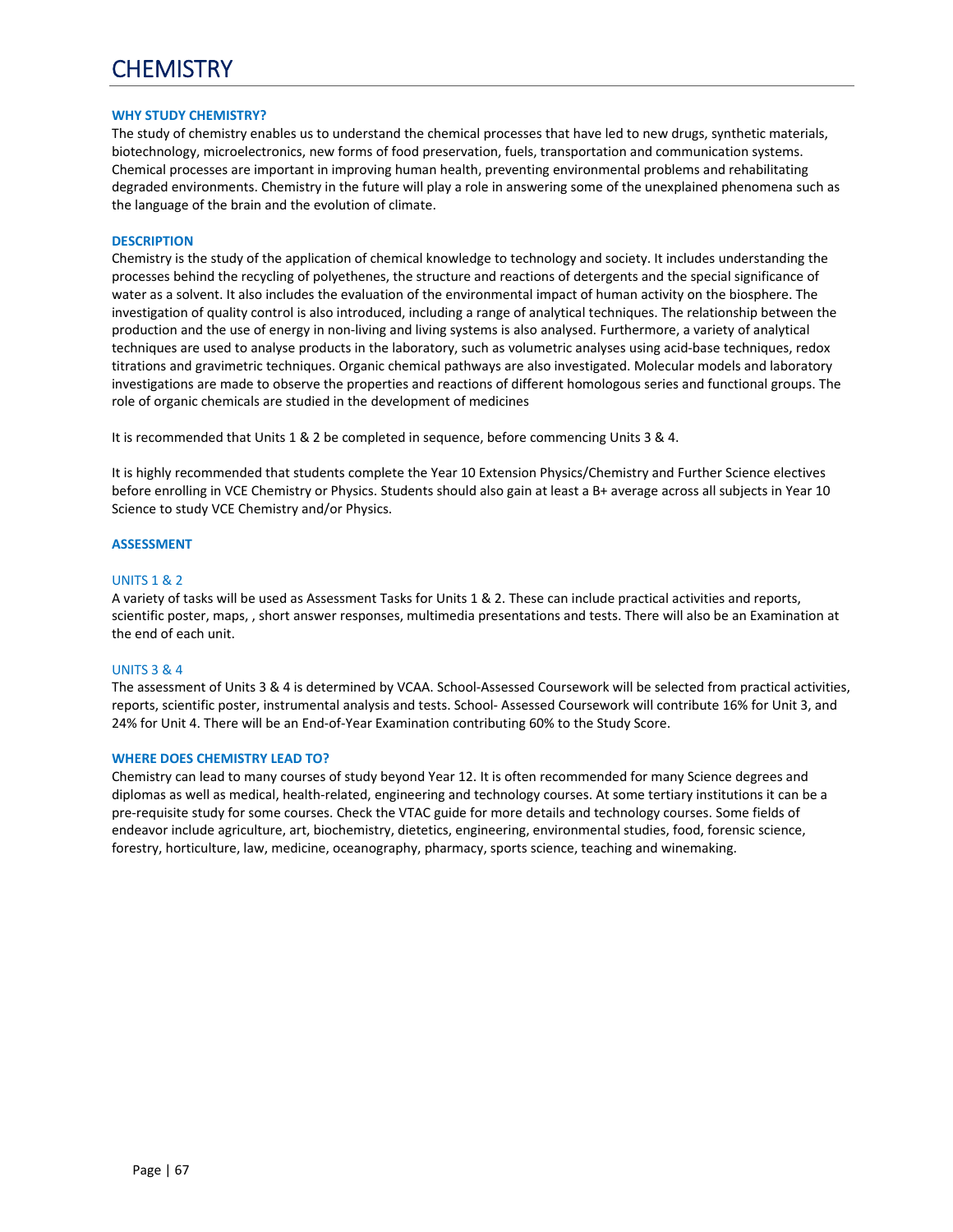## **UNIT 1: HOW CAN THE DIVERSITY OF MATERIALS BE EXPLAINED?**

Explain how evidence is used to develop or refine chemical ideas and knowledge.

- Relate the position of elements in the periodic table to their properties, investigate the structures and properties of metals and ionic compounds, and calculate mole quantities.
- Investigate and explain the properties of carbon lattices and molecular substances with reference to their structures and bonding, use systematic nomenclature to name organic compounds, and explain how polymers can be designed for a purpose.
- Investigate a question related to the development, use and/or modification of a selected material or chemical and communicate a substantiated response to the question.

## **UNIT 2: WHAT MAKES WATER SUCH A UNIQUE CHEMICAL?**

- Relate the properties of water to its structure and bonding, and explain the importance of the properties and reactions of water in selected contexts.
- Measure amounts of dissolved substances in water and analyse water samples for salts, organic compounds and acids and bases
- Design and undertake a quantitative laboratory investigation related to water quality, and draw conclusions based on evidence from collected data.

## **UNIT 3:**

# AREA OF STUDY 1: WHAT ARE THE OPTIONS FOR ENERGY PRODUCTION?

On completion of this unit the student should be able to compare fuels quantitatively with reference to combustion products and energy outputs, apply knowledge of the electrochemical series to design, construct and test galvanic cells, and evaluate energy resources based on energy efficiency, renewability and environmental impact.

# AREA OF STUDY 2: HOW CAN THE VIELD OF A CHEMICAL PRODUCT BE OPTIMISED?

On completion of this unit the student should be able to apply rate and equilibrium principles to predict how the rate and extend of reactions can be optimized and explain how electrolysis is involved in the production of chemicals and in the recharging of batteries.

# **UNIT 4:**  AREA OF STUDY 1

On completion of this unit the student should be able to compare the general structures and reactions of the major organic families of compounds, deduce structures of organic compounds using instrumental analysis data, and design reaction pathways for synthesis of organic molecules.

# AREA OF STUDY 2: WHAT IS THE CHEMISTRY OF FOOD?

On completion of this unit the student should be able to distinguish between the chemical structures of key food molecules, analyse the chemical reactions involved in the metabolism of the major components of food including the role of enzymes, and calculate the energy content of food using calorimetry.

# AREA OF STUDY 3: PRACTICAL INVESTIGATION

A student‐designed or adapted practical investigation related to energy and/or food is undertaken in either Unit 3 or Unit 4, or across both Units 3 and 4. The investigation relates to knowledge and skills developed across Unit 3 and /or Unit 4. The investigation requires the student to identify an aim, develop a question, formulate a hypothesis and plan a course of action to answer the question and that complies with safety and ethical requirements. The student then undertakes an experiment that involves the collection of primary qualitative and/or quantitative data, analyses and evaluates the data, identifies limitations of data and methods, links experimental results to science ideas, reaches a conclusion in response to the question and suggests further investigations which may be undertaken. Findings are communicated in a scientific poster. A practical logbook must be maintained by the student for record, authentication and assessment purposes.

On the completion of this unit the student should be able to design and undertake a practical investigation related to energy and/or food, and present methodologies, findings and conclusions in a scientific poster.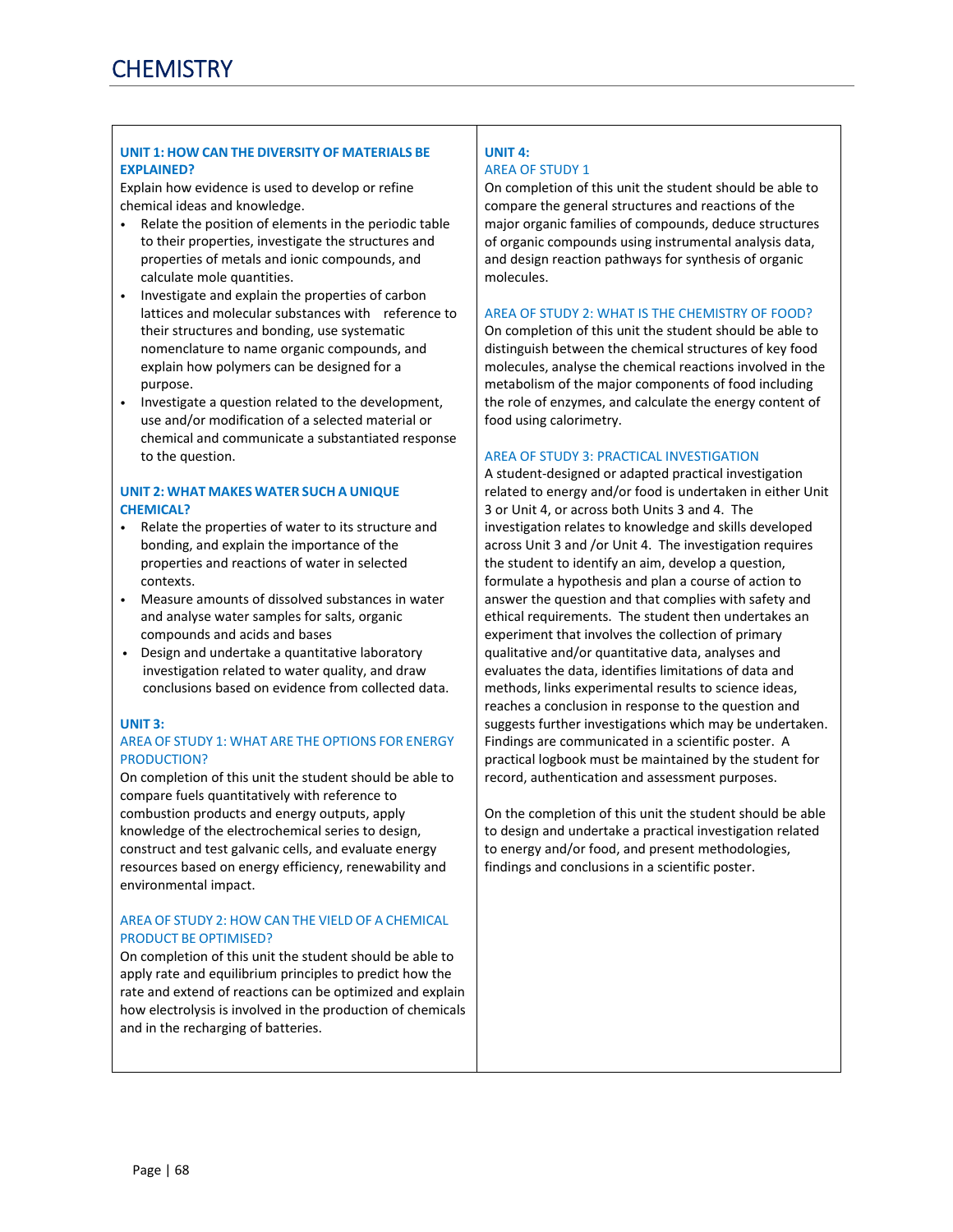# PHYSICS

#### **WHY STUDY PHYSICS?**

Physics is the study of physical phenomena in our world. It ranges from the structure of the atom to evolution of the universe. The unit involves extensive and regular experimental work, data capture and computer analysis to enable students to model the physical world mathematically. Physics is a prerequisite for several university courses including; physics, engineering, architecture, optometry and radiography.

#### **DESCRIPTION**

Students studying Physics 1 & 2 should also take Mathematical Methods 1 & 2. It is recommended that they have studied Year 10 Advanced Science and Year 10 Mathematics for Methods.

It is highly recommended that students studying Physics 3 & 4 have studied Physics 1 & 2 and Mathematical Methods 1 & 2. It is also recommended that they also study Mathematical Methods 3 & 4. In addition, Specialist Mathematics 3 & 4 and Chemistry 3 & 4 are often advantageous when studying Physics. Specialist Mathematics 3 & 4 partners very well with Physics 3 & 4.

#### **ASSESSMENT**

## UNITS 1 & 2

A variety of tasks will be used as Assessment tasks for Units 1 & 2. These include practical work, tests, presentations etc. An Examination will take place at the end of each unit which will provide valuable experience for Units 3 & 4.

#### UNITS 3 & 4

Assessment is determined by VCAA for units 3 & 4 . School assessed classwork will include practical work, tests, analysis etc. School-Assessment Coursework contributes 21% for unit 3 and 19% for unit 4 and an End-of-Year Examination contributing 60% for the final Study Score.

#### **WHERE DOES PHYSICS LEAD TO?**

Physics is used in many career areas ranging from chemotherapy to movie stunt Co-ordinators. Physics and Engineering graduates often go on to careers in economic modelling, environmental consulting, medical radiation and imaging, teaching, and computer programming.

All students are advised to check the VTAC Guide for information regarding the pre‐requisites for the course they may wish to pursue.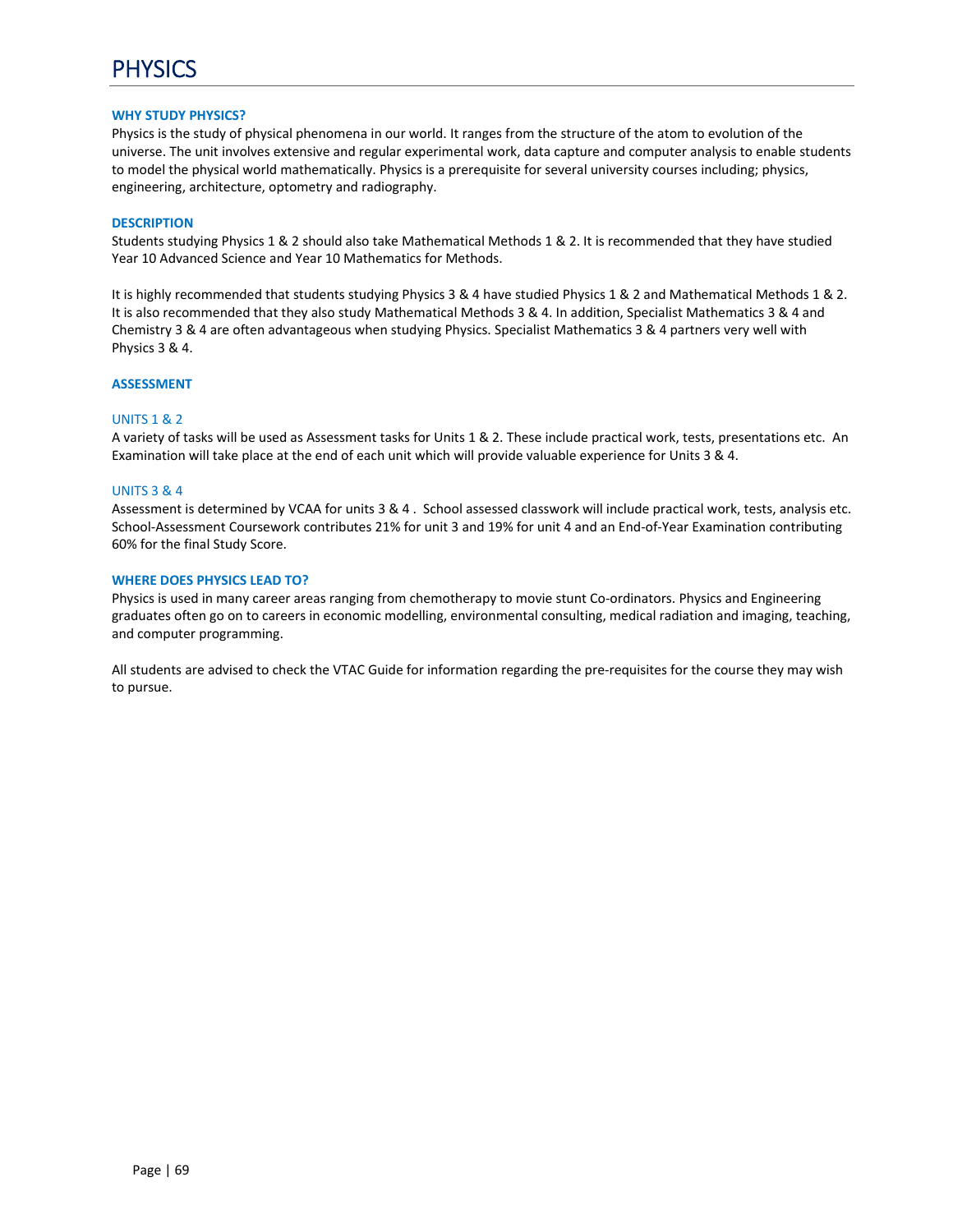## **UNIT 1: WHAT IDEAS EXPLAIN THE PHYSICAL WORLD?**

- Apply thermodynamic principles to analyse, interpret and explain changes in thermal energy in selected contexts, and describe the environmental impact of human activities with reference to thermal effects and climate science concepts.
- Investigate and apply a basic DC circuit model to simple battery‐operated devices and household electrical systems, apply mathematical models to analyse circuits, and describe the safe and effective use of electricity by individuals and the community
- Explain the origins of atoms, the nature of subatomic particles, and how energy can be produced by atoms.

# **UNIT 2: WHAT DO EXPERIMENTS REVEAL ABOUT THE PHYSICAL WORLD?**

- Investigate, analyse and mathematically model the motion of particles and bodies.
- Options: Is there life beyond Earths Solar System? Apply concepts of light and atomic physics to describe and analyse the serarch for life beyond Earths Solar System
- Design and undertake an investigation of a physics question related to the scientific inquiry processes of data collection and analysis, and draw conclusions based on evidence from collected data.

# **UNIT 3: HOW DO FIELDS EXPLAIN MOTION AND ELECTRICITY?**

### AREA OF STUDY 1 – HOW DO THINGS MOVE WITHOUT CONTACT?

• examine the similarities and differences between three force fields: Gravitational, Electric, and Magnetic.

# AREA OF STUDY 2 – HOW ARE FIELDS USED TO MOVE ELECTRICAL ENERGY?

• The production, distribution, and use of electricity has had a major impact on human lifestyles. In this area of study, students use empirical evidence and models of electric, magnetic, and electromagnetic effects to explain how electricity is produced and delivered to homes.

## AREA OF STUDY 3 – HOW FAST CAN THINGS GO?

• Use Newton's laws of motion, circular motion and projectile motion systems to describe large‐scale projectile motion. Newton's laws of motion give important insights into a range of motion, both on Earth and beyond.

# **UNIT 4: HOW CAN TWO CONTRADICTORY MODELS EXPLAIN BOTH LIGHT AND MATTER?**

# AREA OF STUDY 1 – HOW CAN WAVES EXPLAIN THE BEHAVIOUR OF LIGHT?

• Use evidence from experiments to explore wave concepts in a variety of applications. Wave theory has been used to describe transfers of energy, and is important in explaining phenomena including reflection, refraction, interference and polarization.

# AREA OF STUDY 2 – HOW ARE LIGHT AND MATTER SIMILAR?

• Explore the design of major experiments that have led to the development of theories that describe the most fundamental aspects of the physical world‐light and matter.

# AREA OF STUDY 3 – PRACTICAL INVESTIGATION

• A student‐designed practical investigation related to waves, fields or motion is undertaken either in Unit 3 or Unit 4, or across both Units 3 and 4.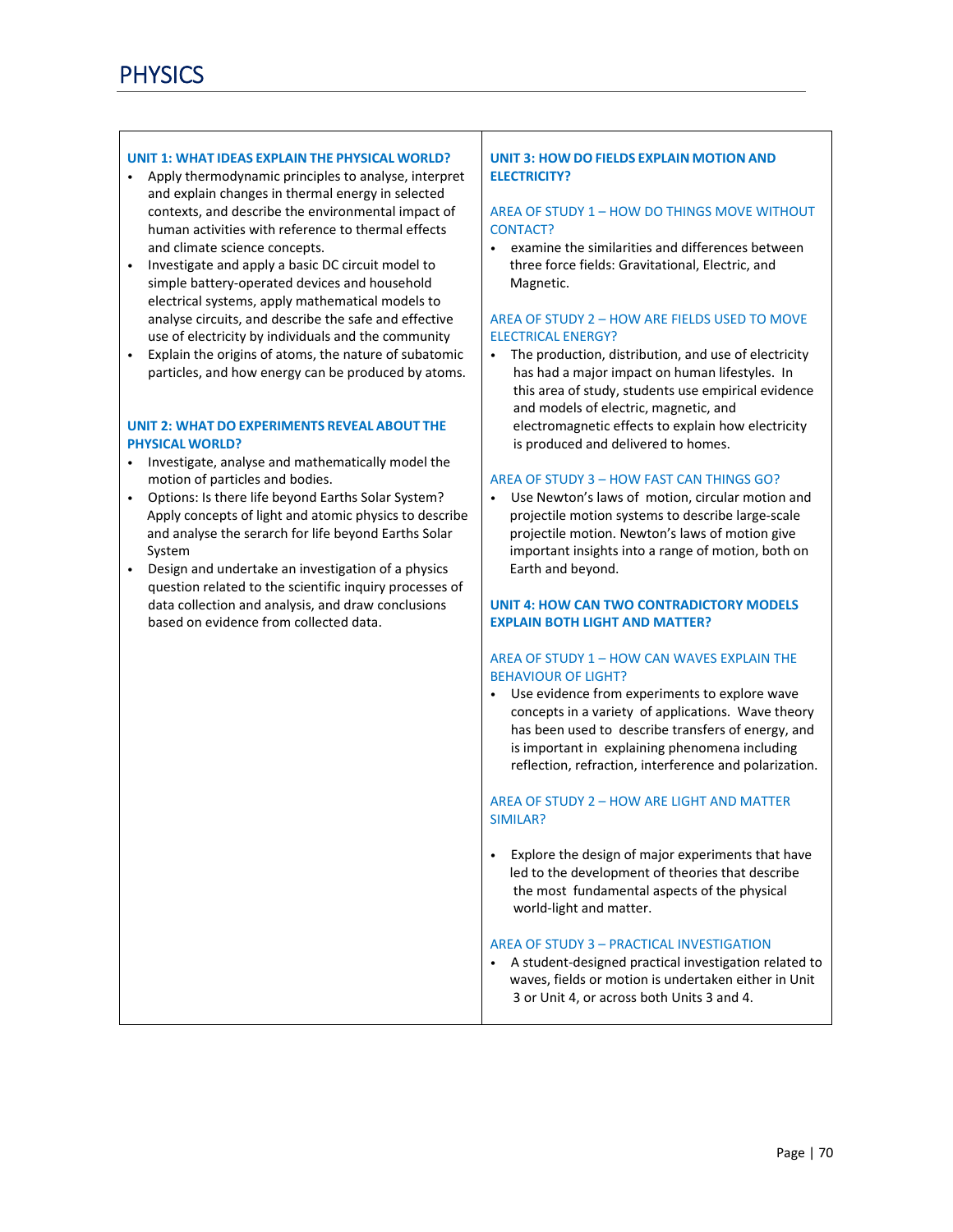# **PSYCHOLOGY**

## **WHY STUDY PSYCHOLOGY?**

Psychology is the study of the nature and development of the brain and behavior in both humans and animals, including the biological structures and processers that sustain both. Students can develop an understanding of social groups, society groups, society and themselves through the study of Psychology.

#### **DESCRIPTION**

It is recommended that students complete Units 1 & 2 of this subject to study it at Year 12. The study aims to engage students in the study of human behaviour from biological, cognitive, emotional and social perspectives. Students are introduced to a variety of thinking and research approaches used in Psychology and gain a broad perspective of the study as a Science. Students apply the principles of scientific research to investigations of Psychology. They propose and investigate hypotheses, collect and analyse data and draw conclusions, taking account of limitations and recommendations. They relate inferences to current models and theories, and recognise the contribution to Psychology of earlier models and theories. Students incorporate ethical principles in their research and identify and analyse research methods and their ethical implications.

#### **ASSESSMENT**

#### UNIT 1 & 2

A variety of tasks will be used as assessment tasks for Units 1 & 2. These include essays, an annotated folio of practical School‐Assessed Coursework, tests, summary of research findings a multimedia presentations. An Examination will take place at the end of each unit which will provide valuable experience and preparation for Units 3 & 4.

### UNIT 3 & 4

The Assessment of Units 3 & 4 is determined by the VCAA. School‐Assessed Coursework will include essays, annotated posters, tests, structured questions and research investigations. School‐Assessed Coursework contributes 40% and there will be an End‐of‐Year Examination contributing 60% to the Study Score.

#### **WHERE DOES PSYCHOLOGY LEAD TO?**

Psychology can lead to many courses of study beyond Year 12 and it is usually undertaken as a subject in a variety of courses such as marketing, arts, science and teaching.

There are many areas in which psychologists can work, but most specialise in one or two areas. Some fields that psychologists work in are: forensic science, counseling, health, sports, educational and clinical practice. All students are advised to check the VTAC Guide for information regarding the pre‐requisites for the course they may wish to pursue.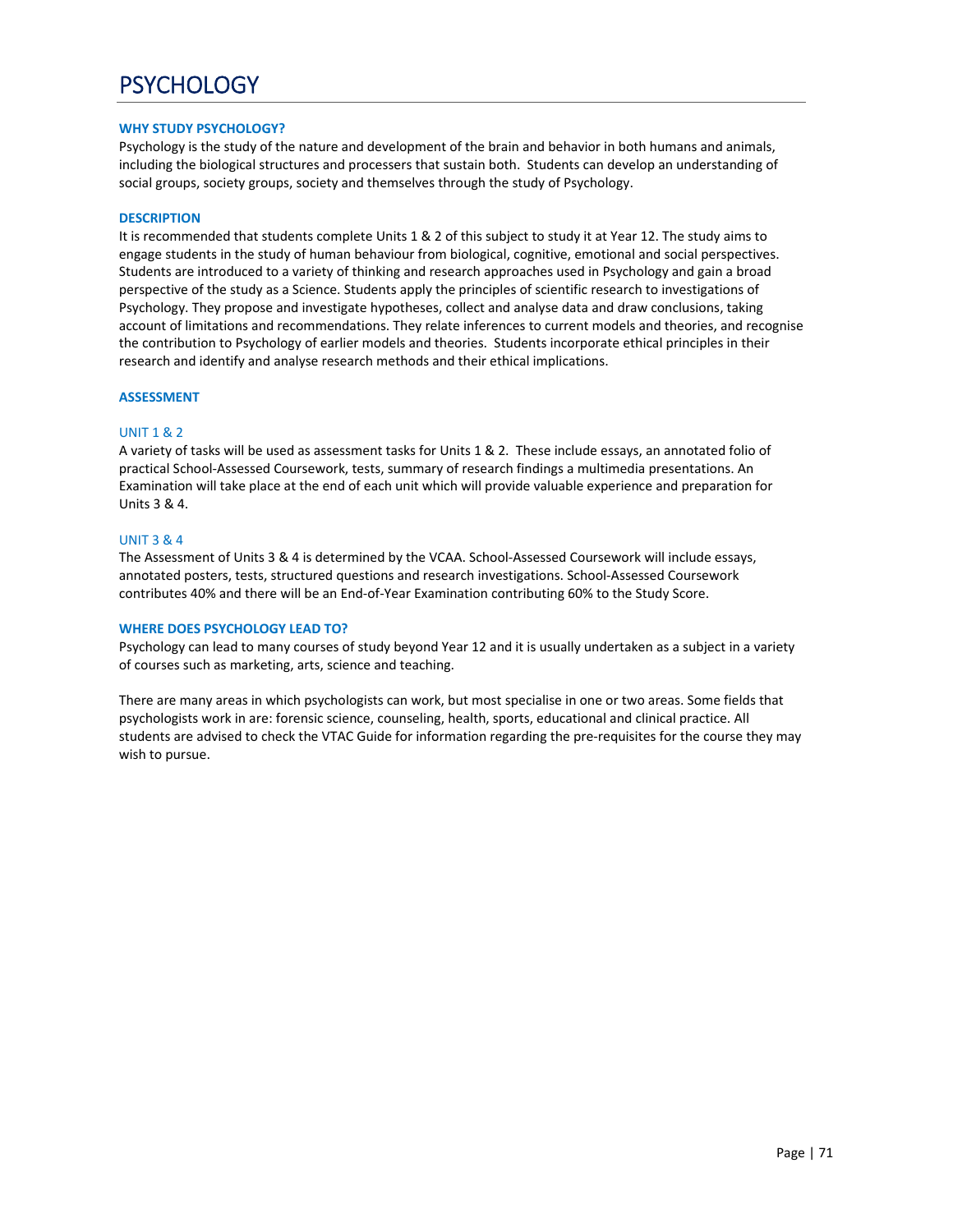# **UNIT 1: HOW ARE BEHAVIOUR AND MENTAL PROCESSES SHAPED**

- Describe how understanding of brain structure and function has changed over time, explain how different areas of the brain coordinate different functions, and explain how brain plasticity and brain damage can change psychological functioning.
- Identify the varying influences of nature and nurture on a person's psychological development, and explain different factors that may lead to typical or atypical psychological development.
- Investigate and communicate a substantiated response to a question related to brain function and/or development, including reference to at least two contemporary psychological studies and/or research techniques.

## **UNIT 2: HOW DO EXTERNAL FACTORS INFLUENCE BEHAVIOUR AND MENTAL PROCESSES?**

- Compare the sensations and perceptions of vision and taste, and analyse factors that may lead to the occurrence of perceptual distortions.
- Identify factors that influence individuals to behave in specific ways, and analyse ways in which others can influence individuals to behave differently.
- Design and undertake a practical investigation related to external influences on behaviour, and draw conclusions based on evidence from collected data.

# **UNIT 3: HOW DOES EXPERIENCE AFFECT BEHAVIOUR AND MENTAL PROCESSES?**

# AREA OF STUDY 1

On completion of this unit the student should be able to explain how the structure and function of the human nervous system enables a person to interact with the external world and analyse the different ways in which stress can affect nervous system functioning.

# AREA OF STUDY 2

On completion of this unit the student should be able to apply biological and psychological explanations for how new information can be learnt and stored in memory, and provide biological psychological and social explanations of a person's inability to remember information.

## **UNIT 4: HOW IS WELLBEING MAINTAINED**  AREA OF STUDY 1

On completion of this unit the student should be able to explain consciousness as a continuum, compare theories about the purpose and nature of sleep, and elaborate of the effects of sleep disruption on a person's functioning.

# AREA OF STUDY 2

On completion of this unit the student should be able to explain the concepts of mental health and mental illness including influences of risk and protective factors, apply a biopsychosocial approach to explain the development and management of specific phobia, and explain the psychological basis of strategies that contribute to mental wellbeing.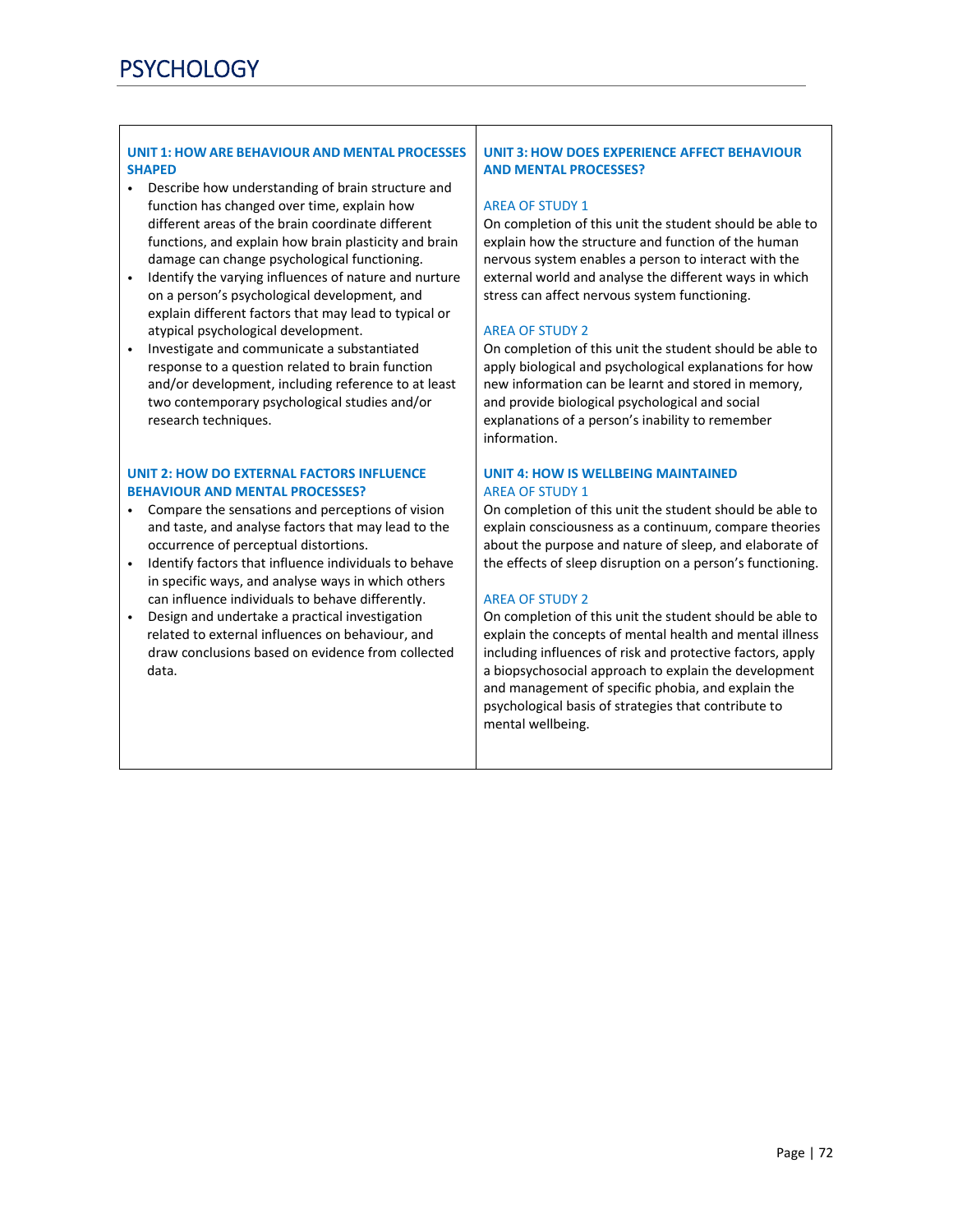## APPLIED COMPUTING AND DATA ANALYTICS

## **WHY STUDY APPLIED COMPUTING?**

The rapid pace of development in information and communications technology (ICT) is having a major influence on virtually all aspects of society. Not only does ICT provide the capacity to change how tasks and activities are undertaken, but it also creates new opportunities in work, study, recreation, and in relationships. The study of Computing may provide pathways to further studies in IT or IT‐related subjects. It may also prepare students for careers in ICT‐based areas or for a vast range of careers that require efficient and effective use of ICT.

## **DESCRIPTION**

VCE Applied Computing Units 1 and 2 focuses on the application of a problem‐solving methodology, and strategies and techniques for managing information systems in a range of context, to create digital solutions that meet specific needs. The study examines the attributes of each component of an information system including, people, processes, data and digital systems (hardware, software, networks) and how their interrelationships affect the types and quality of digital solutions.

In Unit 3, students have the choice of studying either **Data Analytics** or **Software Development** 

## **DATA ANALYTICS**

Students focus on how the characteristics of data and how it is acquired, managed, manipulated and interpreted to meet a range of needs. There are two areas of study: Data analytics and Data Analytics Design and Development. In Unit 4, students focus on strategies and techniques for manipulating, managing and securing data and information to meet a range of needs. There are two areas of study: Data analytics: presenting the findings, and Cybersecurity and information management

#### **SOFTWARE DEVELOPMENT**

In this unit of study, students apply the problem‐solving methodology to develop working software modules using a programming language. Students develop an understanding of the analysis, design and development stages of the problem‐solving methodology. Students also focus on how the information needs of individuals and organisations are met through the creation of software solutions. They consider the risks to software and data during the software development process, as well as throughout the use of the software solution by an organisation.

#### **ASSESSMENT**

## UNIT 1 – APPLIED COMPUTING

In this unit students are introduced to the stages of the problem‐solving methodology. Students focus on how data can be used within software tools such as databases and spreadsheets to create data visualisations, and the use of programming languages to develop working software solutions.

## UNIT 2 – APPLIED COMPUTING

In this unit students focus on developing innovative solutions to needs or opportunities that they have identified, and propose strategies for reducing security risks to data and information in a networked environment.

## UNIT 3 – DATA ANALYTICS

In this unit students apply the problem‐solving methodology to identify and extract data through the use of software tools such as database, spreadsheet and data visualisation software to create data visualisations or infographics. Students develop an understanding of the analysis, design and development stages of the problemsolving methodology.

#### UNIT 4 – DATA ANALYTICS

In this unit students focus on determining the findings of a research question by developing infographics or dynamic data visualisations based on large complex data sets and on the security strategies used by an organisation to protect data and information from threats.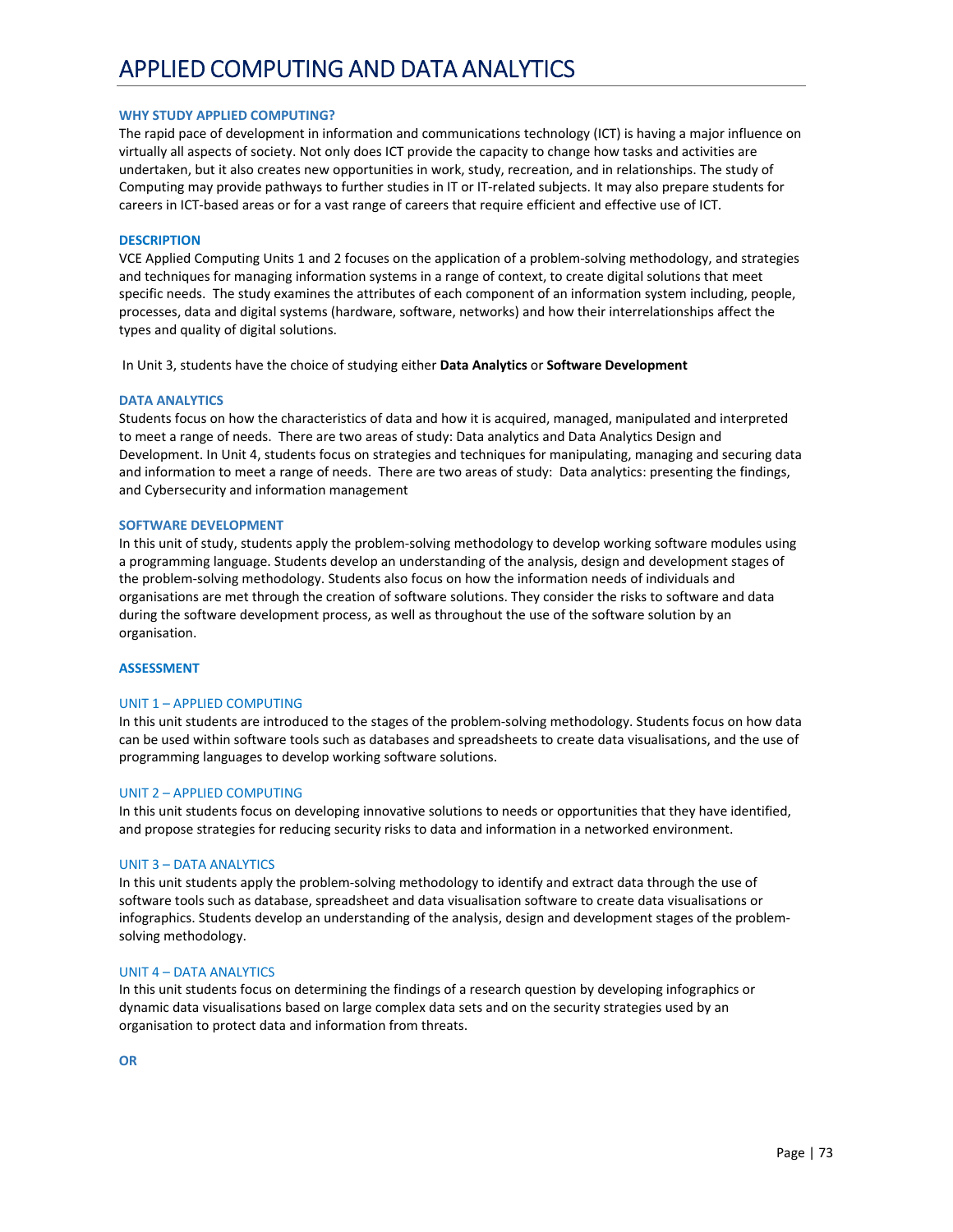## UNIT 3 ‐ Software Development

In this unit students apply the problem‐solving methodology to develop working software modules using a programming language. Students develop an understanding of the analysis, design and development stages of the problem‐solving methodology.

## UNIT 4 – Software Development

In this unit, students focus on how the information needs of individuals and organisations are met through the creation of software solutions. They consider the risks to software and data during the software development process, as well as throughout the use of the software solution by an organisation.

The level of achievement for Units 3 and 4 is also assessed by the End‐of Year Examination. The examination will contribute 50 per cent to the Study Score.

## **WHERE DOES APPLIED COMPUTING LEAD TO?**

Gaining computing knowledge and skills supports students in all aspects of life. Whether students go on to study Information Technology related courses or a completely unrelated course, ICT skills are almost always assumed in our modern society.

| <b>UNIT 1: APPLIED COMPUTING</b>                                                                                                                                                                                                                                                            | <b>UNIT 3: DATA ANALYTICS</b>                                                                                                                                                                                                                                                                                                                                                                                        |  |
|---------------------------------------------------------------------------------------------------------------------------------------------------------------------------------------------------------------------------------------------------------------------------------------------|----------------------------------------------------------------------------------------------------------------------------------------------------------------------------------------------------------------------------------------------------------------------------------------------------------------------------------------------------------------------------------------------------------------------|--|
| Data and information<br>Problem Solving Methodology<br>Use of a range of software types including word<br>processing, spread sheets and web authoring<br>Uses and effects of Information<br>Technology<br><b>Network Functions</b><br>graphic Solutions<br><b>UNIT 2: APPLIED COMPUTING</b> | Use of graphic manipulation and web authoring<br>$\bullet$<br>software.<br>Understanding of organisations, goals and objectives.<br>٠<br>Characteristics of data and information.<br>$\bullet$<br>Capabilities and limitations of hardware and<br>$\bullet$<br>software.<br>Components of Information Systems.<br>$\bullet$<br>A relational database management system<br>$\bullet$<br><b>UNIT 4: DATA ANALYTICS</b> |  |
| Data and information.<br>Programming techniques.<br>Data Visualisation<br>Use of a range of software types including<br>spreadsheets, scripting, object orientated<br>programming and data base                                                                                             | User documentation.<br>Networked Information Systems.<br>$\bullet$<br>Organisations and information needs.<br>٠<br>Online communities<br>$\bullet$<br>project planning software<br>$\bullet$                                                                                                                                                                                                                         |  |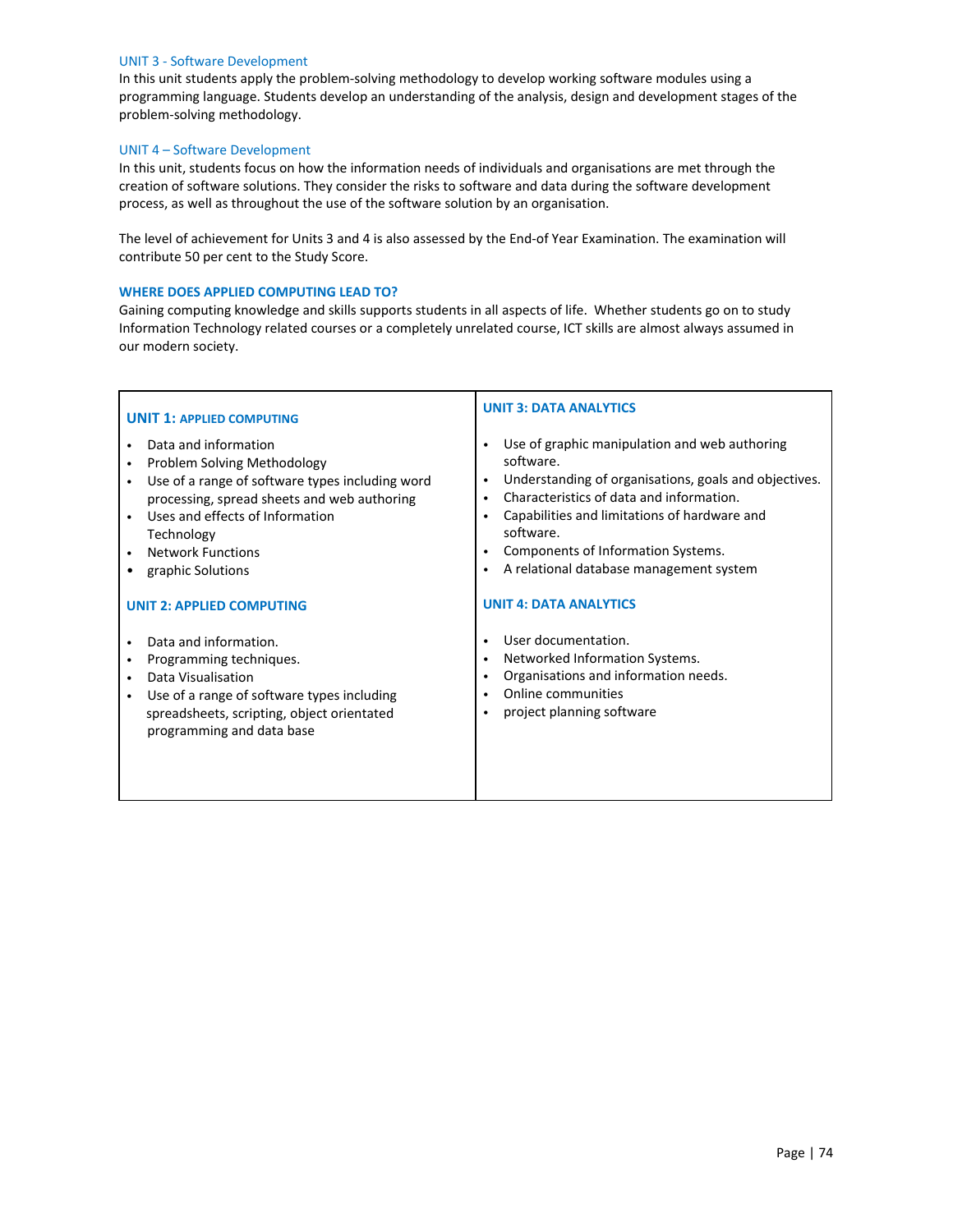## FOOD STUDIES

## **WHY STUDY FOOD STUDIES?**

VCE Food Studies is designed to build the capacities of students to make informed food choices. Students develop their understanding of food while acquiring skills that enable them to take greater ownership of their food decisions and eating patterns.

## **DESCRIPTION**

VCE Food Studies takes an interdisciplinary approach to the exploration of food, with an emphasis on extending food knowledge and skills and building individual pathways to health and wellbeing through the application of practical food skills.

Students explore food from a wide range of perspectives. They study past and present patterns of eating, Australian and global food production systems and the many physical and social functions and roles of food. They research economic, environmental and ethical dimensions of food and critically evaluate information, marketing messages and new trends.

Practical work is integral to Food Studies and includes cooking, demonstrations, creating and responding to design briefs, dietary analysis, food sampling and taste‐testing, sensory analysis, product analysis and scientific experiments

To study Food Studies Units 3 & 4 it is recommended that you complete Food Studies Units 1 & 2.

## **ASSESSMENT**

## **UNITS 1 ‐ 4**

A variety of tasks will be used as School‐Assessed Coursework for units 1 & 2. These include coursework from the prescribed text book, production assessments and tests.

The assessment for Unit 3 & 4 is determined by VCAA. School‐Assessed Coursework will include practical productions and written examinations.

The contribution to the Study Score is:

- Unit 3 School‐Assessed Coursework 30%
- Unit 4 School‐Assessed Coursework– 30%
- End‐of‐Year Examination 40%

### **WHERE DOES THE SUBJECT LEAD TO?**

This study complements and supports further training and employment opportunities in the fields of home economics, food technology, food manufacturing and hospitality. Additionally it will teach you valuable life skills which can be used every day. Students are encouraged to seek more information from universities, TAFE colleges, private providers and/or the Careers and Pathways Leader for further career options.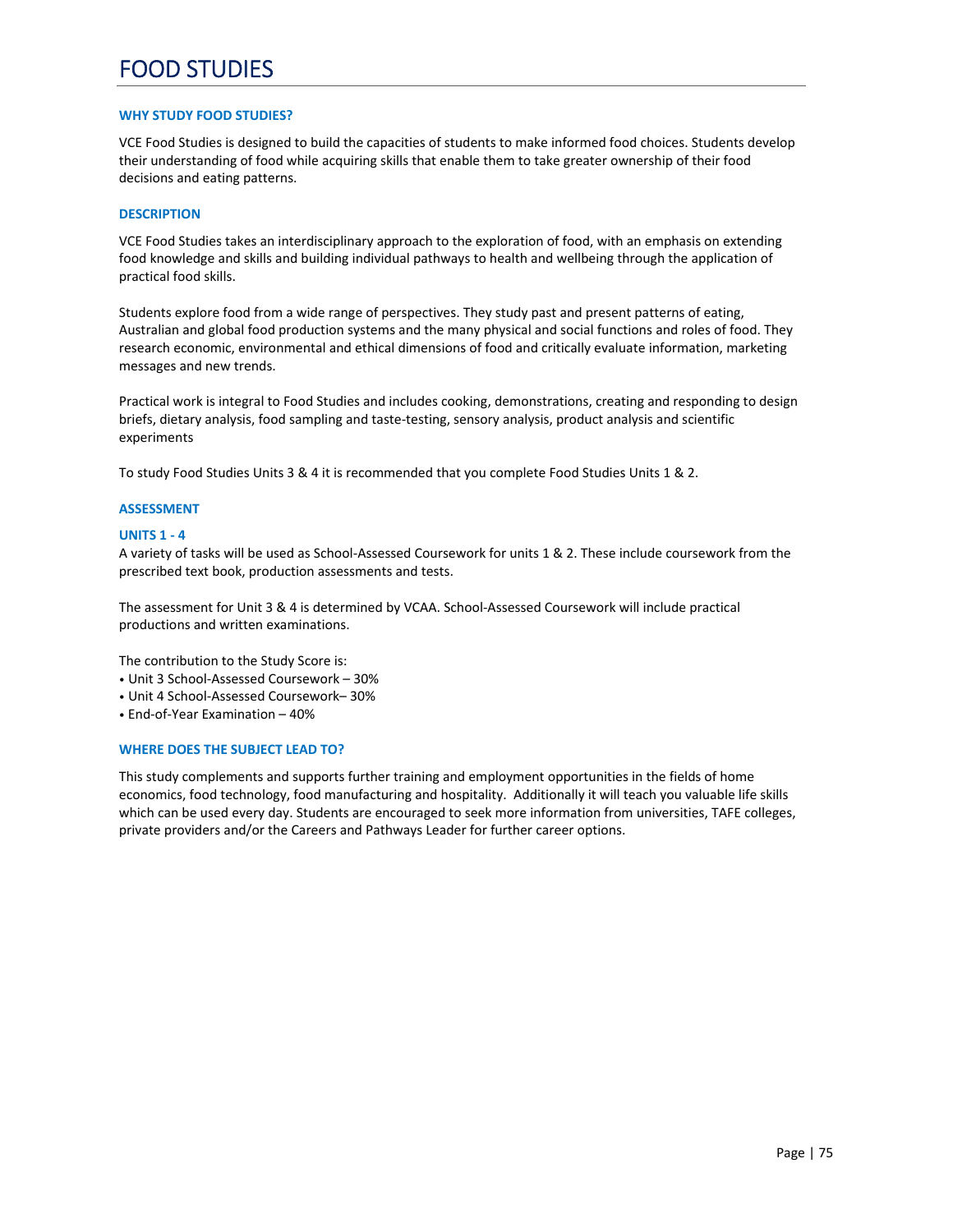## **UNIT 1**

 This unit focuses on food from historical and cultural perspectives. It considers:

- The origins and roles of food through time and across the world.
- Explores Australian indigenous food prior to European settlement and how food patterns have changed.

## **UNIT 2**

 In this unit students investigate food systems in contemporary Australia:

- There is a focus on commercial food production industries.
- It also looks at food production in small‐scale domestic settings.

## **UNIT 3**

This unit investigates the many roles and everyday influences of food:

- Explore the science of food: our physical need for it and how it nourishes and sometimes harms our bodies.
- Focus on influences on food choice: how communities, families and individuals change their eating patterns over time and how our food values and behaviours develop within social environment.

## **UNIT 4**

In this unit students examine debates about global and Australian food system:

- There is a focus on issues about the environment, ecology, ethics, farming practices, the development and application of technologies, and the challenges of food security, food safety, food wastage, and the use and management of water and land.
- It also focuses on individual responses to food information and misinformation and the development off food knowledge, skills and habits to empower consumers to make discerning food choices.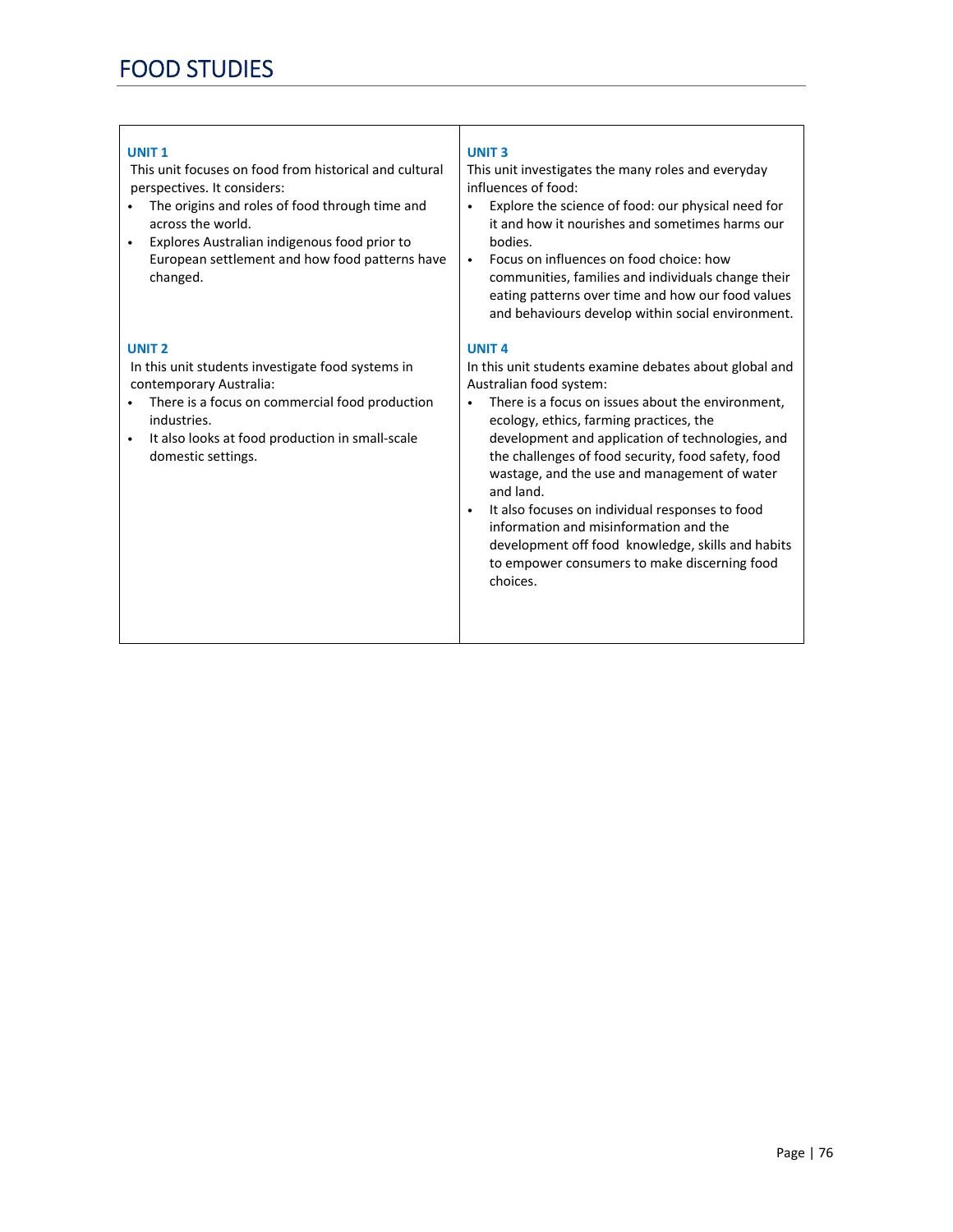## PRODUCT DESIGN AND TECHNOLOGY (TEXTILES)

## **WHY STUDY PRODUCT DESIGN AND TECHNOLOGY (TEXTILES)?**

Product Design and Technology is all about developing effective design practice. These units of study focus on how products are designed and created. The evolution of a completed product is examined from the initial idea to finally selling it at a retail level. The implications of design are also reviewed and we assess the responsibilities of the designer, and the influences of marketing psychology on a product's success. The study engages students in technological tasks that call on the student's knowledge and understanding of materials and production processes to design, and make products suitable for their intended purpose. Through these units, students will develop knowledge and practise particular skills in which they investigate, design, produce and evaluate products and their applications.

## **DESCRIPTION**

In VCE Product Design and Technology students assume the role of a designer-maker. In adopting this role, they acquire and apply knowledge of factors that influence design. Students address the design factors relevant to their design situation.

Students develop an understanding of the consequences of product design choices. They develop the necessary skills to critically analyse existing products and to develop their own creative solutions. Designers play an important part in our daily lives. They determine the form and function of the products we use. They transform ideas into drawings and plans for the creation and manufacture of useful products that fulfil human needs and wants.

## **ASSESSMENT**

## UNITS 1&2

Satisfactory achievement of Outcomes 1, 2 & 3 are necessary to satisfactorily complete each unit.

## UNITS 3 &4

School‐Assessed Coursework for Unit 3 will contribute to 12% towards the Study Score School‐Assessed Coursework for Unit 4 will contribute to 8 % towards the Study Score School‐Assessed Task (folio development, product and evaluation report) for Units 3 &4 will contribute to 50% of the Study Score.

An End‐of‐Year Examination will contribute to 30% to the Study Score.

#### **WHERE DOES PRODUCT DESIGN AND TECHNOLOGY LEAD TO?**

VCE Product Design and Technology can provide a pathway to a range of related fields such as industrial, product, interior and exhibition design, engineering, and fashion, furniture, jewellery, textile and ceramic design at both professional and vocational levels. Moreover, VCE product Design and Technology can inform sustainable behaviours and develop technical skills to represent multiple solutions to everyday life situations. It contributes to creating confident and unique problem solvers and project managers well equipped to deal with the multi‐ disciplinary nature of modern work places. There are no pre-requisites for entry to Units 1, 2 and 3. Students must undertake unit 3 prior to undertaking Unit 4.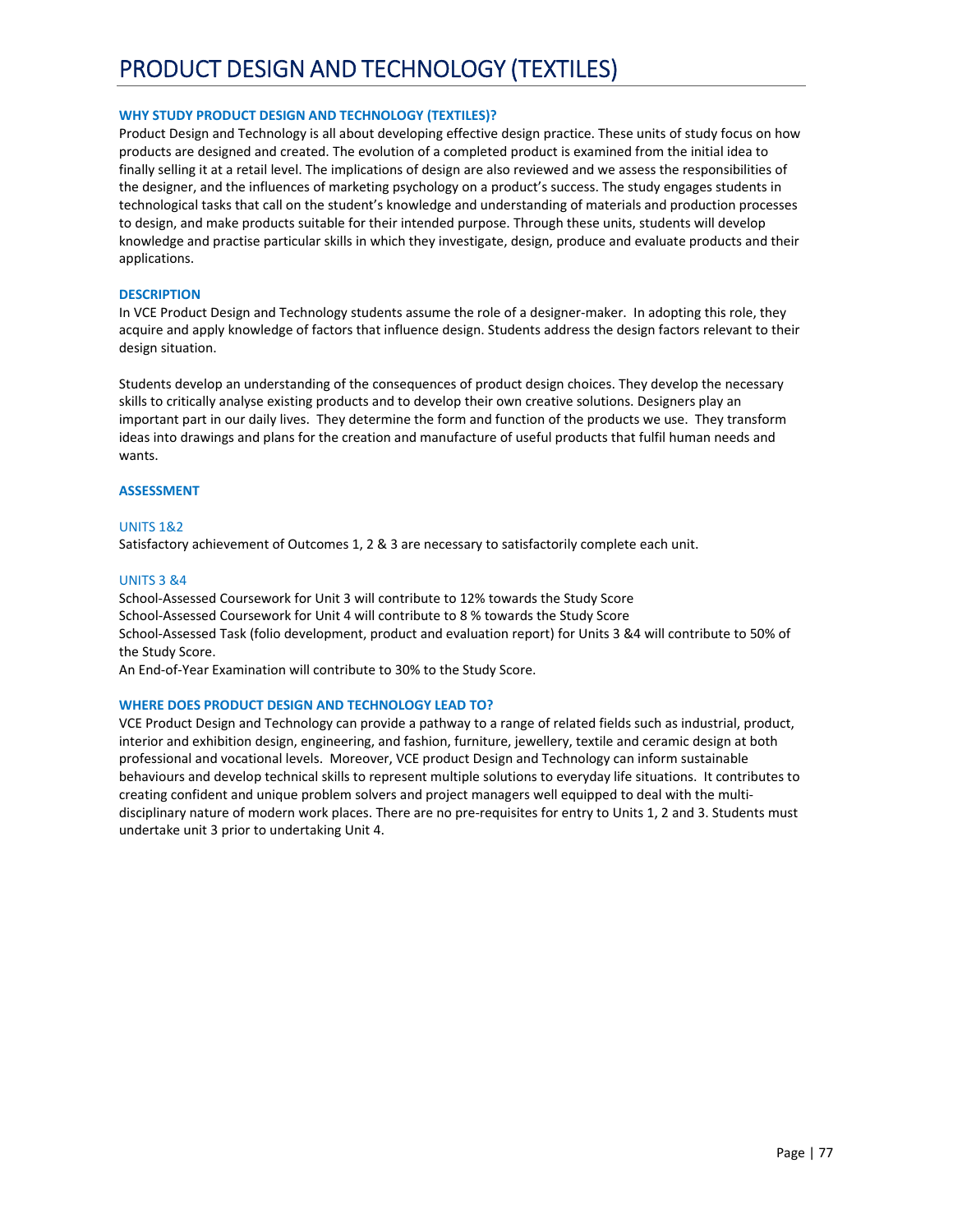# PRODUCT DESIGN AND TECHNOLOGY (TEXTILES)

| UNIT 1: PRODUCT RE-DESIGN AND SUSTAINABILITY<br>The Product Design Process<br>٠<br>Unsustainable Products<br>$\bullet$<br>Analysing and re-designing a product<br>$\bullet$<br>Knowledge of materials<br>$\bullet$<br>Evaluation and comparison<br>$\bullet$<br>Intellectual property<br>$\bullet$ | UNIT 3: APPLYING THE PRODUCT DESIGN PROCESS<br>Designer and end-user in product development<br>٠<br>Product development in industry                                                                                      |
|----------------------------------------------------------------------------------------------------------------------------------------------------------------------------------------------------------------------------------------------------------------------------------------------------|--------------------------------------------------------------------------------------------------------------------------------------------------------------------------------------------------------------------------|
| <b>UNIT 2: COLLABORATIVE DESIGN</b><br>Collaboration and the product design process<br>$\bullet$<br>Researching a style or movement<br>$\bullet$<br>Working as a team<br>٠<br>Presenting your work<br>$\bullet$<br>Creative and critical thinking<br>$\bullet$<br>Knowledge of materials<br>٠      | UNIT 4: PRODUCT DEVELOPMENT AND EVALUATION<br>How we choose products?<br>٠<br>Defining product attributes<br>Prioritising product attributes<br>Developing criteria and comparing products<br>How products are assessed? |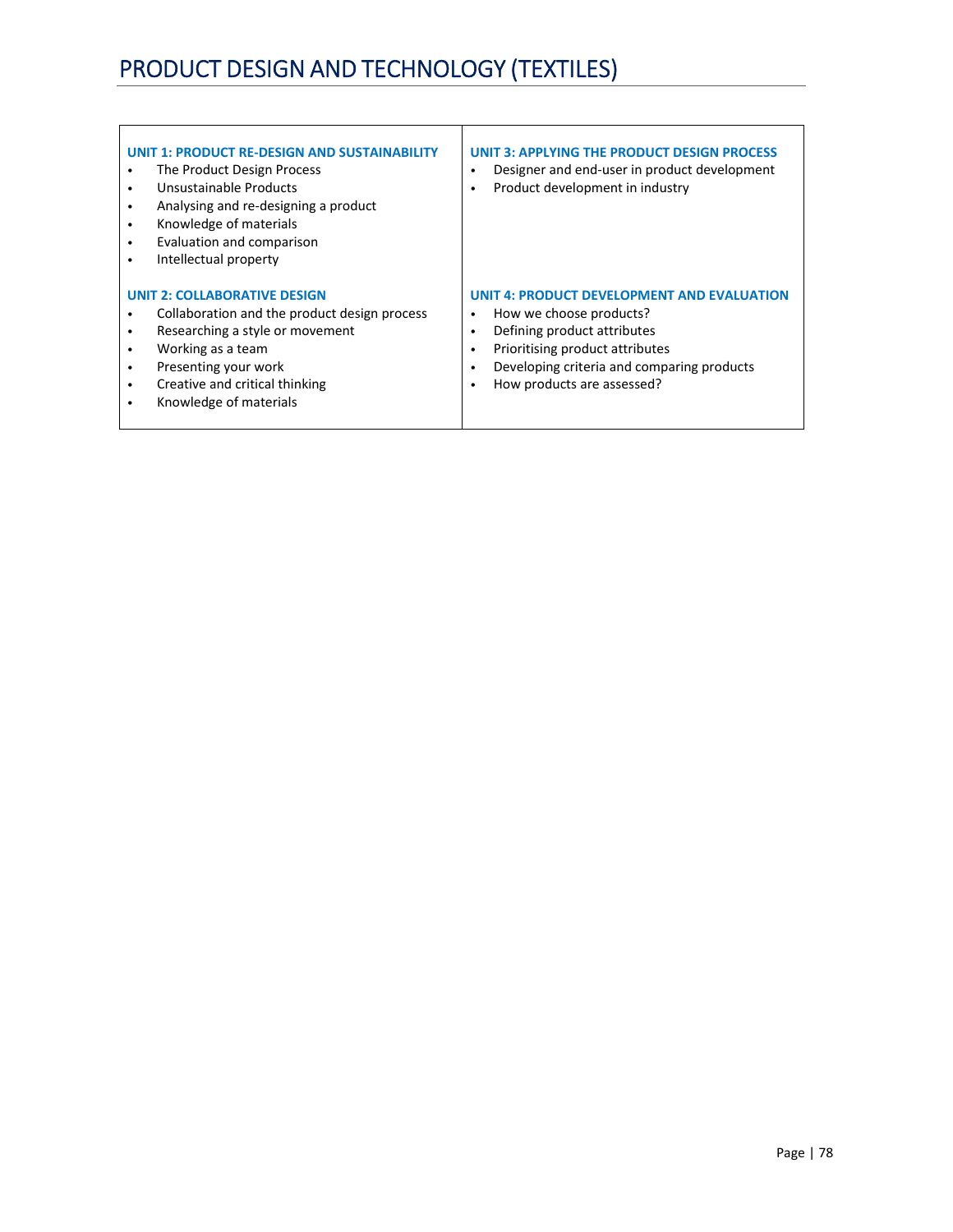## VET SUBJECTS (VOCATIONAL EDUCATION TRAINING)

Vocational Education and Training (VET) is an important component of both VCE and VCAL pathways. VET opens up many future career opportunities in areas with increasing employment demands. For example, VET offers nationally recognised qualifications that create pathways to over 500 careers in a diverse range of industries including health and fitness, business, engineering, food, science, and IT. The practical nature of VET allows you to develop valuable skills and knowledge and gives you the opportunity to apply them in the workplace. VET also develops your employability skills, which is an advantage when joining the workforce. VET can make a valuable contribution to your education and your future.

The following VET subjects are offered onsite at Marian College.

- VET Hospitality
- VET Hair (currently only available to VCAL students)
- VET Information, Digital Media and Technology
- VET Make‐up
- VET Small Business
- VET Sport and Recreation

## **CONTRIBUTIONS TO ATAR:**

VET subjects offered are either 'scored' or 'unscored' subjects. If the subject is scored, VCE students will sit a VCAA exam and obtain a study score that can contribute to their ATAR. If the subject is unscored, VCE students will receive a 10% increment of their lowest study score of their primary four subjects.

## **TIMETABLING:**

Due to the skills-based nature of VET subjects, these subjects may be timetabled in the regular school timetable or as one block outside of the usual Marian College timetabled hours. For those subjects offered outside the regular timetable, the hours are:

- Year 1 Tuesday 1.30 ‐ 6pm
- Year 2 Thursday 1.30 ‐ 6pm

Marian College is a member of the BVC and IMVC which allows students to also choose from a vast array of external (off‐ site) VET subjects either at a TAFE College or Secondary College. Marian College undertakes the arrangements for students to participate in external VET studies through another school. The full list of VET subjects are available in the BVC Handbook and IMVC Handbook and can be accessed from the Marian College VET or VCAL Coordinators and the Subject Selection Portal Page on SEQTA.

## **ENROLMENT:**

To enrol in VET subjects, students must:

- fill out an expression of interest form in addition to completing the online subject selection process.
- have their own private transport available to travel to the external school site. Students are not allowed to be the passenger of student drivers.
- Must have a USI number

## **FEES:**

Please note there is a course fee associated with VET subjects. Internal VET subjects range from approximately \$200 ‐ \$400. External VET course fees, set by the delivery school, range from \$800 ‐ \$2000 depending on the course of study. Please see the VET Coordinator for more information.

## **STRUCTURED WORK PLACEMENT (SWL)**

VET students must complete 20 hours – 40 hours (subject specific) of Structured Workplace Learning in each year of the course as many of the competency modules in their certificate are linked to work in a relevant industry setting. Students are required to find their own placement and complete formal documentation before attending. Placement can be difficult to obtain and students may be more successful if they have personal connections to the industry.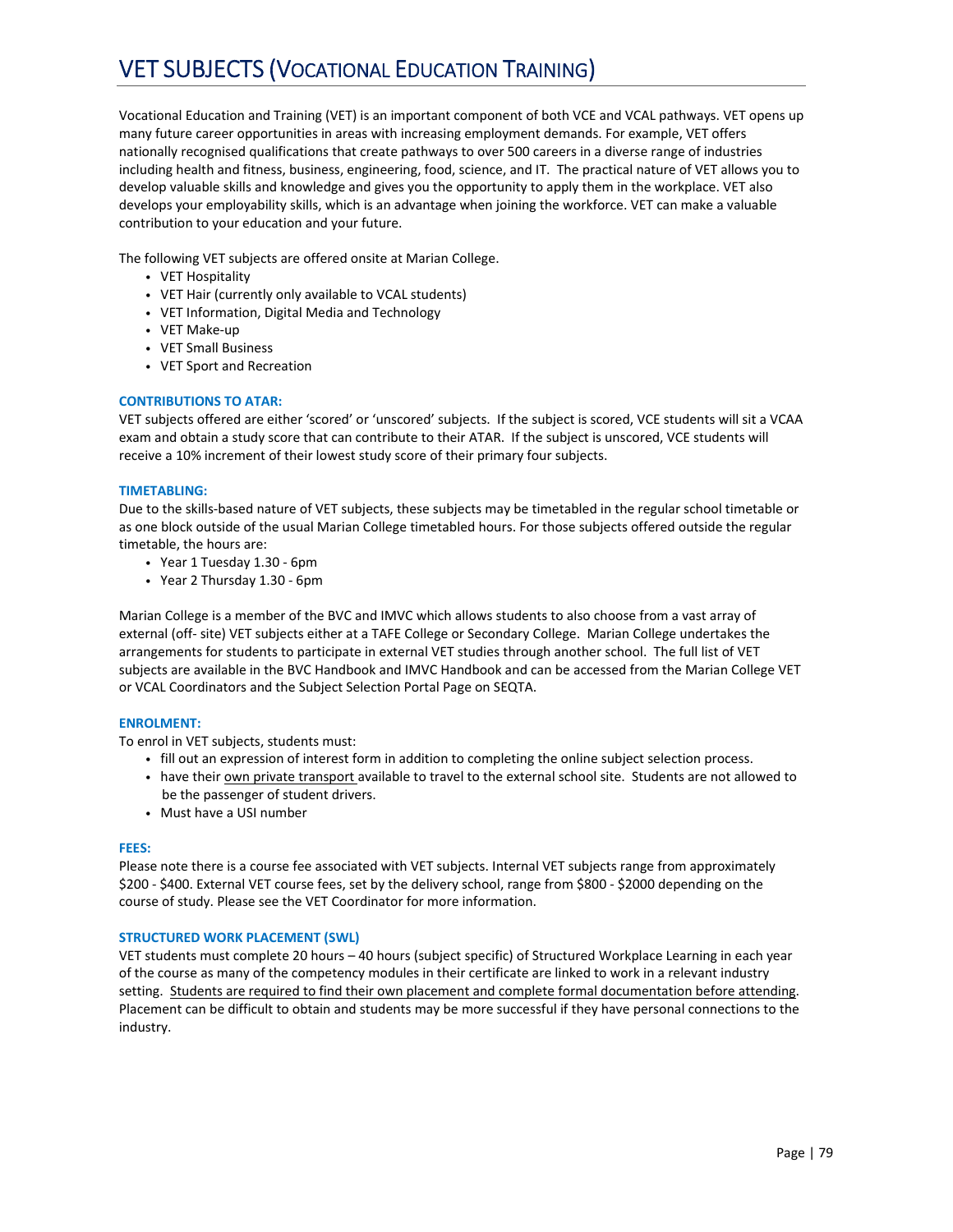## **WHY STUDY VET HOSPITALITY?**

SIT20416 Certificate II in Kitchen Operations enables students to develop skills and acquire an understanding of the everyday tasks undertaken by hospitality workers and the diversity of employment options that are available within the industry. It aims to provide knowledge and skills to achieve competencies which will enhance employment prospects within the hospitality workforce, so that students can make a more informed choice regarding career pathways.

## **DESCRIPTION**

Certificate II in Hospitality (Kitchen Operations) provides students with the skills and knowledge to be competent in a range of kitchen functions and activities to work in various hospitality enterprises where food is prepared and served, including restaurants, hotels, catering operations, clubs, cafes, cafeterias and coffee shops.

Compulsory units of competence in Units 1 & 2 include health, safety and security procedures, workplace hygiene, working with colleagues and customers, using basic methods of cookery, receiving and storing kitchen supplies and presenting food. Units 3 & 4 cover areas such as preparing, cooking and serving food for service, preparing appetisers and salads, stocks, sauces, soups, and desserts.

Students who successfully complete the Units 1 to 4 sequence of this course will gain a nationally recognised qualification as well as units contributing to their VCE or VCAL program. They can also gain a Study Score which contributes to the ATAR.

## **COMPULSORY EXCURSIONS**

As part of this course, students are required to participate in a variety of hospitality experiences. To increase student's exposure to the opportunities available in the industry, hospitality teachers will endeavour to organize a variety of learning opportunities. This may include an overnight excursion.

### **ASSESSMENT**

A variety of tasks and assessment methods will be used to determine a student's competency within the modules of these units. Students will produce food in the industrial kitchen for the school canteen.

### **STRUCTURED WORKPLACE LEARNING**

Students must participate in five shifts of structured work placement in each year of the course since many of the competency modules in the Certificate are linked to work in a relevant industry setting. Some of these shifts may be covered by Marian College Restaurant Evenings.

## **WHERE DOES HOSPITALITY LEAD TO?**

Career opportunities: With additional training and experience, future employment opportunities may include chef, pastry chef, caterer, breakfast cook, short order cook and a fast food cook.

## **CONTRIBUTION TO VCE OR VCAL PATHWAY**

VCAL: This program contributes to the Industry Specific Skills Strand and may also contribute to the Work Related Skills Strand of VCAL.

VCE Students who complete SIT20416 Certificate II in Kitchen Operations will be eligible for up to four units of credit including a Units 3 and 4 sequence and a Study Score that can contribute to the ATAR.

| <b>UNIT 1 &amp; 2</b>                                  |                                                      |
|--------------------------------------------------------|------------------------------------------------------|
| Students will be required to demonstrate their         | <b>UNIT 3 &amp; 4</b>                                |
| competencies in a variety of basic tasks. In Units 1 & | In Units 3 & 4 students will continue to enhance     |
| 2 you will learn to:                                   | their skills in a variety of areas. The focus is     |
| Work effectively with others                           | developing skills to:                                |
| Prepare simple dishes                                  | Use cookery skills effectively<br>٠                  |
| Source and use information on the hospitality          | Produce appetisers and salads<br>٠                   |
| industry                                               | Produce stocks, sauces and soups<br>٠                |
| Use hygienic practices in food safety                  | Produce vegetables, fruit, eggs and farinaceous<br>٠ |
| Maintain the quality of perishable items               | dishes                                               |
| Participate in safe work practices                     | Purchase goods<br>٠                                  |
| Use food preparation equipment                         |                                                      |
| Produce dishes using basic methods of cookery          |                                                      |
| Clean kitchen premises and equipment                   |                                                      |
|                                                        |                                                      |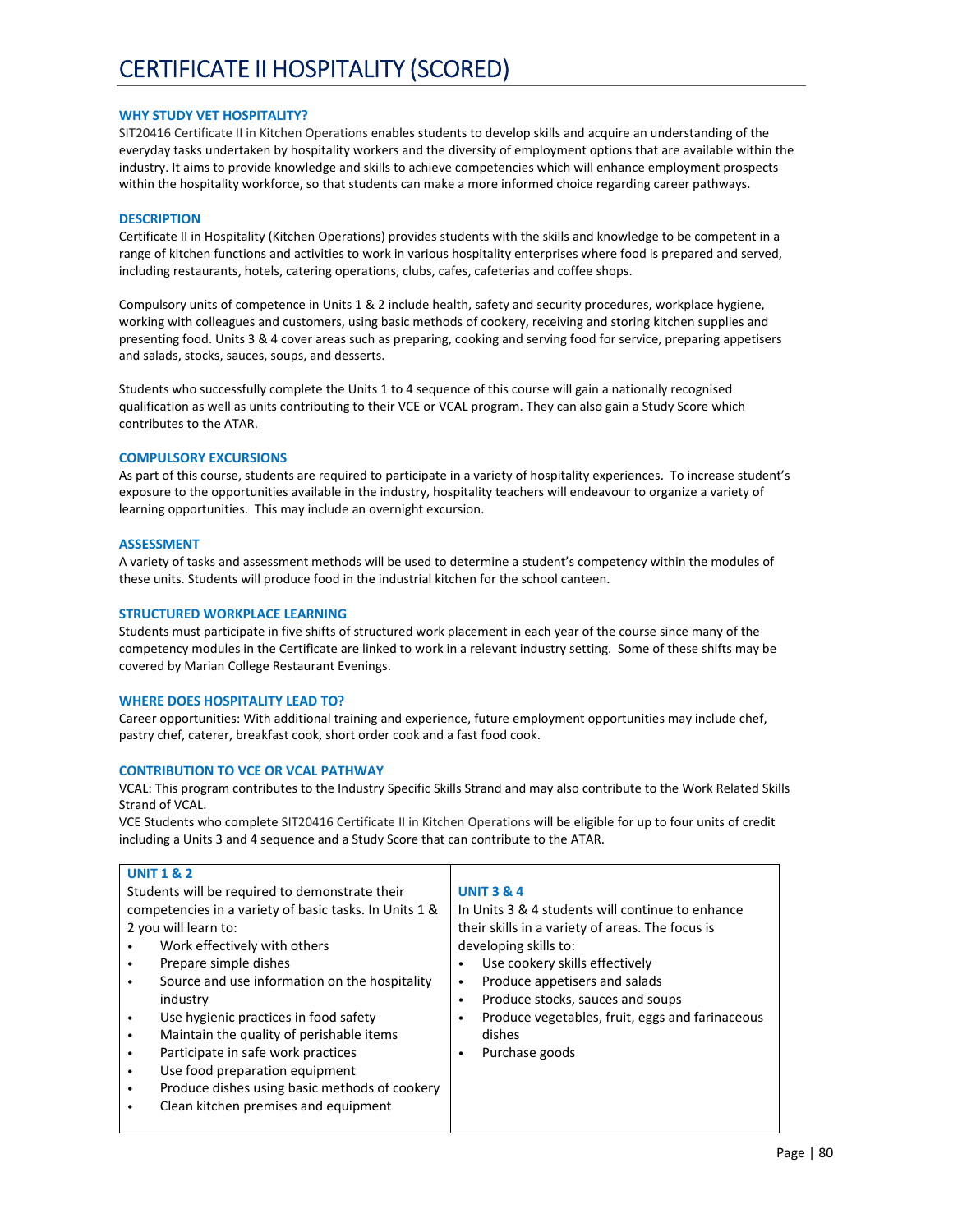## CERTIFICATE III INFORMATION, DIGITAL MEDIA AND TECHNOLOGY (PARTIAL COMPLETION) (SCORED)

## **WHY STUDY INFORMATION, DIGITAL MEDIA AND TECHNOLOGY (IDMT)?**

ICT30115 Certificate III in Information, Digital Media and Technology (partial completion) develops basic skills and knowledge to equip learners with future-ready ICT skills and knowledge to prepare them for a successful ICT career. ICT covers all areas related to processing, manipulating, and managing information. As the IT sector continues to grow and evolve so too do the ICT skills required by employers to meet the challenges of our transforming economy.

## **DESCRIPTION**

Students studying IDMT will gain skills in programming, multimedia integration, and software development. Businesses in this sector provide expertise in information technology through writing, modifying and testing software and providing user support for software, hardware and cloud technologies. The digital media sector includes the design and production of multimedia and games for platforms including PC, console, online and mobile.

#### **ASSESSMENT**

A variety of tasks will be used to determine a student's competency within the modules of this certificate.

## **STRUCTURED WORKPLACE LEARNING**

The VCAA strongly recommends that students undertake a minimum of 80 hours SWL for the VCE VET Information, Digital Media and Technology program. SWL should be spread across the duration of the training program.

## **WHERE DOES IDMT LEAD TO?**

Certificate III through to Diploma level in either Business Analysis, Systems Administration, Multimedia Integration, Software Development or Network Engineering.

## **CONTRIBUTION TO VCE OR VCAL PATHWAY**

VCAL: This program contributes to the Industry Specific Skills Strand and may also contribute to the Work Related Skills Strand of VCAL.

VCE: Students who complete ICT30115 Certificate III in Information, Digital Media and Technology will be eligible for up to four units of credit including a Units 3 and 4 sequence. It can contribute to the ATAR as a fifth or sixth study and the increment will be 10% of the lowest of the primary four ATAR subject Study Scores.

## **UNIT 1 & 2**

Students will be required to demonstrate their competencies in a variety of basic tasks. In units 1 & 2 you will learn to:

- Participate effectively in WHS communication and consultative processes
- Work and communicate effectively in an IT environment
- Run standard diagnostic tests
- Operate application software packages

## **UNIT 3 & 4**

Students will be required to demonstrate their competencies in a variety of basic tasks. In units 3 & 4 electives may include:

- Create user documentation
- Provide ICT advice to clients
- Maintain equipment and software
- Install, configure and secure a small office or home office network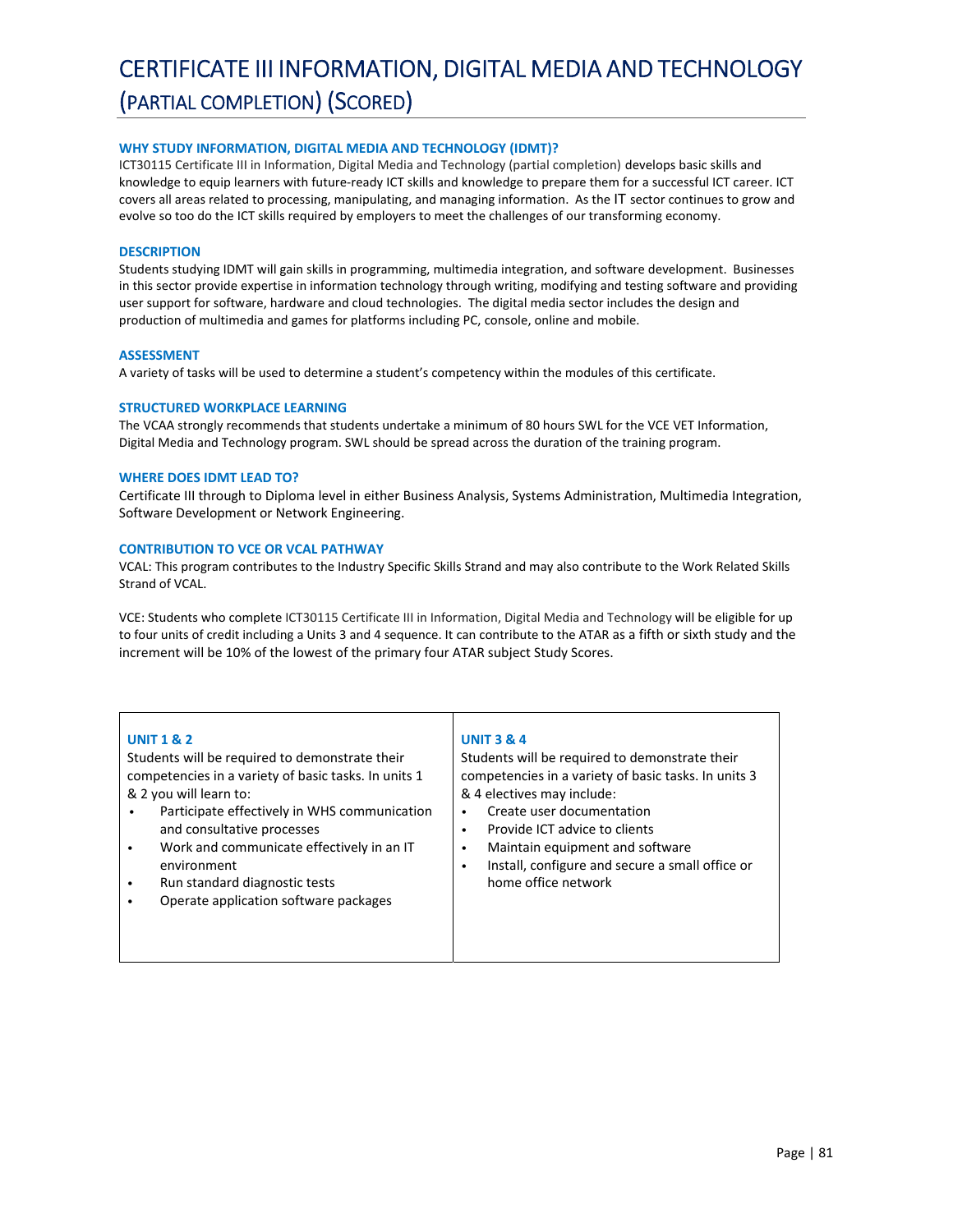## **WHY STUDY MAKE‐UP?**

SHB30215 Certificate III in Make‐Up reflects the role of individuals employed as make‐up artists to design and apply make-up for a range of purposes and occasions across the beauty, fashion, media and entertainment industries. Makeup artistry work is typically conducted as part of a team or on a freelance basis in settings such as make‐up studios, retail cosmetic counters, fashion and media sets and photography studios.

## **DESCRIPTION**

Students will gain a range of well‐developed technical and consultation skills. They are responsible for completing independent study tasks and adhering to set deadlines consistent with the industry. Other tasks may include working cooperatively with a range of individuals including photographers, fashion stylists and media production staff.

Compulsory units of competence in Units 1 to 4 include apply safe hygiene, health and work practices, design and apply make-up, provide salon services to clients, and design and apply creative make-up. Students who successfully complete the Units 1 to 4 sequence of this course will gain a nationally recognised qualification as well as units contributing to their VCE or VCAL program.

## **ASSESSMENT**

A variety of tasks will be used to determine a student's competency within the modules of this certificate.

## **STRUCTURED WORKPLACE LEARNING**

Students must participate in 5 days of work placement in each year of the course since many of the competency modules in the Certificate are linked to work in a relevant industry setting. It is highly recommended that students complete a total of 80 hours of work placement over the two year course.

## **WHERE DOES MAKE‐UP LEAD TO?**

A Cert III in Make‐up can lead to employment as a make‐up artist or beauty therapist in the fashion industry, hairdressing and beauty salons, and make‐up studios. Completion of this program opens the pathway to a traineeship or further study at TAFE in Cert III in Hairdressing or Cert III in Beauty Services. This course offers students the opportunity to examine work options which may be either career‐long or short‐term.

### **CONTRIBUTION TO VCE OR VCAL PATHWAY**

VCAL: This program contributes to the Industry Specific Skills Strand and may also contribute to the Work Related Skills Strand of VCAL.

VCE: Students who complete SHB30215 Certificate III in Make‐Up will be eligible for up to four units of credit including a Units 3 and 4 sequence. It can contribute to the ATAR as a fifth or sixth study and the increment will be 10% of the lowest of the primary four ATAR subject Study Scores.

#### **UNITS 1 & 2**

Students will be required to demonstrate their competencies in a variety of basic tasks. In units 1 & 2 you will learn to:

- Apply safe hygiene, health and work practices
- Provide salon services to clients
- Conduct salon financial transactions
- Comply with organizational requirements within a personal services environment
- Research and apply beauty industry
- information
- Provide first aid

#### **UNITS 3 & 4**

Students will be required to demonstrate their competencies in a variety of basic tasks. In units 3 & 4 electives may include:

- Create storyboards
- Advise on beauty products and services
- Determine resource requirements for micro business
- Apply cosmetic tanning products.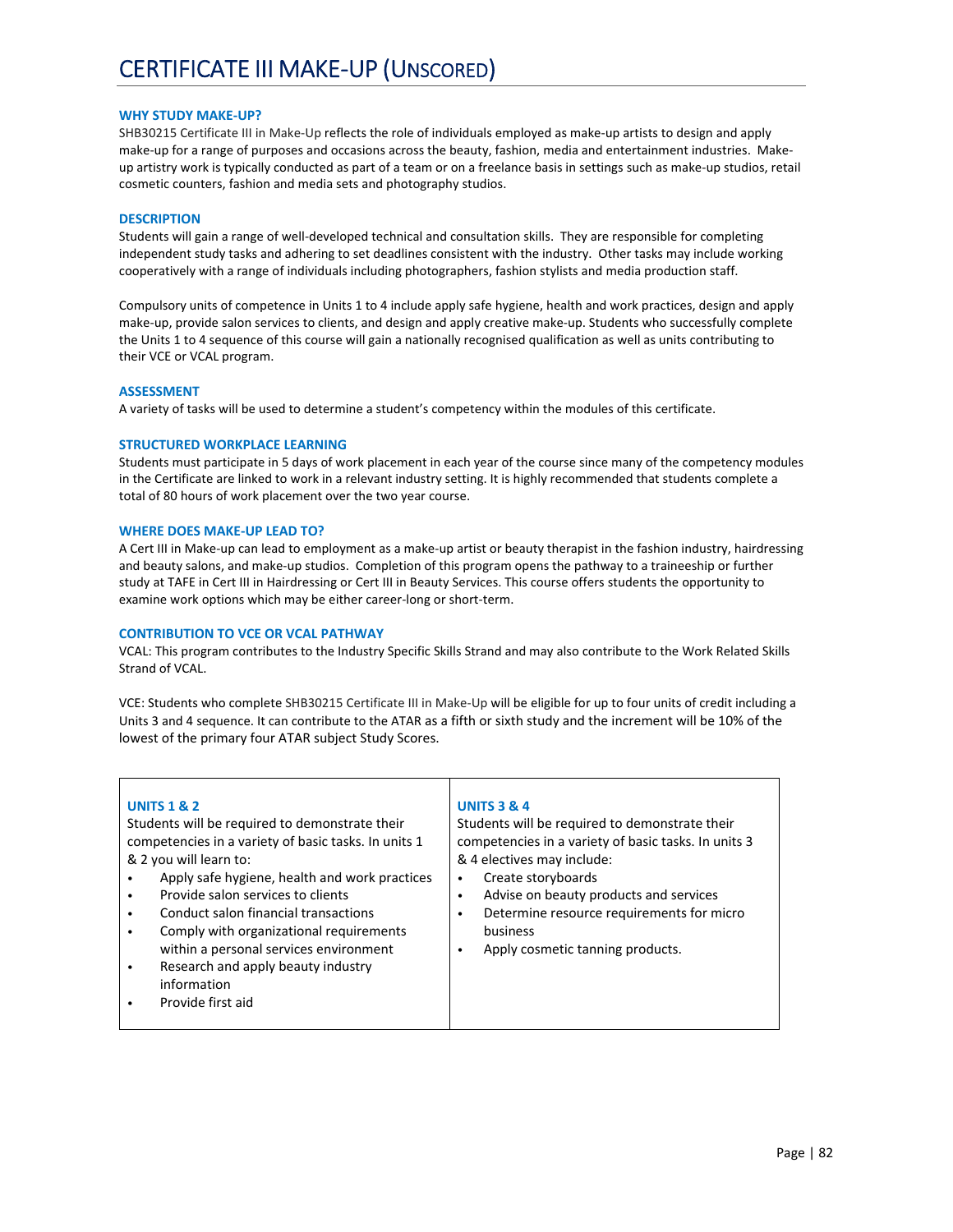## **WHY STUDY SALON ASSISTANT?**

SHB20216 Certificate II in Salon Assistant develops basic skills and knowledge to assist with client services in the hair and beauty industry. It provides a pathway into a hairdressing apprenticeship. This course enables students to develop skills and acquire a basic understanding of the everyday tasks undertaken by hairdressers and the employment options that are available within the industry.

## **DESCRIPTION**

Students studying VET Salon Assistant will be undertaking Certificate II in Salon Assistant. This certificate is attained over one year. Students may elect to continue on this pathway under a school based apprenticeship.

At the completion of Year 1 students will be credited with a unit 1 and 2. Unit 1 and 2 include competencies such as conducting financial transactions, drying hair to shape, and communicating as part of a salon team.

## **ASSESSMENT**

A variety of tasks will be used to determine a student's competency within the modules of this certificate.

## **TIMETABLING**

This subject maybe timetabled on Tuesdays from 9am ‐ 1.30pm

## **STRUCTURED WORKPLACE LEARNING**

The VCAA strongly recommends that students undertake 80 hours of Structured Workplace Learning (SWL) over the duration of the VCE VET Hair and Beauty program. The VCAA mandates a minimum of 40 hours of SWL for students undertaking the Certificate II in Salon Assistant. Where the training package requires work periods/shifts, this can be used to satisfy the VCAA SWL placement requirements for the program.

## **WHERE DOES SALON ASSISTANT LEAD TO?**

Hairdressing is categorised as a skills shortage area. Completing year 1 of this program opens the pathway to further study at TAFE in Cert III in Hairdressing, Cert IV in Hairdressing or an apprenticeship in Hairdressing. This course offers students the opportunity to examine work options which may be either career-long or short-term. The global demand for skilled hairdressers offers employment that allows for travel around Australia and internationally. The flexibility of hours that hairdressing work requires can be used to support further study.

## **CONTRIBUTION TO VCE OR VCAL PATHWAY**

VCAL: This program contributes to the Industry Specific Skills Strand and may also contribute to the Work Related Skills Strand of VCAL.

VCE: VCE credits are available through block credit. Only credit at Unit 1‐2 level is available.

| <b>UNIT 1 &amp; 2</b>                                | <b>UNIT 3 &amp; 4</b>                              |
|------------------------------------------------------|----------------------------------------------------|
| Students will be required to demonstrate their       | Please note this is a 1 year course only and there |
| competencies in a variety of basic tasks. In units 1 | are no Unit 3 & 4 units.                           |
| & 2 you will learn to:                               |                                                    |
| Conduct salon financial transactions                 |                                                    |
| Provide shampoo and basin services                   |                                                    |
| Greet and prepare clients for salon services<br>٠    |                                                    |
| Dry hair to shape                                    |                                                    |
| Maintain and organise tools, equipment and<br>٠      |                                                    |
| work areas                                           |                                                    |
| Contribute to the health and safety of others<br>٠   |                                                    |
| Communicate as part of a salon team                  |                                                    |
|                                                      |                                                    |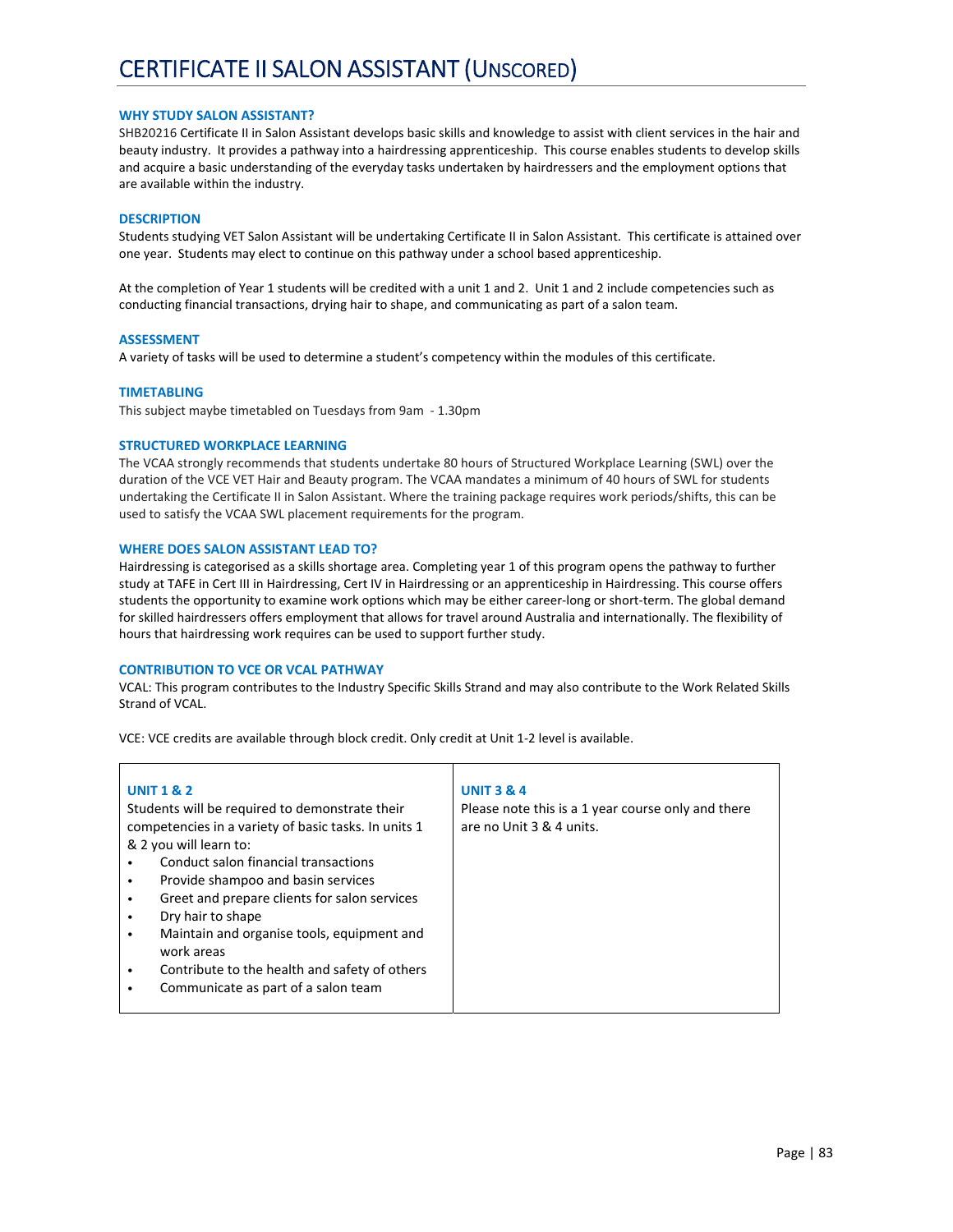## **WHY STUDY VET SMALL BUSINESS?**

22247VIC Certificate II in Small Business (Operations/Innovation) The VCE VET Small Business program is drawn from a national training package state accredited curriculum and offers a portable qualifications which are is recognised throughout Australia. The state accredited curriculum provides students with the knowledge and skills to enhance their employment prospects in a small business or related industries. The program offers full completion of the certificate II and includes units such as small business policies and procedures, professional skills for small business environments, small business operations and innovation, small business planning, quality and change processes and routine financial activities of a small business.

### **DESCRIPTION**

VET Small Business students will be completing a Certificate II in Small Business over two years and attain some competencies towards a Certificate II in Small Business. VET Business provides students with entry level knowledge and skills within a small business context.

Students who successfully complete the Units 1 to 4 sequence of this course will gain a nationally recognised qualification as well as units contributing to their VCE or VCAL program.

#### **ASSESSMENT**

A variety of tasks will be used to determine a student's competency within the modules of this certificate.

## **STRUCTURED WORKPLACE LEARNING**

The VCAA strongly recommends that students undertake a minimum of 80 hours of SWL for the VCE VET Small Business program. SWL should be spread across the duration of the training program.

## **WHERE DOES SMALL BUSINESS LEAD TO?**

Certificate II in Small Business provides a pathway into training and employment in small business, family business, home business and related industries. Potential occupations may small business owner.

### **CONTRIBUTION TO VCE OR VCAL PATHWAY**

VCAL: This program contributes to the Industry Specific Skills Strand and may also contribute to the Work Related Skills Strand of VCAL.

VCE: Students who complete 22247VIC Certificate II in Small Business (Operations/Innovation) will be eligible for up to four units of credit including a Units 3 and 4 sequence. It can contribute to the ATAR as a fifth or sixth study and the increment will be 10% of the lowest of the primary four ATAR subject Study Scores.

## **UNIT 1 & 2**

Students will be required to demonstrate their competencies in a variety of basic office tasks. In Units 1 & 2 you will learn to:

- Contribute to health and safety of self and others
- Contribute to small business operations
- Follow small business policies and procedures
- Assist with presentation of public activities
- Develop elementary professional skills for small business environments
- Use social media for collaboration and engagement

## **UNIT 3 & 4**

In Units 3 & 4 students will continue to enhance their skills in a variety of areas. The focus is on:

- Undertake basic market research and promotion for a small business product or service
- Participate in small quality and change processes
- Assist with the presentation of public activities and events
- Follow procedures for routine financial activities of a small business
- Organise and complete daily work activities
- Participate in environmentally sustainable work practices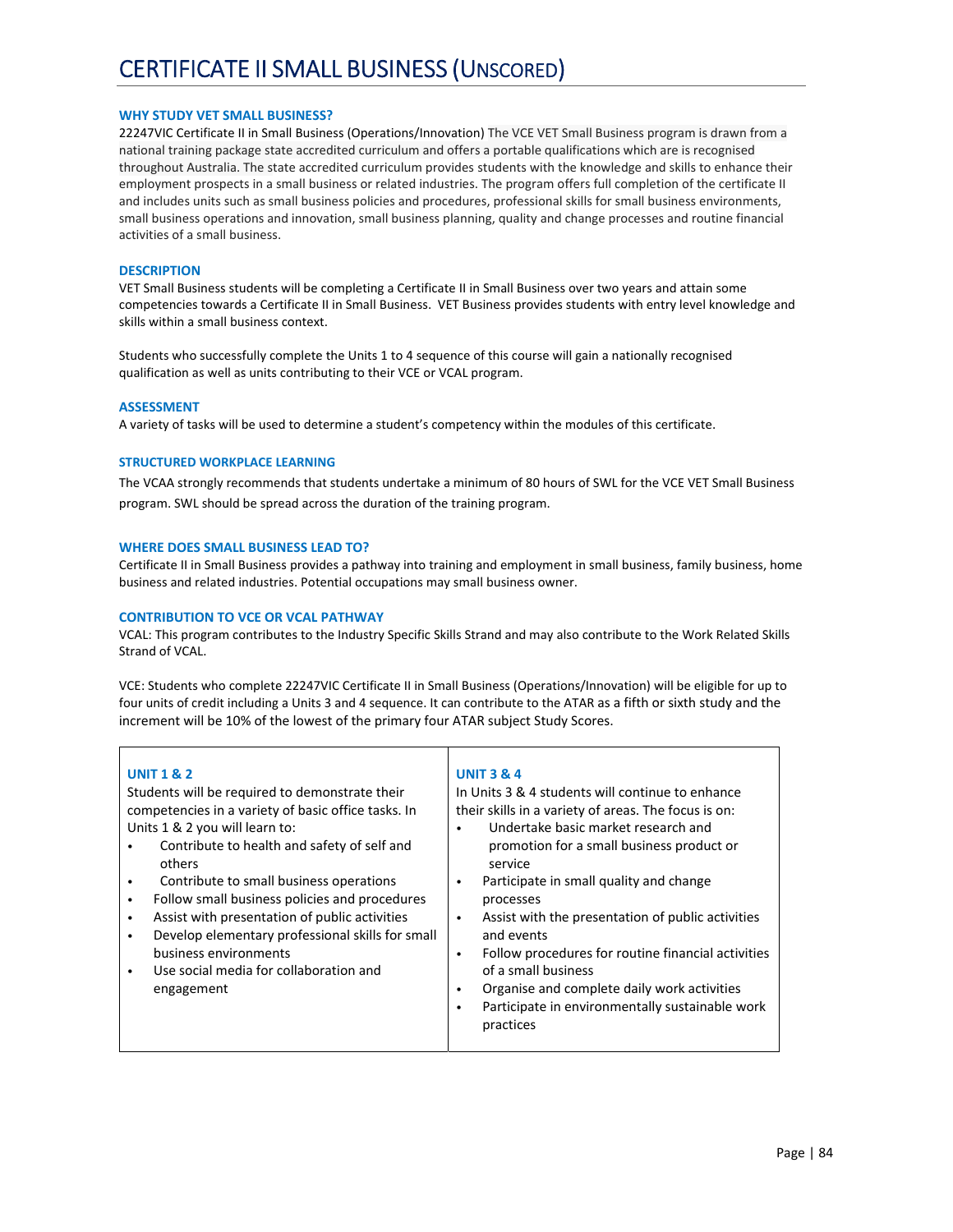## **WHY STUDY SPORT AND RECREATION?**

SIS30115 Certificate III in Sport and Recreation provides students with the opportunity to acquire and develop skills, knowledge and confidence in the vast array of employment opportunities offered by the sport and recreation industry. This course is ideal looking for a career in sport, coaching, or fitness. It is also an enjoyable subject for students who enjoy physical activity and participating in sports.

### **DESCRIPTION**

Certificate III in Sport and Recreation provides students with basic knowledge and skills to work effectively in a commercial gym, sports and aquatic centre or personal training business.

Students who successfully complete the Units 1 to 4 sequence of this course will gain a nationally recognised qualification as well as units contributing to their VCE or VCAL program.

## **COMPULSORY EXCURSIONS**

Students are required to participate in a variety of sport and recreation opportunities. This may include overnight camps involving surfing, rock climbing, mountain bike riding, camping and snowboarding.

#### **ASSESSMENT**

A variety of tasks and assessment methods will be used to determine a student's competency within the modules of these units.

## **STRUCTURED WORKPLACE LEARNING**

The VCAA strongly recommends that students undertake a minimum of 80 hours SWL for the VCE VET Sport and Recreation program. SWL should be spread across the duration of the training program.

#### **WHERE DOES SPORT AND RECREATION LEAD TO?**

The Certificate III in Sport and Recreation can provide pathways into the sport and outdoor recreation industry. Occupations include assisting with the conduct of recreational activities, events and promotions, facility maintenance, operations and other associated tasks. Facilities include leisure centres, aquatic centres, gymnasiums and sporting arenas.

### **CONTRIBUTION TO VCE OR VCAL PATHWAY**

VCAL: This program contributes to the Industry Specific Skills Strand and may also contribute to the Work Related Skills Strand of VCAL.

VCE: Students who undertake the Certificate III in Sport and Recreation will be eligible for up to four Units of credit towards their VCE with up to two Units at Unit 1 & 2 level and a Unit 3 & 4 sequence and students can gain a Study Score that contributes to the ATAR.

| <b>UNIT 1 &amp; 2</b><br>Students will be required to demonstrate their<br>competencies in a variety of tasks.<br>In Units 1 and 2 you will learn to:<br>Organise personal work priorities and<br>development.<br>Follow work health and safety procedures.<br>Develop and extend critical and creative thinking<br>$\bullet$<br>skills.<br>Provide customer service.<br>Respond to emergency situations.<br>Apply first aid.<br>Use social media tools for collaboration and<br>engagement | <b>UNIT 3 &amp; 4</b><br>Students will be required to demonstrate their<br>competencies in a variety of physical tasks.<br>In Units 3 and 4 you will learn to:<br>Conduct basic warm-ups and cool-downs.<br>Undertake risk management.<br>Plan sport and recreation programs.<br>Facilitate groups.<br>Educate user groups. |
|---------------------------------------------------------------------------------------------------------------------------------------------------------------------------------------------------------------------------------------------------------------------------------------------------------------------------------------------------------------------------------------------------------------------------------------------------------------------------------------------|-----------------------------------------------------------------------------------------------------------------------------------------------------------------------------------------------------------------------------------------------------------------------------------------------------------------------------|
|---------------------------------------------------------------------------------------------------------------------------------------------------------------------------------------------------------------------------------------------------------------------------------------------------------------------------------------------------------------------------------------------------------------------------------------------------------------------------------------------|-----------------------------------------------------------------------------------------------------------------------------------------------------------------------------------------------------------------------------------------------------------------------------------------------------------------------------|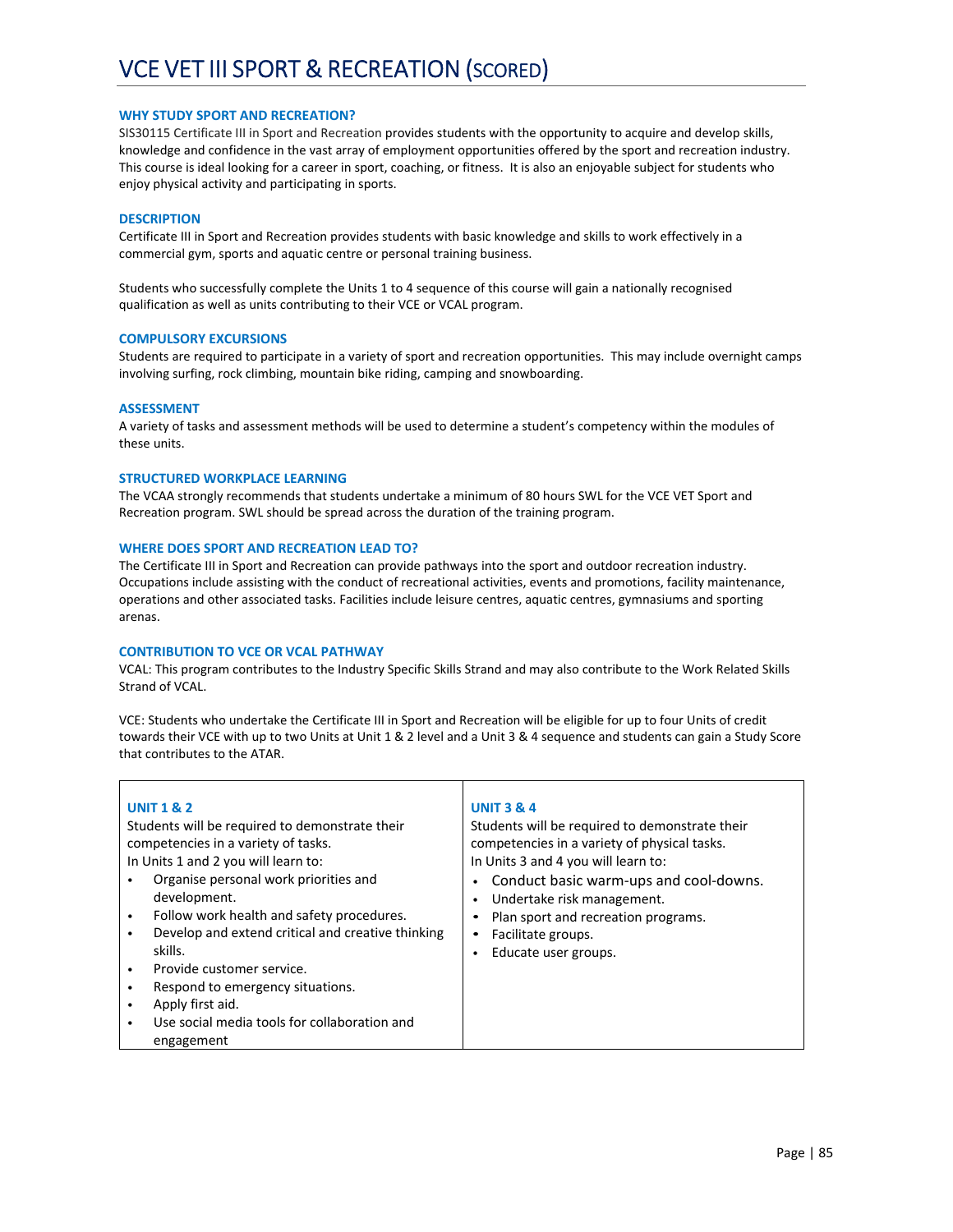

## **VCAL LEVELS AND STRANDS**

VCAL provides flexible entry and exit points for a range of senior student abilities and interests and offers clear progression for skills, knowledge and attitudinal development. VCAL is accredited at three award levels:

- Foundation
- **Intermediate**
- Senior

VCAL has four strands of study:

- Literacy (reading, writing and oral communication)
- Numeracy
- Personal Development Skills
- Work Related Skills

In addition, most students will complete a Vocational and Educational Course (VET) as part of their certificate.

Please note that satisfactory completion of a VET course is a compulsory requirement for students who wish to complete a VCAL certificate at Intermediate or Senior level.

## **SATISFACTORY COMPLETION OF VCAL**

- Students must satisfactorily complete 10 units in order to achieve a VCAL.
- The certificate is awarded at the level completed in Literacy and Personal Development Skills.
- Satisfactory completion of units in the strands of Literacy and Personal Development Skills is required to be awarded for any VCAL.
- Successfully completed VET and VCE units will contribute to the total number of units a student achieves towards their VCAL.
- Students who complete VCAL in Years 11 and 12 may be eligible to receive a VCAL certificate at two award levels e.g. Foundation in Year 11 and Intermediate or Senior in Year 12.
- VET units are a compulsory requirement for completion of VCAL certificates at Intermediate and Senior levels.

#### **SAMPLE FOUNDATION VCAL PROGRAM – 10 UNITS – YEAR 11**

| Foundation Literacy - Reading and Writing               |         |  |
|---------------------------------------------------------|---------|--|
| Foundation Literacy - Oral Communication                |         |  |
| <b>Foundation Numeracy</b>                              | 1 Unit  |  |
| Foundation Personal Development Skills - Units 1 & 2    |         |  |
| Foundation Work Related Skills - Units 1 & 2<br>2 Units |         |  |
| Year 1 VCE VET course of choice                         | 2 Units |  |
| VCE Religion and Society - Unit 1                       | 1 Unit  |  |

#### **SAMPLE INTERMEDIATE VCAL PROGRAM – 10 UNITS – YEAR 12**

| Intermediate Literacy - Reading and Writing           | 1 Unit |         |
|-------------------------------------------------------|--------|---------|
| Intermediate Literacy - Oral Communication            | 1 Unit |         |
| Intermediate Numeracy                                 |        | 1 Unit  |
| Intermediate Personal Development Skills - Unit 1 & 2 |        | 2 Units |
| Intermediate Work Related Skills - Units 1 & 2        |        | 2 Units |
| Year 2 VCE VET course of choice or traineeship        |        |         |
| <b>VCE Religion and Society Unit 2</b>                |        | 1 Unit  |
|                                                       |        |         |

#### **SAMPLE SENIOR VCAL PROGRAM**

Eligible students may complete Senior VCAL in Year 12. Senior VCAL requires the successful completion of 10 units. Students wishing to do Senior VCAL must apply for entry to this course and meet a set of specified criteria. Application forms are available from the VCAL Coordinators.

On acceptance to the Senior VCAL Program, an individual program will be negotiated in order to meet the 10 unit requirement.